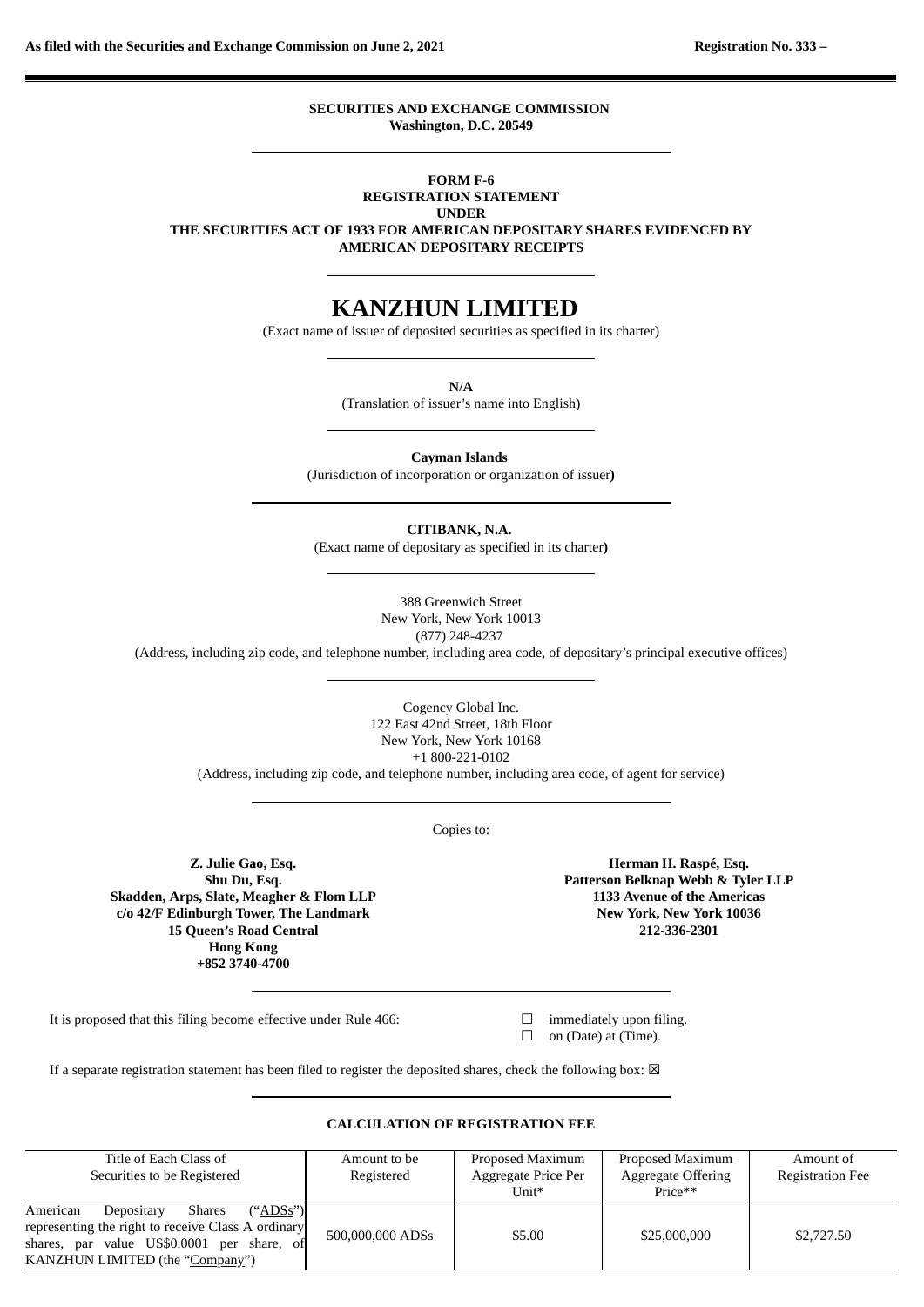\* Each unit represents 100 ADSs.

\*\* Estimated solely for the purpose of calculating the registration fee. Pursuant to Rule 457(k), such estimate is computed on the basis of the maximum aggregate fees or charges to be imposed in connection with the issuance of ADSs.

The Registrant hereby amends this Registration Statement on such date or dates as may be necessary to delay its effective date until the Registrant shall file a further amendment which specifically states that this Registration Statement shall thereafter become effective in accordance with Section 8(a) of the Securities Act of 1933, or until this Registration Statement shall become effective on such date as the **Commission, acting pursuant to said Section 8(a), may determine.**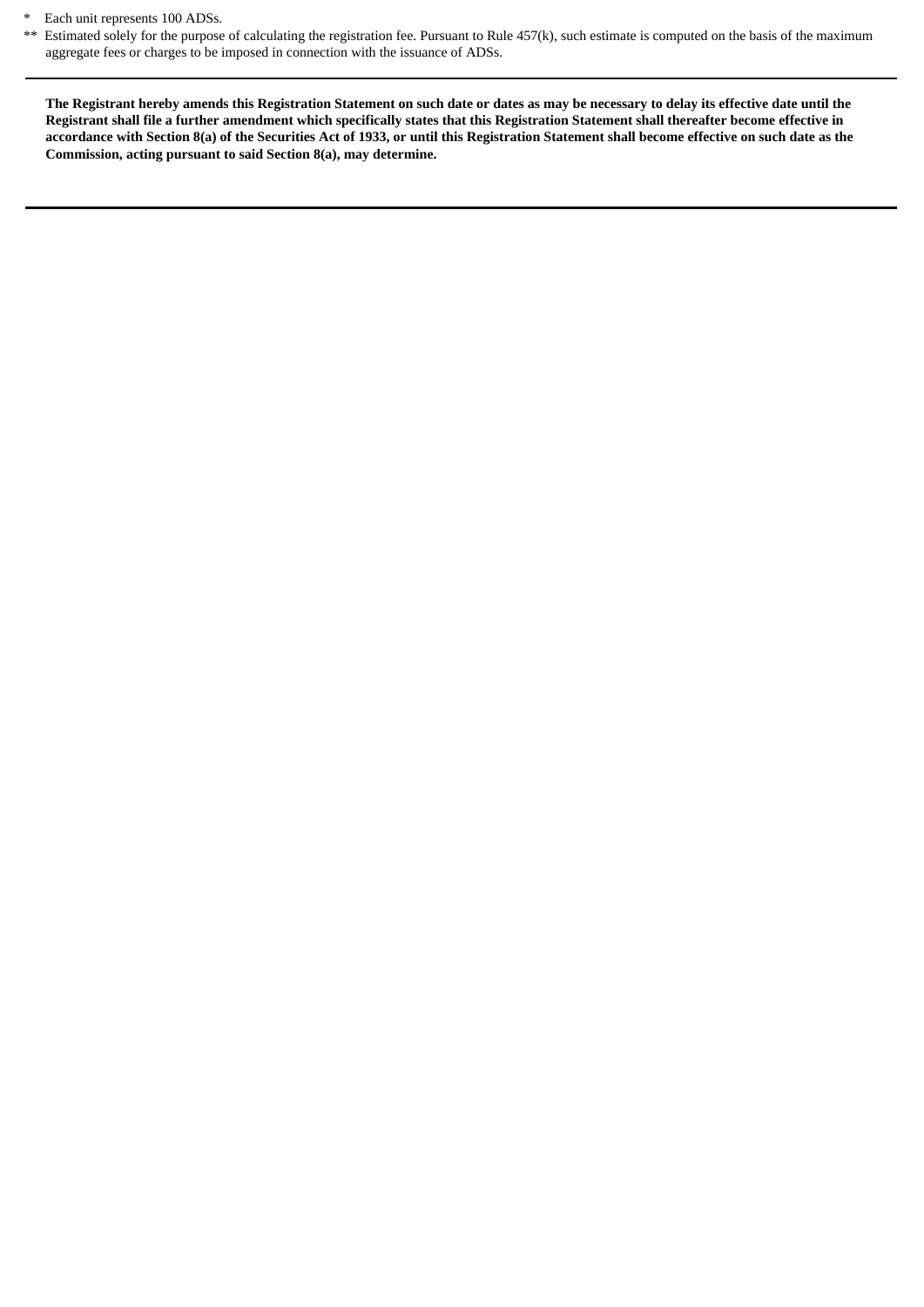This Registration Statement may be executed in any number of counterparts, each of which shall be deemed an original, and all of such counterparts together shall constitute one and the same instrument.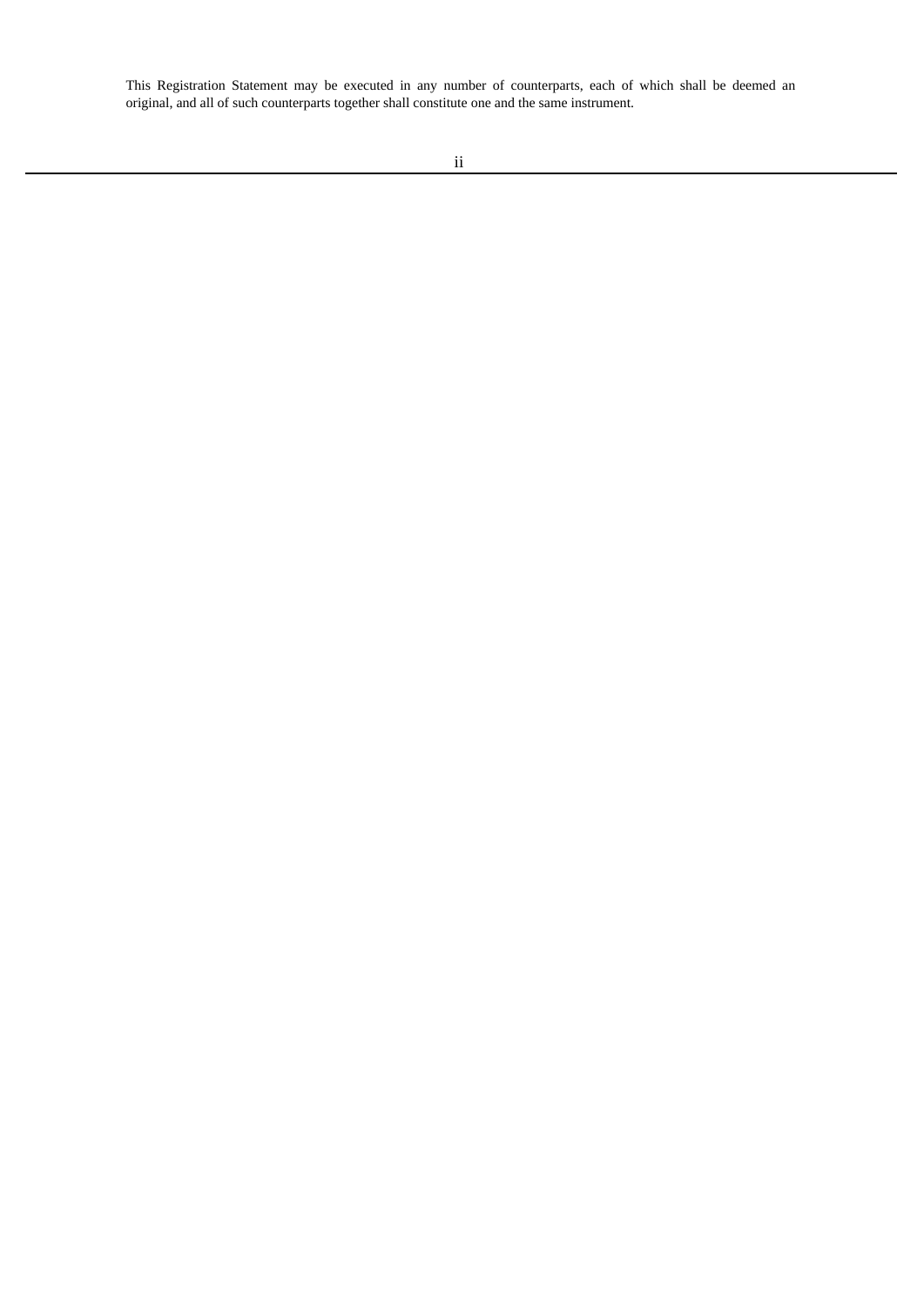### **PART I**

### **INFORMATION REQUIRED IN PROSPECTUS**

### **Cross Reference Sheet**

## **Item 1. DESCRIPTION OF SECURITIES TO BE REGISTERED**

| <b>Item Number and Caption</b> |                                                                  |                                                                                                                  | <b>Location in Form of American</b><br><b>Depositary Receipt ("Receipt")</b><br><b>Filed Herewith as Prospectus</b> |  |
|--------------------------------|------------------------------------------------------------------|------------------------------------------------------------------------------------------------------------------|---------------------------------------------------------------------------------------------------------------------|--|
| 1.                             | Name of Depositary and address of its principal executive office |                                                                                                                  | Face of Receipt - Introductory Article.                                                                             |  |
| 2.                             | Title of Receipts and identity of deposited securities           |                                                                                                                  | Face of Receipt - Top Center.                                                                                       |  |
| Terms of Deposit:              |                                                                  |                                                                                                                  |                                                                                                                     |  |
|                                | (i)                                                              | The amount of deposited securities represented by one<br>American Depositary Share ("ADSs")                      | Face of Receipt - Upper right corner.                                                                               |  |
|                                | (ii)                                                             | The procedure for voting, if any, the deposited securities                                                       | Reverse of Receipt - Paragraphs (17)<br>and $(18)$ .                                                                |  |
|                                | (iii)                                                            | The collection and distribution of dividends                                                                     | Reverse of Receipt - Paragraph (15).                                                                                |  |
|                                | (iv)                                                             | The transmission of notices, reports and proxy soliciting<br>material                                            | Face of Receipt - Paragraph (14);<br>Reverse of Receipt - Paragraph (18).                                           |  |
|                                | (v)                                                              | The sale or exercise of rights                                                                                   | Reverse of Receipt – Paragraphs $(15)$ and $(17)$ .                                                                 |  |
|                                | (vi)                                                             | The deposit or sale of securities resulting from dividends,<br>splits or plans of reorganization                 | Reverse of Receipt - Paragraphs (15), (17) and (19).                                                                |  |
|                                | (vii)                                                            | Amendment, extension or termination of the deposit<br>agreement                                                  | Reverse of Receipt - Paragraphs (23) and (24) (no provision for<br>extensions).                                     |  |
|                                | (viii)                                                           | Rights of holders of Receipts to inspect the transfer books of<br>the Depositary and the list of holders of ADSs | Face of Receipt - Paragraph (14).                                                                                   |  |

I-1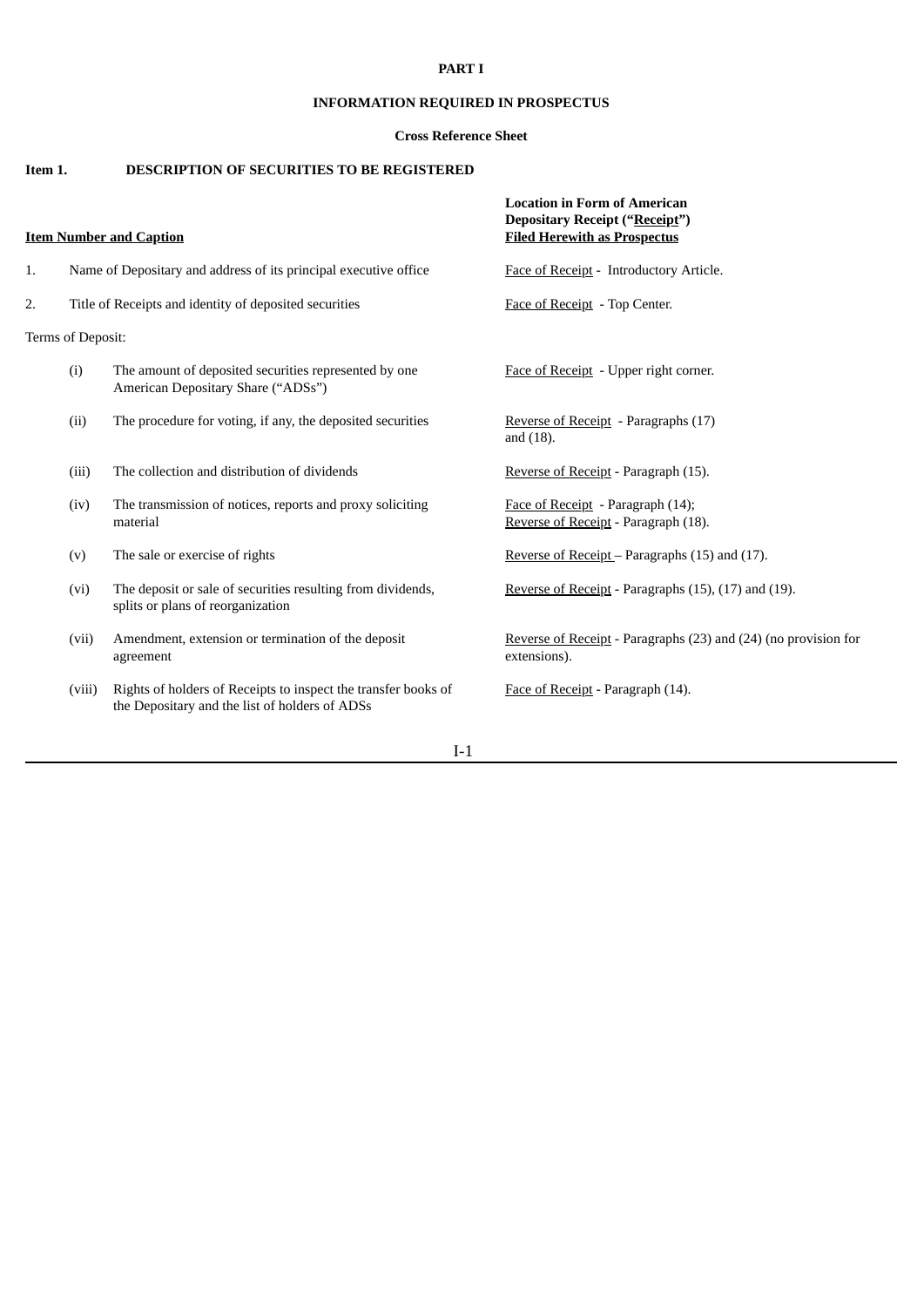| <b>Item Number and Caption</b> |      |                                                                                    | <b>Depositary Receipt ("Receipt")</b><br><b>Filed Herewith as Prospectus</b>                                                         |
|--------------------------------|------|------------------------------------------------------------------------------------|--------------------------------------------------------------------------------------------------------------------------------------|
|                                | (ix) | Restrictions upon the right to deposit or withdraw the<br>underlying securities    | <u>Face of Receipt</u> – Paragraphs $(2)$ , $(4)$ , $(6)$ , $(8)$ , $(9)$ and $(10)$ ;<br>Reverse of Receipt - Paragraph (25).       |
|                                | (x)  | Limitation upon the liability of the Depositary                                    | <b>Face of Receipt</b> - Paragraphs (8) and (12);<br>Reverse of Receipt - Paragraphs (15), (16), (18), (19), (20), (21) and<br>(24). |
| 3.                             |      | Fees and charges which may be imposed directly or indirectly on<br>holders of ADSs | Face of Receipt - Paragraph (11).                                                                                                    |
| Item 2.                        |      | <b>AVAILABLE INFORMATION</b>                                                       | Face of Receipt - Paragraph (14).                                                                                                    |

**Location in Form of American**

The Company is subject to the periodic reporting requirements of the United States Securities Exchange Act of 1934, as amended, and, accordingly, files certain reports with, and submits certain reports to, the United States Securities and Exchange Commission (the "Commission"). These reports can be retrieved from the Commission's internet website (www.sec.gov), and can be inspected and copied at the public reference facilities maintained by the Commission at 100 F Street, N.E., Washington D.C. 20549.

I-2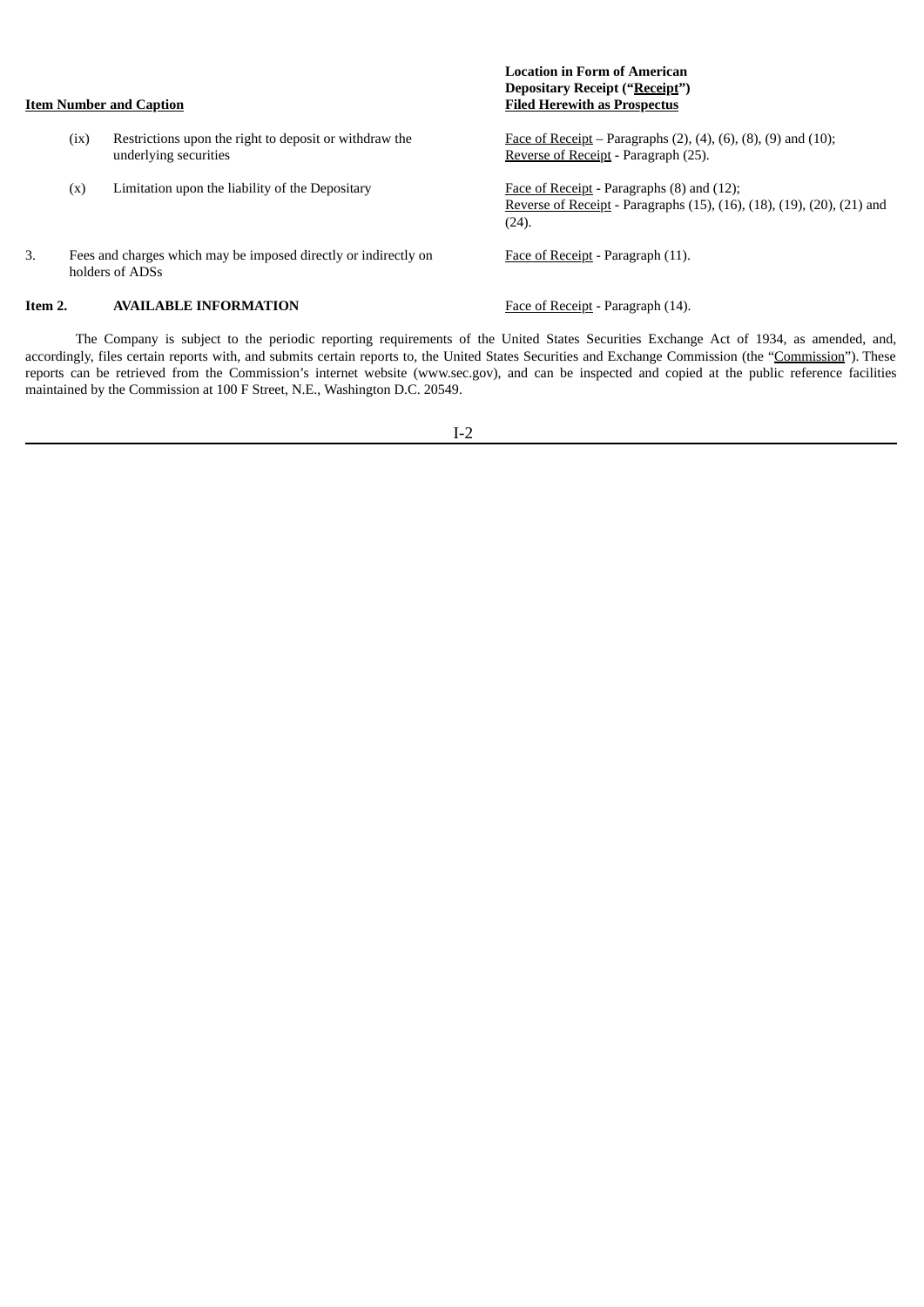### **PROSPECTUS**

The Prospectus consists of the proposed form of American Depositary Receipt included as Exhibit A to the Form of Deposit Agreement filed as Exhibit (a) to this Registration Statement on Form F-6 and is incorporated herein by reference.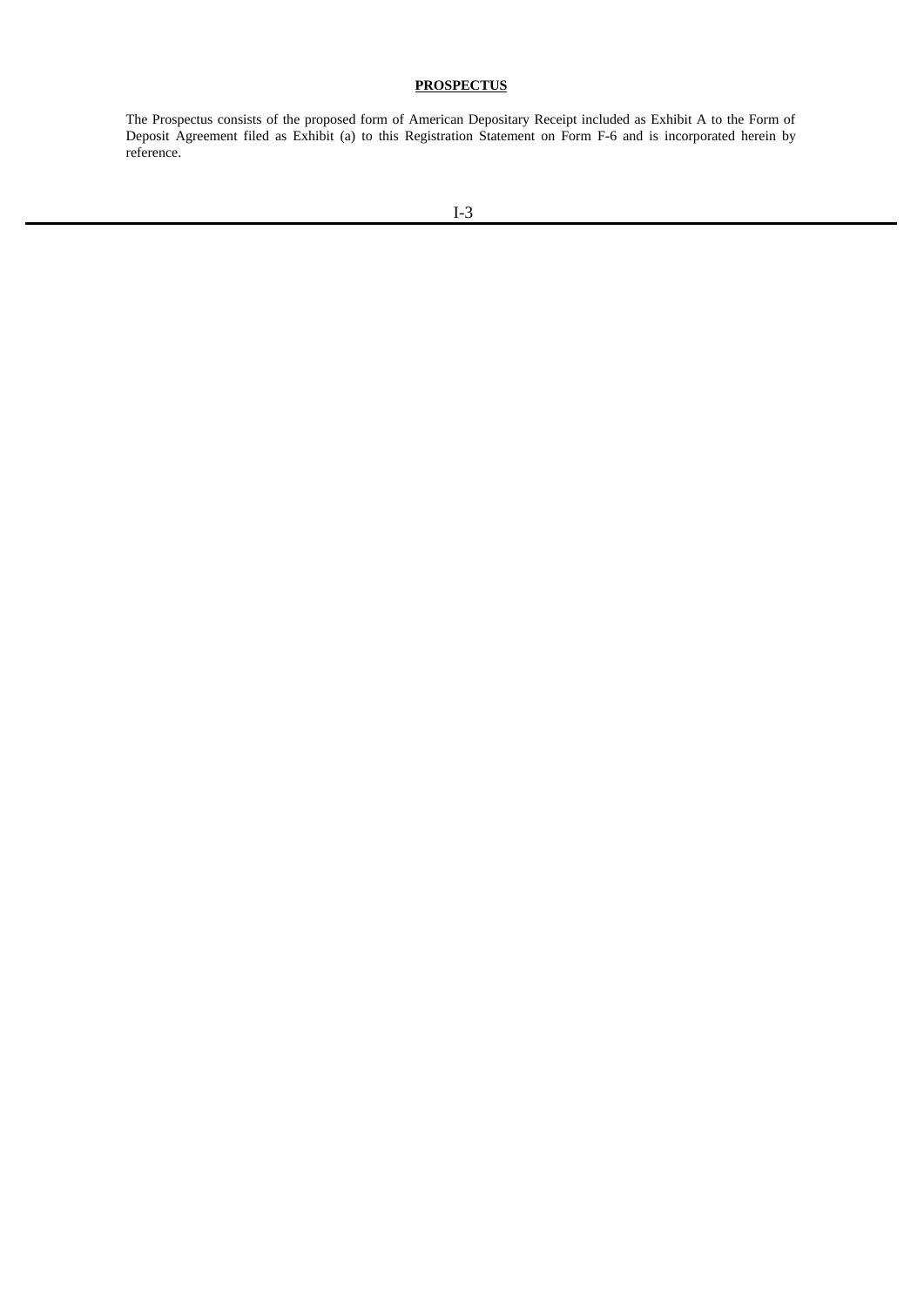#### **PART II**

### **INFORMATION NOT REQUIRED IN PROSPECTUS**

#### **Item 3. EXHIBITS**

- (a) Form of Deposit Agreement, by and among KANZHUN LIMITED (the "Company"), Citibank, N.A., as depositary (the "Depositary"), and all Holders and Beneficial Owners of American Depositary Shares issued thereunder ("Deposit Agreement"). — Filed herewith as Exhibit (a).
- (b) Any other agreement to which the Depositary is a party relating to the issuance of the American Depositary Shares registered hereunder or the custody of the deposited securities represented thereby. - None.
- (c) Every material contract relating to the deposited securities between the Depositary and the issuer of the deposited securities in effect at any time within the last three years. - None.
- $(d)$  Opinion of counsel for the Depositary as to the legality of the securities to be registered. Filed herewith as Exhibit (d).
- (e) Certificate under Rule 466. \_\_\_ None.
- $(f)$  Powers of Attorney for certain officers and directors and the authorized representative of the Company. Set forth on the signature pages hereto.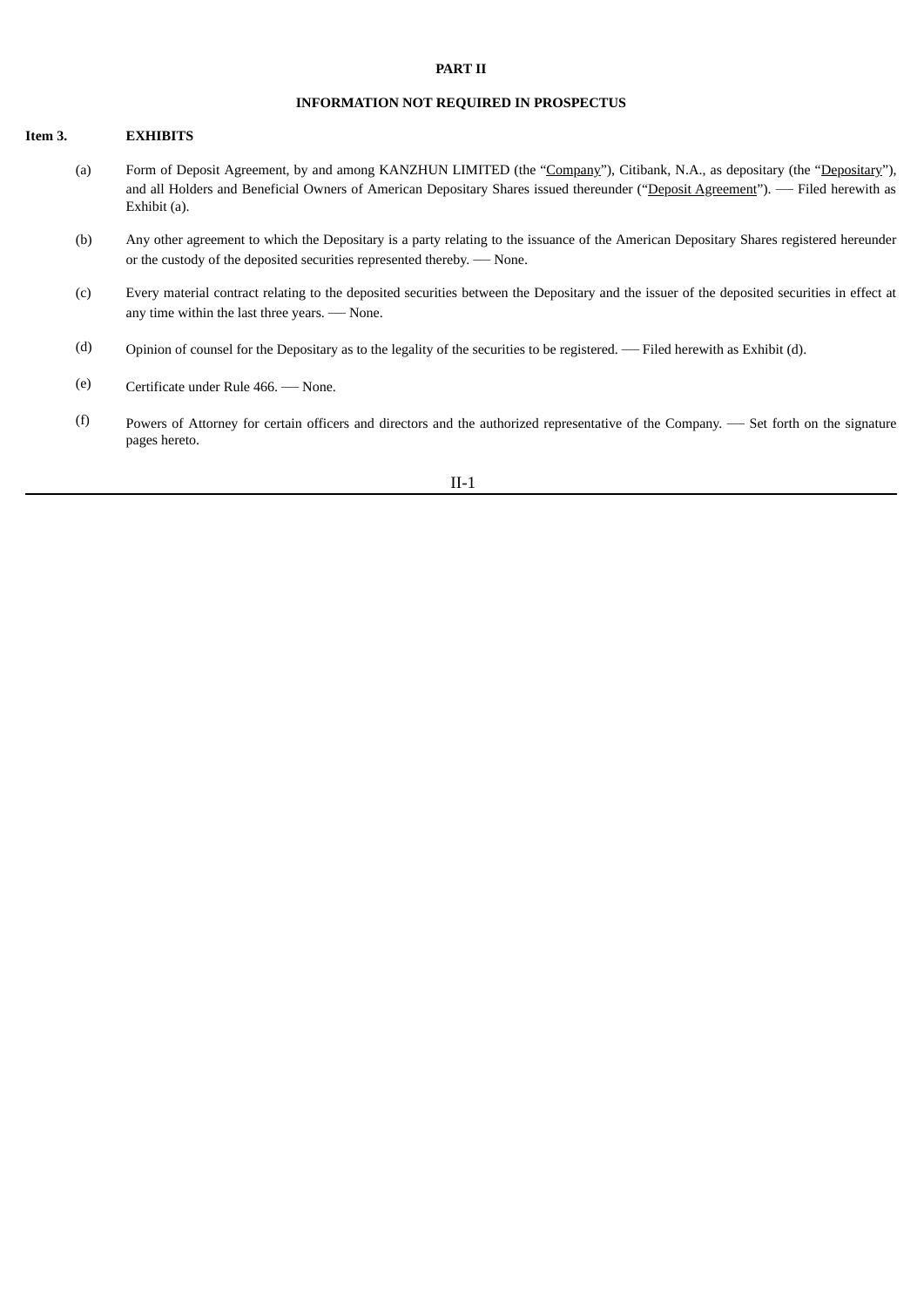### **Item 4. UNDERTAKINGS**

- (a) The Depositary undertakes to make available at the principal office of the Depositary in the United States, for inspection by holders of ADSs, any reports and communications received from the issuer of the deposited securities which are both (1) received by the Depositary as the holder of the deposited securities, and (2) made generally available to the holders of the underlying securities by the issuer.
- (b) If the amount of fees charged is not disclosed in the prospectus, the Depositary undertakes to prepare a separate document stating the amount of any fee charged and describing the service for which it is charged and to deliver promptly a copy of such fee schedule without charge to anyone upon request. The Depositary undertakes to notify each registered holder of an ADS thirty (30) days before any change in the fee schedule.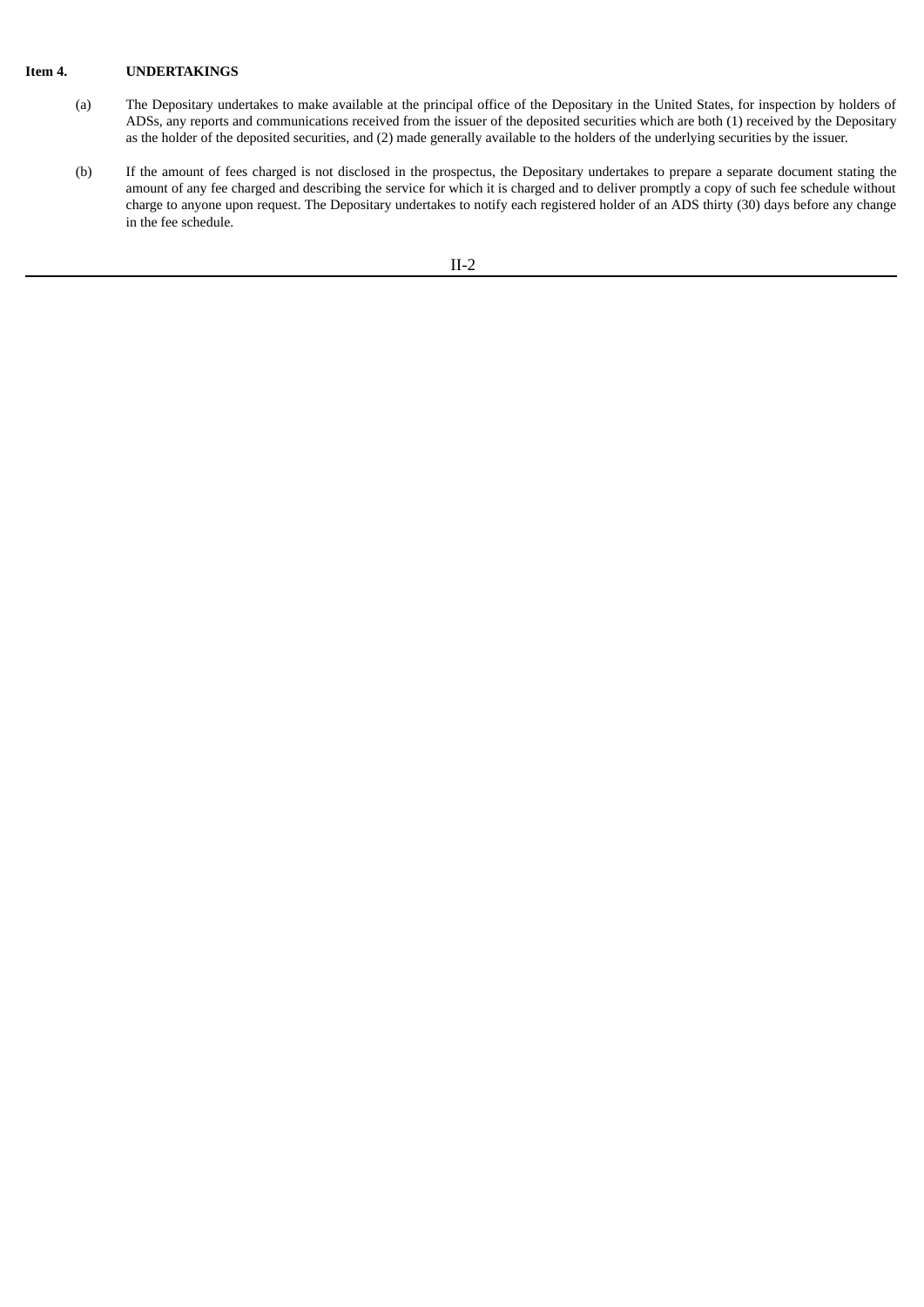### **SIGNATURES**

Pursuant to the requirements of the Securities Act of 1933, as amended, Citibank, N.A., acting solely on behalf of the legal entity to be created by the Deposit Agreement, by and among KANZHUN LIMITED, Citibank, N.A., as depositary, and all Holders and Beneficial Owners of American Depositary Shares to be issued thereunder, certifies that it has reasonable grounds to believe that all the requirements for filing on Form F-6 are met and has duly caused this Registration Statement on Form F-6 to be signed on its behalf by the undersigned, thereunto duly authorized, in the City of New York, State of New York, on the 2nd day of June, 2021.

> Legal entity created by the Deposit Agreement under which the American Depositary Shares registered hereunder are to be issued, each American Depositary Share representing the right to receive a specified number of Class A ordinary shares of KANZHUN LIMITED

### **CITIBANK, N.A., solely in its capacity as Depositary**

By: /s/ Keith Galfo Name: Keith Galfo

Title: Vice President

II-3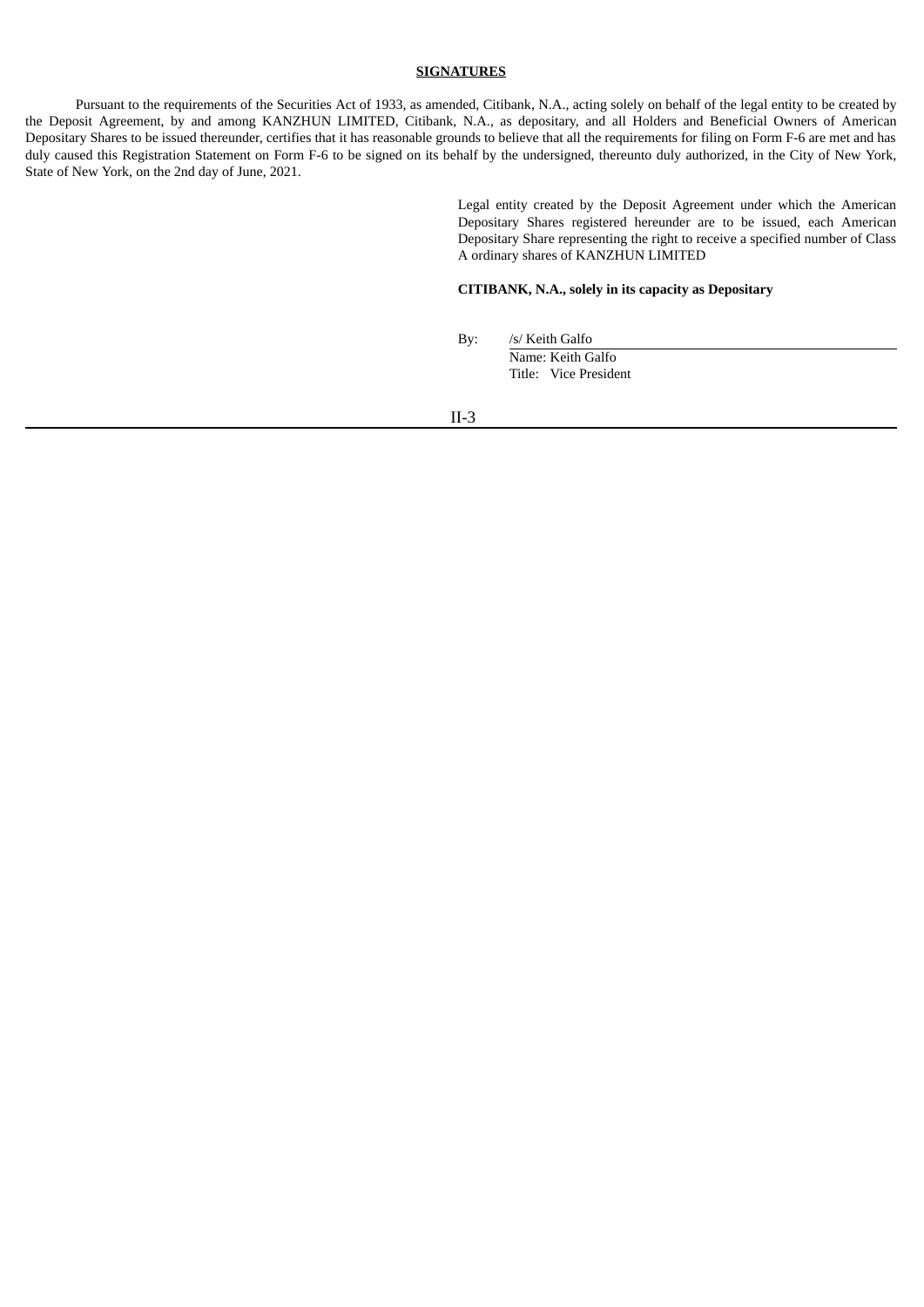### **SIGNATURES**

Pursuant to the requirements of the Securities Act of 1933, as amended, the undersigned certifies that it has reasonable grounds to believe that all the requirements for filing on Form F-6 are met and has duly caused this Registration Statement on Form F-6 to be signed on its behalf by the undersigned thereunto duly authorized, in Beijing, China, on June 2, 2021.

### **KANZHUN LIMITED**

By: /s/ Peng Zhao

Name: Peng Zhao Title: Chairman and Chief Executive Officer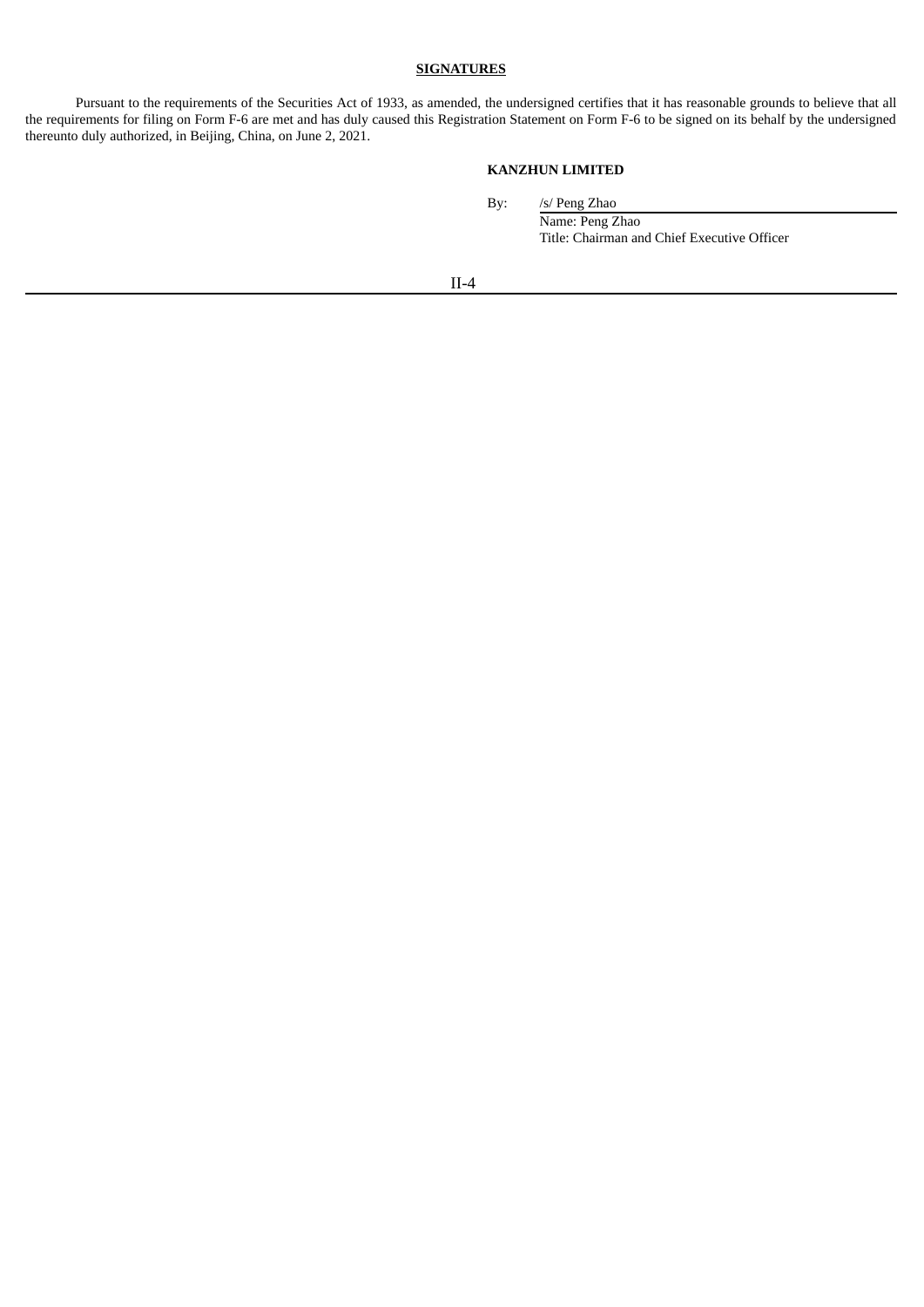#### **POWERS OF ATTORNEY**

**KNOW ALL PERSONS BY THESE PRESENTS**, that each person whose signature appears below constitutes and appoints each of Peng Zhao and Yu Zhang to act as his/her true and lawful attorney-in-fact and agent, with full power of substitution, for him/her and in his/her name, place and stead, in any and all such capacities, to sign any and all amendments, including post-effective amendments, and supplements to this Registration Statement, and to file the same, with all exhibits thereto and other documents in connection therewith, with the United States Securities and Exchange Commission, granting unto said attorney-in-fact and agent full power and authority to do and perform each and every act and thing requisite and necessary to be done in and about the premises, as fully to all intents and purposes as s/he might or could do in person, hereby ratifying and confirming all that said attorney-in-fact and agent, or his/her substitute or substitutes, may lawfully do or cause to be done by virtue hereof.

Pursuant to the requirements of the Securities Act of 1933, as amended, this Registration Statement on Form F-6 has been signed by the following persons in the following capacities on June 2, 2021.

| Signature      | Title                                                                             |
|----------------|-----------------------------------------------------------------------------------|
| /s/ Peng Zhao  | Chairman and Chief Executive Officer (Principal Executive Officer)                |
| Peng Zhao      |                                                                                   |
| /s/ Haiyang Yu | Director                                                                          |
| Haiyang Yu     |                                                                                   |
| $/s/$ Xin Xu   | Director                                                                          |
| Xin Xu         |                                                                                   |
| /s/ Yu Zhang   | Director and Chief Financial Officer (Principal Financial and Accounting Officer) |
| Yu Zhang       |                                                                                   |
| /s/ Xu Chen    | Director and Chief Marketing Officer                                              |
| Xu Chen        |                                                                                   |
| /s/ Tao Zhang  | Director and Chief Technology Officer                                             |
| Tao Zhang      |                                                                                   |
|                |                                                                                   |
|                | $II-5$                                                                            |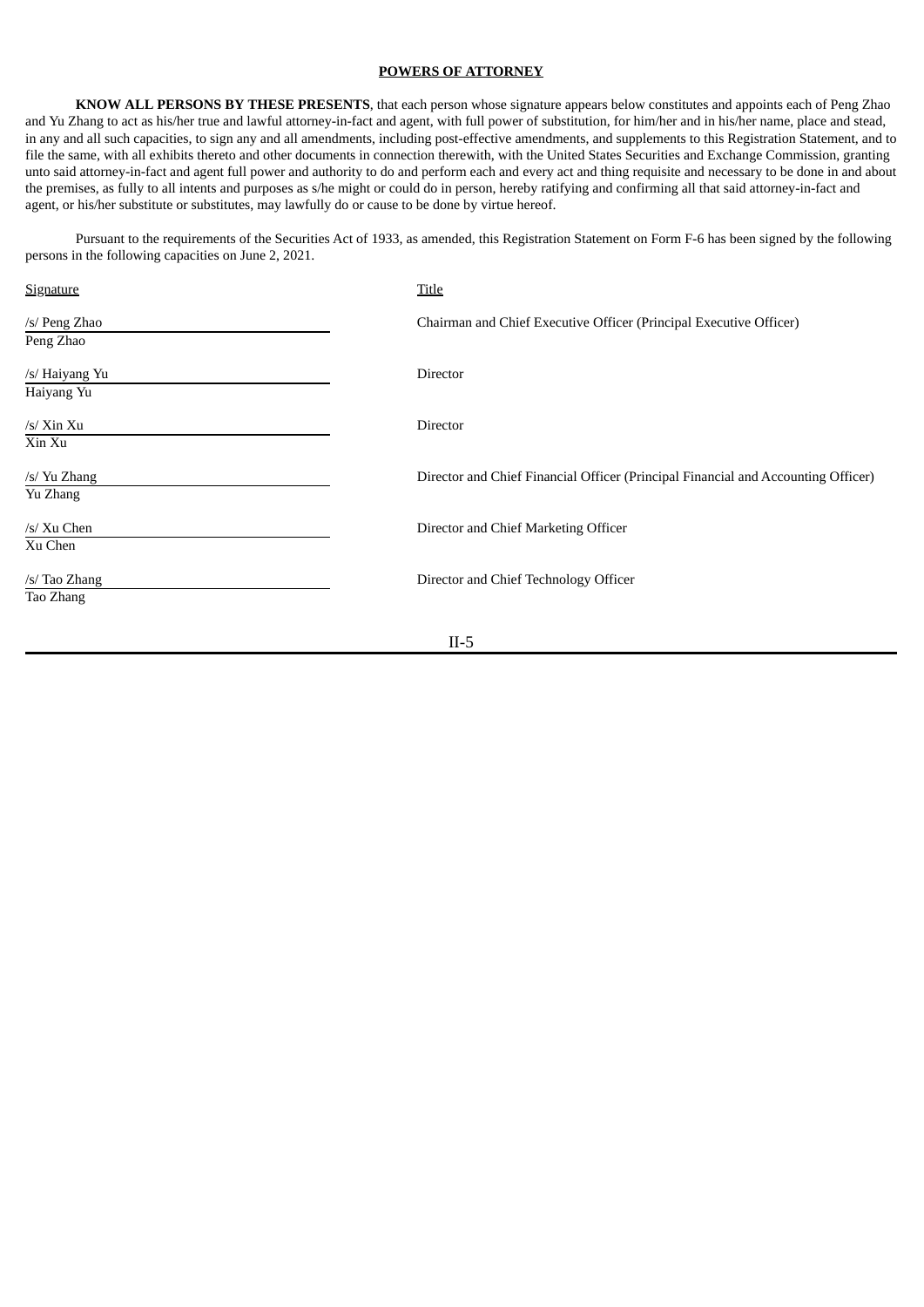### **SIGNATURE OF AUTHORIZED REPRESENTATIVE OF THE REGISTRANT IN THE UNITED STATES**

Pursuant to the Securities Act of 1933, as amended, the undersigned, the duly authorized

representative in the United States of KANZHUN LIMITED has signed this registration statement or amendment thereto in New York, New York, on June 2, 2021.

> U.S. Authorized Representative Cogency Global Inc.

By: /s/ Colleen A. De Vries Name: Colleen A. De Vries Title: Senior Vice President on behalf of Cogency Global Inc.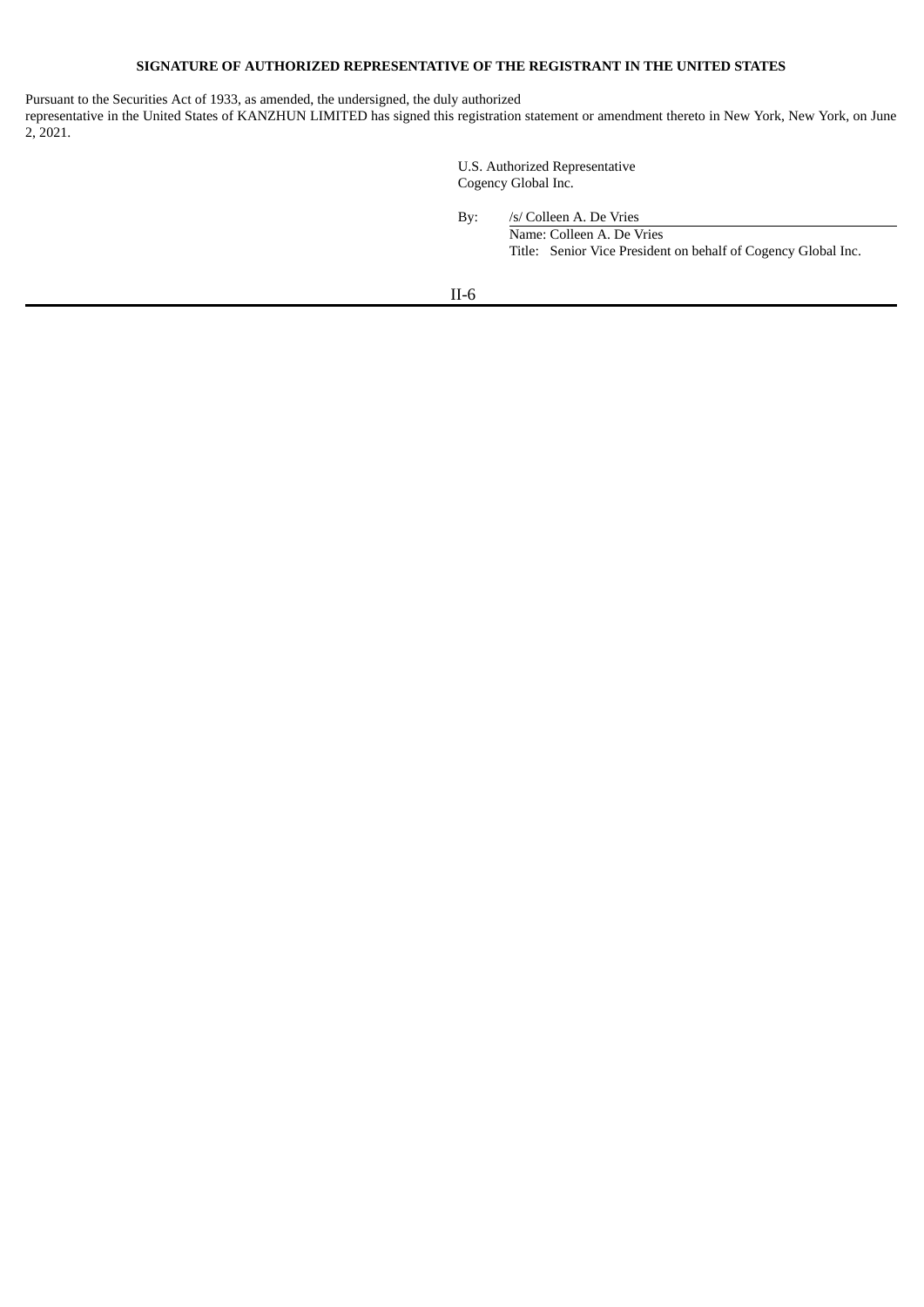### **Index to Exhibits**

| <b>Document</b>                      |
|--------------------------------------|
| Form of Deposit Agreement            |
| Opinion of counsel to the Depositary |
|                                      |

**Sequentially Numbered Page**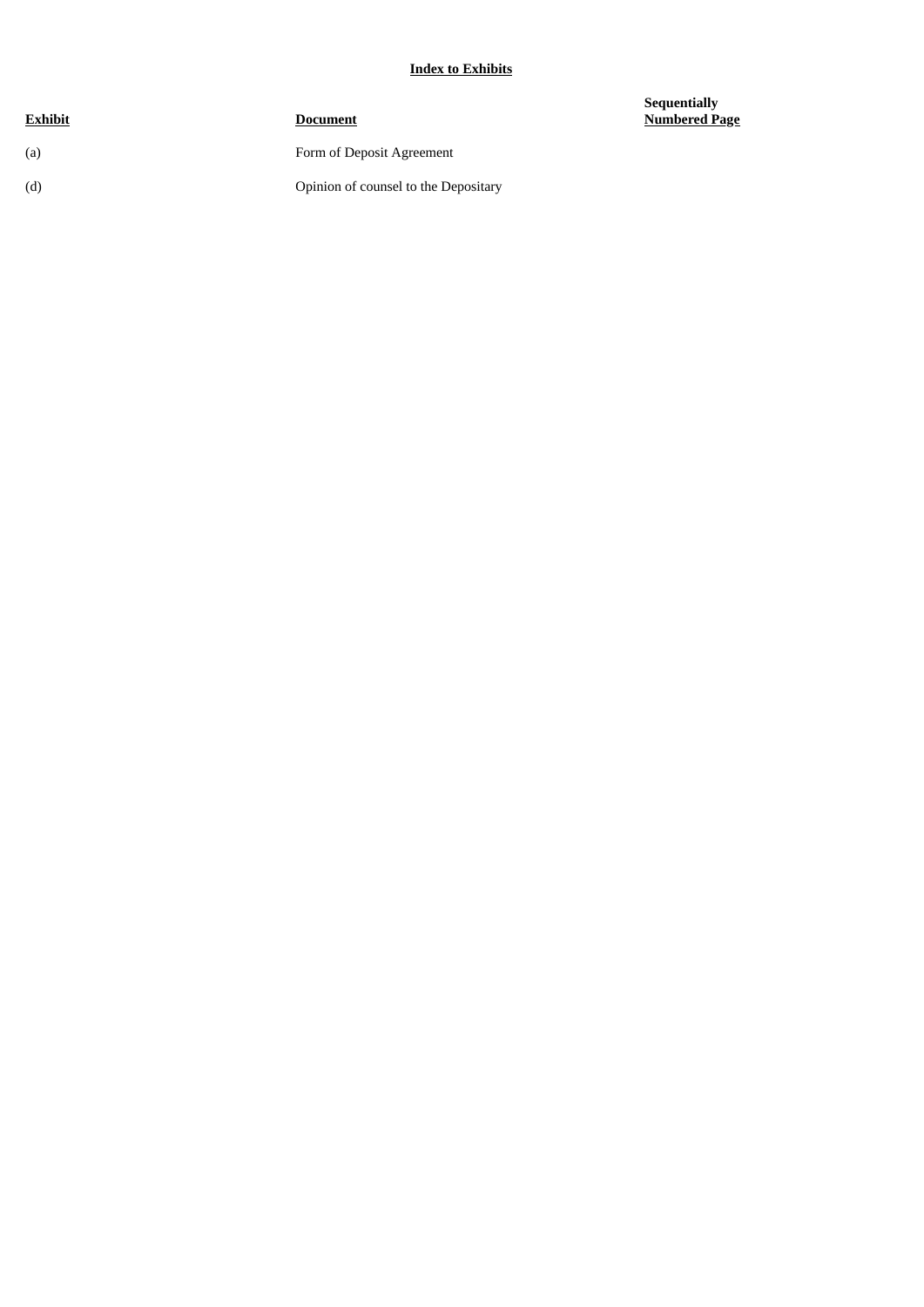**DEPOSIT AGREEMENT**

by and among

### **KANZHUN LIMITED**

and

**CITIBANK, N.A.,** as Depositary,

and

### **ALL HOLDERS AND BENEFICIAL OWNERS OF AMERICAN DEPOSITARY SHARES ISSUED HEREUNDER**

Dated as of [], 2021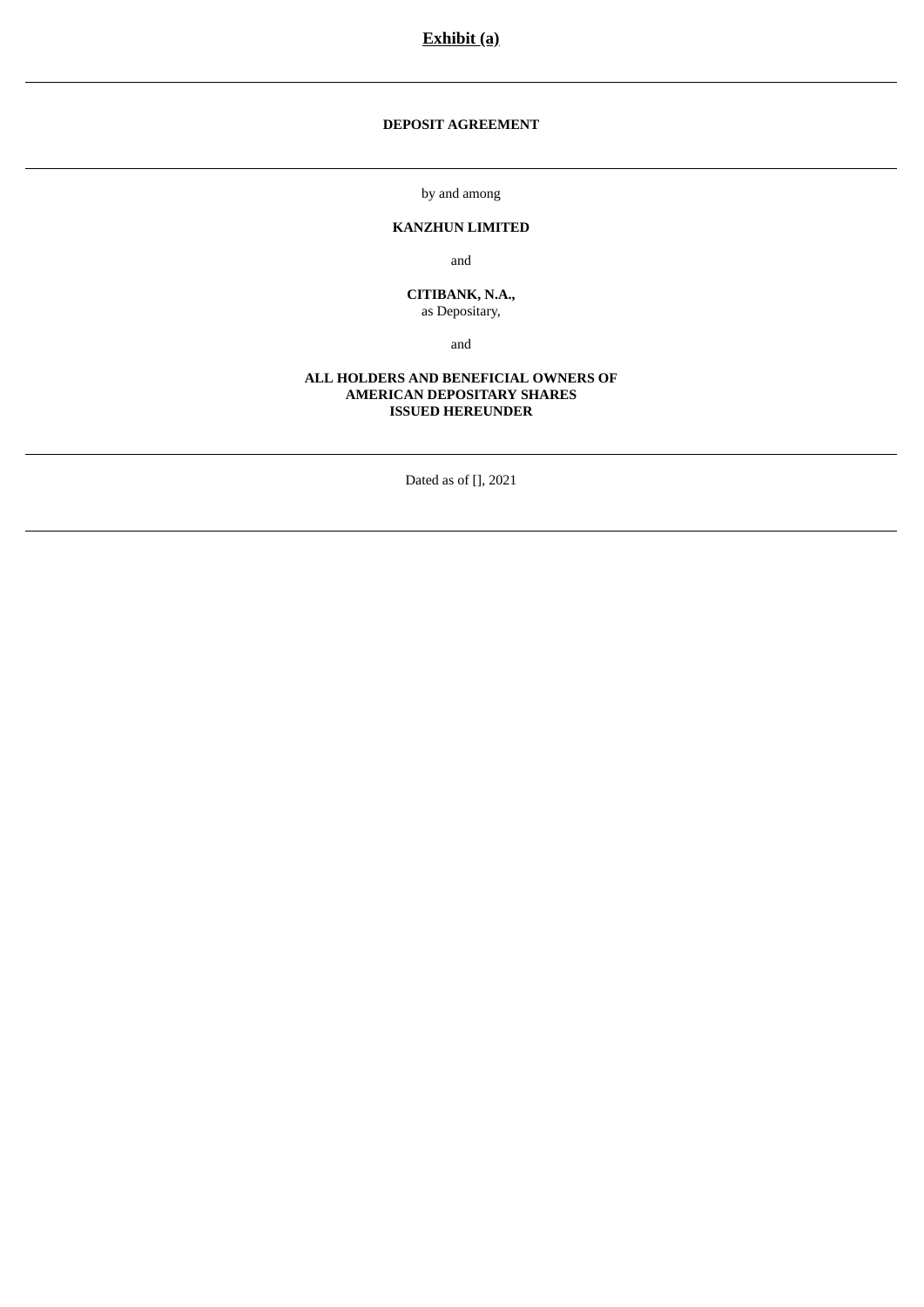## ARTICLE I DEFINITIONS **1**

| Section 1.1  | "ADS Record Date"                                                                                  | $\mathbf{1}$              |
|--------------|----------------------------------------------------------------------------------------------------|---------------------------|
| Section 1.2  | "Affiliate"                                                                                        | $\mathbf{1}$              |
| Section 1.3  | "American Depositary Receipt(s)", "ADR(s)" and "Receipt(s)"                                        | $\mathbf{1}$              |
| Section 1.4  | "American Depositary Share(s)" and "ADS(s)"                                                        | $\overline{2}$            |
| Section 1.5  | "Articles of Association"                                                                          | $\overline{\mathbf{c}}$   |
| Section 1.6  | "Beneficial Owner"                                                                                 | $\overline{2}$            |
| Section 1.7  | "Certificated ADS(s)"                                                                              | $\mathbf{3}$              |
| Section 1.8  | "Citibank"                                                                                         | $\ensuremath{\mathsf{3}}$ |
| Section 1.9  | "Commission"                                                                                       | 3                         |
| Section 1.10 | "Company"                                                                                          | $\overline{3}$            |
| Section 1.11 | "Custodian"                                                                                        | 3                         |
| Section 1.12 | "Deliver" and "Delivery"                                                                           | 3                         |
| Section 1.13 | "Deposit Agreement"                                                                                | $\overline{3}$            |
| Section 1.14 | "Depositary"                                                                                       | $\overline{4}$            |
| Section 1.15 | "Deposited Property"                                                                               | $\overline{\mathcal{A}}$  |
| Section 1.16 | "Deposited Securities"                                                                             | $\overline{4}$            |
| Section 1.17 | "Dollars" and "\$"                                                                                 | $\overline{\mathcal{A}}$  |
| Section 1.18 | "DTC"                                                                                              | $\overline{4}$            |
| Section 1.19 | "DTC Participant"                                                                                  | $\overline{\mathcal{A}}$  |
| Section 1.20 | "Exchange Act"                                                                                     | $\overline{\mathcal{A}}$  |
| Section 1.21 | "Foreign Currency"                                                                                 | $\overline{\mathcal{L}}$  |
| Section 1.22 | "Full Entitlement ADR(s)", "Full Entitlement ADS(s)" and "Full Entitlement Share(s)"               | 5                         |
| Section 1.23 | "Holder(s)"                                                                                        | 5                         |
| Section 1.24 | "Partial Entitlement ADR(s)", "Partial Entitlement ADS(s)" and "Partial Entitlement Share(s)"      | 5                         |
| Section 1.25 | "Principal Office"                                                                                 | 5                         |
| Section 1.26 | "Registrar"                                                                                        | $\overline{5}$            |
| Section 1.27 | "Restricted Securities"                                                                            | 5                         |
| Section 1.28 | "Restricted ADR(s)", "Restricted ADS(s)" and "Restricted Shares"                                   | 5                         |
| Section 1.29 | "Securities Act"                                                                                   | $\boldsymbol{6}$          |
| Section 1.30 | "Share Registrar"                                                                                  | 6                         |
| Section 1.31 | "Shares"                                                                                           | $\boldsymbol{6}$          |
| Section 1.32 | "Uncertificated ADS(s)"                                                                            | 6                         |
| Section 1.33 | "United States" and "U.S."                                                                         | 6                         |
|              |                                                                                                    |                           |
|              | ARTICLE II APPOINTMENT OF DEPOSITARY; FORM OF RECEIPTS; DEPOSIT OF SHARES; EXECUTION AND DELIVERY, |                           |
|              | TRANSFER AND SURRENDER OF RECEIPTS                                                                 | 6                         |
|              |                                                                                                    |                           |
| Section 2.1  | <b>Appointment of Depositary</b>                                                                   | $\boldsymbol{6}$          |
| Section 2.2  | Form and Transferability of ADSs                                                                   | 6                         |
| Section 2.3  | Deposit of Shares                                                                                  | 8                         |

i

Section 2.4 Registration and Safekeeping of Deposited Securities 10 and 20 Apr 2.1 and 2.1 and 2.1 and 2.1 and 2.1 and 2.1 and 2.1 and 2.1 and 2.1 and 2.1 and 2.1 and 2.1 and 2.1 and 2.1 and 2.1 and 2.1 and 2.1 and 2.1 and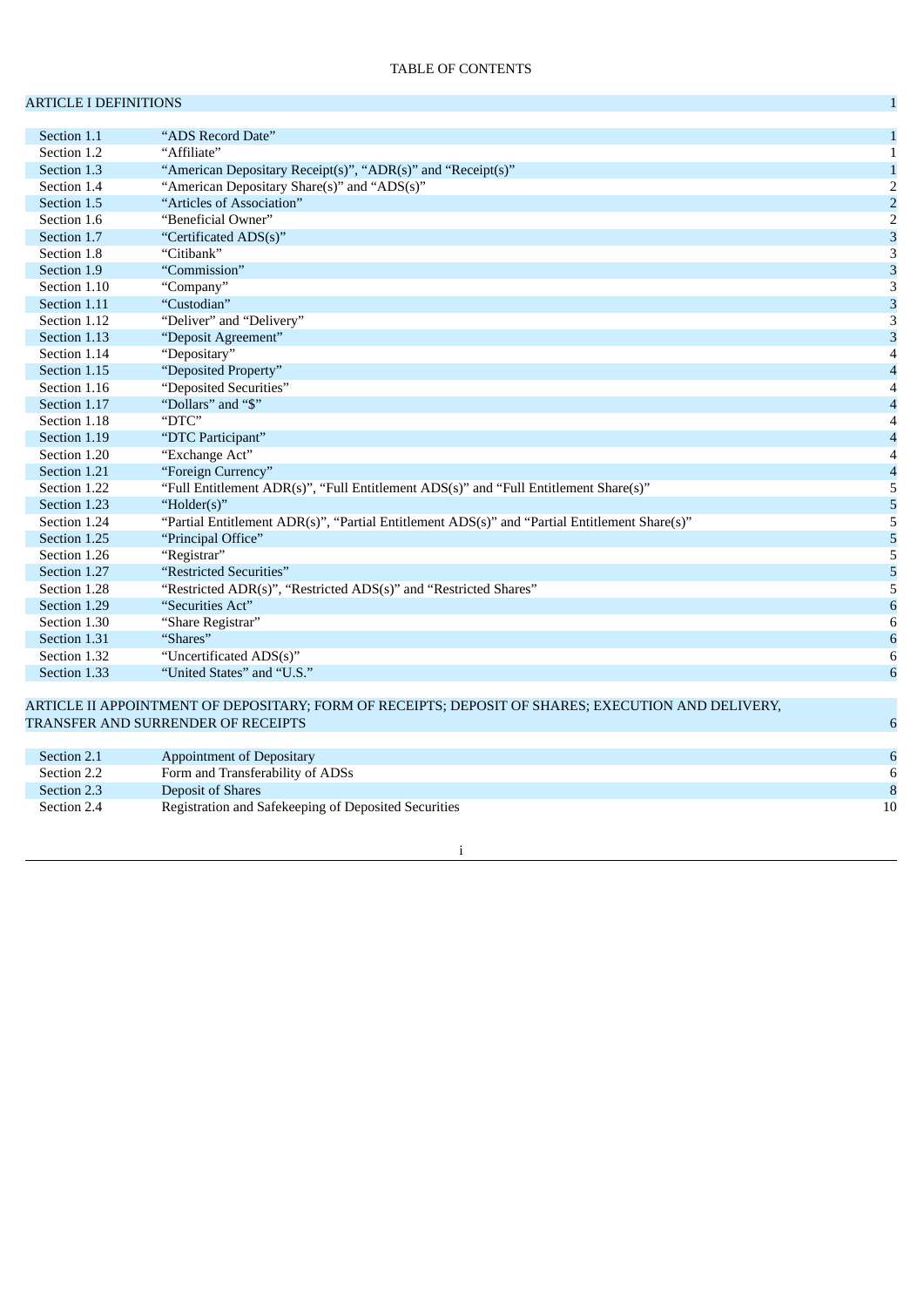| Section 2.5  | <b>Issuance of ADSs</b>                                                                              | 10 |
|--------------|------------------------------------------------------------------------------------------------------|----|
| Section 2.6  | Transfer, Combination and Split-up of ADRs                                                           | 11 |
| Section 2.7  | Surrender of ADSs and Withdrawal of Deposited Securities                                             | 11 |
| Section 2.8  | Limitations on Execution and Delivery, Transfer, etc. of ADSs; Suspension of Delivery, Transfer, etc | 12 |
| Section 2.9  | Lost ADRs, etc                                                                                       | 13 |
| Section 2.10 | Cancellation and Destruction of Surrendered ADRs; Maintenance of Records                             | 14 |
| Section 2.11 | Escheatment                                                                                          | 14 |
| Section 2.12 | <b>Partial Entitlement ADSs</b>                                                                      | 14 |
| Section 2.13 | Certificated/Uncertificated ADSs                                                                     | 15 |
| Section 2.14 | <b>Restricted ADSs</b>                                                                               | 16 |
|              | ARTICLE III CERTAIN OBLIGATIONS OF HOLDERS AND BENEFICIAL OWNERS OF ADSs                             | 18 |
| Section 3.1  | Proofs, Certificates and Other Information                                                           | 18 |
| Section 3.2  | Liability for Taxes and Other Charges                                                                | 18 |
| Section 3.3  | Representations and Warranties on Deposit of Shares                                                  | 19 |
| Section 3.4  | <b>Compliance with Information Requests</b>                                                          | 19 |
| Section 3.5  | <b>Ownership Restrictions</b>                                                                        | 19 |
| Section 3.6  | Reporting Obligations and Regulatory Approvals                                                       | 20 |
|              |                                                                                                      |    |
|              | ARTICLE IV THE DEPOSITED SECURITIES                                                                  | 20 |
|              |                                                                                                      |    |
| Section 4.1  | <b>Cash Distributions</b>                                                                            | 20 |
| Section 4.2  | Distribution in Shares                                                                               | 21 |
| Section 4.3  | <b>Elective Distributions in Cash or Shares</b>                                                      | 22 |
| Section 4.4  | Distribution of Rights to Purchase Additional ADSs                                                   | 23 |
| Section 4.5  | Distributions Other Than Cash, Shares or Rights to Purchase Shares                                   | 24 |
| Section 4.6  | Distributions with Respect to Deposited Securities in Bearer Form                                    | 25 |
| Section 4.7  | Redemption                                                                                           | 26 |
| Section 4.8  | <b>Conversion of Foreign Currency</b>                                                                | 26 |
| Section 4.9  | Fixing of ADS Record Date                                                                            | 27 |
| Section 4.10 | Voting of Deposited Securities                                                                       | 27 |
| Section 4.11 | <b>Changes Affecting Deposited Securities</b>                                                        | 30 |
| Section 4.12 | Available Information                                                                                | 31 |
| Section 4.13 | Reports                                                                                              | 31 |
| Section 4.14 | List of Holders                                                                                      | 31 |
| Section 4.15 | <b>Taxation</b>                                                                                      | 31 |
|              | ARTICLE V THE DEPOSITARY, THE CUSTODIAN AND THE COMPANY                                              | 32 |
| Section 5.1  | Maintenance of Office and Transfer Books by the Registrar                                            | 32 |
| Section 5.2  | Exoneration                                                                                          | 33 |
| Section 5.3  | <b>Standard of Care</b>                                                                              | 34 |
| Section 5.4  | Resignation and Removal of the Depositary; Appointment of Successor Depositary                       | 34 |
| Section 5.5  | The Custodian                                                                                        | 35 |
|              |                                                                                                      |    |

### ii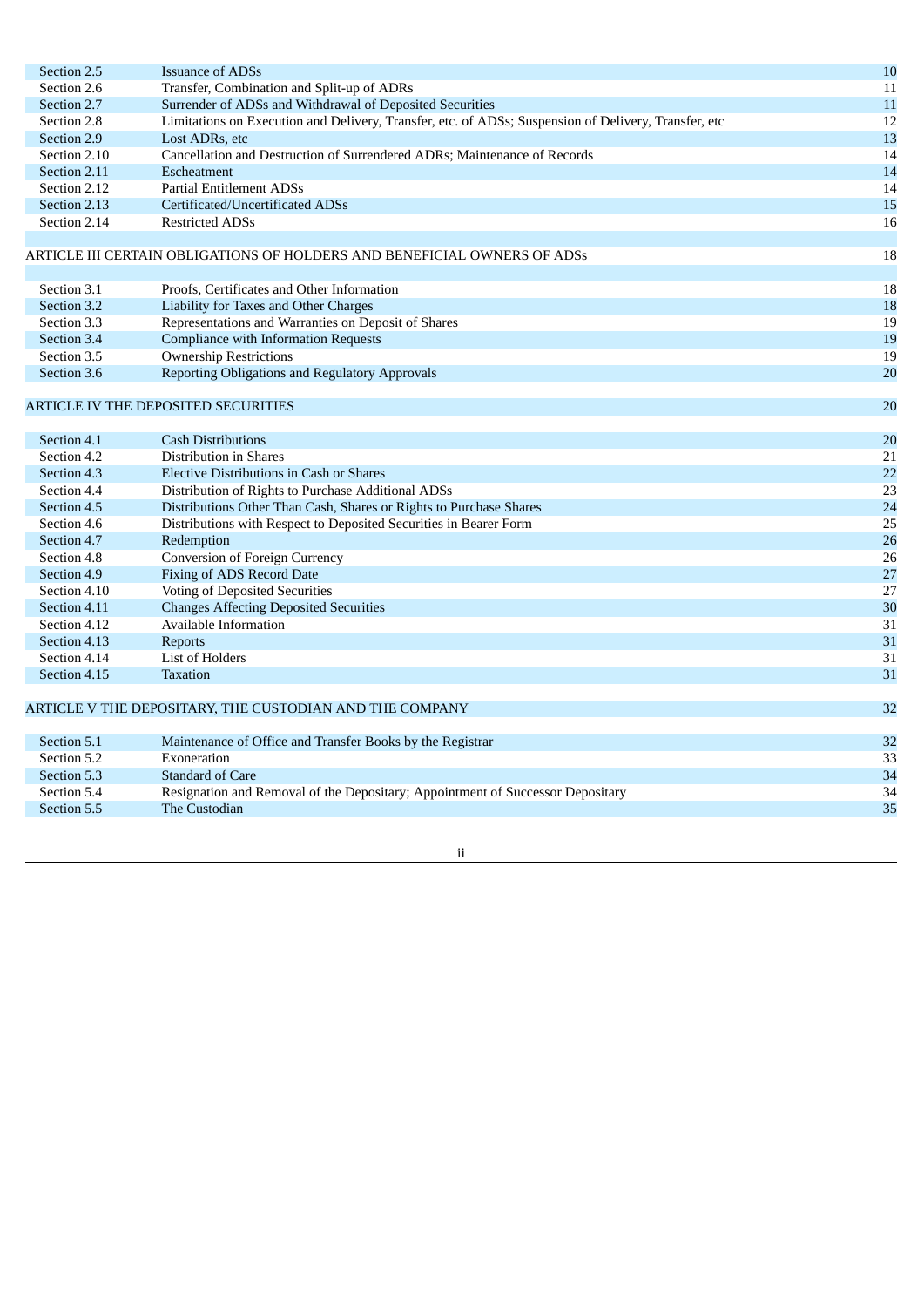| Section 5.6                      | Notices and Reports                                            | 36    |
|----------------------------------|----------------------------------------------------------------|-------|
| Section 5.7                      | Issuance of Additional Shares, ADSs etc                        | 37    |
| Section 5.8                      | Indemnification                                                | 37    |
| Section 5.9                      | ADS Fees and Charges                                           | 38    |
| Section 5.10                     | <b>Restricted Securities Owners</b>                            | 40    |
|                                  |                                                                |       |
|                                  | ARTICLE VI AMENDMENT AND TERMINATION                           | 40    |
|                                  |                                                                |       |
| Section 6.1                      | Amendment/Supplement                                           | 40    |
| Section 6.2                      | Termination                                                    | 41    |
|                                  |                                                                |       |
| <b>ARTICLE VII MISCELLANEOUS</b> |                                                                | 42    |
|                                  |                                                                |       |
| Section 7.1                      | Counterparts                                                   | 42    |
| Section 7.2                      | No Third Party Beneficiaries/Acknowledgments                   | 42    |
| Section 7.3                      | Severability                                                   | 43    |
| Section 7.4                      | Holders and Beneficial Owners as Parties; Binding Effect       | 43    |
| Section 7.5                      | <b>Notices</b>                                                 | 43    |
| Section 7.6                      | Governing Law and Jurisdiction                                 | 44    |
| Section 7.7                      | Assignment                                                     | 46    |
| Section 7.8                      | Compliance with, and No Disclaimer under, U.S. Securities Laws | 46    |
| Section 7.9                      | Cayman Islands Law References                                  | 46    |
| Section 7.10                     | <b>Titles and References</b>                                   | 47    |
|                                  |                                                                |       |
| <b>EXHIBITS</b>                  |                                                                |       |
|                                  | Form of ADR.                                                   | $A-1$ |
|                                  | Fee Schedule.                                                  | $B-1$ |
|                                  |                                                                |       |

iii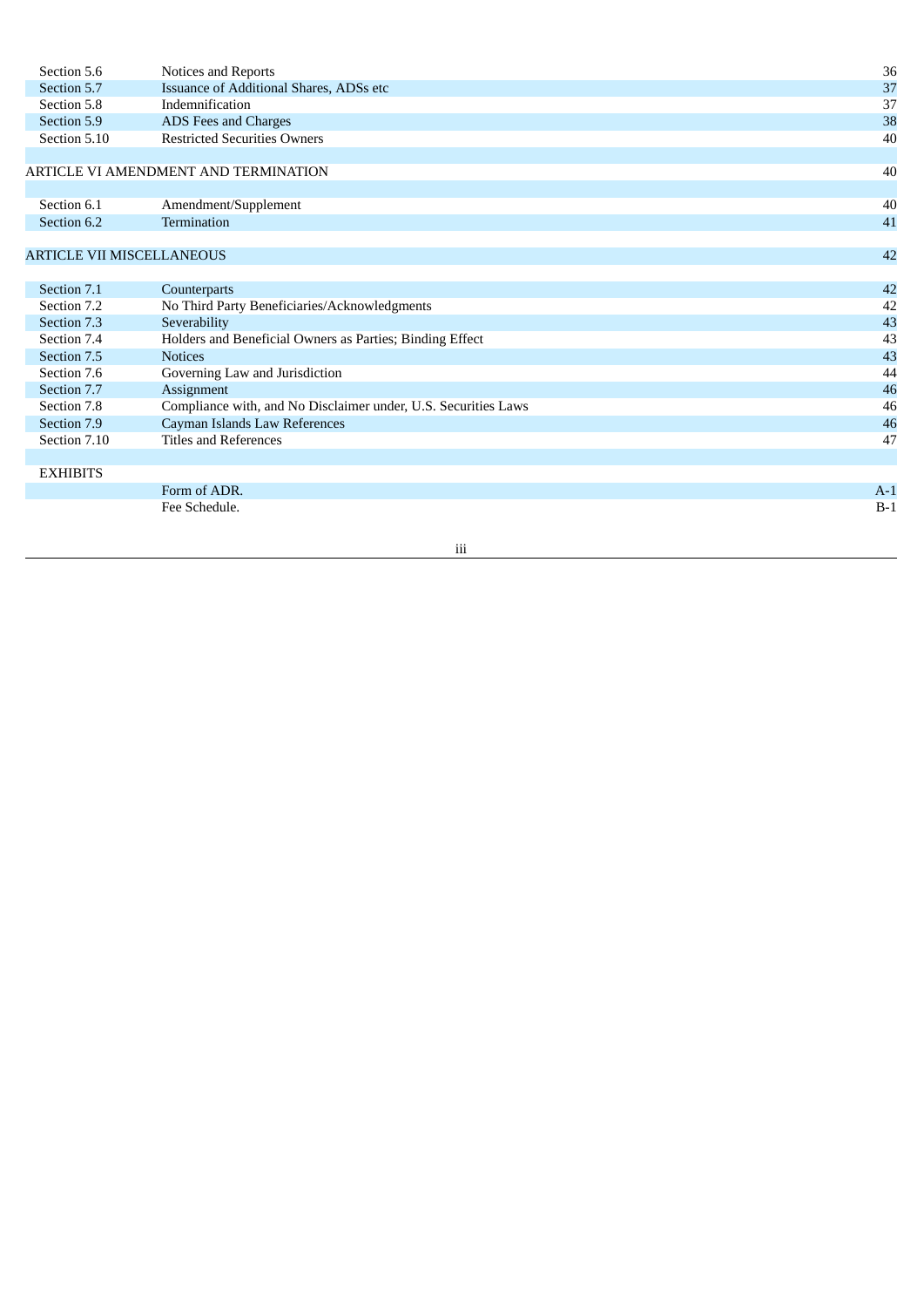#### **DEPOSIT AGREEMENT**

**DEPOSIT AGREEMENT**, dated as of [·], 2021, by and among (i) KANZHUN LIMITED, an exempted company with limited liability incorporated and existing under the laws of the Cayman Islands, and its successors (the "Company"), (ii) Citibank, N.A., a national banking association organized under the laws of the United States of America ("Citibank") acting in its capacity as depositary, and any successor depositary hereunder (Citibank in such capacity, the "Depositary"), and (iii) all Holders and Beneficial Owners of American Depositary Shares issued hereunder (all such capitalized terms as hereinafter defined).

#### **W I T N E S S E T H T H A T**:

**WHEREAS,** the Company desires to establish with the Depositary an ADR facility to provide *inter alia* for the deposit of the Shares (as hereinafter defined) and the creation of American Depositary Shares representing the Shares so deposited and for the execution and Delivery (as hereinafter defined) of American Depositary Receipts (as hereinafter defined) evidencing such American Depositary Shares; and

**WHEREAS**, the Depositary is willing to act as the Depositary for such ADR facility upon the terms set forth in the Deposit Agreement (as hereinafter defined); and

**WHEREAS**, any American Depositary Receipts issued pursuant to the terms of the Deposit Agreement are to be substantially in the form of Exhibit A attached hereto, with appropriate insertions, modifications and omissions, as hereinafter provided in the Deposit Agreement; and

**NOW, THEREFORE**, for good and valuable consideration, the receipt and sufficiency of which are hereby acknowledged, the parties hereto agree as follows:

### **ARTICLE I**

#### **DEFINITIONS**

All capitalized terms used, but not otherwise defined, herein shall have the meanings set forth below, unless otherwise clearly indicated:

**Section 1.1** "**ADS Record Date**" shall have the meaning given to such term in Section 4.9.

**Section 1.2** "**Affiliate**" shall have the meaning assigned to such term by the Commission (as hereinafter defined) under Regulation C promulgated under the Securities Act (as hereinafter defined), or under any successor regulation thereto.

**Section 1.3** "**American Depositary Receipt(s)**", "**ADR(s)**" and "Receipt(s)" shall mean the certificate(s) issued by the Depositary to evidence the American Depositary Shares issued under the terms of the Deposit Agreement in the form of Certificated ADS(s) (as hereinafter defined), as such ADRs may be amended from time to time in accordance with the provisions of the Deposit Agreement. An ADR may evidence any number of ADSs and may, in the case of ADSs held through a central depository such as DTC, be in the form of a "Balance Certificate."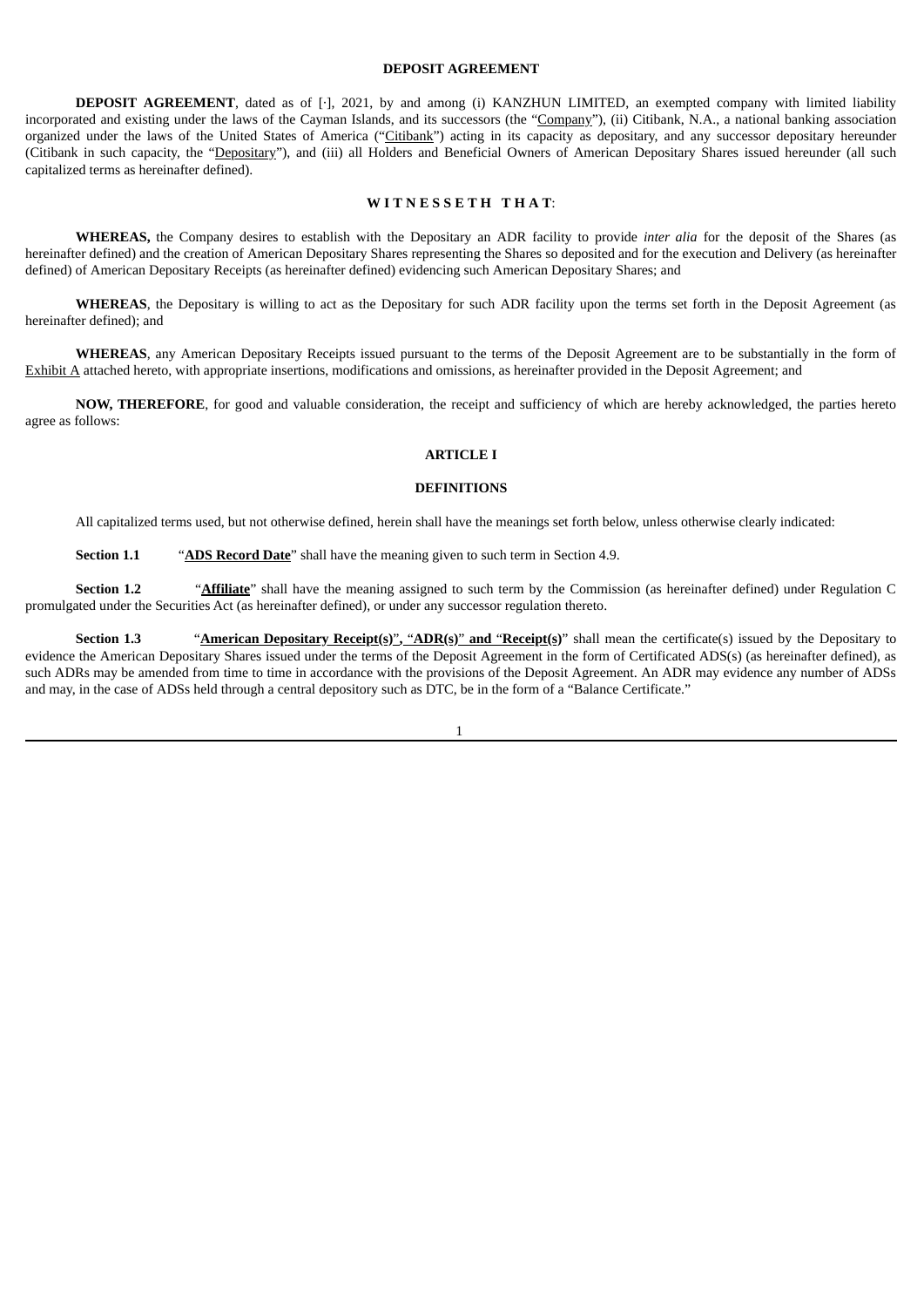**Section 1.4** "**American Depositary Share(s)**" and "**ADS(s)**" shall mean the rights and interests in the Deposited Property (as hereinafter defined) granted to the Holders and Beneficial Owners pursuant to the terms and conditions of the Deposit Agreement and, if issued as Certificated ADS(s) (as hereinafter defined), the ADR(s) issued to evidence such ADSs. ADS(s) may be issued under the terms of the Deposit Agreement in the form of (a) Certificated ADS(s) (as hereinafter defined), in which case the ADS(s) are evidenced by ADR(s), or (b) Uncertificated ADS(s) (as hereinafter defined), in which case the ADS(s) are not evidenced by ADR(s) but are reflected on the direct registration system maintained by the Depositary for such purposes under the terms of Section 2.13. Unless otherwise specified in the Deposit Agreement or in any ADR, or unless the context otherwise requires, any reference to ADS(s) shall include Certificated ADS(s) and Uncertificated ADS(s), individually or collectively, as the context may require. Each ADS shall represent the right to receive, and to exercise the beneficial ownership interests in, the number of Shares specified in the form of ADR attached hereto as Exhibit A (as amended from time to time) that are on deposit with the Depositary and/or the Custodian, subject, in each case, to the terms and conditions of the Deposit Agreement and the applicable ADR (if issued as a Certificated ADS), until there shall occur a distribution upon Deposited Securities referred to in Section 4.2 or a change in Deposited Securities referred to in Section 4.11 with respect to which additional ADSs are not issued, and thereafter each ADS shall represent the right to receive, and to exercise the beneficial ownership interests in, the applicable Deposited Property on deposit with the Depositary and the Custodian determined in accordance with the terms of such Sections, subject, in each case, to the terms and conditions of the Deposit Agreement and the applicable ADR (if issued as a Certificated ADS). In addition, the ADS(s)-to-Share(s) ratio is subject to amendment as provided in Articles IV and VI of the Deposit Agreement (which may give rise to Depositary fees).

**Section 1.5** "**Articles of Association**" shall mean the memorandum and articles of association of the Company, and any other constitutional documents of the Company, as amended or restated and in effect from time to time.

**Section 1.6** "**Beneficial Owner**" shall mean, as to any ADS, any person or entity having a beneficial interest deriving from the ownership of such ADS. Notwithstanding anything else contained in the Deposit Agreement, any ADR(s) or any other instruments or agreements relating to the ADSs and the corresponding Deposited Property, the Depositary, the Custodian and their respective nominees are intended to be, and shall at all times during the term of the Deposit Agreement be, the record holders only of the Deposited Property represented by the ADSs for the benefit of the Holders and Beneficial Owners of the corresponding ADSs. The Depositary, on its own behalf and on behalf of the Custodian and their respective nominees, disclaims any beneficial ownership interest in the Deposited Property held on behalf of the Holders and Beneficial Owners of ADSs. The beneficial ownership interests in the Deposited Property are intended to be, and shall at all times during the term of the Deposit Agreement continue to be, vested in the Beneficial Owners of the ADSs representing the Deposited Property. The beneficial ownership interests in the Deposited Property shall, unless otherwise agreed by the Depositary, be exercisable by the Beneficial Owners of the ADSs only through the Holders of such ADSs, by the Holders of the ADSs (on behalf of the applicable Beneficial Owners) only through the Depositary, and by the Depositary (on behalf of the Holders and Beneficial Owners of the corresponding ADSs) directly, or indirectly through the Custodian or their respective nominees, in each case upon the terms of the Deposit Agreement and, if applicable, the terms of the ADR(s) evidencing the ADSs. A Beneficial Owner of ADSs may or may not be the Holder of such ADSs. A Beneficial Owner shall be able to exercise any right or receive any benefit hereunder solely through the person who is the Holder of the ADSs owned by such Beneficial Owner. Unless otherwise identified to the Depositary, a Holder shall be deemed to be the Beneficial Owner of all the ADSs registered in his/her/its name. The manner in which a Beneficial Owner holds ADSs (e.g., in a brokerage account vs. as registered holder) may affect the rights and obligations of, the manner in which, and the extent to which, services are made available to, Beneficial Owners pursuant to the terms of the Deposit Agreement.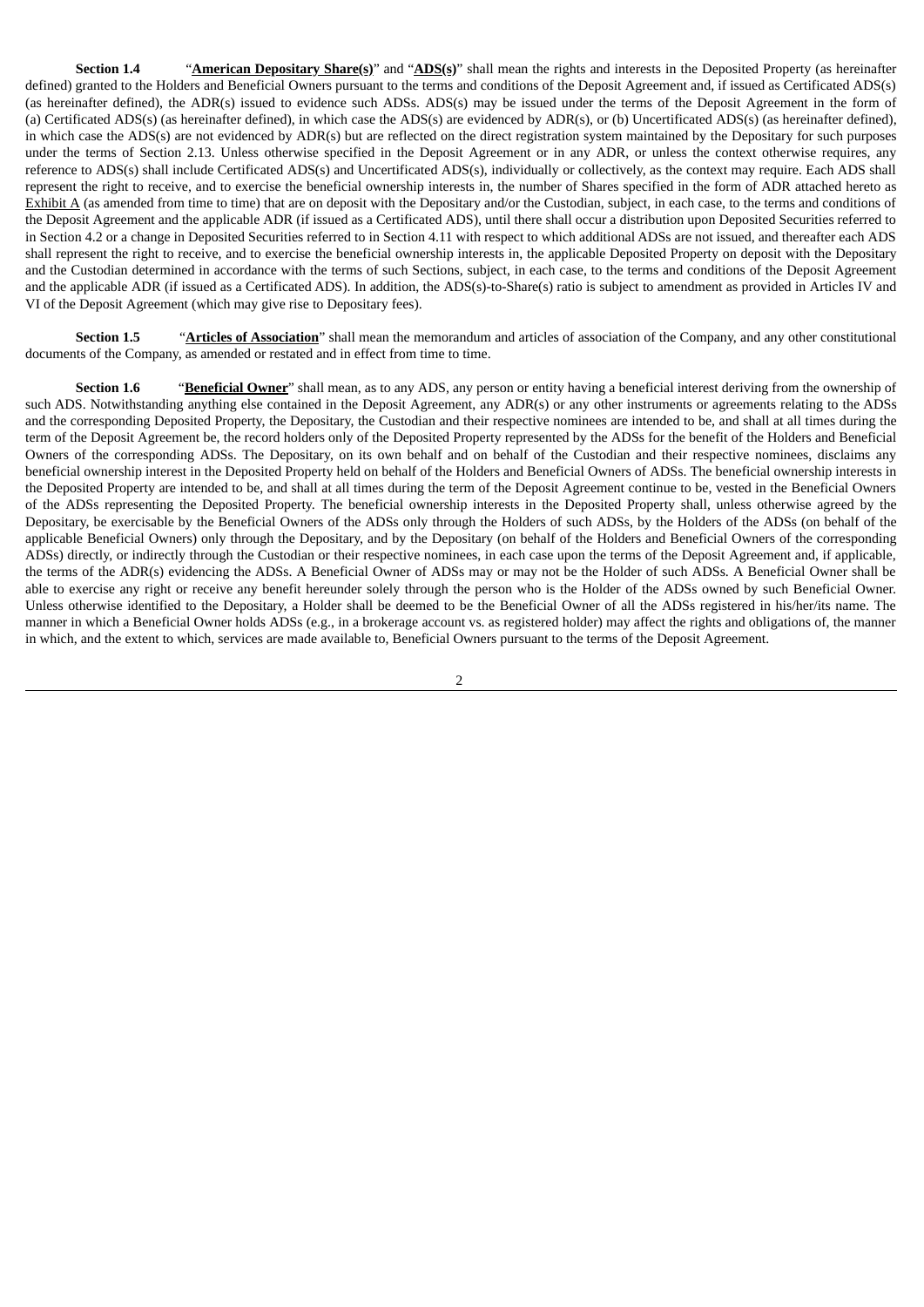**Section 1.7** "**Certificated ADS(s)**" shall have the meaning set forth in Section 2.13.

**Section 1.8** "Citibank" shall mean Citibank, N.A., a national banking association organized under the laws of the United States of America, and its successors.

**Section 1.9** "**Commission**" shall mean the Securities and Exchange Commission of the United States or any successor governmental agency thereto in the United States.

**Section 1.10** "**Company**" shall mean KANZHUN LIMITED, an exempted company with limited liability incorporated and existing under the laws of the Cayman Islands, and its successors.

**Section 1.11** "**Custodian**" shall mean (i) as of the date hereof, Citibank, N.A**. -** Hong Kong, having its principal office at 9/F, Citi Tower, One Bay East, 83 Hoi Bun Road, Kwun Tong, Kowloon, Hong Kong, as the custodian of Deposited Property for the purposes of the Deposit Agreement, (ii) Citibank, N.A., acting as custodian of Deposited Property pursuant to the Deposit Agreement, and (iii) any other entity that may be appointed by the Depositary pursuant to the terms of Section 5.5 as successor, substitute or additional custodian hereunder. The term "Custodian" shall mean any Custodian individually or all Custodians collectively, as the context requires.

Section 1.12 "Deliver" and "Delivery" shall mean (x) when used in respect of Shares and other Deposited Securities, either (i) the physical delivery of the certificate(s) representing such securities, or (ii) the book-entry transfer and recordation of such securities on the books of the Share Registrar (as hereinafter defined) or in the applicable book-entry settlement system, if available, and (y) *when used in respect of ADSs*, either (i) the physical delivery of ADR(s) evidencing the ADSs, or (ii) the book-entry transfer and recordation of ADSs on the books of the Depositary or any bookentry settlement system in which the ADSs are settlement-eligible.

**Section 1.13** "**Deposit Agreement**" shall mean this Deposit Agreement and all exhibits hereto, as the same may from time to time be amended and supplemented from time to time in accordance with the terms of the Deposit Agreement.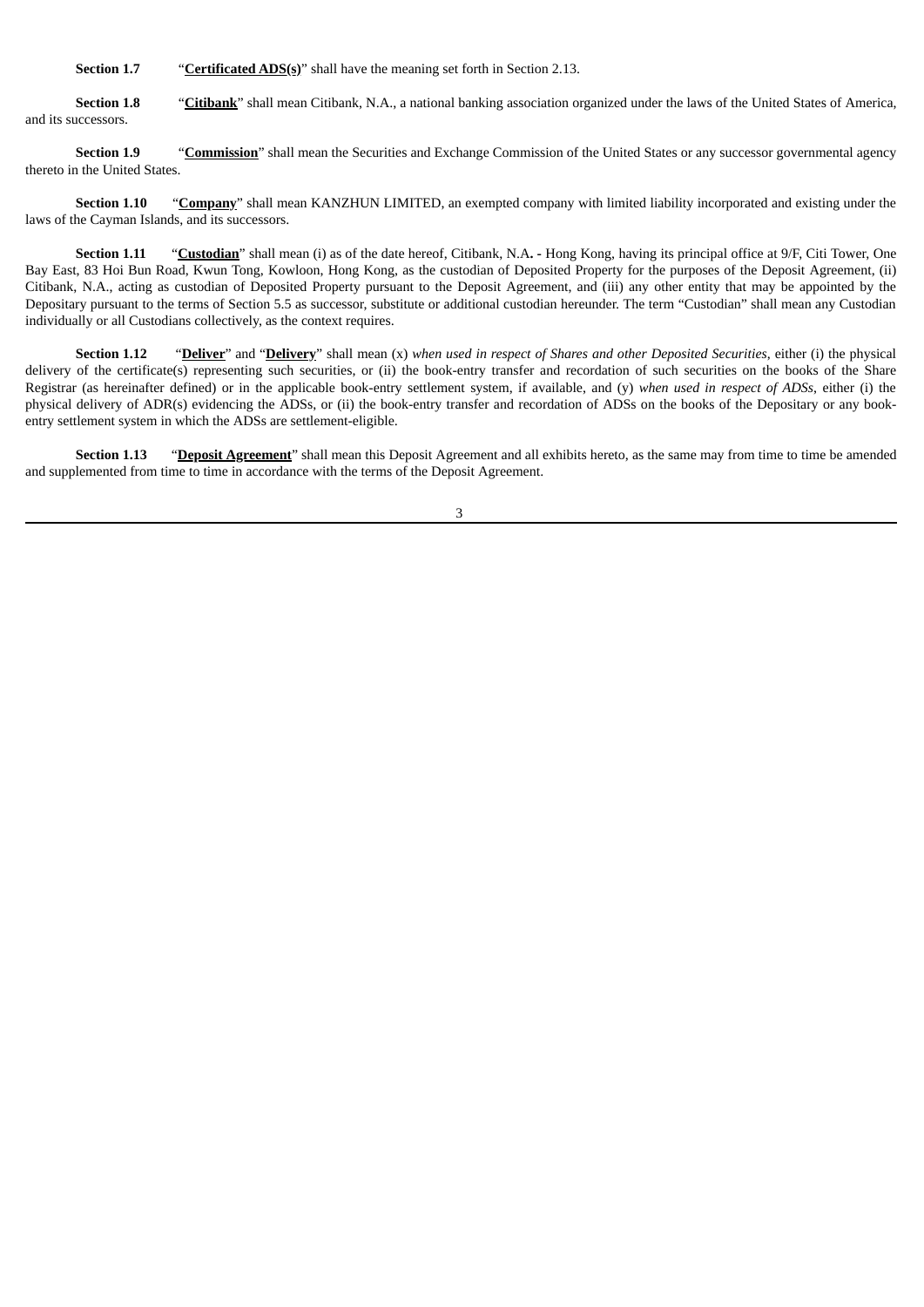**Section 1.14** "Depositary" shall mean Citibank, N.A., a national banking association organized under the laws of the United States, in its capacity as depositary under the terms of the Deposit Agreement, and any successor depositary hereunder.

**Section 1.15** "Deposited Property" shall mean the Deposited Securities and any cash and other property held on deposit by the Depositary and the Custodian in respect of the ADSs under the terms of the Deposit Agreement, subject, in the case of cash, to the provisions of Section 4.8. All Deposited Property shall be held by the Custodian, the Depositary and their respective nominees for the benefit of the Holders and Beneficial Owners of the ADSs representing the Deposited Property. The Deposited Property is not intended to, and shall not, constitute proprietary assets of the Depositary, the Custodian or their nominees. Beneficial ownership in the Deposited Property is intended to be, and shall at all times during the term of the Deposit Agreement continue to be, vested in the Beneficial Owners of the ADSs representing the Deposited Property.

**Section 1.16** "**Deposited Securities**" shall mean the Shares and any other securities held on deposit by the Custodian from time to time in respect of the ADSs under the Deposit Agreement and constituting Deposited Property.

**Section 1.17** "**Dollars**" and "**\$**" shall refer to the lawful currency of the United States.

**Section 1.18** "DTC" shall mean The Depository Trust Company, a national clearinghouse and the central book-entry settlement system for securities traded in the United States and, as such, the custodian for the securities of DTC Participants (as hereinafter defined) maintained in DTC, and any successor thereto.

**Section 1.19** "**DTC Participant**" shall mean any financial institution (or any nominee of such institution) having one or more participant accounts with DTC for receiving, holding and delivering the securities and cash held in DTC. A DTC Participant may or may not be a Beneficial Owner. If a DTC Participant is not the Beneficial Owner of the ADSs credited to its account at DTC, or of the ADSs in respect of which the DTC Participant is otherwise acting, such DTC Participant shall be deemed, for all purposes hereunder, to have all requisite authority to act on behalf of the Beneficial Owner(s) of the ADSs credited to its account at DTC or in respect of which the DTC Participant is so acting. A DTC Participant, upon acceptance in any one of its DTC accounts of any ADSs (or any interest therein) issued in accordance with the terms and conditions of the Deposit Agreement, shall (notwithstanding any explicit or implicit disclosure that it may be acting on behalf of another party) be deemed for all purposes to be a party to, and bound by, the terms of the Deposit Agreement and the applicable ADR(s) to the same extent as, and as if the DTC Participant were, the Holder of such ADSs.

**Section 1.20** "**Exchange Act**" shall mean the United States Securities Exchange Act of 1934, as amended from time to time.

**Section 1.21** "**Foreign Currency**" shall mean any currency other than Dollars.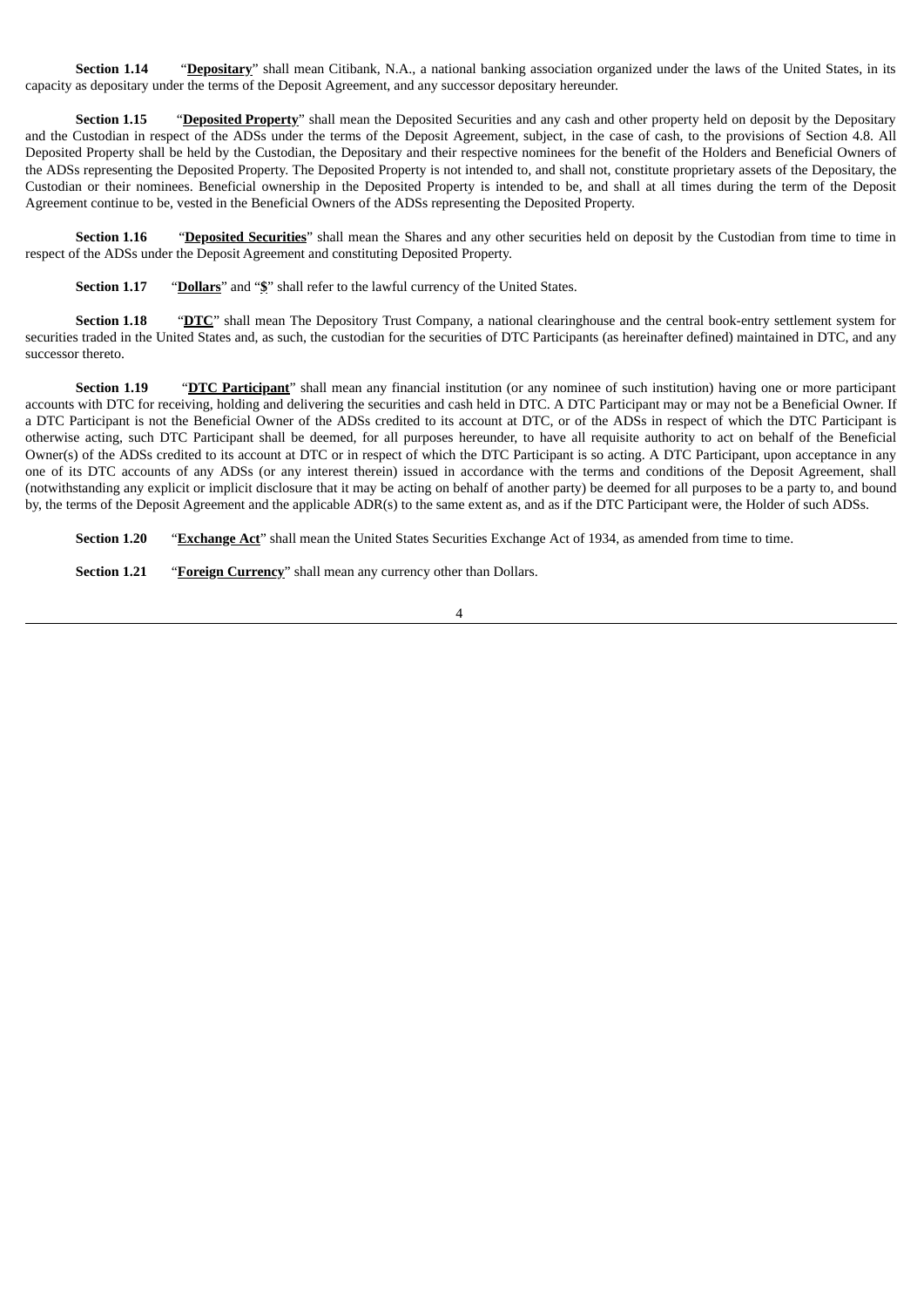**Section 1.22** "**Full Entitlement ADR(s)**"**,** "**Full Entitlement ADS(s)**" **and** "**Full Entitlement Share(s)**" shall have the respective meanings set forth in Section 2.12.

**Section 1.23** "**Holder(s)**" shall mean the person(s) in whose name the ADSs are registered on the books of the Depositary (or the Registrar, if any) maintained for such purpose. A Holder may or may not be a Beneficial Owner. If a Holder is not the Beneficial Owner of the ADS(s) registered in its name, such person shall be deemed, for all purposes hereunder, to have all requisite authority to act on behalf of the Beneficial Owners of the ADSs registered in its name. The manner in which a Holder holds ADSs (e.g., in certificated vs. uncertificated form) may affect the rights and obligations of, and the manner in which, and the extent to which, the services are made available to, Holders pursuant to the terms of the Deposit Agreement.

**Section 1.24** "**Partial Entitlement ADR(s)**"**,** "**Partial Entitlement ADS(s)**" **and** "**Partial Entitlement Share(s)**" shall have the respective meanings set forth in Section 2.12.

**Section 1.25** "**Principal Office**" shall mean, when used with respect to the Depositary, the principal office of the Depositary at which at any particular time its depositary receipts business shall be administered, which, at the date of the Deposit Agreement, is located at 388 Greenwich Street, New York, New York 10013, U.S.A.

**Section 1.26** "**Registrar**" shall mean the Depositary or any bank or trust company having an office in the Borough of Manhattan, The City of New York, which shall be appointed by the Depositary to register issuances, transfers and cancellations of ADSs as herein provided, and shall include any co-registrar appointed by the Depositary for such purposes. Registrars (other than the Depositary) may be removed and substitutes appointed by the Depositary. Each Registrar (other than the Depositary) appointed pursuant to the Deposit Agreement shall be required to give notice in writing to the Depositary accepting such appointment and agreeing to be bound by the applicable terms of the Deposit Agreement.

**Section 1.27** "Restricted Securities" shall mean Shares, Deposited Securities or ADSs which (i) have been acquired directly or indirectly from the Company or any of its Affiliates in a transaction or chain of transactions not involving any public offering and are subject to resale limitations under the Securities Act or the rules issued thereunder, or (ii) are held by an executive officer or director (or persons performing similar functions) or other Affiliate of the Company, or (iii) are subject to other restrictions on sale or deposit under the laws of the United States, the Cayman Islands, or under a shareholder agreement or the Articles of Association or under the regulations of an applicable securities exchange unless, in each case, such Shares, Deposited Securities or ADSs are being transferred or sold to persons other than an Affiliate of the Company in a transaction (a) covered by an effective resale registration statement, or (b) exempt from the registration requirements of the Securities Act (as hereinafter defined), and the Shares, Deposited Securities or ADSs are not, when held by such person(s), Restricted Securities.

**Section 1.28** "**Restricted ADR(s)**"**, "Restricted ADS(s)**" **and** "**Restricted Shares**" shall have the respective meanings set forth in Section 2.14.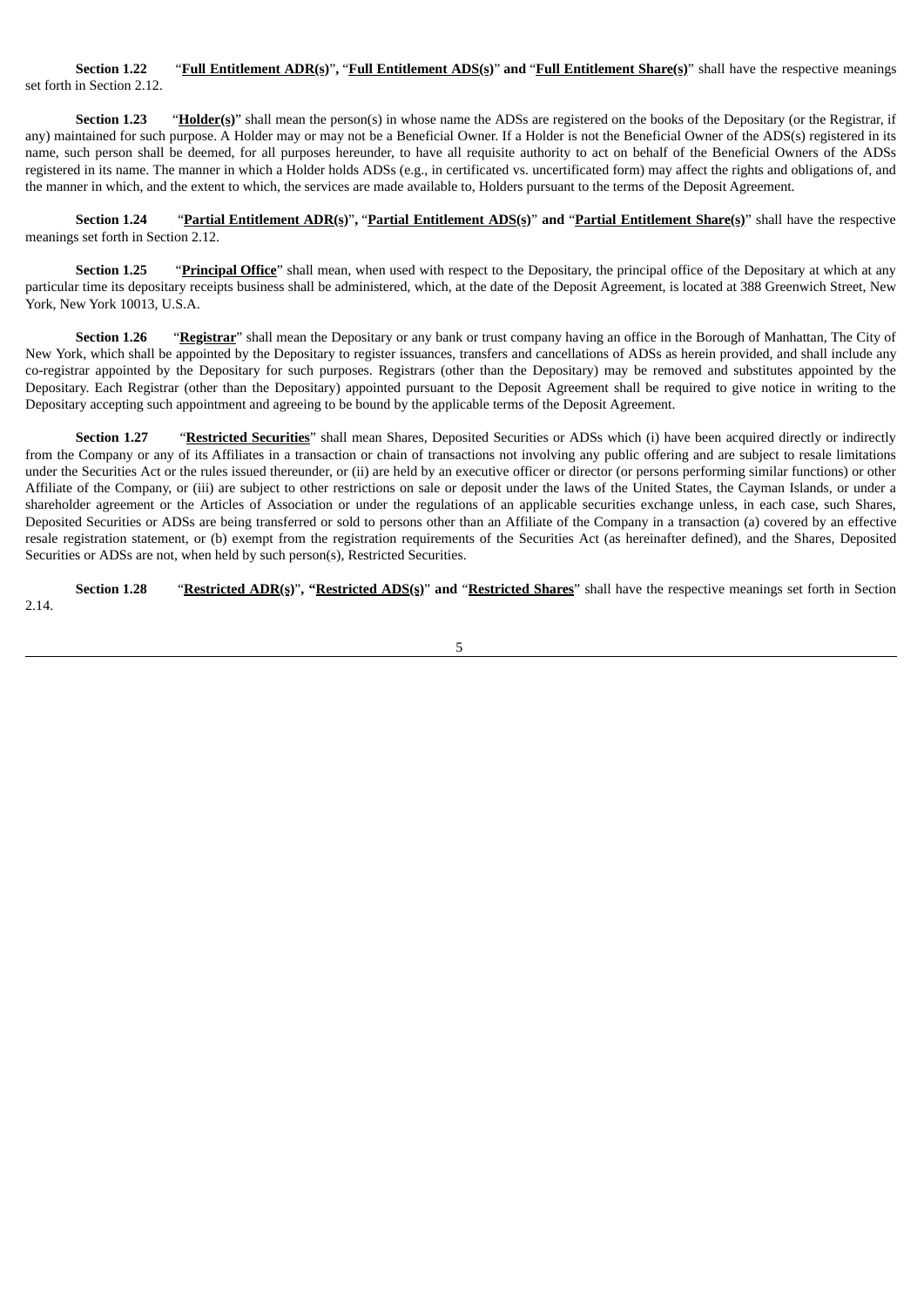**Section 1.29** "**Securities Act**" shall mean the United States Securities Act of 1933, as amended from time to time.

**Section 1.30** "**Share Registrar**" shall mean Maples Fund Services (Cayman) Limited or any other institution appointed by the Company from time to time to carry out the duties of registrar for the Shares, and any successor thereto.

**Section 1.31** "**Shares**" shall mean the Company's Class A ordinary shares, par value US\$0.0001 per share, validly issued and outstanding and fully paid and may, if the Depositary so agrees after consultation with the Company, include evidence of the right to receive Shares; provided that in no event shall Shares include evidence of the right to receive Shares with respect to which the full purchase price has not been paid or Shares as to which preemptive rights have theretofore not been validly waived or exercised; provided further, however, that, if there shall occur any change in par value, splitup, consolidation, reclassification, exchange, conversion or any other event described in Section 4.11 in respect of the Shares of the Company, the term "Shares" shall thereafter, to the maximum extent permitted by law, represent the successor securities resulting from such event.

**Section 1.32** "**Uncertificated ADS(s)**" shall have the meaning set forth in Section 2.13.

**Section 1.33** "**United States**" and "**U.S.**" shall have the meaning assigned to it in Regulation S as promulgated by the Commission under the Securities Act.

### **ARTICLE II**

#### **APPOINTMENT OF DEPOSITARY; FORM OF RECEIPTS; DEPOSIT OF SHARES; EXECUTION AND DELIVERY, TRANSFER AND SURRENDER OF RECEIPTS**

**Section 2.1 Appointment of Depositary.** The Company hereby appoints the Depositary as depositary for the Deposited Property and hereby authorizes and directs the Depositary to act in accordance with the terms and conditions set forth in the Deposit Agreement and the applicable ADRs. Each Holder and each Beneficial Owner, upon acceptance of any ADSs (or any interest therein) issued in accordance with the terms and conditions of the Deposit Agreement shall be deemed for all purposes to (a) be a party to and bound by the terms of the Deposit Agreement and the applicable ADR(s), and (b) appoint the Depositary as its attorney-in-fact, with full power to delegate, to act on its behalf and to take any and all actions contemplated in the Deposit Agreement and the applicable ADR(s), to adopt any and all procedures necessary to comply with applicable law and to take such action as the Depositary in its sole discretion may deem necessary or appropriate to carry out the purposes of the Deposit Agreement and the applicable ADR(s), the taking of such actions to be the conclusive determinant of the necessity and appropriateness thereof.

### **Section 2.2 Form and Transferability of ADSs.**

**(a) Form.** Certificated ADSs shall be evidenced by definitive ADRs which shall be engraved, printed, lithographed or produced in such other manner as may be agreed upon by the Company and the Depositary. ADRs may be issued under the Deposit Agreement in denominations of any whole number of ADSs. The ADRs shall be substantially in the form set forth in  $Exhibit A$  to the Deposit Agreement, with any appropriate insertions, modifications and omissions, in each case as otherwise contemplated in the Deposit Agreement or required by law. ADRs shall be (i) dated, (ii) signed by the manual or facsimile signature of a duly authorized signatory of the Depositary, (iii) countersigned by the manual or facsimile signature of a duly authorized signatory of the Registrar, and (iv) registered in the books maintained by the Registrar for the registration of issuances and transfers of ADSs. No ADR and no Certificated ADS evidenced thereby shall be entitled to any benefits under the Deposit Agreement or be valid or enforceable for any purpose against the Depositary or the Company, unless such ADR shall have been so dated, signed, countersigned and registered. ADRs bearing the facsimile signature of a duly-authorized signatory of the Depositary or the Registrar, who at the time of signature was a duly-authorized signatory of the Depositary or the Registrar, as the case may be, shall bind the Depositary, notwithstanding the fact that such signatory has ceased to be so authorized prior to the Delivery of such ADR by the Depositary. The ADRs shall bear a CUSIP number that is different from any CUSIP number that was, is or may be assigned to any depositary receipts previously or subsequently issued pursuant to any other arrangement between the Depositary (or any other depositary) and the Company and which are not ADRs outstanding hereunder.

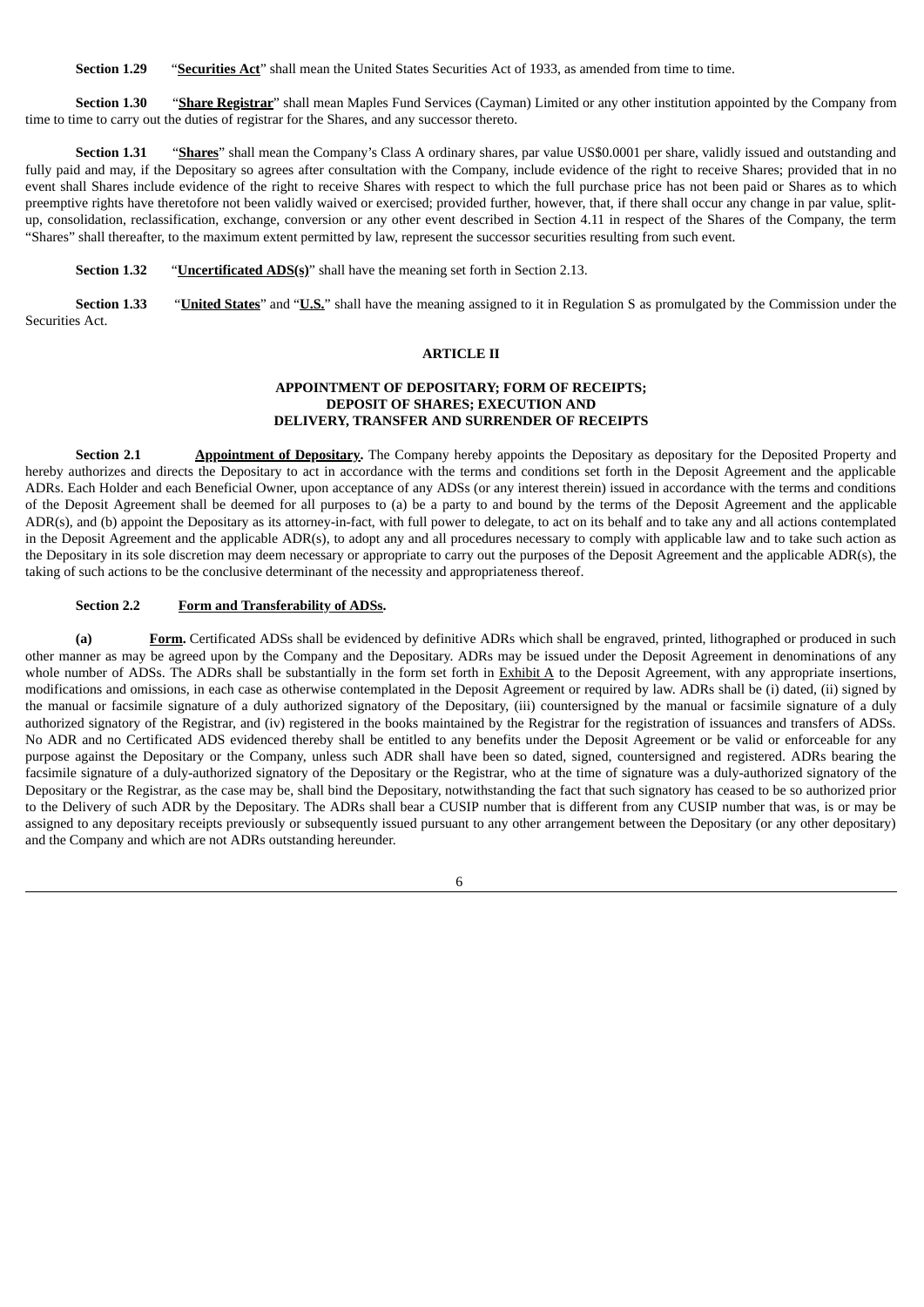**(b) Legends.** The ADRs may be endorsed with, or have incorporated in the text thereof, such legends or recitals not inconsistent with the provisions of the Deposit Agreement as may be (i) necessary to enable the Depositary and the Company to perform their respective obligations hereunder, (ii) required to comply with any applicable laws or regulations, or with the rules and regulations of any securities exchange or market upon which ADSs may be traded, listed or quoted, or to conform with any usage with respect thereto, (iii) necessary to indicate any special limitations or restrictions to which any particular ADRs or ADSs are subject by reason of the date of issuance of the Deposited Securities or otherwise, or (iv) required by any book-entry system in which the ADSs are held. Holders and Beneficial Owners shall be deemed, for all purposes, to have notice of, and to be bound by, the terms and conditions of the legends set forth, in the case of Holders, on the ADR registered in the name of the applicable Holders or, in the case of Beneficial Owners, on the ADR representing the ADSs owned by such Beneficial Owners.

**(c) Title.** Subject to the limitations contained herein and in the ADR, title to an ADR (and to each Certificated ADS evidenced thereby) shall be transferable upon the same terms as a certificated security under the laws of the State of New York, provided that, in the case of Certificated ADSs, such ADR has been properly endorsed or is accompanied by proper instruments of transfer. Notwithstanding any notice to the contrary, the Depositary and the Company may deem and treat the Holder of an ADS (that is, the person in whose name an ADS is registered on the books of the Depositary) as the absolute owner thereof for all purposes. Neither the Depositary nor the Company shall have any obligation nor be subject to any liability under the Deposit Agreement or any ADR to any holder or any Beneficial Owner unless, in the case of a holder of ADSs, such holder is the Holder registered on the books of the Depositary or, in the case of a Beneficial Owner, such Beneficial Owner, or the Beneficial Owner's representative, is the Holder registered on the books of the Depositary.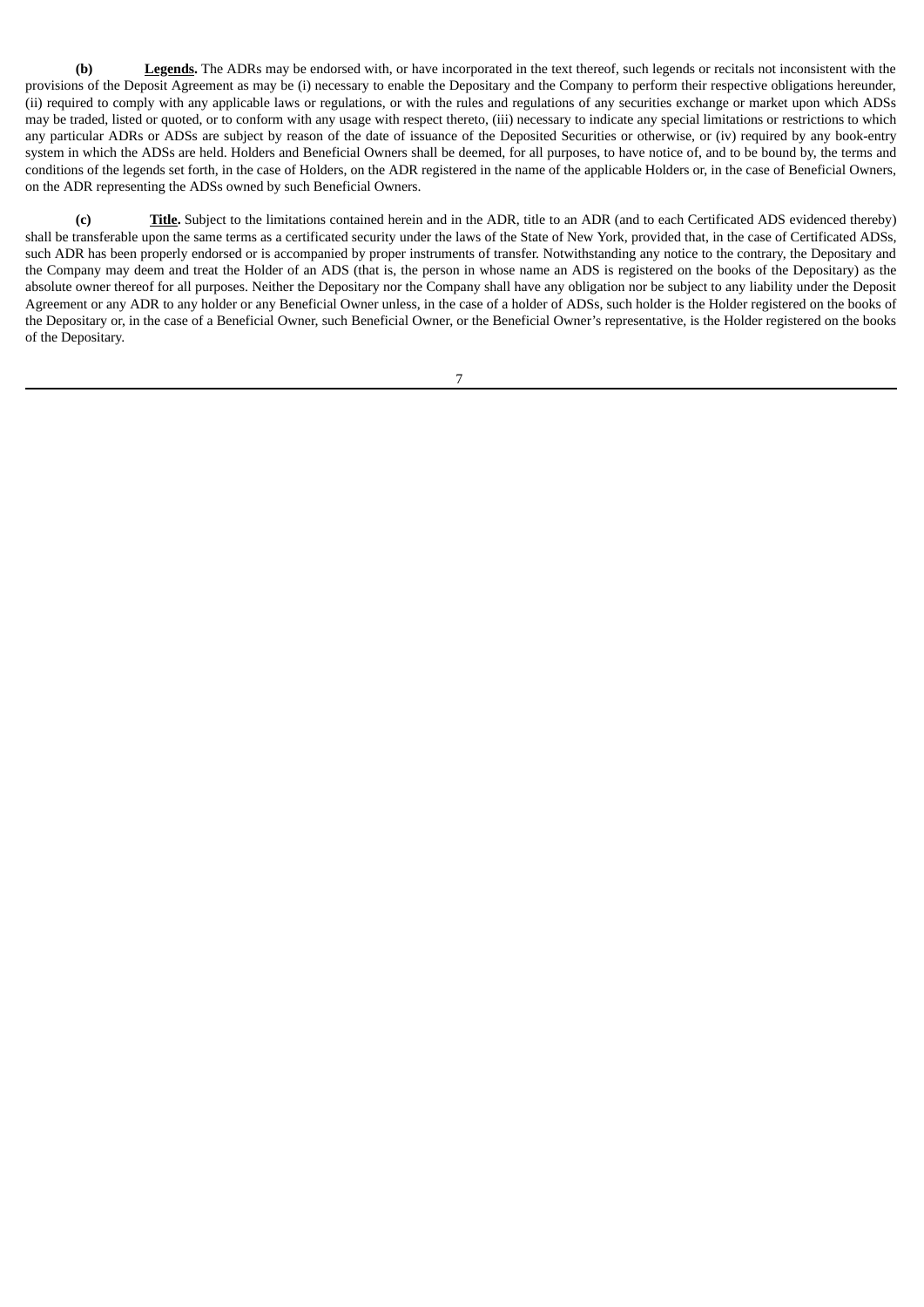**(d) Book-Entry Systems.** The Depositary shall make arrangements for the acceptance of the ADSs into DTC. All ADSs held through DTC will be registered in the name of the nominee for DTC (currently "Cede & Co."). As such, the nominee for DTC will be the only "Holder" of all ADSs held through DTC. Unless issued by the Depositary as Uncertificated ADSs, the ADSs registered in the name of Cede & Co. will be evidenced by one or more ADR(s) in the form of a "Balance Certificate," which will provide that it represents the aggregate number of ADSs from time to time indicated in the records of the Depositary as being issued hereunder and that the aggregate number of ADSs represented thereby may from time to time be increased or decreased by making adjustments on such records of the Depositary and of DTC or its nominee as hereinafter provided. Citibank, N.A. (or such other entity as is appointed by DTC or its nominee) may hold the "Balance Certificate" as custodian for DTC. Each Beneficial Owner of ADSs held through DTC must rely upon the procedures of DTC and the DTC Participants to exercise or be entitled to any rights attributable to such ADSs. The DTC Participants shall for all purposes be deemed to have all requisite power and authority to act on behalf of the Beneficial Owners of the ADSs held in the DTC Participants' respective accounts in DTC and the Depositary shall for all purposes be authorized to rely upon any instructions and information given to it by DTC Participants. So long as ADSs are held through DTC or unless otherwise required by law, ownership of beneficial interests in the ADSs registered in the name of the nominee for DTC will be shown on, and transfers of such ownership will be effected only through, records maintained by (i) DTC or its nominee (with respect to the interests of DTC Participants), or (ii) DTC Participants or their nominees (with respect to the interests of clients of DTC Participants). Any distributions made, and any notices given, by the Depositary to DTC under the terms of the Deposit Agreement shall (unless otherwise specified by the Depositary) satisfy the Depositary's obligations under the Deposit Agreement to make such distributions, and give such notices, in respect of the ADSs held in DTC (including, for avoidance of doubt, to the DTC Participants holding the ADSs in their DTC accounts and to the Beneficial Owners of such ADSs).

**Section 2.3 Deposit of Shares.** Subject to the terms and conditions of the Deposit Agreement and applicable law, Shares or evidence of rights to receive Shares (other than Restricted Securities) may be deposited by any person (including the Depositary in its individual capacity but subject, however, in the case of the Company or any Affiliate of the Company, to Section 5.7) at any time, whether or not the transfer books of the Company or the Share Registrar, if any, are closed, by Delivery of the Shares to the Custodian. Every deposit of Shares shall be accompanied by the following: (A) (i) *in the case of Shares represented by certificates issued in registered form*, appropriate instruments of transfer or endorsement, in a form satisfactory to the Custodian, (ii) in the case of Shares represented by certificates in bearer form, the requisite coupons and talons pertaining thereto, and (iii) in the case of *Shares delivered by book-entry transfer and recordation*, confirmation of such book-entry transfer and recordation in the books of the Share Registrar or of the applicable book-entry settlement entity, as applicable, to the Custodian or that irrevocable instructions have been given to cause such Shares to be so transferred and recorded, (B) such certifications and payments (including, without limitation, the Depositary's fees and related charges) and evidence of such payments (including, without limitation, stamping or otherwise marking such Shares by way of receipt) as may be required by the Depositary or the Custodian in accordance with the provisions of the Deposit Agreement and applicable law, (C) if the Depositary so requires, a written order directing the Depositary to issue and deliver to, or upon the written order of, the person(s) stated in such order the number of ADSs representing the Shares so deposited, (D) evidence satisfactory to the Depositary (which may be an opinion of counsel) that all necessary approvals have been granted by, or there has been compliance with the rules and regulations of, any applicable governmental agency in the Cayman Islands, and (E) if the Depositary so requires, (i) an agreement, assignment or instrument satisfactory to the Depositary or the Custodian which provides for the prompt transfer by any person in whose name the Shares are or have been recorded to the Custodian of any distribution, or right to subscribe for additional Shares or to receive other property in respect of any such deposited Shares or, in lieu thereof, such indemnity or other agreement as shall be satisfactory to the Depositary or the Custodian and (ii) if the Shares are registered in the name of the person on whose behalf they are presented for deposit, a proxy or proxies entitling the Custodian to exercise voting rights in respect of the Shares for any and all purposes until the Shares so deposited are registered in the name of the Depositary, the Custodian or any nominee.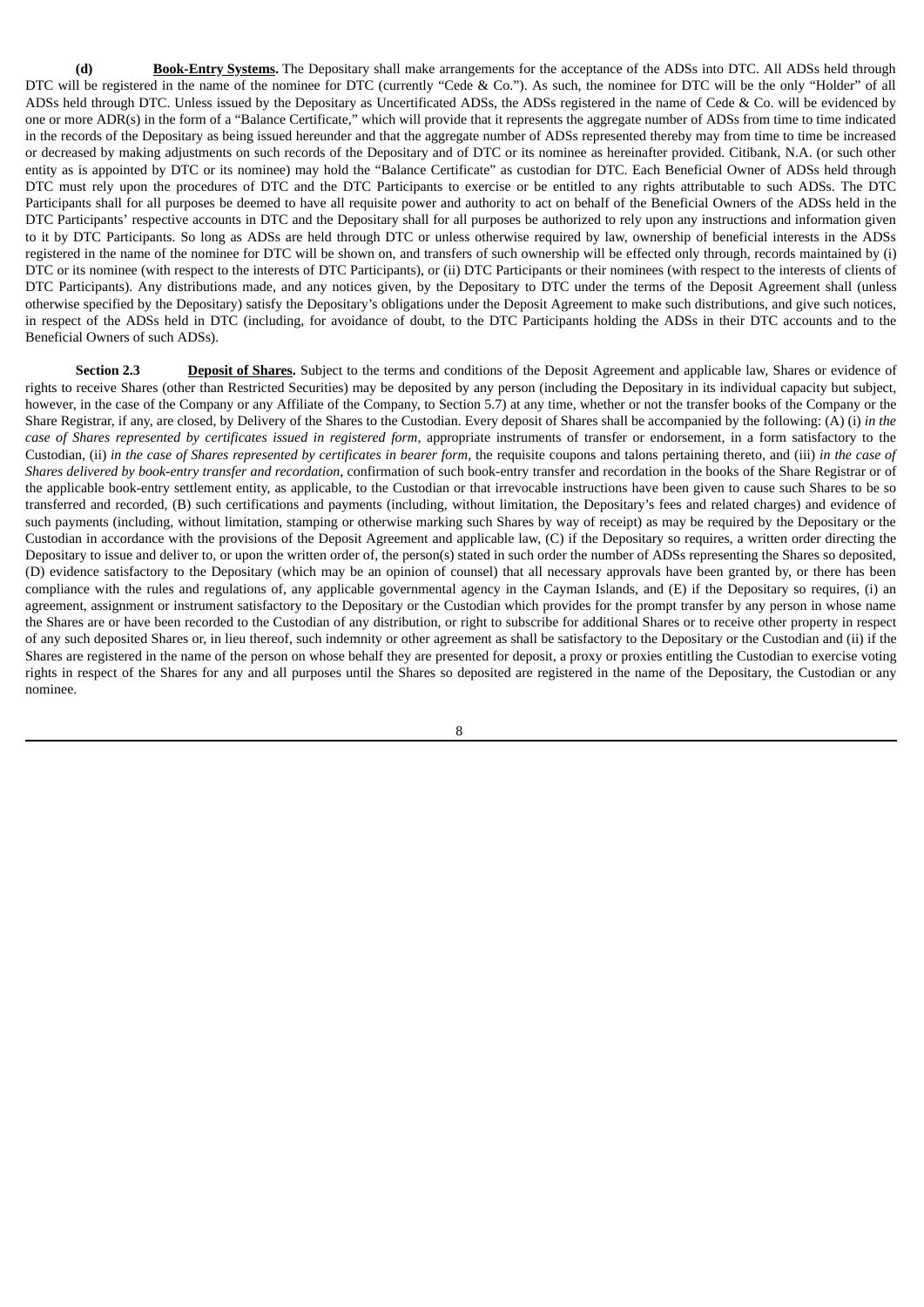Without limiting any other provision of the Deposit Agreement, the Depositary shall instruct the Custodian not to, and the Depositary shall not knowingly, accept for deposit (a) any Restricted Securities (except as contemplated by Section 2.14) nor (b) any fractional Shares or fractional Deposited Securities nor (c) a number of Shares or Deposited Securities which upon application of the ADS to Shares ratio would give rise to fractional ADSs. No Shares shall be accepted for deposit unless accompanied by evidence, if any is required by the Depositary, that is reasonably satisfactory to the Depositary or the Custodian that all conditions to such deposit have been satisfied by the person depositing such Shares under the laws and regulations of the Cayman Islands and any necessary approval has been granted by any applicable governmental body in the Cayman Islands, if any. The Depositary may issue ADSs against evidence of rights to receive Shares from the Company, any agent of the Company or any custodian, registrar, transfer agent, clearing agency or other entity involved in ownership or transaction records in respect of the Shares. Such evidence of rights shall consist of written blanket or specific guarantees of ownership of Shares furnished by the Company or any such custodian, registrar, transfer agent, clearing agency or other entity involved in ownership or transaction records in respect of the Shares.

Without limitation of the foregoing, the Depositary shall not knowingly accept for deposit under the Deposit Agreement (A) any Shares or other securities required to be registered under the provisions of the Securities Act, unless (i) a registration statement is in effect as to such Shares or other securities or (ii) the deposit is made upon terms contemplated in Section 2.14, or (B) any Shares or other securities the deposit of which would violate any provisions of the Articles of Association. For purposes of the foregoing sentence, the Depositary shall be entitled to rely upon representations and warranties made or deemed made pursuant to the Deposit Agreement and shall not be required to make any further investigation. The Depositary will comply with written instructions of the Company (received by the Depositary reasonably in advance) not to accept for deposit hereunder any Shares identified in such instructions at such times and under such circumstances as may reasonably be specified in such instructions in order to facilitate the Company's compliance with the securities laws of the United States.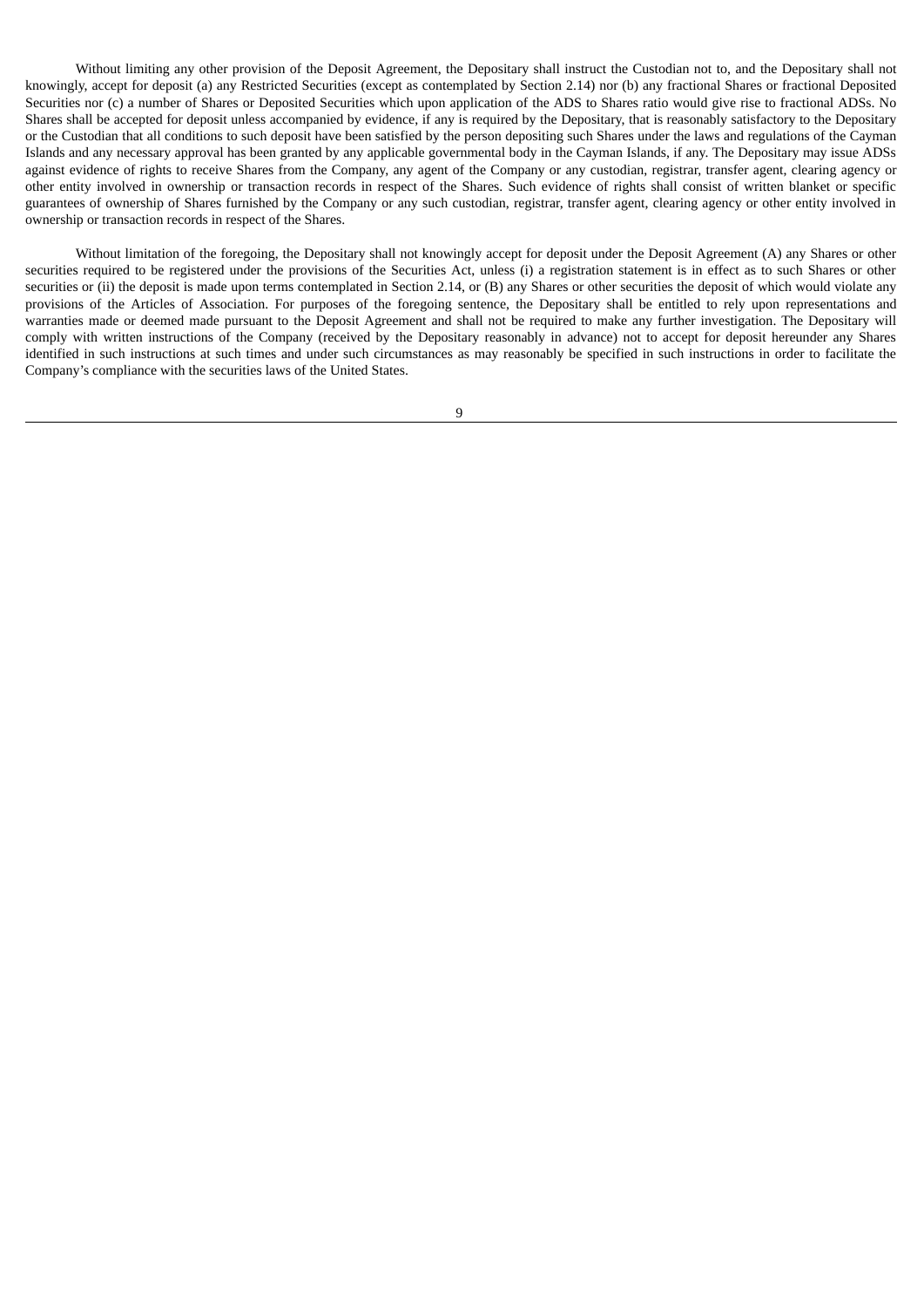**Section 2.4 Registration and Safekeeping of Deposited Securities**. The Depositary shall instruct the Custodian upon each Delivery of registered Shares being deposited hereunder with the Custodian (or other Deposited Securities pursuant to Article IV hereof), together with the other documents above specified, to present such Shares, together with the appropriate instrument(s) of transfer or endorsement, duly stamped, to the Share Registrar for transfer and registration of the Shares (as soon as transfer and registration can be accomplished and at the expense of the person for whom the deposit is made) in the name of the Depositary, the Custodian or a nominee of either. Deposited Securities shall be held by the Depositary, or by a Custodian for the account and to the order of the Depositary or a nominee of the Depositary, in each case, on behalf of the Holders and Beneficial Owners, at such place(s) as the Depositary or the Custodian shall determine. Notwithstanding anything else contained in the Deposit Agreement, any ADR(s), or any other instruments or agreements relating to the ADSs and the corresponding Deposited Property, the registration of the Deposited Securities in the name of the Depositary, the Custodian or any of their respective nominees, shall, to the maximum extent permitted by applicable law, vest in the Depositary, the Custodian or the applicable nominee the record ownership in the applicable Deposited Securities with the beneficial ownership rights and interests in such Deposited Securities being at all times vested with the Beneficial Owners of the ADSs representing the Deposited Securities. Notwithstanding the foregoing, the Depositary, the Custodian and the applicable nominee shall at all times be entitled to exercise the beneficial ownership rights in all Deposited Property, in each case only on behalf of the Holders and Beneficial Owners of the ADSs representing the Deposited Property, upon the terms set forth in the Deposit Agreement and, if applicable, the ADR(s) representing the ADSs. The Depositary, the Custodian and their respective nominees shall for all purposes be deemed to have all requisite power and authority to act in respect of Deposited Property on behalf of the Holders and Beneficial Owners of ADSs representing the Deposited Property, and upon making payments to, or acting upon instructions from, or information provided by, the Depositary, the Custodian or their respective nominees all persons shall be authorized to rely upon such power and authority.

**Section 2.5 Issuance of ADSs.** The Depositary has made arrangements with the Custodian for the Custodian to confirm to the Depositary upon receipt of a deposit of Shares (i) that a deposit of Shares has been made pursuant to Section 2.3, (ii) that such Deposited Securities have been recorded in the name of the Depositary, the Custodian or a nominee of either on the shareholders' register maintained by or on behalf of the Company by the Share Registrar or on the books of the applicable book-entry settlement entity, (iii) that all required documents have been received, and (iv) the person(s) to whom or upon whose order ADSs are deliverable in respect thereof and the number of ADSs to be so delivered. Such notification may be made by letter, cable, telex, SWIFT message or, at the risk and expense of the person making the deposit, by facsimile or other means of electronic transmission. Upon receiving such notice from the Custodian, the Depositary, subject to the terms and conditions of the Deposit Agreement and applicable law, shall issue the ADSs representing the Shares so deposited to or upon the order of the person(s) named in the notice delivered to the Depositary and, if applicable, shall execute and deliver at its Principal Office Receipt(s) registered in the name(s) requested by such person(s) and evidencing the aggregate number of ADSs to which such person(s) are entitled, but, in each case, only upon payment to the Depositary of the charges of the Depositary for accepting a deposit of Shares and issuing ADSs (as set forth in Section 5.9 and Exhibit B hereto) and all taxes and governmental charges and fees payable in connection with such deposit and the transfer of the Shares and the issuance of the ADS(s). The Depositary shall only issue ADSs in whole numbers and deliver, if applicable, ADR(s) evidencing whole numbers of ADSs.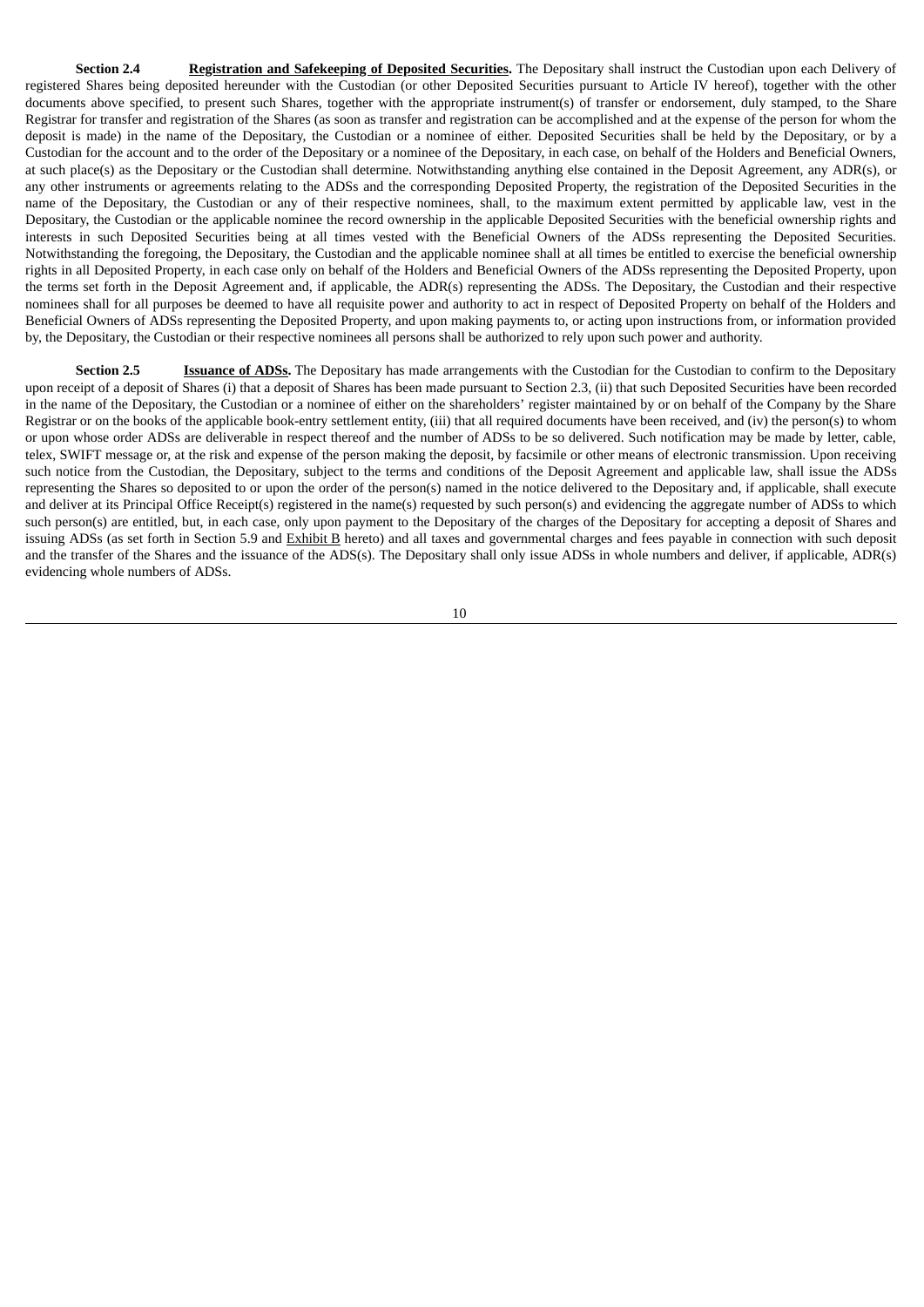### **Section 2.6 Transfer, Combination and Split-up of ADRs.**

**(a) Transfer.** The Registrar shall register the transfer of ADRs (and of the ADSs represented thereby) on the books maintained for such purpose and the Depositary shall (x) cancel such ADRs and execute new ADRs evidencing the same aggregate number of ADSs as those evidenced by the ADRs canceled by the Depositary, (y) cause the Registrar to countersign such new ADRs and (z) Deliver such new ADRs to or upon the order of the person entitled thereto, if each of the following conditions has been satisfied: (i) the ADRs have been duly Delivered by the Holder (or by a duly authorized attorney of the Holder) to the Depositary at its Principal Office for the purpose of effecting a transfer thereof, (ii) the surrendered ADRs have been properly endorsed or are accompanied by proper instruments of transfer (including signature guarantees in accordance with standard securities industry practice), (iii) the surrendered ADRs have been duly stamped (if required by the laws of the State of New York or of the United States), and (iv) all applicable fees and charges of, and expenses incurred by, the Depositary and all applicable taxes and governmental charges (as are set forth in Section 5.9 and Exhibit B hereto) have been paid, *subject, however, in each case,* to the terms and conditions of the applicable ADRs, of the Deposit Agreement and of applicable law, in each case as in effect at the time thereof.

**(b) Combination & Split-Up.** The Registrar shall register the split-up or combination of ADRs (and of the ADSs represented thereby) on the books maintained for such purpose and the Depositary shall (x) cancel such ADRs and execute new ADRs for the number of ADSs requested, but in the aggregate not exceeding the number of ADSs evidenced by the ADRs canceled by the Depositary, (y) cause the Registrar to countersign such new ADRs and (z) Deliver such new ADRs to or upon the order of the Holder thereof, if each of the following conditions has been satisfied: (i) the ADRs have been duly Delivered by the Holder (or by a duly authorized attorney of the Holder) to the Depositary at its Principal Office for the purpose of effecting a split-up or combination thereof, and (ii) all applicable fees and charges of, and expenses incurred by, the Depositary and all applicable taxes and governmental charges (as are set forth in Section 5.9 and Exhibit B hereto) have been paid, *subject, however, in each case*, to the terms and conditions of the applicable ADRs, of the Deposit Agreement and of applicable law, in each case as in effect at the time thereof.

**Section 2.7 Surrender of ADSs and Withdrawal of Deposited Securities.** The Holder of ADSs shall be entitled to Delivery (at the Custodian's designated office) of the Deposited Securities at the time represented by the ADSs upon satisfaction of each of the following conditions: (i) the Holder (or a duly-authorized attorney of the Holder) has duly Delivered ADSs to the Depositary at its Principal Office (and if applicable, the ADRs evidencing such ADSs) for the purpose of withdrawal of the Deposited Securities represented thereby, (ii) if applicable and so required by the Depositary, the ADRs Delivered to the Depositary for such purpose have been properly endorsed in blank or are accompanied by proper instruments of transfer in blank (including signature guarantees in accordance with standard securities industry practice), (iii) if so required by the Depositary, the Holder of the ADSs has executed and delivered to the Depositary a written order directing the Depositary to cause the Deposited Securities being withdrawn to be Delivered to or upon the written order of the person(s) designated in such order, and (iv) all applicable fees and charges of, and expenses incurred by, the Depositary and all applicable taxes and governmental charges (as are set forth in Section 5.9 and Exhibit B) have been paid, *subject, however, in each case*, to the terms and conditions of the ADRs evidencing the surrendered ADSs, of the Deposit Agreement, of the Articles of Association and of any applicable laws and the rules of the applicable book-entry settlement entity, and to any provisions of or governing the Deposited Securities, in each case as in effect at the time thereof.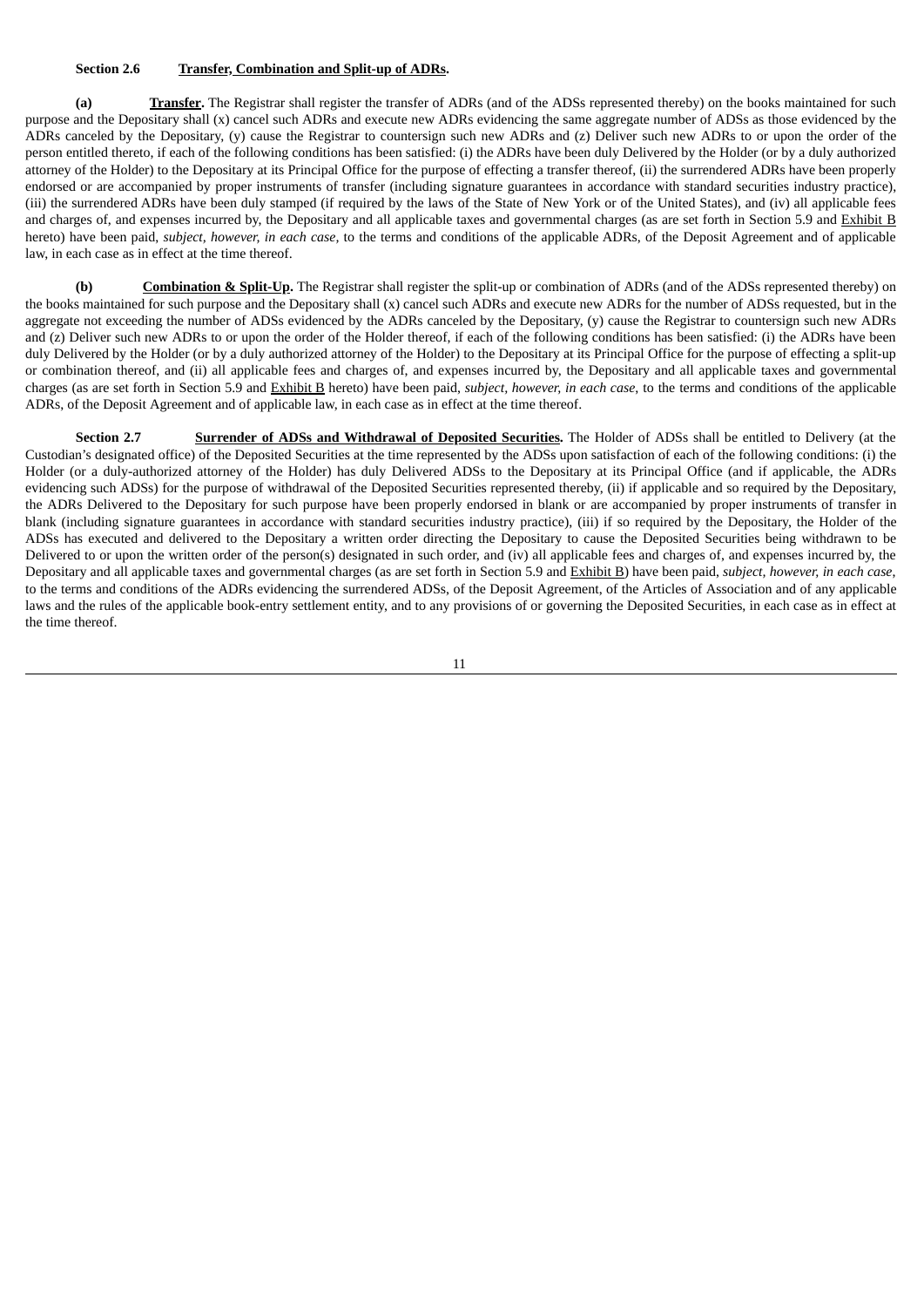Upon satisfaction of each of the conditions specified above, the Depositary (i) shall cancel the ADSs Delivered to it (and, if applicable, the ADR(s) evidencing the ADSs so Delivered), (ii) shall direct the Registrar to record the cancellation of the ADSs so Delivered on the books maintained for such purpose, and (iii) shall direct the Custodian to Deliver, or cause the Delivery of, in each case, without unreasonable delay, the Deposited Securities represented by the ADSs so canceled together with any certificate or other document of title for the Deposited Securities, or evidence of the electronic transfer thereof (if available), as the case may be, to or upon the written order of the person(s) designated in the order delivered to the Depositary for such purpose, *subject however, in each case,* to the terms and conditions of the Deposit Agreement, of the ADRs evidencing the ADSs so canceled, of the Articles of Association, of any applicable laws and of the rules of the applicable book-entry settlement entity, and to the terms and conditions of or governing the Deposited Securities, in each case as in effect at the time thereof.

The Depositary shall not accept for surrender ADSs representing less than one (1) Share. In the case of Delivery to it of ADSs representing a number other than a whole number of Shares, the Depositary shall cause ownership of the appropriate whole number of Shares to be Delivered in accordance with the terms hereof, and shall, at the discretion of the Depositary, either (i) return to the person surrendering such ADSs the number of ADSs representing any remaining fractional Share, or (ii) sell or cause to be sold the fractional Share represented by the ADSs so surrendered and remit the proceeds of such sale (net of (a) applicable fees and charges of, and expenses incurred by, the Depositary and (b) taxes withheld) to the person surrendering the ADSs.

Notwithstanding anything else contained in any ADR or the Deposit Agreement, the Depositary may make delivery at the Principal Office of the Depositary of Deposited Property consisting of (i) any cash dividends or cash distributions, or (ii) any proceeds from the sale of any non-cash distributions, which are at the time held by the Depositary in respect of the Deposited Securities represented by the ADSs surrendered for cancellation and withdrawal. At the request, risk and expense of any Holder so surrendering ADSs, and for the account of such Holder, the Depositary shall direct the Custodian to forward (to the extent permitted by law) any Deposited Property (other than Deposited Securities) held by the Custodian in respect of such ADSs to the Depositary for delivery at the Principal Office of the Depositary. Such direction shall be given by letter or, at the request, risk and expense of such Holder, by cable, telex or facsimile transmission.

### Section 2.8 Limitations on Execution and Delivery, Transfer, etc. of ADSs; Suspension of Delivery, Transfer, etc.

**(a) Additional Requirements.** As a condition precedent to the execution and Delivery, the registration of issuance, transfer, split-up, combination or surrender, of any ADS, the delivery of any distribution thereon, or the withdrawal of any Deposited Property, the Depositary or the Custodian may require (i) payment from the depositor of Shares or presenter of ADSs or of an ADR of a sum sufficient to reimburse it for any tax or other governmental charge and any stock transfer or registration fee with respect thereto (including any such tax or charge and fee with respect to Shares being deposited or withdrawn) and payment of any applicable fees and charges of the Depositary as provided in Section 5.9 and Exhibit B, (ii) the production of proof satisfactory to it as to the identity and genuineness of any signature or any other matter contemplated by Section 3.1, and (iii) compliance with (A) any laws or governmental regulations relating to the execution and Delivery of ADRs or ADSs or to the withdrawal of Deposited Securities and (B) such reasonable regulations as the Depositary and the Company may establish consistent with the provisions of the representative ADR, if applicable, the Deposit Agreement and applicable law.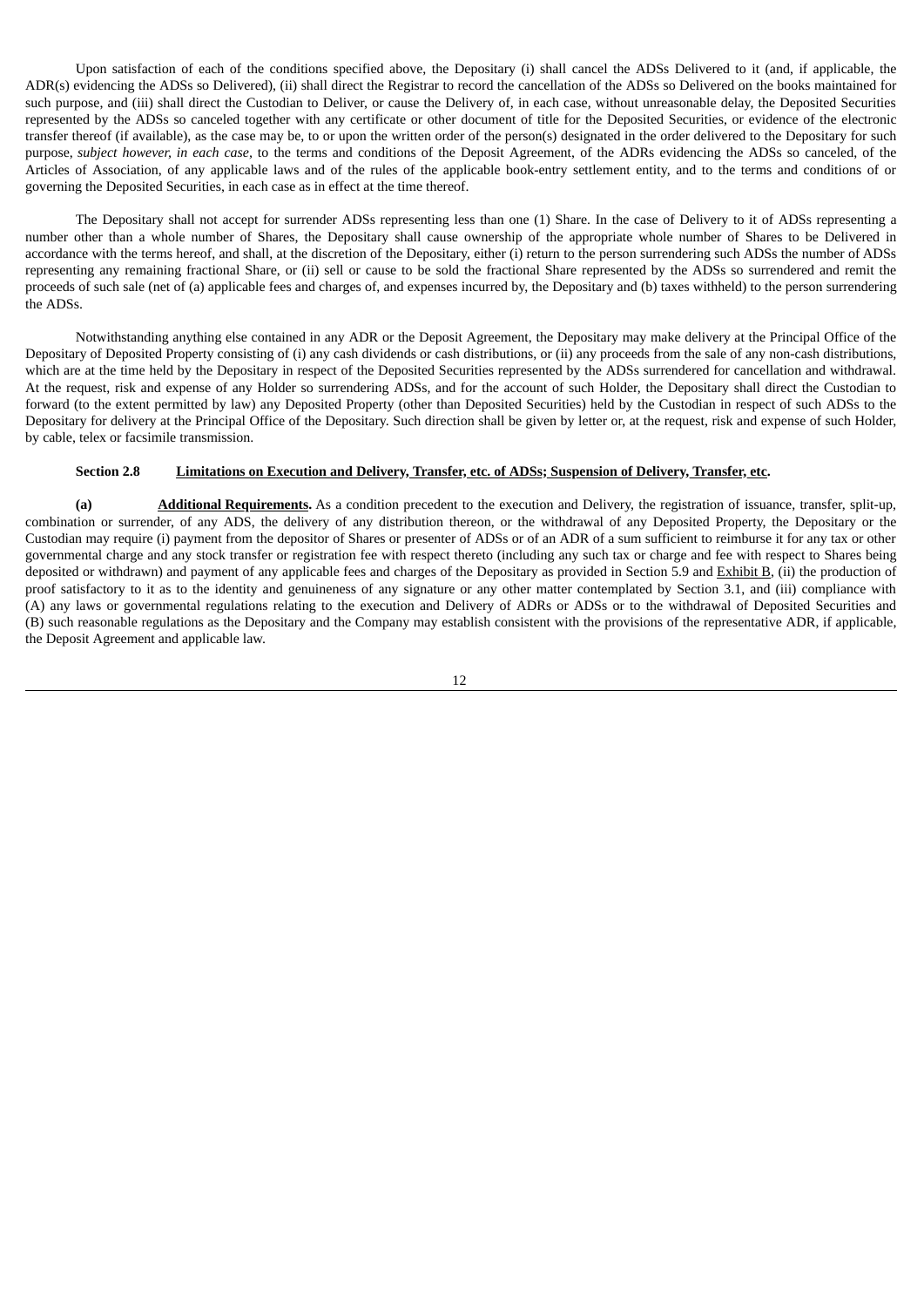**(b) Additional Limitations.** The issuance of ADSs against deposits of Shares generally or against deposits of particular Shares may be suspended, or the deposit of particular Shares may be refused, or the registration of transfer of ADSs in particular instances may be refused, or the registration of transfers of ADSs generally may be suspended, during any period when the transfer books of the Company, the Depositary, a Registrar or the Share Registrar are closed or if any such action is deemed necessary or advisable by the Depositary or the Company, in good faith, at any time or from time to time because of any requirement of law or regulation, any government or governmental body or commission or any securities exchange on which the ADSs or Shares are listed, or under any provision of the Deposit Agreement or the representative ADR(s), if applicable, or under any provision of, or governing, the Deposited Securities, or because of a meeting of shareholders of the Company or for any other reason, subject, in all cases, to Section 7.8(a).

**(c) Regulatory Restrictions.** Notwithstanding any provision of the Deposit Agreement or any ADR(s) to the contrary, Holders are entitled to surrender outstanding ADSs to withdraw the Deposited Securities associated herewith at any time subject only to (i) temporary delays caused by closing the transfer books of the Depositary or the Company or the deposit of Shares in connection with voting at a shareholders' meeting or the payment of dividends, (ii) the payment of fees, taxes and similar charges, (iii) compliance with any U.S. or foreign laws or governmental regulations relating to the ADSs or to the withdrawal of the Deposited Securities, and (iv) other circumstances specifically contemplated by Instruction I.A.(l) of the General Instructions to Form F-6 (as such General Instructions may be amended from time to time) under the Securities Act.

**Section 2.9 Lost ADRs, etc.** In case any ADR shall be mutilated, destroyed, lost, or stolen, the Depositary shall execute and deliver a new ADR of like tenor at the expense of the Holder (a) *in the case of a mutilated ADR,* in exchange of and substitution for such mutilated ADR upon cancellation thereof, or (b) in the case of a destroyed, lost or stolen ADR, in lieu of and in substitution for such destroyed, lost, or stolen ADR, after the Holder thereof (i) has submitted to the Depositary a written request for such exchange and substitution before the Depositary has notice that the ADR has been acquired by a bona fide purchaser, (ii) has provided such security or indemnity (including an indemnity bond) as may be required by the Depositary to save it and any of its agents harmless, and (iii) has satisfied any other reasonable requirements imposed by the Depositary, including, without limitation, evidence satisfactory to the Depositary of such destruction, loss or theft of such ADR, the authenticity thereof and the Holder's ownership thereof.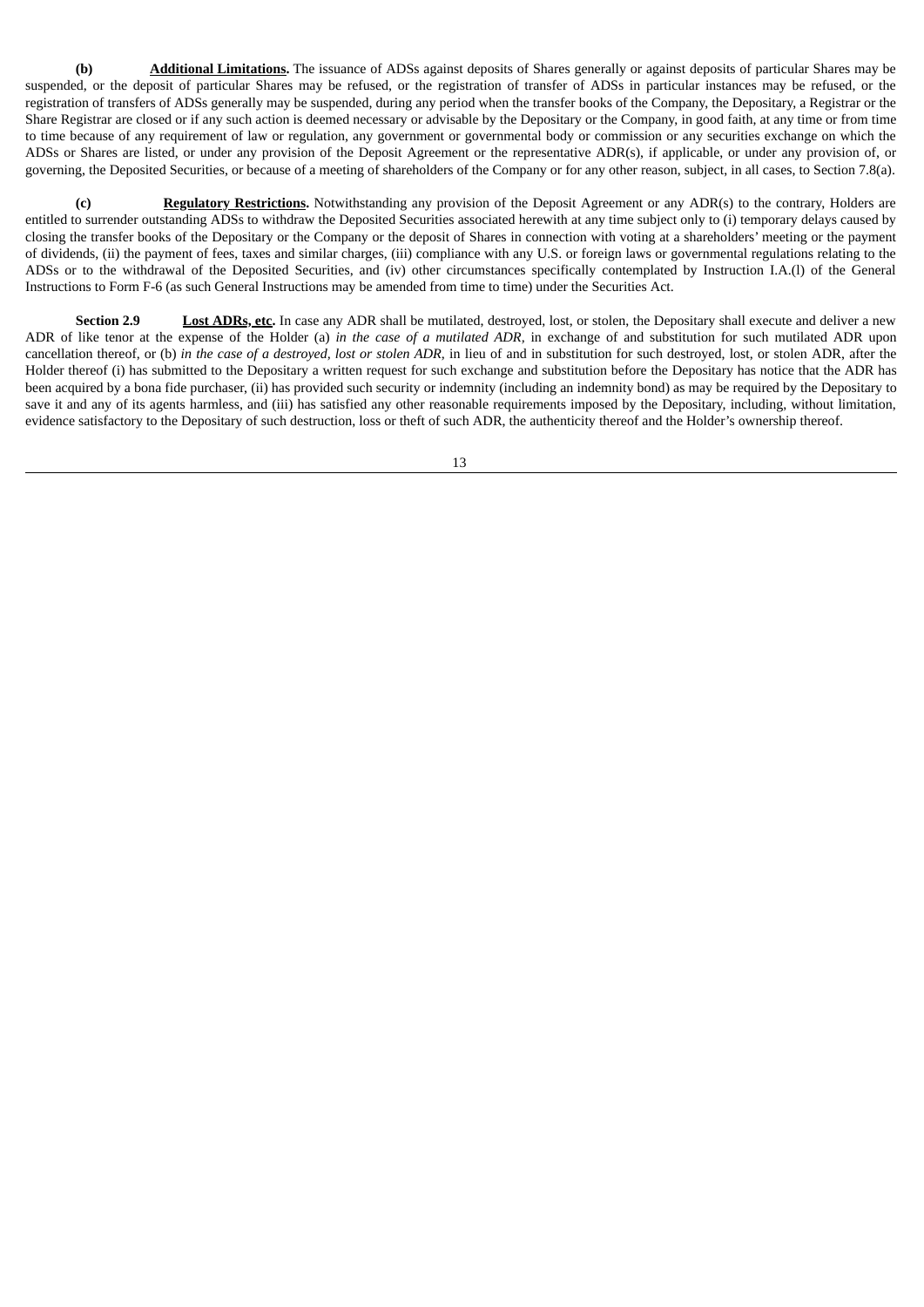**Section 2.10 Cancellation and Destruction of Surrendered ADRs; Maintenance of Records.** All ADRs surrendered to the Depositary shall be canceled by the Depositary. Canceled ADRs shall not be entitled to any benefits under the Deposit Agreement or be valid or enforceable against the Depositary for any purpose. The Depositary is authorized to destroy ADRs so canceled, provided the Depositary maintains a record of all destroyed ADRs. Any ADSs held in book-entry form (*e.g.*, through accounts at DTC) shall be deemed canceled when the Depositary causes the number of ADSs evidenced by the Balance Certificate to be reduced by the number of ADSs surrendered (without the need to physically destroy the Balance Certificate).

**Section 2.11 Escheatment.** In the event any unclaimed property relating to the ADSs, for any reason, is in the possession of Depositary and has not been claimed by the Holder thereof or cannot be delivered to the Holder thereof through usual channels, the Depositary shall, upon expiration of any applicable statutory period relating to abandoned property laws, escheat such unclaimed property to the relevant authorities in accordance with the laws of each of the relevant States of the United States.

**Section 2.12 Partial Entitlement ADSs.** In the event any Shares are deposited which (i) entitle the holders thereof to receive a per-share distribution or other entitlement in an amount different from the Shares then on deposit or (ii) are not fully fungible (including, without limitation, as to settlement or trading) with the Shares then on deposit (the Shares then on deposit collectively, "Full Entitlement Shares" and the Shares with different entitlement, "Partial Entitlement Shares"), the Depositary shall (i) cause the Custodian to hold Partial Entitlement Shares separate and distinct from Full Entitlement Shares, and (ii) subject to the terms of the Deposit Agreement, issue ADSs representing Partial Entitlement Shares which are separate and distinct from the ADSs representing Full Entitlement Shares, by means of separate CUSIP numbering and legending (if necessary) and, if applicable, by issuing ADRs evidencing such ADSs with applicable notations thereon ("Partial Entitlement ADSs/ADRs" and "Full Entitlement ADSs/ADRs", respectively). If and when Partial Entitlement Shares become Full Entitlement Shares, the Depositary shall (a) give notice thereof to Holders of Partial Entitlement ADSs and give Holders of Partial Entitlement ADRs the opportunity to exchange such Partial Entitlement ADRs for Full Entitlement ADRs, (b) cause the Custodian to transfer the Partial Entitlement Shares into the account of the Full Entitlement Shares, and (c) take such actions as are necessary to remove the distinctions between (i) the Partial Entitlement ADRs and ADSs, on the one hand, and (ii) the Full Entitlement ADRs and ADSs on the other. Holders and Beneficial Owners of Partial Entitlement ADSs shall only be entitled to the entitlements of Partial Entitlement Shares. Holders and Beneficial Owners of Full Entitlement ADSs shall be entitled only to the entitlements of Full Entitlement Shares. All provisions and conditions of the Deposit Agreement shall apply to Partial Entitlement ADRs and ADSs to the same extent as Full Entitlement ADRs and ADSs, except as contemplated by this Section 2.12. The Depositary is authorized to take any and all other actions as may be necessary (including, without limitation, making the necessary notations on ADRs) to give effect to the terms of this Section 2.12. The Company agrees to give timely written notice to the Depositary if any Shares issued or to be issued are Partial Entitlement Shares and shall assist the Depositary with the establishment of procedures enabling the identification of Partial Entitlement Shares upon Delivery to the Custodian.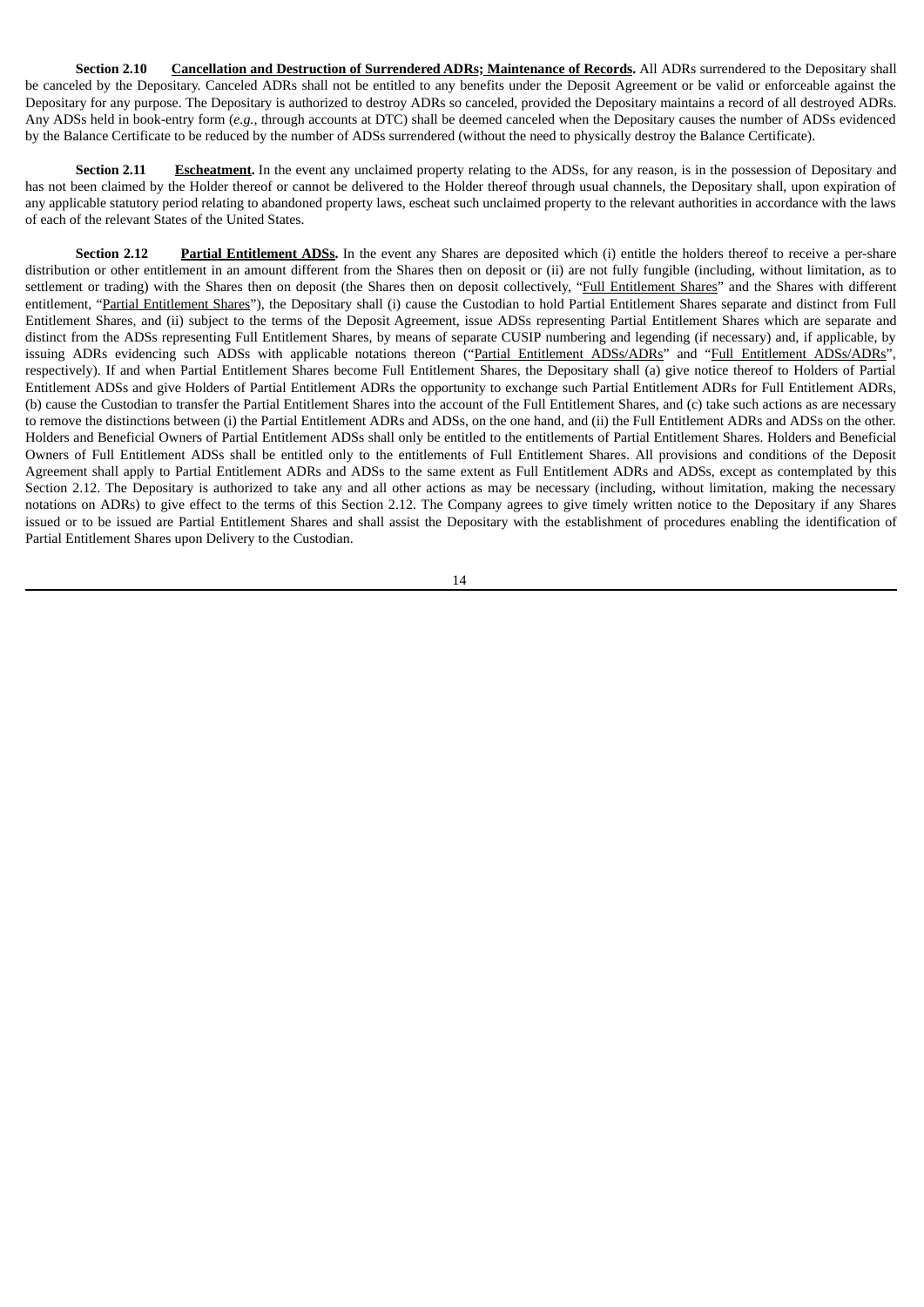**Section 2.13 Certificated/Uncertificated ADSs.** Notwithstanding any other provision of the Deposit Agreement, the Depositary may, at any time and from time to time, issue ADSs that are not evidenced by ADRs (such ADSs, the "Uncertificated ADS(s)" and the ADS(s) evidenced by ADR(s), the "Certificated ADS(s)"). When issuing and maintaining Uncertificated ADS(s) under the Deposit Agreement, the Depositary shall at all times be subject to (i) the standards applicable to registrars and transfer agents maintaining direct registration systems for equity securities in New York and issuing uncertificated securities under New York law, and (ii) the terms of New York law applicable to uncertificated equity securities. Uncertificated ADSs shall not be represented by any instruments but shall be evidenced by registration in the books of the Depositary maintained for such purpose. Holders of Uncertificated ADSs, that are not subject to any registered pledges, liens, restrictions or adverse claims of which the Depositary has notice at such time, shall at all times have the right to exchange the Uncertificated ADS(s) for Certificated ADS(s) of the same type and class, subject in each case to (x) applicable laws and any rules and regulations the Depositary may have established in respect of the Uncertificated ADSs, and (y) the continued availability of Certificated ADSs in the U.S. Holders of Certificated ADSs shall, if the Depositary maintains a direct registration system for the ADSs, have the right to exchange the Certificated ADSs for Uncertificated ADSs upon (i) the due surrender of the Certificated ADS(s) to the Depositary for such purpose and (ii) the presentation of a written request to that effect to the Depositary, subject in each case to (a) all liens and restrictions noted on the ADR evidencing the Certificated ADS(s) and all adverse claims of which the Depositary then has notice, (b) the terms of the Deposit Agreement and the rules and regulations that the Depositary may establish for such purposes hereunder, (c) applicable law, and (d) payment of the Depositary fees and expenses applicable to such exchange of Certificated ADS(s) for Uncertificated ADS(s). Uncertificated ADSs shall in all material respects be identical to Certificated ADS(s) of the same type and class, except that (i) no ADR(s) shall be, or shall need to be, issued to evidence Uncertificated ADS(s), (ii) Uncertificated ADS(s) shall, subject to the terms of the Deposit Agreement, be transferable upon the same terms and conditions as uncertificated securities under New York law, (iii) the ownership of Uncertificated ADS(s) shall be recorded on the books of the Depositary maintained for such purpose and evidence of such ownership shall be reflected in periodic statements provided by the Depositary to the Holder(s) in accordance with applicable New York law, (iv) the Depositary may from time to time, upon notice to the Holders of Uncertificated ADSs affected thereby, establish rules and regulations, and amend or supplement existing rules and regulations, as may be deemed reasonably necessary to maintain Uncertificated ADS(s) on behalf of Holders, provided that (a) such rules and regulations do not conflict with the terms of the Deposit Agreement and applicable law, and (b) the terms of such rules and regulations are readily available to Holders upon request, (v) the Uncertificated ADS(s) shall not be entitled to any benefits under the Deposit Agreement or be valid or enforceable for any purpose against the Depositary or the Company unless such Uncertificated ADS(s) is/are registered on the books of the Depositary maintained for such purpose, (vi) the Depositary may, in connection with any deposit of Shares resulting in the issuance of Uncertificated ADSs and with any transfer, pledge, release and cancellation of Uncertificated ADSs, require the prior receipt of such documentation as the Depositary may deem reasonably appropriate, and (vii) upon termination of the Deposit Agreement, the Depositary shall not require Holders of Uncertificated ADSs to affirmatively instruct the Depositary before remitting proceeds from the sale of the Deposited Property represented by such Holders' Uncertificated ADSs under the terms of Section 6.2. When issuing ADSs under the terms of the Deposit Agreement, including, without limitation, issuances pursuant to Sections 2.5, 4.2, 4.3, 4.4, 4.5 and 4.11, the Depositary may in its discretion determine to issue Uncertificated ADSs rather than Certificated ADSs, unless otherwise specifically instructed by the applicable Holder to issue Certificated ADSs. All provisions and conditions of the Deposit Agreement shall apply to Uncertificated ADSs to the same extent as to Certificated ADSs, except as contemplated by this Section 2.13. The Depositary is authorized and directed to take any and all actions and establish any and all procedures deemed reasonably necessary to give effect to the terms of this Section 2.13. Any references in the Deposit Agreement or any ADR(s) to the terms "American Depositary Share(s)" or "ADS(s)" shall, unless the context otherwise requires, include Certificated ADS(s) and Uncertificated ADS(s). Except as set forth in this Section 2.13 and except as required by applicable law, the Uncertificated ADSs shall be treated as ADSs issued and outstanding under the terms of the Deposit Agreement. In the event that, in determining the rights and obligations of parties hereto with respect to any Uncertificated ADSs, any conflict arises between (a) the terms of the Deposit Agreement (other than this Section 2.13) and (b) the terms of this Section 2.13, the terms and conditions set forth in this Section 2.13 shall be controlling and shall govern the rights and obligations of the parties to the Deposit Agreement pertaining to the Uncertificated ADSs.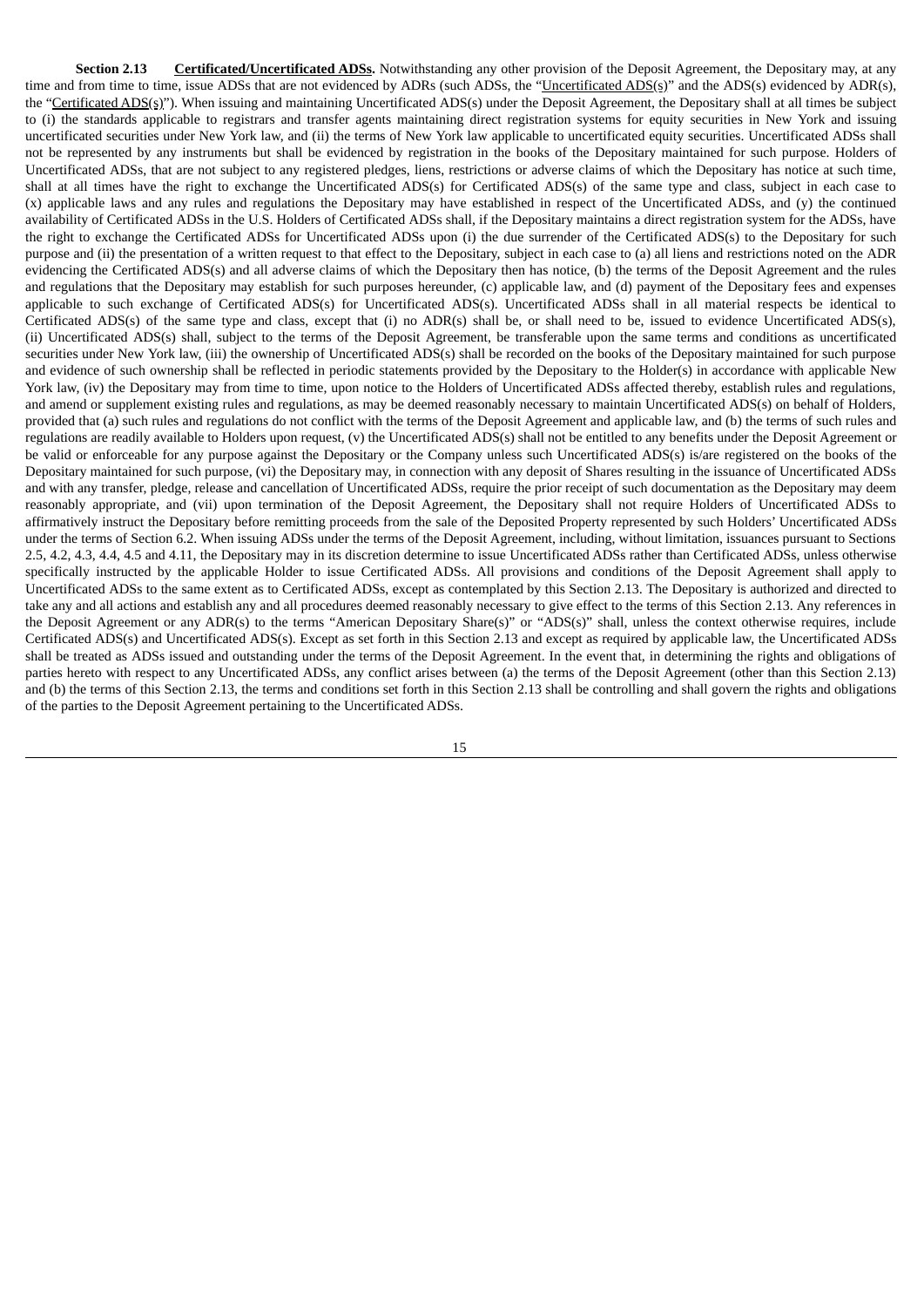**Section 2.14 Restricted ADSs.** The Depositary shall, at the request and expense of the Company, establish procedures enabling the deposit hereunder of Shares that are Restricted Securities in order to enable the holder of such Shares to hold its ownership interests in such Restricted Securities in the form of ADSs issued under the terms hereof (such Shares, "Restricted Shares"). Upon receipt of a written request from the Company to accept Restricted Shares for deposit hereunder, the Depositary agrees to establish procedures permitting the deposit of such Restricted Shares and the issuance of ADSs representing the right to receive, subject to the terms of the Deposit Agreement and the applicable ADR (if issued as a Certificated ADS), such deposited Restricted Shares (such ADSs, the "Restricted ADSs," and the ADRs evidencing such Restricted ADSs, the "Restricted ADRs"). Notwithstanding anything contained in this Section 2.14, the Depositary and the Company may, to the extent not prohibited by law, agree to issue the Restricted ADSs in uncertificated form ("Uncertificated Restricted ADSs") upon such terms and conditions as the Company and the Depositary may deem necessary and appropriate. The Company shall assist the Depositary in the establishment of such procedures and agrees that it shall take all steps necessary and satisfactory to the Depositary to ensure that the establishment of such procedures does not violate the provisions of the Securities Act or any other applicable laws. The depositors of such Restricted Shares and the Holders of the Restricted ADSs may be required prior to the deposit of such Restricted Shares, the transfer of the Restricted ADRs and Restricted ADSs or the withdrawal of the Restricted Shares represented by Restricted ADSs to provide such written certifications or agreements as the Depositary or the Company may require. The Company shall provide to the Depositary in writing the legend(s) to be affixed to the Restricted ADRs (if the Restricted ADSs are to be issued as Certificated ADSs**)**, or to be included in the statements issued from time to time to Holders of Uncertificated ADSs (if issued as Uncertificated Restricted ADSs), which legends shall (i) be in a form reasonably satisfactory to the Depositary and (ii) contain the specific circumstances under which the Restricted ADSs, and, if applicable, the Restricted ADRs evidencing the Restricted ADSs, may be transferred or the Restricted Shares withdrawn. The Restricted ADSs issued upon the deposit of Restricted Shares shall be separately identified on the books of the Depositary and the Restricted Shares so deposited shall, to the extent required by law, be held separate and distinct from the other Deposited Securities held hereunder. The Restricted ADSs shall not be eligible for inclusion in any book-entry settlement system, including, without limitation, DTC (unless (x) otherwise agreed by the Company and the Depositary, (y) the inclusion of Restricted ADSs is acceptable to the applicable clearing system, and (z) the terms of such inclusion are generally accepted by the Commission for Restricted Securities of that type), and shall not in any way be fungible with the ADSs issued under the terms hereof that are not Restricted ADSs. The Restricted ADSs, and, if applicable, the Restricted ADRs evidencing the Restricted ADSs, shall be transferable only by the Holder thereof upon delivery to the Depositary of (i) all documentation otherwise contemplated by the Deposit Agreement and (ii) an opinion of counsel satisfactory to the Depositary setting forth, *inter alia*, the conditions upon which the Restricted ADSs presented, and, if applicable, the Restricted ADRs evidencing the Restricted ADSs, are transferable by the Holder thereof under applicable securities laws and the transfer restrictions contained in the legend applicable to the Restricted ADSs presented for transfer. Except as set forth in this Section 2.14 and except as required by applicable law, the Restricted ADSs and the Restricted ADRs evidencing Restricted ADSs shall be treated as ADSs and ADRs issued and outstanding under the terms of the Deposit Agreement. In the event that, in determining the rights and obligations of parties hereto with respect to any Restricted ADSs, any conflict arises between (a) the terms of the Deposit Agreement (other than this Section 2.14) and (b) the terms of (i) this Section 2.14 or (ii) the applicable Restricted ADR, the terms and conditions set forth in this Section 2.14 and of the Restricted ADR shall be controlling and shall govern the rights and obligations of the parties to the Deposit Agreement pertaining to the deposited Restricted Shares, the Restricted ADSs and Restricted ADRs.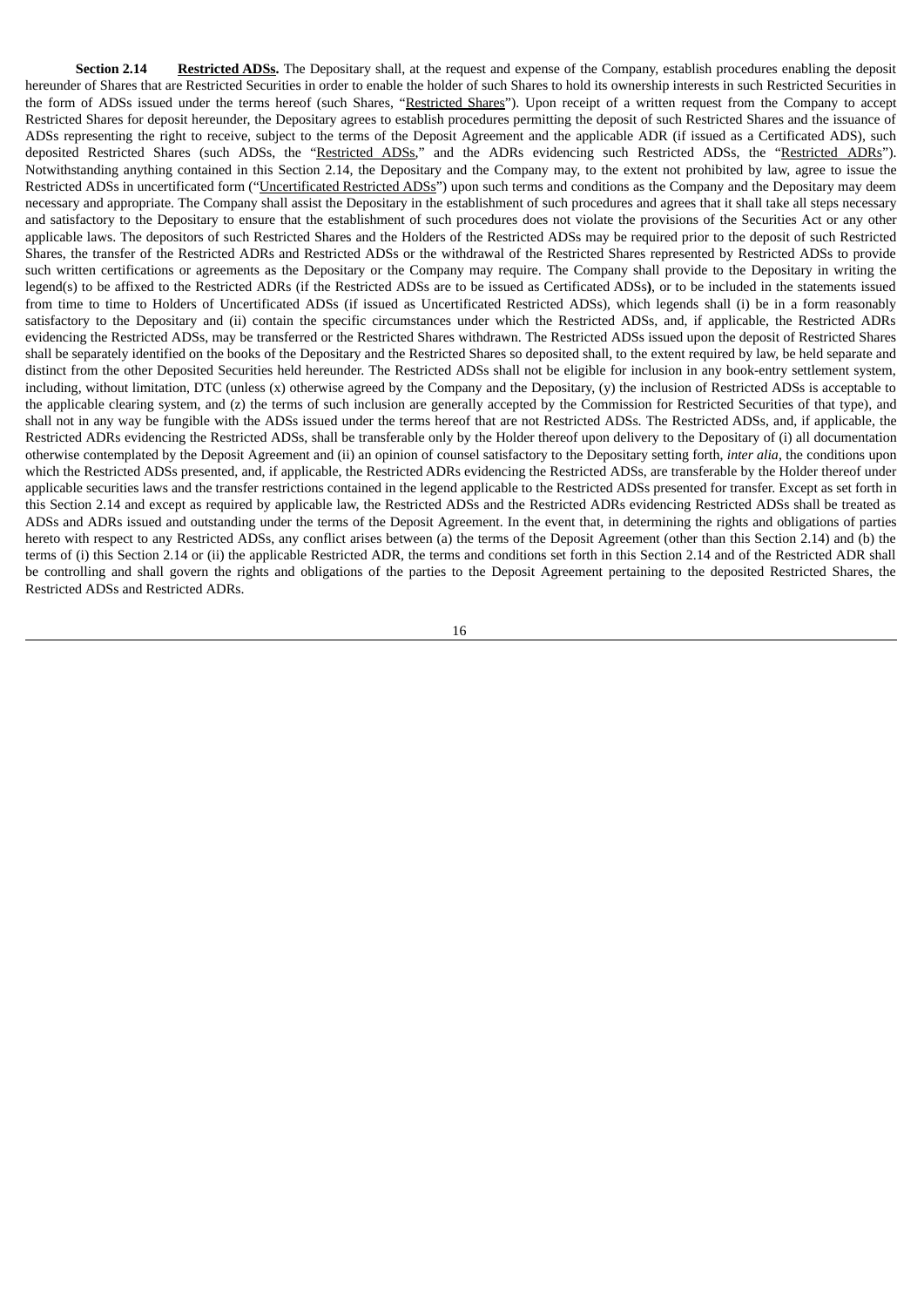If the Restricted ADRs, the Restricted ADSs and the Restricted Shares cease to be Restricted Securities, the Depositary, upon receipt of (x) an opinion of counsel satisfactory to the Depositary setting forth, *inter alia*, that the Restricted ADRs, the Restricted ADSs and the Restricted Shares are not as of such time Restricted Securities, and (y) instructions from the Company to remove the restrictions applicable to the Restricted ADRs, the Restricted ADSs and the Restricted Shares, shall (i) eliminate the distinctions and separations that may have been established between the applicable Restricted Shares held on deposit under this Section 2.14 and the other Shares held on deposit under the terms of the Deposit Agreement that are not Restricted Shares, (ii) treat the newly unrestricted ADRs and ADSs on the same terms as, and fully fungible with, the other ADRs and ADSs issued and outstanding under the terms of the Deposit Agreement that are not Restricted ADRs or Restricted ADSs, and (iii) take all actions necessary to remove any distinctions, limitations and restrictions previously existing under this Section 2.14 between the applicable Restricted ADRs and Restricted ADSs, respectively, on the one hand, and the other ADRs and ADSs that are not Restricted ADRs or Restricted ADSs, respectively, on the other hand, including, without limitation, by making the newly-unrestricted ADSs eligible for inclusion in the applicable book-entry settlement systems.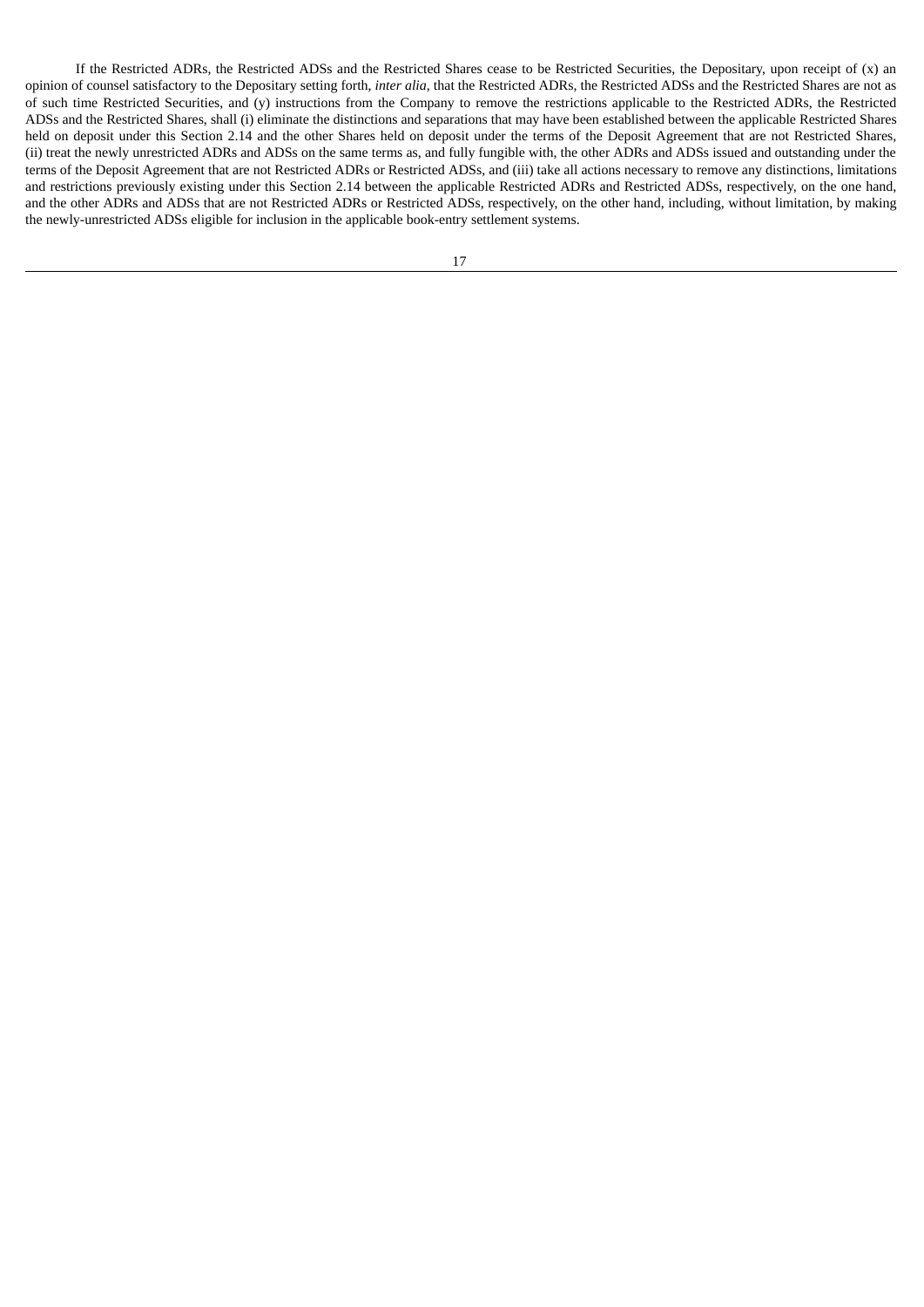#### **ARTICLE III**

### **CERTAIN OBLIGATIONS OF HOLDERS AND BENEFICIAL OWNERS OF ADSs**

**Section 3.1 Proofs, Certificates and Other Information.** Any person presenting Shares for deposit, any Holder and any Beneficial Owner may be required, and every Holder and Beneficial Owner agrees, from time to time to provide to the Depositary and the Custodian such proof of citizenship or residence, taxpayer status, payment of all applicable taxes or other governmental charges, exchange control approval, legal or beneficial ownership of ADSs and Deposited Property, compliance with applicable laws, the terms of the Deposit Agreement or the ADR(s) evidencing the ADSs and the provisions of, or governing, the Deposited Property, to execute such certifications and to make such representations and warranties, and to provide such other information and documentation (or, in the case of Shares in registered form presented for deposit, such information relating to the registration on the books of the Company or of the Share Registrar) as the Depositary or the Custodian may deem necessary or proper or as the Company may reasonably require by written request to the Depositary consistent with its obligations under the Deposit Agreement and the applicable ADR(s). The Depositary and the Registrar, as applicable, may withhold the execution or delivery or registration of transfer of any ADR or ADS or the distribution or sale of any dividend or distribution of rights or of the proceeds thereof or, to the extent not limited by the terms of Section 7.8(a), the delivery of any Deposited Property until such proof or other information is filed or such certifications are executed, or such representations and warranties are made, or such other documentation or information provided, in each case to the Depositary's, the Registrar's and the Company's satisfaction. The Depositary shall provide the Company, in a timely manner, with copies or originals if necessary and appropriate of (i) any such proofs of citizenship or residence, taxpayer status, or exchange control approval or copies of written representations and warranties which it receives from Holders and Beneficial Owners, and (ii) any other information or documents which the Company may reasonably request and which the Depositary shall request and receive from any Holder or Beneficial Owner or any person presenting Shares for deposit or ADSs for cancellation, transfer or withdrawal. Nothing herein shall obligate the Depositary to (i) obtain any information for the Company if not provided by the Holders or Beneficial Owners, or (ii) verify or vouch for the accuracy of the information so provided by the Holders or Beneficial Owners.

**Section 3.2 Liability for Taxes and Other Charges.** Any tax or other governmental charge payable by the Custodian or by the Depositary with respect to any Deposited Property, ADSs or ADRs shall be payable by the Holders and Beneficial Owners to the Depositary. The Company, the Custodian and/or the Depositary may withhold or deduct from any distributions made in respect of Deposited Property held on behalf of such Holder and/or Beneficial Owner, and may sell for the account of a Holder and/or Beneficial Owner any or all of such Deposited Property and apply such distributions and sale proceeds in payment of, any taxes (including applicable interest and penalties) or charges that are or may be payable by Holders or Beneficial Owners in respect of the ADSs, Deposited Property and ADRs, the Holder and the Beneficial Owner remaining liable for any deficiency. The Custodian may refuse the deposit of Shares and the Depositary may refuse to issue ADSs, to deliver ADRs, register the transfer of ADSs, register the splitup or combination of ADRs and (subject to Section 7.8(a)) the withdrawal of Deposited Property until payment in full of such tax, charge, penalty or interest is received. Every Holder and Beneficial Owner agrees to indemnify the Depositary, the Company, the Custodian, and any of their agents, directors, officers, employees and Affiliates for, and to hold each of them harmless from, any claims with respect to taxes (including applicable interest and penalties thereon) arising from (i) any ADSs held by such Holder and/or owned by such Beneficial Owner, (ii) the Deposited Property represented by the ADSs, and (iii) any transaction entered into by such Holder and/or Beneficial Owner in respect of the ADSs and/or the Deposited Property represented thereby. Notwithstanding anything to the contrary contained in the Deposit Agreement or any ADR, the obligations of Holders and Beneficial Owners under this Section 3.2 shall survive any transfer of ADSs, any cancellation of ADSs and withdrawal of Deposited Securities, and the termination of the Deposit Agreement.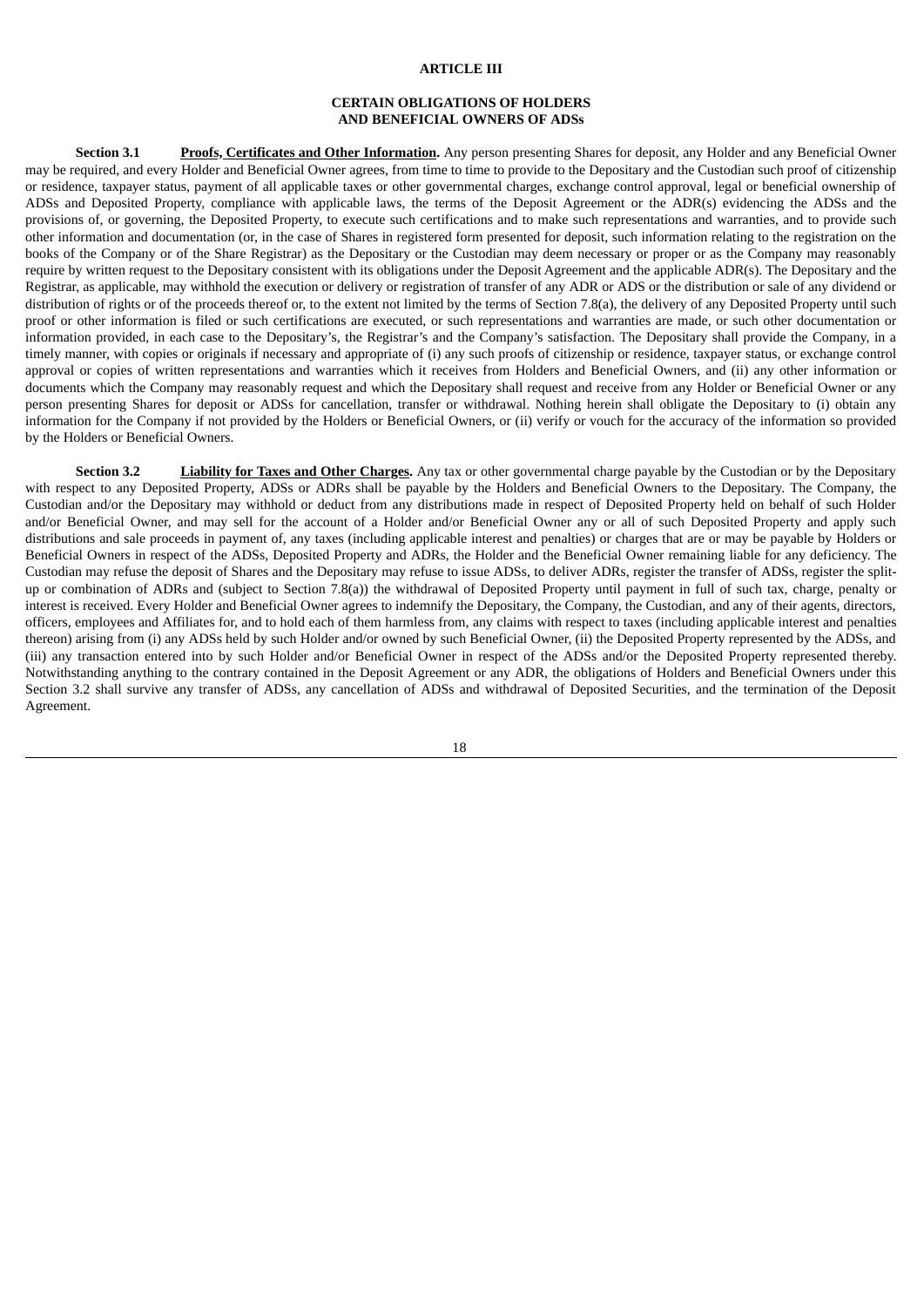**Section 3.3 Representations and Warranties on Deposit of Shares.** Each person depositing Shares under the Deposit Agreement shall be deemed thereby to represent and warrant that (i) such Shares and the certificates therefor are duly authorized, validly issued, fully paid, non-assessable and legally obtained by such person, (ii) all preemptive (and similar) rights, if any, with respect to such Shares have been validly waived or exercised, (iii) the person making such deposit is duly authorized so to do, (iv) the Shares presented for deposit are free and clear of any lien, encumbrance, security interest, charge, mortgage or adverse claim, (v) the Shares presented for deposit are not, and the ADSs issuable upon such deposit will not be, Restricted Securities (except as contemplated in Section 2.14), and (vi) the Shares presented for deposit have not been stripped of any rights or entitlements. Such representations and warranties shall survive the deposit and withdrawal of Shares, the issuance and cancellation of ADSs in respect thereof and the transfer of such ADSs. If any such representations or warranties are false in any way, the Company and the Depositary shall be authorized, at the cost and expense of the person depositing Shares, to take any and all actions necessary to correct the consequences thereof.

**Section 3.4 Compliance with Information Requests.** Notwithstanding any other provision of the Deposit Agreement or any ADR(s), each Holder and Beneficial Owner agrees to comply with requests from the Company pursuant to applicable law, the rules and requirements of any stock exchange on which the Shares or ADSs are, or will be, registered, traded or listed or the Articles of Association, which are made to provide information, *inter alia*, as to the capacity in which such Holder or Beneficial Owner owns ADSs (and Shares as the case may be) and regarding the identity of any other person(s) interested in such ADSs and the nature of such interest and various other matters, whether or not they are Holders and/or Beneficial Owners at the time of such request. The Depositary agrees to use its reasonable efforts to forward, upon the request of the Company and at the Company's expense, any such request from the Company to the Holders and to forward to the Company any such responses to such requests received by the Depositary.

**Section 3.5 Ownership Restrictions.** Notwithstanding any other provision contained in the Deposit Agreement or any ADR(s) to the contrary, the Company may restrict transfers of the Shares where such transfer might result in ownership of Shares exceeding limits imposed by applicable law or the Articles of Association. The Company may also restrict, in such manner as it deems appropriate, transfers of the ADSs where such transfer may result in the total number of Shares represented by the ADSs owned by a single Holder or Beneficial Owner to exceed any such limits. The Company may, in its sole discretion but subject to applicable law, instruct the Depositary to take action with respect to the ownership interest of any Holder or Beneficial Owner in excess of the limits set forth in the preceding sentence, including, but not limited to, the imposition of restrictions on the transfer of ADSs, the removal or limitation of voting rights or mandatory sale or disposition on behalf of a Holder or Beneficial Owner of the Shares represented by the ADSs held by such Holder or Beneficial Owner in excess of such limitations, if and to the extent such disposition is permitted by applicable law and the Articles of Association. Nothing herein shall be interpreted as obligating the Depositary or the Company to ensure compliance with the ownership restrictions described in this Section 3.5.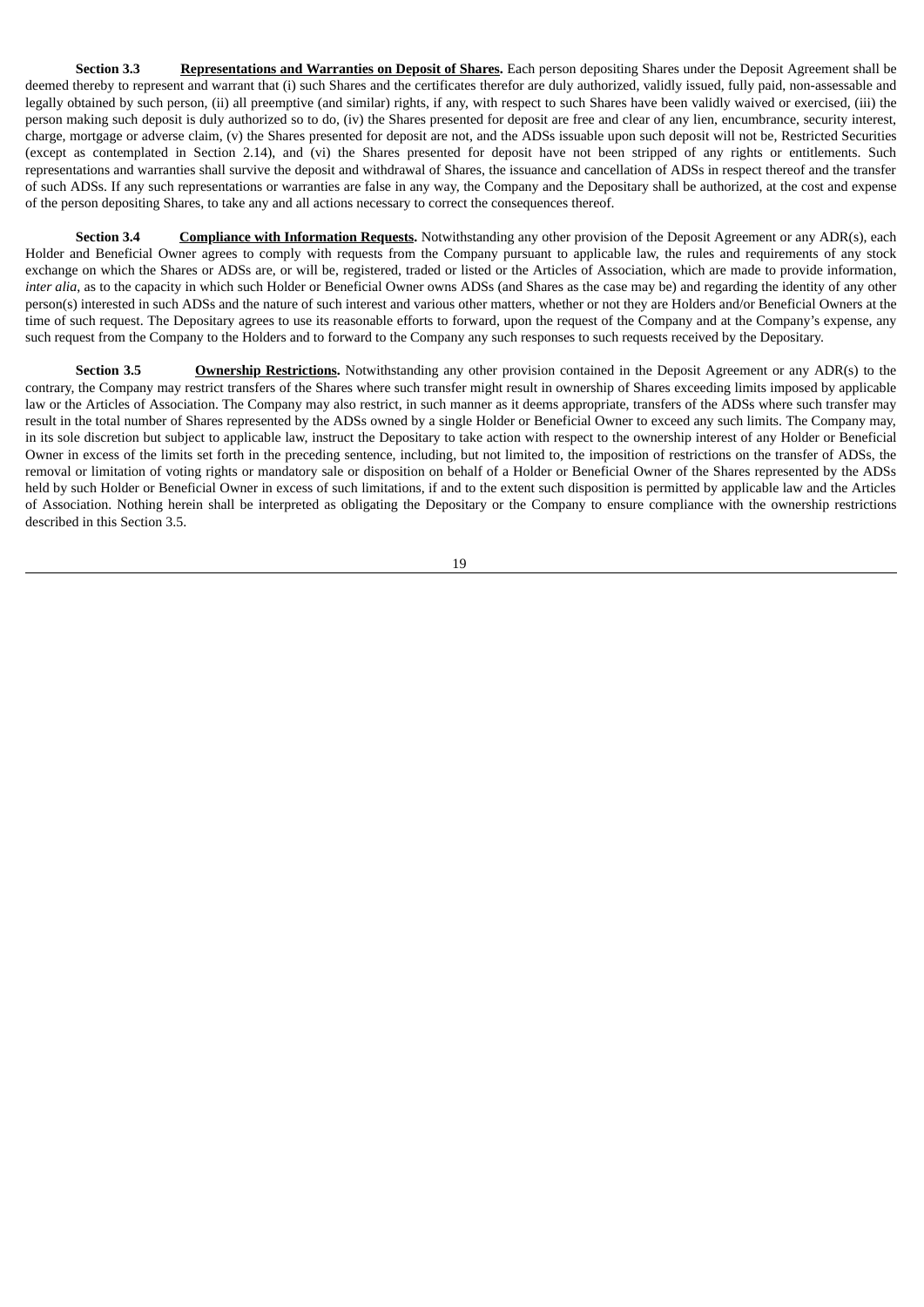**Section 3.6 Reporting Obligations and Regulatory Approvals.** Applicable laws and regulations may require holders and beneficial owners of Shares, including the Holders and Beneficial Owners of ADSs, to satisfy reporting requirements and obtain regulatory approvals in certain circumstances. Holders and Beneficial Owners of ADSs are solely responsible for determining and complying with such reporting requirements and obtaining such approvals. Each Holder and each Beneficial Owner hereby agrees to make such determination, file such reports, and obtain such approvals to the extent and in the form required by applicable laws and regulations as in effect from time to time. Neither the Depositary, the Custodian, the Company or any of their respective agents or affiliates shall be required to take any actions whatsoever on behalf of Holders or Beneficial Owners to determine or satisfy such reporting requirements or obtain such regulatory approvals under applicable laws and regulations.

# **ARTICLE IV**

#### **THE DEPOSITED SECURITIES**

**Section 4.1 Cash Distributions.** Whenever the Company intends to make a distribution of a cash dividend or other cash distribution in respect of any Deposited Securities, the Company shall give notice thereof to the Depositary at least twenty (20) days (or such other number of days as the Depositary and the Company may agree to from time to time) prior to the proposed distribution specifying, *inter alia*, the record date applicable for determining the holders of Deposited Securities entitled to receive such distribution. Upon the timely receipt of such notice, the Depositary shall establish the ADS Record Date upon the terms described in Section 4.9. Upon confirmation of the receipt of  $(x)$  any cash dividend or other cash distribution in respect of any Deposited Property (whether from the Company or otherwise), or (y) proceeds from the sale of any Deposited Property held in respect of the ADSs under the terms hereof, the Depositary will (i) if any amounts are received in a Foreign Currency, promptly convert or cause to be converted such cash dividend, distribution or proceeds into Dollars (subject to the terms and conditions of Section 4.8), (ii) if applicable and unless previously established, establish the ADS Record Date upon the terms described in Section 4.9, and (iii) distribute promptly the amount thus received (net of (a) the applicable fees and charges set forth in the Fee Schedule attached hereto as Exhibit B, and (b) applicable taxes withheld) to the Holders entitled thereto as of the ADS Record Date in proportion to the number of ADSs held as of the ADS Record Date. The Depositary shall distribute only such amount, however, as can be distributed without attributing to any Holder a fraction of one cent, and any balance not so distributed shall be held by the Depositary (without liability for interest thereon) and shall be added to and become part of the next sum received by the Depositary for distribution to Holders of ADSs outstanding at the time of the next distribution. If the Company, the Custodian or the Depositary is required to withhold and does withhold from any cash dividend or other cash distribution in respect of any Deposited Securities, or from any cash proceeds from the sales of Deposited Property, an amount on account of taxes, duties or other governmental charges, the amount distributed to Holders on the ADSs shall be reduced accordingly. Such withheld amounts shall be forwarded by the Company, the Custodian or the Depositary to the relevant governmental authority. Evidence of payment thereof by the Company shall be forwarded by the Company to the Depositary upon request. The Depositary will hold any cash amounts it is unable to distribute in a non-interest bearing account for the benefit of the applicable Holders and Beneficial Owners of ADSs until the distribution can be effected or the funds that the Depositary holds must be escheated as unclaimed property in accordance with the laws of the relevant states of the United States. Notwithstanding anything contained in the Deposit Agreement to the contrary, in the event the Company fails to give the Depositary timely notice of the proposed distribution provided for in this Section 4.1, the Depositary agrees to use commercially reasonable efforts to perform the actions contemplated in this Section 4.1, and the Company, the Holders and the Beneficial Owners acknowledge that the Depositary shall have no liability for the Depositary's failure to perform the actions contemplated in this Section 4.1 where such notice has not been so timely given, other than its failure to use commercially reasonable efforts, as provided herein.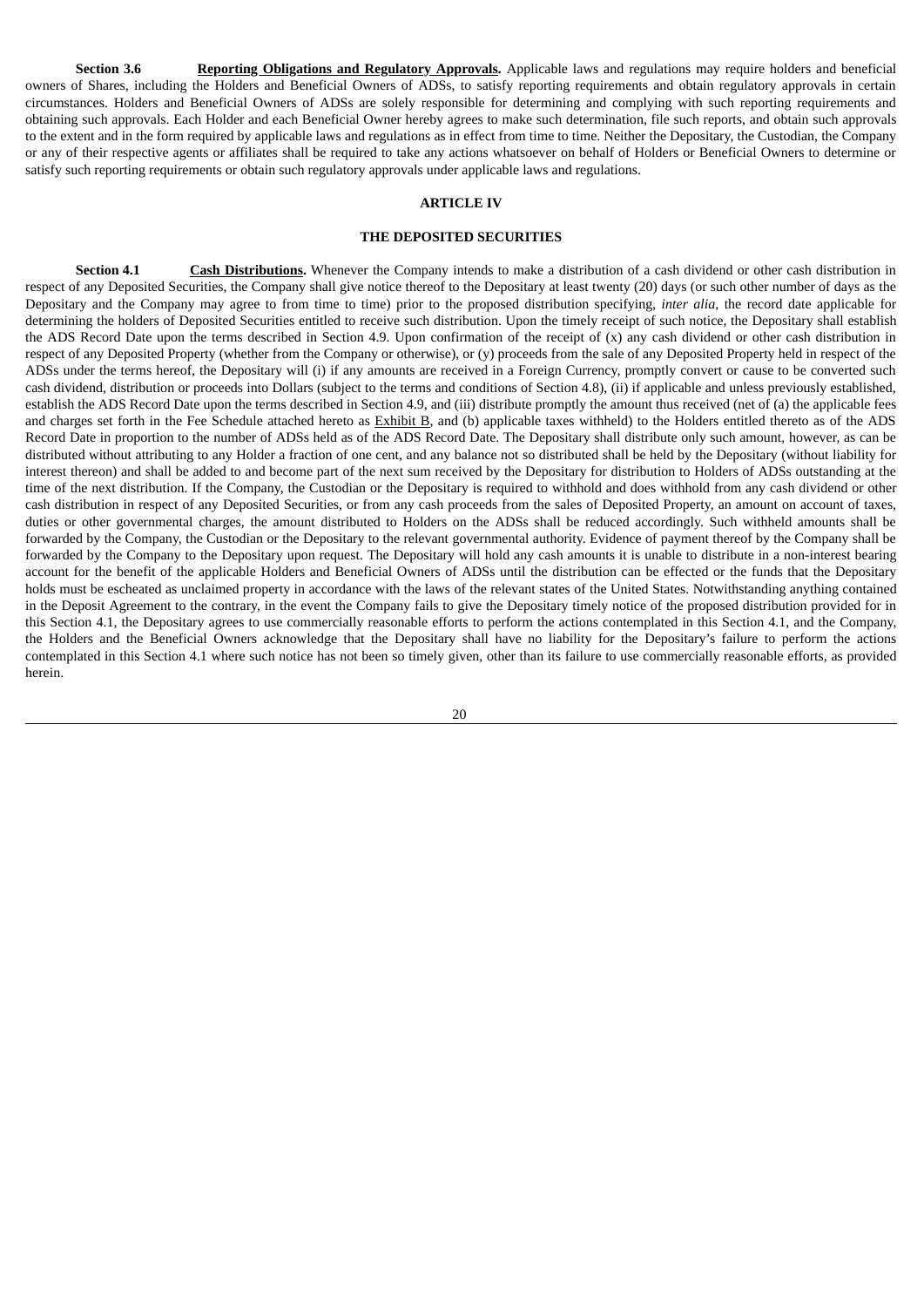**Section 4.2 Distribution in Shares.** Whenever the Company intends to make a distribution that consists of a dividend in, or free distribution of, Shares, the Company shall give notice thereof to the Depositary at least twenty (20) days (or such other number of days as the Depositary and the Company may agree to from time to time) prior to the proposed distribution, specifying, *inter alia*, the record date applicable to holders of Deposited Securities entitled to receive such distribution. Upon the timely receipt of such notice from the Company, the Depositary shall establish the ADS Record Date upon the terms described in Section 4.9. Upon receipt of confirmation from the Custodian of the receipt of the Shares so distributed by the Company, the Depositary shall either (i) subject to Section 5.9, distribute to the Holders as of the ADS Record Date in proportion to the number of ADSs held as of the ADS Record Date, additional ADSs, which represent in the aggregate the number of Shares received as such dividend, or free distribution, subject to the other terms of the Deposit Agreement (including, without limitation, (a) the applicable fees and charges of, and expenses incurred by, the Depositary and (b) taxes), or (ii) if additional ADSs are not so distributed, take all actions necessary so that each ADS issued and outstanding after the ADS Record Date shall, to the extent permissible by law, thenceforth also represent rights and interests in the additional integral number of Shares distributed upon the Deposited Securities represented thereby (net of (a) the applicable fees and charges of, and expenses incurred by, the Depositary and (b) taxes). In lieu of delivering fractional ADSs, the Depositary shall sell the number of Shares or ADSs, as the case may be, represented by the aggregate of such fractions and distribute the net proceeds upon the terms described in Section 4.1. In the event that the Depositary determines that any distribution in property (including Shares) is subject to any tax or other governmental charges which the Depositary is obligated to withhold, or, if the Company in the fulfillment of its obligation under Section 5.7, has furnished an opinion of U.S. counsel determining that Shares must be registered under the Securities Act or other laws in order to be distributed to Holders (and no such registration statement has been declared effective), the Depositary may dispose of all or a portion of such property (including Shares and rights to subscribe therefor) in such amounts and in such manner, including by public or private sale, as the Depositary deems necessary and practicable, and the Depositary shall distribute the net proceeds of any such sale (after deduction of (a) taxes and (b) fees and charges of, and expenses incurred by, the Depositary) to Holders entitled thereto upon the terms described in Section 4.1. The Depositary shall hold and/or distribute any unsold balance of such property in accordance with the provisions of the Deposit Agreement. Notwithstanding anything contained in the Deposit Agreement to the contrary, in the event the Company fails to give the Depositary timely notice of the proposed distribution provided for in this Section 4.2, the Depositary agrees to use commercially reasonable efforts to perform the actions contemplated in this Section 4.2, and the Company, the Holders and the Beneficial Owners acknowledge that the Depositary shall have no liability for the Depositary's failure to perform the actions contemplated in this Section 4.2 where such notice has not been so timely given, other than its failure to use commercially reasonable efforts, as provided herein.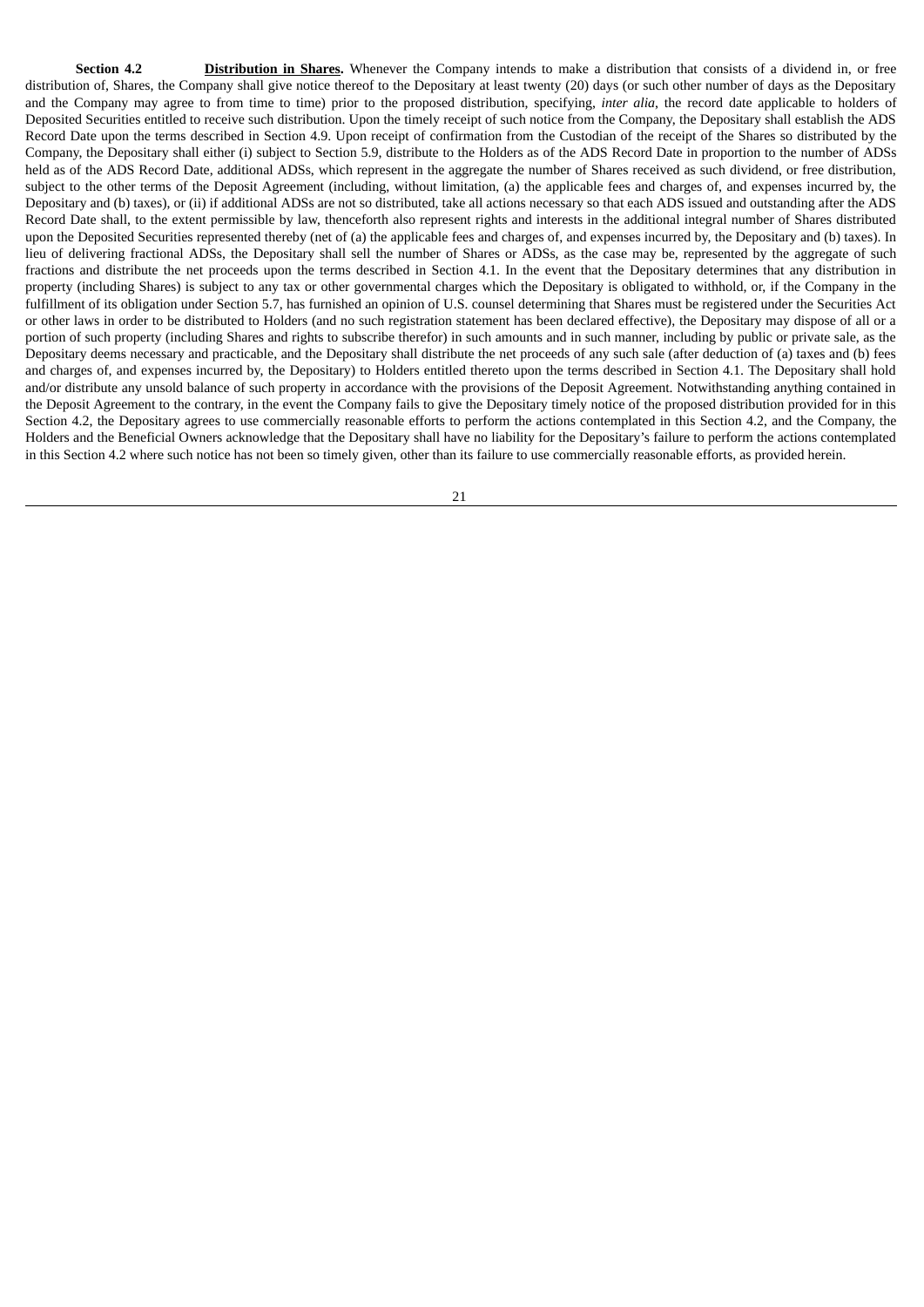**Section 4.3 Elective Distributions in Cash or Shares.** Whenever the Company intends to make a distribution payable at the election of the holders of Deposited Securities in cash or in additional Shares, the Company shall give notice thereof to the Depositary at least forty-five (45) days (or such other number of days as the Depositary and the Company may agree to from time to time) prior to the proposed distribution specifying, inter alia, the record date applicable to holders of Deposited Securities entitled to receive such elective distribution and whether or not it wishes such elective distribution to be made available to Holders of ADSs. Upon the timely receipt of a notice indicating that the Company wishes such elective distribution to be made available to Holders of ADSs, the Depositary shall consult with the Company to determine, and the Company shall assist the Depositary in its determination, whether it is lawful and reasonably practicable to make such elective distribution available to the Holders of ADSs. The Depositary shall make such elective distribution available to Holders only if (i) the Company shall have timely requested that the elective distribution be made available to Holders, (ii) the Depositary shall have determined that such distribution is reasonably practicable and (iii) the Depositary shall have received satisfactory documentation within the terms of Section 5.7. If the above conditions are not satisfied or if the Company requests such elective distribution not to be made available to Holders of ADSs, the Depositary shall establish the ADS Record Date on the terms described in Section 4.9 and, to the extent permitted by law, distribute to the Holders, on the basis of the same determination as is made in the Cayman Islands in respect of the Shares for which no election is made, either (X) cash upon the terms described in Section 4.1 or (Y) additional ADSs representing such additional Shares upon the terms described in Section 4.2. If the above conditions are satisfied, the Depositary shall establish an ADS Record Date on the terms described in Section 4.9 and establish procedures to enable Holders to elect the receipt of the proposed distribution in cash or in additional ADSs. The Company shall assist the Depositary in establishing such procedures to the extent necessary. If a Holder elects to receive the proposed distribution (X) in cash, the distribution shall be made upon the terms described in Section 4.1, or (Y) in ADSs, the distribution shall be made upon the terms described in Section 4.2. Nothing herein shall obligate the Depositary to make available to Holders a method to receive the elective distribution in Shares (rather than ADSs). There can be no assurance that Holders generally, or any Holder in particular, will be given the opportunity to receive elective distributions on the same terms and conditions as the holders of Shares. Notwithstanding anything contained in the Deposit Agreement to the contrary, in the event the Company fails to give the Depositary timely notice of the proposed distribution provided for in this Section 4.3, the Depositary agrees to use commercially reasonable efforts to perform the actions contemplated in this Section 4.3, and the Company, the Holders and the Beneficial Owners acknowledge that the Depositary shall have no liability for the Depositary's failure to perform the actions contemplated in this Section 4.3 where such notice has not been so timely given, other than its failure to use commercially reasonable efforts, as provided herein.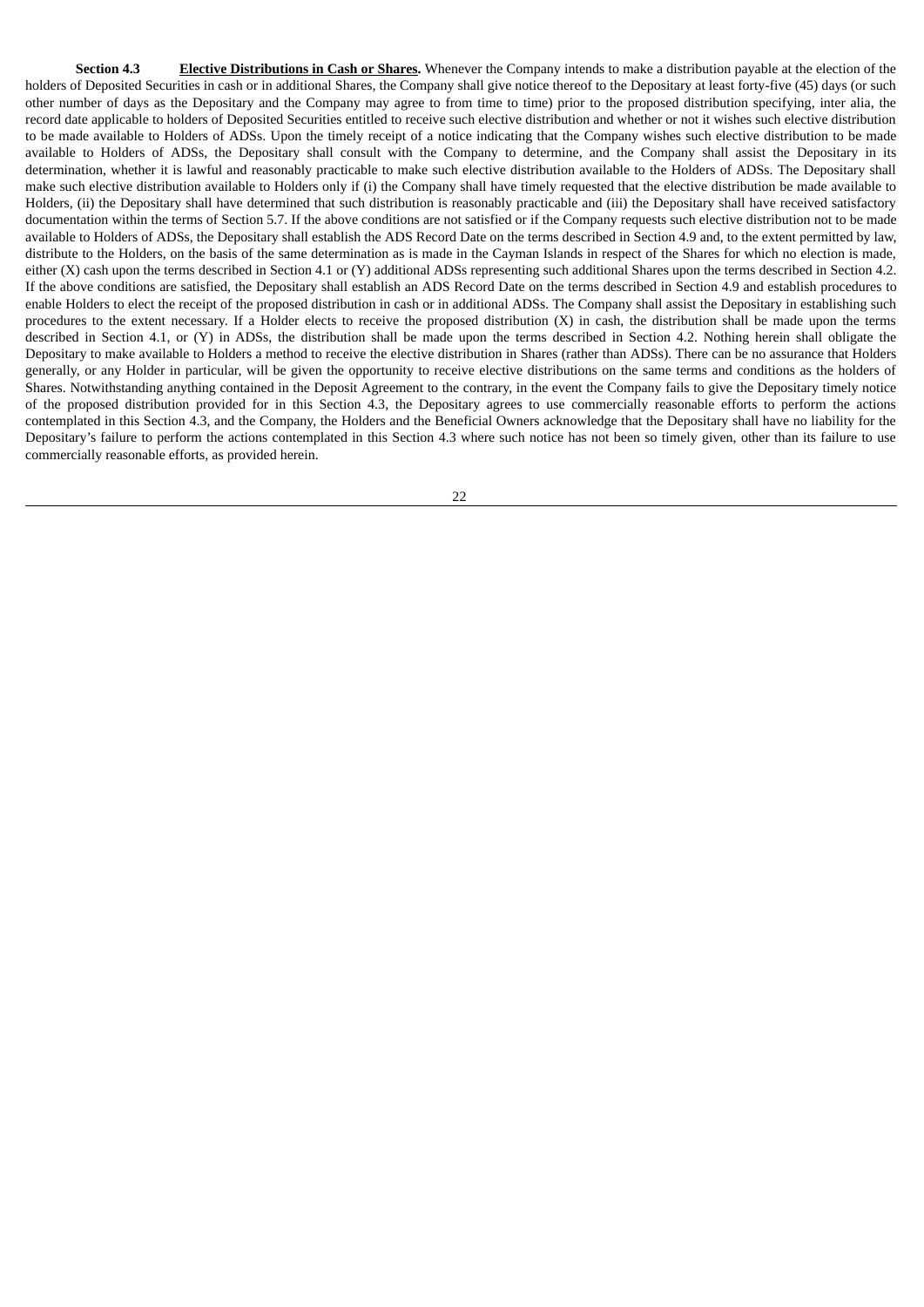#### **Section 4.4 Distribution of Rights to Purchase Additional ADSs.**

**(a) Distribution to ADS Holders.** Whenever the Company intends to distribute to the holders of the Deposited Securities rights to subscribe for additional Shares, the Company shall give notice thereof to the Depositary at least forty-five (45) days (or such other number of days as the Depositary and the Company may agree to from time to time) prior to the proposed distribution specifying, *inter alia*, the record date applicable to holders of Deposited Securities entitled to receive such distribution and whether or not it wishes such rights to be made available to Holders of ADSs. Upon the timely receipt of a notice indicating that the Company wishes such rights to be made available to Holders of ADSs, the Depositary shall consult with the Company to determine, and the Company shall assist the Depositary in its determination, whether it is lawful and reasonably practicable to make such rights available to the Holders. The Depositary shall make such rights available to Holders only if (i) the Company shall have timely requested that such rights be made available to Holders, (ii) the Depositary shall have received satisfactory documentation within the terms of Section 5.7, and (iii) the Depositary shall have determined that such distribution of rights is reasonably practicable. In the event any of the conditions set forth above are not satisfied or if the Company requests that the rights not be made available to Holders of ADSs, the Depositary shall proceed with the sale of the rights as contemplated in Section 4.4(b) below. In the event all conditions set forth above are satisfied, the Depositary shall establish the ADS Record Date (upon the terms described in Section 4.9) and establish procedures to (x) distribute rights to purchase additional ADSs (by means of warrants or otherwise), (y) enable the Holders to exercise such rights (upon payment of the subscription price and of the applicable (a) fees and charges of, and expenses incurred by, the Depositary and (b) taxes), and (z) deliver ADSs upon the valid exercise of such rights. The Company shall assist the Depositary to the extent necessary in establishing such procedures. Nothing herein shall obligate the Depositary to make available to the Holders a method to exercise rights to subscribe for Shares (rather than ADSs).

**(b) Sale of Rights.** If (i) the Company does not timely request the Depositary to make the rights available to Holders or requests that the rights not be made available to Holders, (ii) the Depositary fails to receive satisfactory documentation within the terms of Section 5.7, or determines it is not reasonably practicable to make the rights available to Holders, or (iii) any rights made available are not exercised and appear to be about to lapse, the Depositary shall determine whether it is lawful and reasonably practicable to sell such rights, in a riskless principal capacity, at such place and upon such terms (including public or private sale) as it may deem practicable. The Company shall assist the Depositary to the extent necessary to determine such legality and practicability. The Depositary shall, upon such sale, convert and distribute proceeds of such sale (net of applicable (a) fees and charges of, and expenses incurred by, the Depositary and (b) taxes) upon the terms set forth in Section 4.1.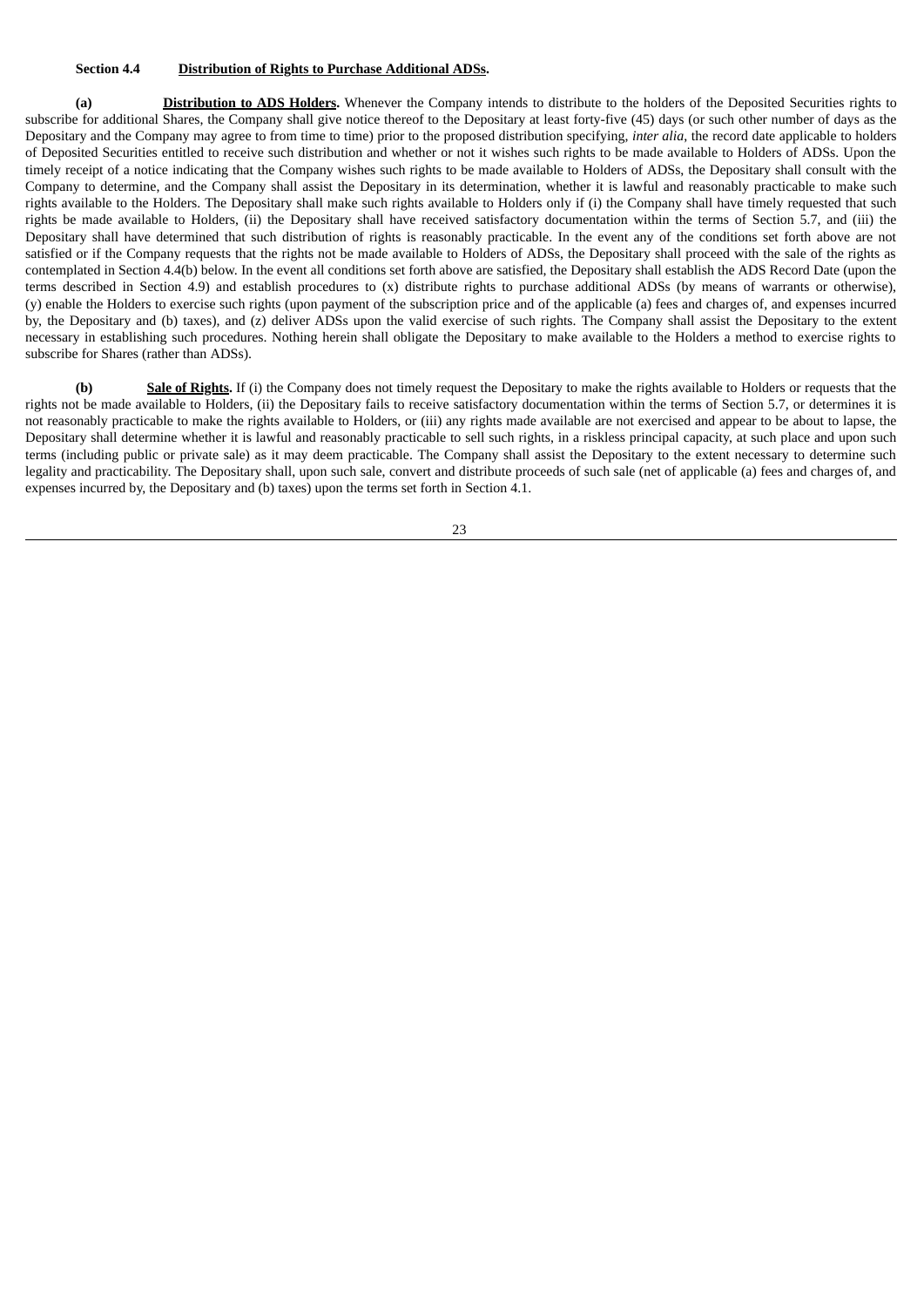**(c) Lapse of Rights.** If the Depositary is unable to make any rights available to Holders upon the terms described in Section 4.4(a) or to arrange for the sale of the rights upon the terms described in Section 4.4(b), the Depositary shall allow such rights to lapse.

The Depositary shall not be liable for (i) any failure to accurately determine whether it may be lawful or practicable to make such rights available to Holders in general or any Holders in particular, (ii) any foreign exchange exposure or loss incurred in connection with such sale, or exercise, or (iii) the content of any materials forwarded to the Holders on behalf of the Company in connection with the rights distribution.

Notwithstanding anything to the contrary in this Section 4.4, if registration (under the Securities Act or any other applicable law) of the rights or the securities to which any rights relate may be required in order for the Company to offer such rights or such securities to Holders and to sell the securities represented by such rights, the Depositary will not distribute such rights to the Holders (i) unless and until a registration statement under the Securities Act (or other applicable law) covering such offering is in effect or (ii) unless the Company furnishes the Depositary opinion(s) of counsel for the Company in the United States and counsel to the Company in any other applicable country in which rights would be distributed, in each case satisfactory to the Depositary, to the effect that the offering and sale of such securities to Holders and Beneficial Owners are exempt from, or do not require registration under, the provisions of the Securities Act or any other applicable laws.

In the event that the Company, the Depositary or the Custodian shall be required to withhold and does withhold from any distribution of Deposited Property (including rights) an amount on account of taxes or other governmental charges, the amount distributed to the Holders of ADSs shall be reduced accordingly. In the event that the Depositary determines that any distribution of Deposited Property (including Shares and rights to subscribe therefor) is subject to any tax or other governmental charges which the Depositary is obligated to withhold, the Depositary may dispose of all or a portion of such Deposited Property (including Shares and rights to subscribe therefor) in such amounts and in such manner, including by public or private sale, as the Depositary deems necessary and practicable to pay any such taxes or charges.

There can be no assurance that Holders generally, or any Holder in particular, will be given the opportunity to receive or exercise rights on the same terms and conditions as the holders of Shares or be able to exercise such rights. Nothing herein shall obligate the Company to file any registration statement in respect of any rights or Shares or other securities to be acquired upon the exercise of such rights.

### **Section 4.5 Distributions Other Than Cash, Shares or Rights to Purchase Shares.**

**(a)** Whenever the Company intends to distribute to the holders of Deposited Securities property other than cash, Shares or rights to purchase additional Shares, the Company shall give timely notice thereof to the Depositary and shall indicate whether or not it wishes such distribution to be made to Holders of ADSs. Upon receipt of a notice indicating that the Company wishes such distribution to be made to Holders of ADSs, the Depositary shall consult with the Company, and the Company shall assist the Depositary, to determine whether such distribution to Holders is lawful and reasonably practicable. The Depositary shall not make such distribution unless (i) the Company shall have requested the Depositary to make such distribution to Holders, (ii) the Depositary shall have received satisfactory documentation within the terms of Section 5.7, and (iii) the Depositary shall have determined that such distribution is reasonably practicable.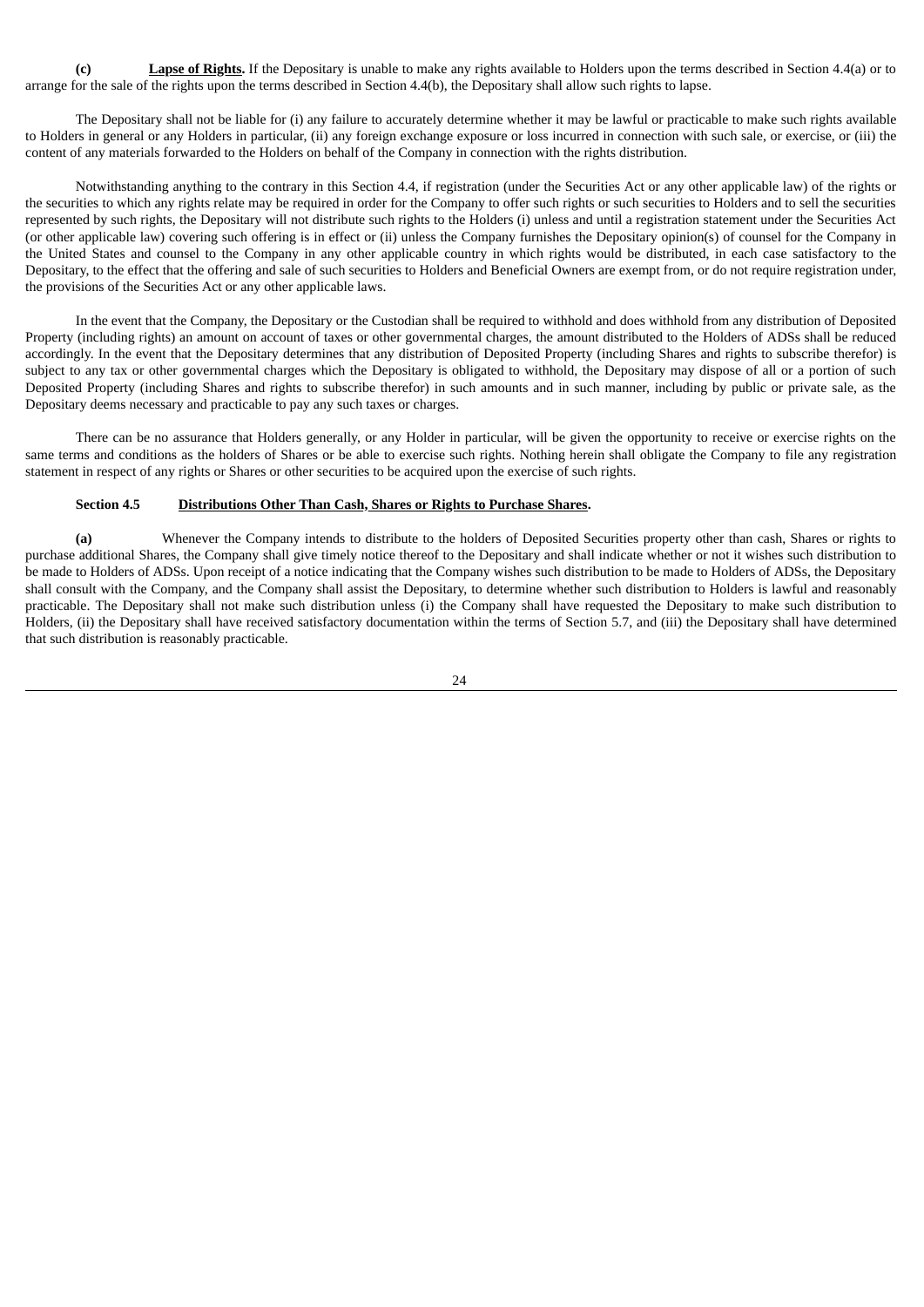**(b)** Upon receipt of satisfactory documentation and the request of the Company to distribute property to Holders of ADSs and after making the requisite determinations set forth in (a) above, the Depositary shall distribute the property so received to the Holders of record, as of the ADS Record Date, in proportion to the number of ADSs held by them respectively and in such manner as the Depositary may deem practicable for accomplishing such distribution (i) upon receipt of payment or net of the applicable fees and charges of, and expenses incurred by, the Depositary, and (ii) net of any taxes withheld. The Depositary may dispose of all or a portion of the property so distributed and deposited, in such amounts and in such manner (including public or private sale) as the Depositary may deem practicable or necessary to satisfy any taxes (including applicable interest and penalties) or other governmental charges applicable to the distribution.

**(c)** If (i) the Company does not request the Depositary to make such distribution to Holders or requests the Depositary not to make such distribution to Holders, (ii) the Depositary does not receive satisfactory documentation within the terms of Section 5.7, or (iii) the Depositary determines that all or a portion of such distribution is not reasonably practicable, the Depositary shall sell or cause such property to be sold in a public or private sale, at such place or places and upon such terms as it may deem practicable and shall (i) cause the proceeds of such sale, if any, to be converted into Dollars and (ii) distribute the proceeds of such conversion received by the Depositary (net of applicable (a) fees and charges of, and expenses incurred by, the Depositary and (b) taxes) to the Holders as of the ADS Record Date upon the terms of Section 4.1. If the Depositary is unable to sell such property, the Depositary may dispose of such property for the account of the Holders in any way it deems reasonably practicable under the circumstances.

**(d)** Neither the Depositary nor the Company shall be liable for (i) any failure to accurately determine whether it is lawful or practicable to make the property described in this Section 4.5 available to Holders in general or any Holders in particular, nor (ii) any loss incurred in connection with the sale or disposal of such property.

**Section 4.6 Distributions with Respect to Deposited Securities in Bearer Form.** Subject to the terms of this Article IV, distributions in respect of Deposited Securities that are held by the Depositary or the Custodian in bearer form shall be made to the Depositary for the account of the respective Holders of ADS(s) with respect to which any such distribution is made upon due presentation by the Depositary or the Custodian to the Company of any relevant coupons, talons, or certificates. The Company shall promptly notify the Depositary of such distributions. The Depositary or the Custodian shall promptly present such coupons, talons or certificates, as the case may be, in connection with any such distribution.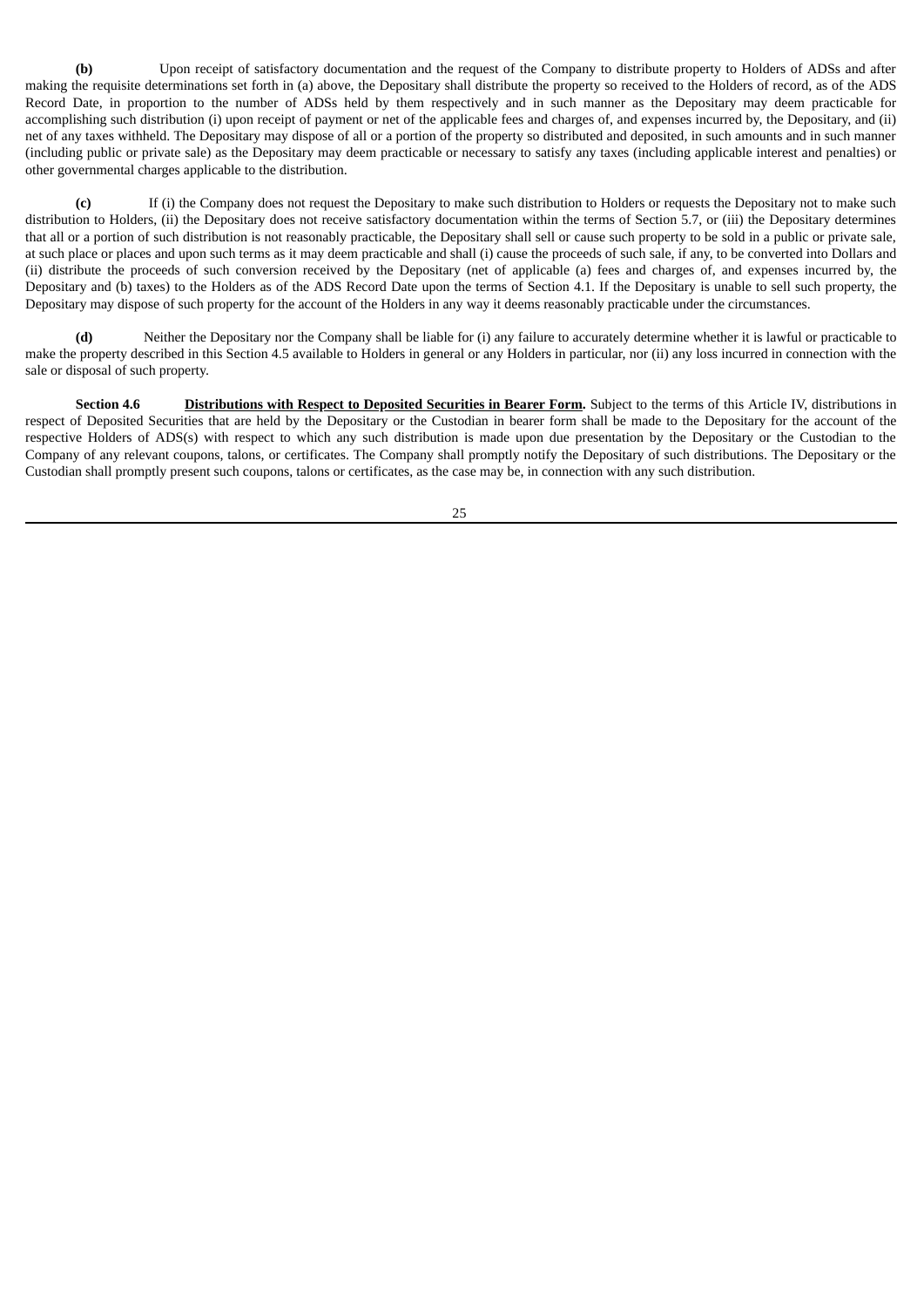**Section 4.7 Redemption.** If the Company intends to exercise any right of redemption in respect of any of the Deposited Securities, the Company shall give notice thereof to the Depositary at least forty-five (45) days (or such other number of days as the Depositary and the Company may agree to from time to time) prior to the intended date of redemption which notice shall set forth the particulars of the proposed redemption. Upon timely receipt of (i) such notice and (ii) satisfactory documentation given by the Company to the Depositary within the terms of Section 5.7, and only if the Depositary shall have determined that such proposed redemption is practicable, the Depositary shall provide to each Holder a notice setting forth the intended exercise by the Company of the redemption rights and any other particulars set forth in the Company's notice to the Depositary. The Depositary shall instruct the Custodian to present to the Company the Deposited Securities in respect of which redemption rights are being exercised against payment of the applicable redemption price. Upon receipt of confirmation from the Custodian that the redemption has taken place and that funds representing the redemption price have been received, the Depositary shall convert, transfer, and distribute the proceeds (net of applicable (a) fees and charges of, and the expenses incurred by, the Depositary, and (b) taxes), retire ADSs and cancel ADRs, if applicable, upon delivery of such ADSs by Holders thereof and the terms set forth in Sections 4.1 and 6.2. If less than all outstanding Deposited Securities are redeemed, the ADSs to be retired will be selected by lot or on a pro rata basis, as may be determined by the Depositary. The redemption price per ADS shall be the dollar equivalent of the per share amount received by the Depositary (adjusted to reflect the ADS(s)-to-Share(s) ratio) upon the redemption of the Deposited Securities represented by ADSs (subject to the terms of Section 4.8 and the applicable fees and charges of, and expenses incurred by, the Depositary, and taxes) multiplied by the number of Deposited Securities represented by each ADS redeemed.

Notwithstanding anything contained in the Deposit Agreement to the contrary, in the event the Company fails to give the Depositary timely notice of the proposed redemption provided for in this Section 4.7, the Depositary agrees to use commercially reasonable efforts to perform the actions contemplated in this Section 4.7, and the Company, the Holders and the Beneficial Owners acknowledge that the Depositary shall have no liability for the Depositary's failure to perform the actions contemplated in this Section 4.7 where such notice has not been so timely given, other than its failure to use commercially reasonable efforts, as provided herein.

**Section 4.8 Conversion of Foreign Currency.** Whenever the Depositary or the Custodian shall receive Foreign Currency, by way of dividends or other distributions or the net proceeds from the sale of Deposited Property, which in the judgment of the Depositary can at such time be converted on a practicable basis, by sale or in any other manner that it may determine in accordance with applicable law, into Dollars transferable to the United States and distributable to the Holders entitled thereto, the Depositary shall convert or cause to be converted, by sale or in any other manner that it may reasonably determine, such Foreign Currency into Dollars, and shall distribute such Dollars (net of the fees and charges set forth in the Fee Schedule attached hereto as Exhibit B, and applicable taxes withheld) in accordance with the terms of the applicable sections of the Deposit Agreement. The Depositary and/or its agent (which may be a division, branch or Affiliate of the Depositary) may act as principal for any conversion of Foreign Currency. If the Depositary shall have distributed warrants or other instruments that entitle the holders thereof to such Dollars, the Depositary shall distribute such Dollars to the holders of such warrants and/or instruments upon surrender thereof for cancellation, in either case without liability for interest thereon. Such distribution may be made upon an averaged or other practicable basis without regard to any distinctions among Holders on account of any application of exchange restrictions or otherwise.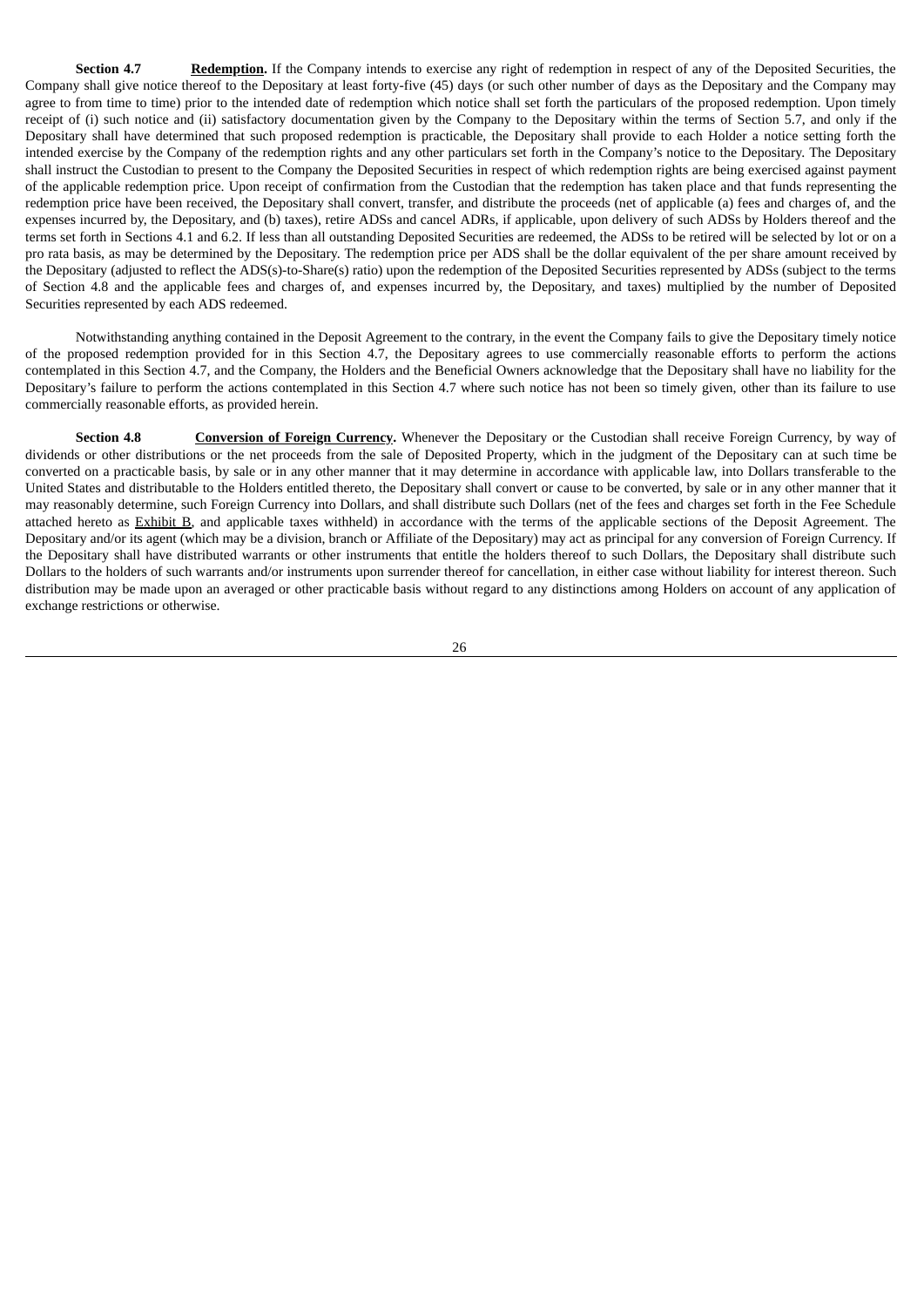If such conversion or distribution generally or with regard to a particular Holder can be effected only with the approval or license of any government or agency thereof, the Depositary shall have authority to file such application for approval or license, if any, as it may deem desirable. In no event, however, shall the Depositary be obligated to make such a filing.

If at any time the Depositary shall determine that in its judgment the conversion of any Foreign Currency and the transfer and distribution of proceeds of such conversion received by the Depositary is not practicable or lawful, or if any approval or license of any governmental authority or agency thereof that is required for such conversion, transfer and distribution is denied or, in the opinion of the Depositary, not obtainable at a reasonable cost or within a reasonable period, the Depositary may, in its discretion, (i) make such conversion and distribution in Dollars to the Holders for whom such conversion, transfer and distribution is lawful and practicable, (ii) distribute the Foreign Currency (or an appropriate document evidencing the right to receive such Foreign Currency) to Holders for whom this is lawful and practicable, or (iii) hold (or cause the Custodian to hold) such Foreign Currency (without liability for interest thereon) for the respective accounts of the Holders entitled to receive the same.

**Section 4.9 Fixing of ADS Record Date.** Whenever (a) the Depositary shall receive notice of the fixing of a record date by the Company for the determination of holders of Deposited Securities entitled to receive any distribution (whether in cash, Shares, rights, or other distribution), (b) for any reason the Depositary causes a change in the number of Shares that are represented by each ADS, (c) the Depositary shall receive notice of any meeting of, or solicitation of consents or proxies of, holders of Shares or other Deposited Securities, or (d) the Depositary shall find it necessary or convenient in connection with the giving of any notice, solicitation of any consent or any other matter, the Depositary shall fix the record date (the "ADS Record Date") for the determination of the Holders of ADS(s) who shall be entitled to receive such distribution, to give instructions for the exercise of voting rights at any such meeting, to give or withhold such consent, to receive such notice or solicitation or to otherwise take action, or to exercise the rights of Holders with respect to such changed number of Shares represented by each ADS. The Depositary shall make reasonable efforts to establish the ADS Record Date as closely as practicable to the applicable record date for the Deposited Securities (if any) set by the Company in the Cayman Islands and shall not announce the establishment of any ADS Record Date prior to the relevant corporate action having been made public by the Company (if such corporate action affects the Deposited Securities). Subject to applicable law and the provisions of Section 4.1 through 4.8 and to the other terms and conditions of the Deposit Agreement, only the Holders of ADSs at the close of business in New York on such ADS Record Date shall be entitled to receive such distribution, to give such voting instructions, to receive such notice or solicitation, or otherwise take action.

**Section 4.10 Voting of Deposited Securities.** As soon as practicable after receipt of notice of any meeting at which the holders of Deposited Securities are entitled to vote, or of solicitation of consents or proxies from holders of Deposited Securities, the Depositary shall fix the ADS Record Date in respect of such meeting or solicitation of consent or proxy in accordance with Section 4.9. The Depositary shall, if requested by the Company in writing in a timely manner (the Depositary having no obligation to take any further action if the request shall not have been received by the Depositary at least thirty (30) days prior to the date of such vote or meeting), at the Company's expense and provided no U.S. legal prohibitions exist, distribute to Holders as of the ADS Record Date: (a) such notice of meeting or solicitation of consent or proxy, (b) a statement that the Holders at the close of business on the ADS Record Date will be entitled, subject to any applicable law, the provisions of the Deposit Agreement, the Articles of Association and the provisions of or governing the Deposited Securities (which provisions, if any, shall be summarized in pertinent part by the Company), to instruct the Depositary as to the exercise of the voting rights, if any, pertaining to the Deposited Securities represented by such Holder's ADSs, and (c) a brief statement as to the manner in which such voting instructions may be given or deemed to have been given in accordance with this Section 4.10 if no instructions are received prior to the deadline for such purposes to the Depositary to give a discretionary proxy to a person designated by the Company. Notwithstanding anything contained in the Deposit Agreement to the contrary, in the event the Company fails to timely request that the Depositary distribute the information as provided for in this Section 4.10, the Depositary agrees, following receipt of notice of the applicable meeting or solicitation of consents or proxies and, if the Depositary requests, reasonable and prompt consultation between the Company and the Depositary, to use commercially reasonable efforts to perform the actions contemplated in this Section 4.10, and the Company, the Holders and the Beneficial Owners acknowledge that the Depositary shall have no liability for the Depositary's failure to perform the actions contemplated in this Section 4.10 where such notice has not been so timely given, other than its failure to use commercially reasonable efforts, if required, as provided herein.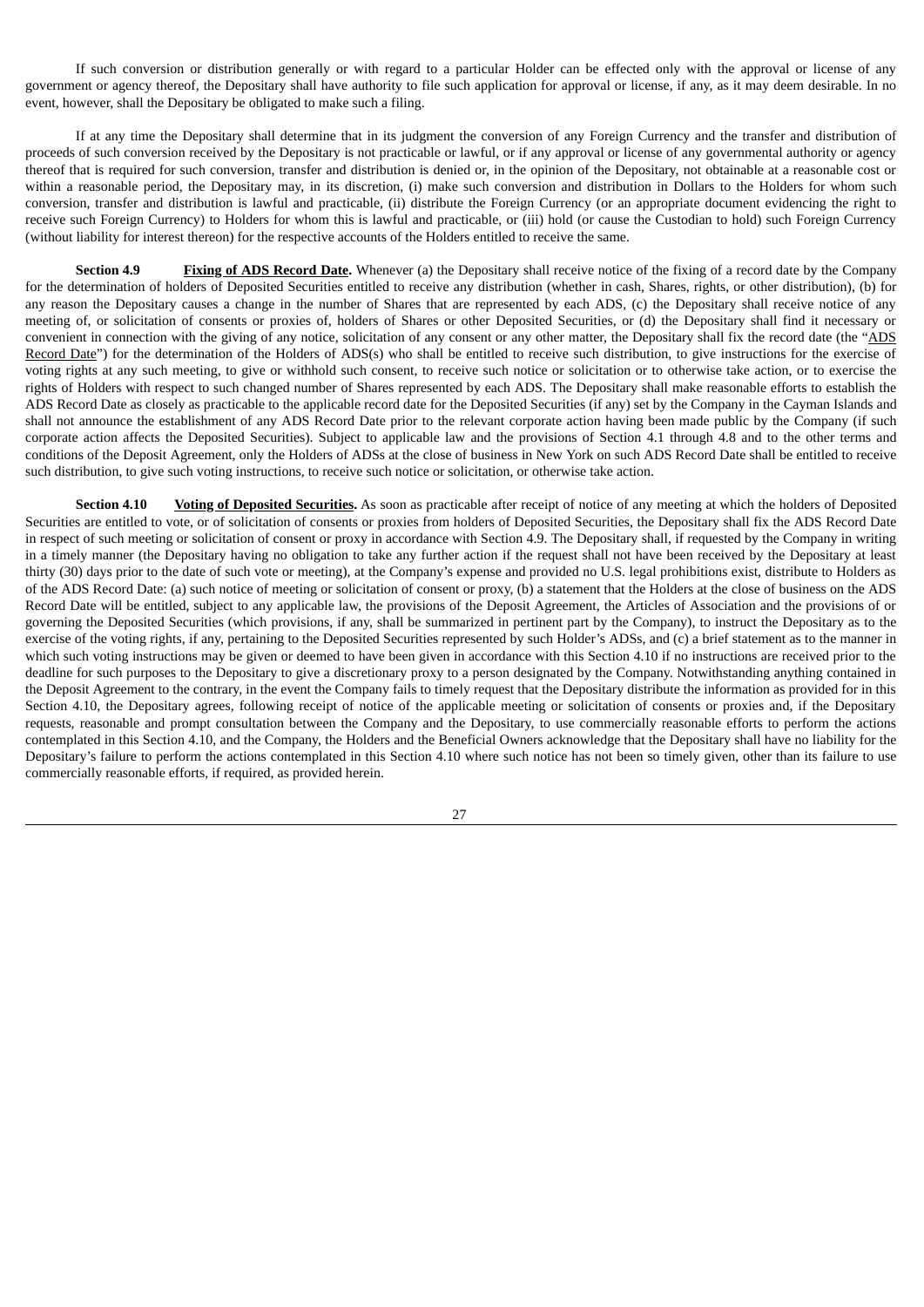Notwithstanding anything contained in the Deposit Agreement or any ADR, the Depositary may, to the extent not prohibited by law or regulations, or by the requirements of the stock exchange on which the ADSs are listed, in lieu of distribution of the materials provided to the Depositary in connection with any meeting of, or solicitation of consents or proxies from, holders of Deposited Securities, distribute to the Holders a notice that provides Holders with, or otherwise publicizes to Holders, instructions on how to retrieve such materials or receive such materials upon request (*e.g.*, by reference to a website containing the materials for retrieval or a contact for requesting copies of the materials).

The Depositary has been advised by the Company that under the Articles of Association of the Company as in effect on the date of the Deposit Agreement, voting at any meeting of shareholders of the Company is by show of hands unless (before or on the declaration of the result of the show of hands) a poll is demanded. The Depositary will not join in demanding a poll, whether or not requested to do so by Holders of ADSs. Under the Articles of Association as in effect on the date of the Deposit Agreement, a poll may be demanded by the chairman of the meeting or any shareholder present in person or by proxy.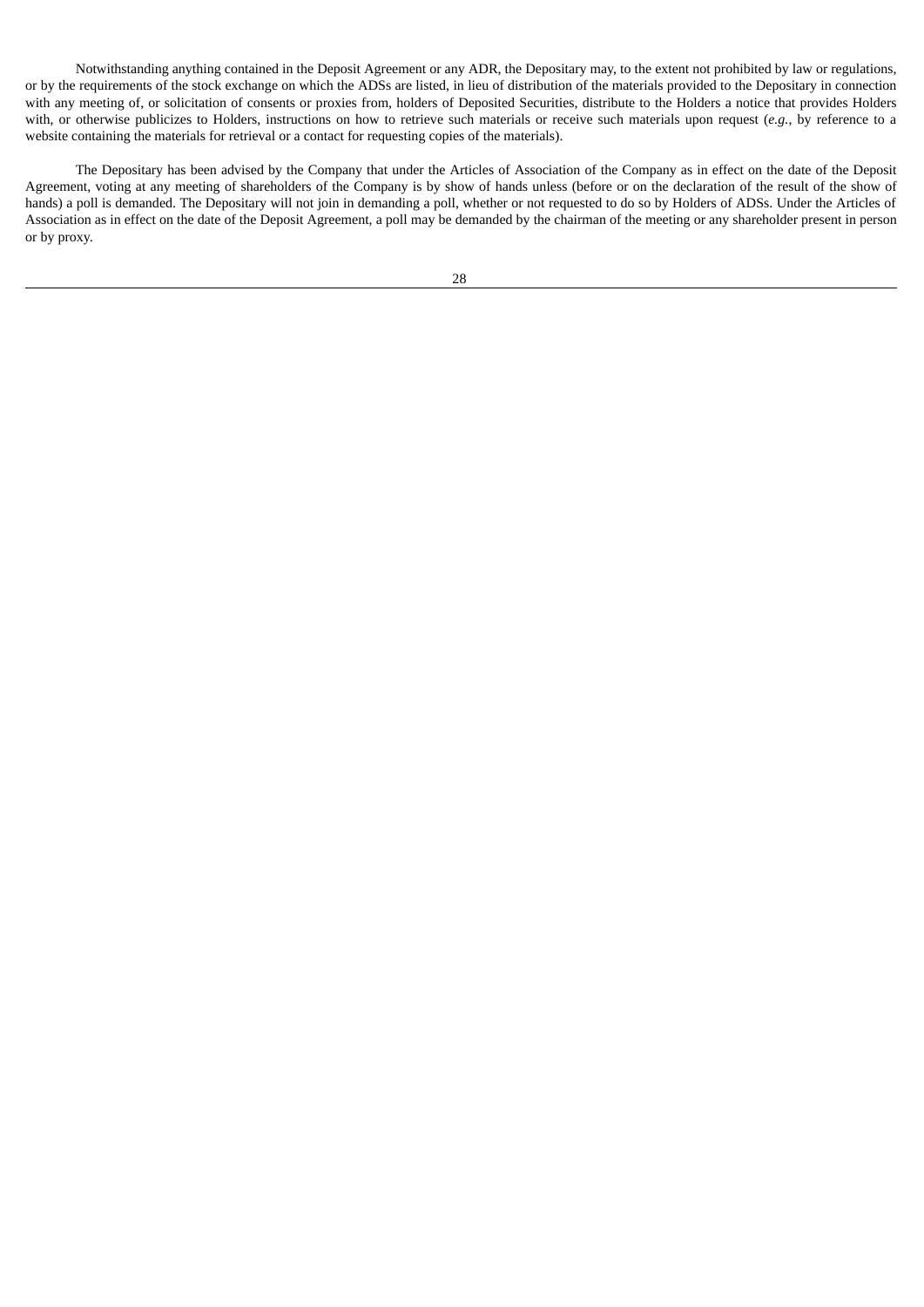Voting instructions may be given only in respect of a number of ADSs representing an integral number of Deposited Securities. Upon the timely receipt from a Holder of ADSs as of the ADS Record Date of voting instructions in the manner specified by the Depositary, the Depositary shall endeavor, insofar as practicable and permitted under applicable law, the provisions of the Deposit Agreement, the Articles of Association of the Company and the provisions of the Deposited Securities, to vote, or cause the Custodian to vote, the Deposited Securities (in person or by proxy) represented by such Holder's ADSs as follows: (a) in the event voting takes place at a shareholders' meeting by a show of hands, the Depositary will instruct the Custodian to vote all Deposited Securities in accordance with the voting instructions received timely from a majority of Holders of ADSs who provided voting instructions, and (b) in the event voting takes place at a shareholders' meeting by poll, the Depositary will instruct the Custodian to vote the Deposited Securities in accordance with the voting instructions timely received from the Holders of ADSs. If voting is by poll and the Depositary does not receive voting instructions from a Holder as of the ADS Record Date on or before the date established by the Depositary for such purpose, such Holder shall be deemed, and the Depositary shall deem such Holder, to have instructed the Depositary to give a discretionary proxy to a person designated by the Company to vote the Deposited Securities; provided, however, that no such discretionary proxy shall be given by the Depositary with respect to any matter to be voted upon as to which the Company informs the Depositary that (a) the Company does not wish such proxy to be given, (b) substantial opposition exists, or (c) the rights of holders of Deposited Securities may be adversely affected.

Deposited Securities represented by ADSs for which no timely voting instructions are received by the Depositary from the Holder shall not be voted (except (a) in the case voting is by show of hands, in which case the Depositary will instruct the Custodian to vote all Deposited Securities in accordance with the voting instructions received from a majority of Holders of ADSs who provided timely voting instructions, and (b) as contemplated in this Section 4.10). Neither the Depositary nor the Custodian shall under any circumstances exercise any discretion as to voting and neither the Depositary nor the Custodian shall vote, attempt to exercise the right to vote, or in any way make use of, for purposes of establishing a quorum or otherwise, the Deposited Securities represented by ADSs, except pursuant to and in accordance with the voting instructions timely received from Holders or as otherwise contemplated herein. If the Depositary timely receives voting instructions from a Holder which fail to specify the manner in which the Depositary is to vote the Deposited Securities represented by such Holder's ADSs, the Depositary will deem such Holder (unless otherwise specified in the notice distributed to Holders) to have instructed the Depositary to vote in favor of the items set forth in such voting instructions.

Notwithstanding anything else contained herein, the Depositary shall, if so requested in writing by the Company, represent all Deposited Securities (whether or not voting instructions have been received in respect of such Deposited Securities from Holders as of the ADS Record Date) for the sole purpose of establishing quorum at a meeting of shareholders.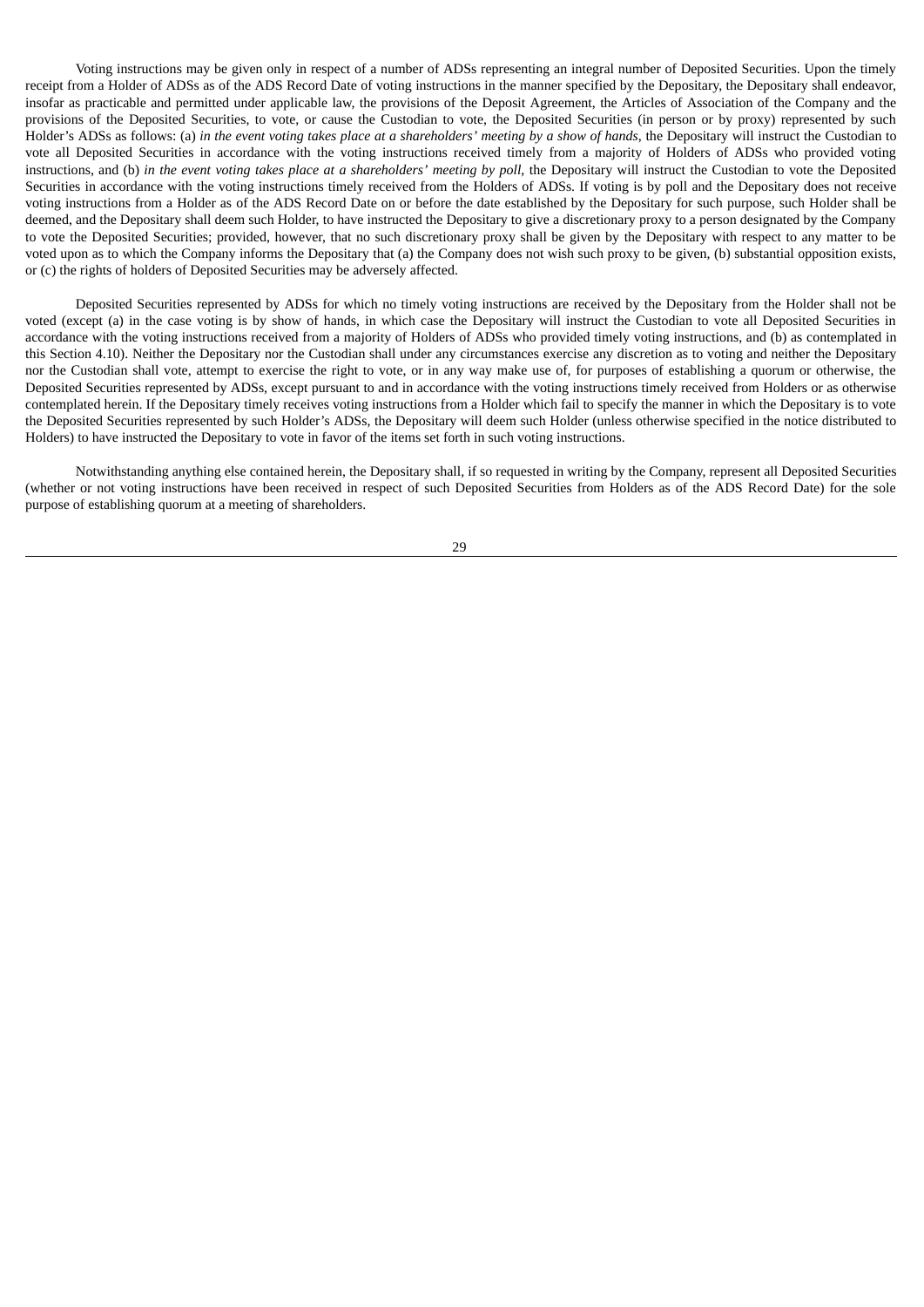Notwithstanding anything else contained in the Deposit Agreement or any ADR, the Depositary shall not have any obligation to take any action with respect to any meeting, or solicitation of consents or proxies, of holders of Deposited Securities if the taking of such action would violate U.S. laws. The Company agrees to take any and all actions reasonably necessary to enable Holders and Beneficial Owners to exercise the voting rights accruing to the Deposited Securities and to deliver to the Depositary an opinion of U.S. counsel addressing any actions requested to be taken if so requested by the Depositary.

There can be no assurance that Holders generally or any Holder in particular will receive the notice described above with sufficient time to enable the Holder to return voting instructions to the Depositary in a timely manner.

**Section 4.11 Changes Affecting Deposited Securities.** Upon any change in nominal or par value, split-up, cancellation, consolidation or any other reclassification of Deposited Securities, or upon any recapitalization, reorganization, merger, consolidation or sale of assets affecting the Company or to which it is a party, any property which shall be received by the Depositary or the Custodian in exchange for, or in conversion of, or replacement of, or otherwise in respect of, such Deposited Securities shall, to the extent permitted by law, be treated as new Deposited Property under the Deposit Agreement, and the ADSs shall, subject to the provisions of the Deposit Agreement, any ADR(s) evidencing such ADSs and applicable law, represent the right to receive such additional or replacement Deposited Property. In giving effect to such change, split-up, cancellation, consolidation or other reclassification of Deposited Securities, recapitalization, reorganization, merger, consolidation or sale of assets, the Depositary may, with the Company's approval, and shall, if the Company shall so request, subject to the terms of the Deposit Agreement (including, without limitation, (a) the applicable fees and charges of, and expenses incurred by, the Depositary, and (b) taxes) and receipt of an opinion of counsel to the Company satisfactory to the Depositary that such actions are not in violation of any applicable laws or regulations, (i) issue and deliver additional ADSs as in the case of a stock dividend on the Shares, (ii) amend the Deposit Agreement and the applicable ADRs, (iii) amend the applicable Registration Statement(s) on Form F-6 as filed with the Commission in respect of the ADSs, (iv) call for the surrender of outstanding ADRs to be exchanged for new ADRs, and (v) take such other actions as are appropriate to reflect the transaction with respect to the ADSs. The Company agrees to, jointly with the Depositary, amend the Registration Statement on Form F-6 as filed with the Commission to permit the issuance of such new form of ADRs. Notwithstanding the foregoing, in the event that any Deposited Property so received may not be lawfully distributed to some or all Holders, the Depositary may, with the Company's approval, and shall, if the Company requests, subject to receipt of an opinion of Company's counsel satisfactory to the Depositary that such action is not in violation of any applicable laws or regulations, sell such Deposited Property at public or private sale, at such place or places and upon such terms as it may deem proper and may allocate the net proceeds of such sales (net of (a) fees and charges of, and expenses incurred by, the Depositary and (b) taxes) for the account of the Holders otherwise entitled to such Deposited Property upon an averaged or other practicable basis without regard to any distinctions among such Holders and distribute the net proceeds so allocated to the extent practicable as in the case of a distribution received in cash pursuant to Section 4.1. The Depositary shall not be responsible for (i) any failure to determine that it may be lawful or practicable to make such Deposited Property available to Holders in general or to any Holder in particular, (ii) any foreign exchange exposure or loss incurred in connection with such sale, or (iii) any liability to the purchaser of such Deposited Property.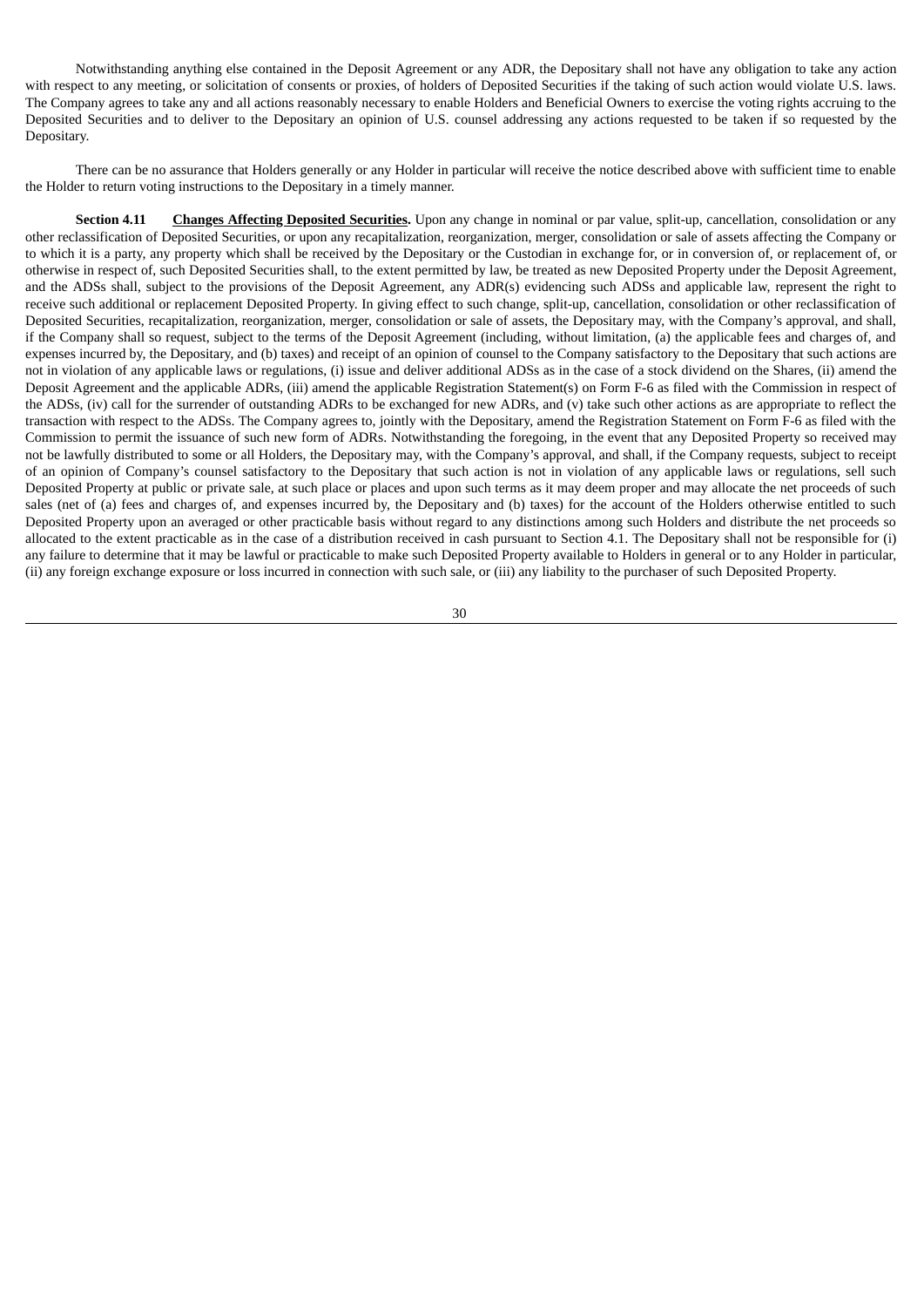**Section 4.12 Available Information**. The Company is subject to the periodic reporting requirements of the Exchange Act and, accordingly, is required to file or furnish certain reports with the Commission. These reports can be retrieved from the Commission's website (www.sec.gov) and can be inspected and copied at the public reference facilities maintained by the Commission located (as of the date of the Deposit Agreement) at 100 F Street, N.E., Washington D.C. 20549.

**Section 4.13 Reports.** The Depositary shall make available for inspection by Holders at its Principal Office any reports and communications, including any proxy soliciting materials, received from the Company which are both (a) received by the Depositary, the Custodian, or the nominee of either of them as the holder of the Deposited Property and (b) made generally available to the holders of such Deposited Property by the Company. The Depositary shall also provide or make available to Holders copies of such reports when furnished by the Company pursuant to Section 5.6.

**Section 4.14 List of Holders.** Promptly upon written request by the Company, the Depositary shall furnish to it a list, as of a recent date, of the names, addresses and holdings of ADSs of all Holders.

**Section 4.15 Taxation**. The Depositary will, and will instruct the Custodian to, forward to the Company or its agents such information from its records as the Company may reasonably request to enable the Company or its agents to file the necessary tax reports with governmental authorities or agencies. The Depositary, the Custodian or the Company and its agents may file such reports as are necessary to reduce or eliminate applicable taxes on dividends and on other distributions in respect of Deposited Property under applicable tax treaties or laws for the Holders and Beneficial Owners. In accordance with instructions from the Company and to the extent practicable, the Depositary or the Custodian will take reasonable administrative actions to obtain tax refunds, reduced withholding of tax at source on dividends and other benefits under applicable tax treaties or laws with respect to dividends and other distributions on the Deposited Property. As a condition to receiving such benefits, Holders and Beneficial Owners of ADSs may be required from time to time, and in a timely manner, to file such proof of taxpayer status, residence and beneficial ownership (as applicable), to execute such certificates and to make such representations and warranties, or to provide any other information or documents, as the Depositary or the Custodian may deem necessary or proper to fulfill the Depositary's or the Custodian's obligations under applicable law. The Depositary and the Company shall have no obligation or liability to any person if any Holder or Beneficial Owner fails to provide such information or if such information does not reach the relevant tax authorities in time for any Holder or Beneficial Owner to obtain the benefits of any tax treatment. The Holders and Beneficial Owners shall indemnify the Depositary, the Company, the Custodian and any of their respective directors, employees, agents and Affiliates against, and hold each of them harmless from, any claims by any governmental authority with respect to taxes, additions to tax, penalties or interest arising out of any refund of taxes, reduced rate of withholding at source or other tax benefit obtained.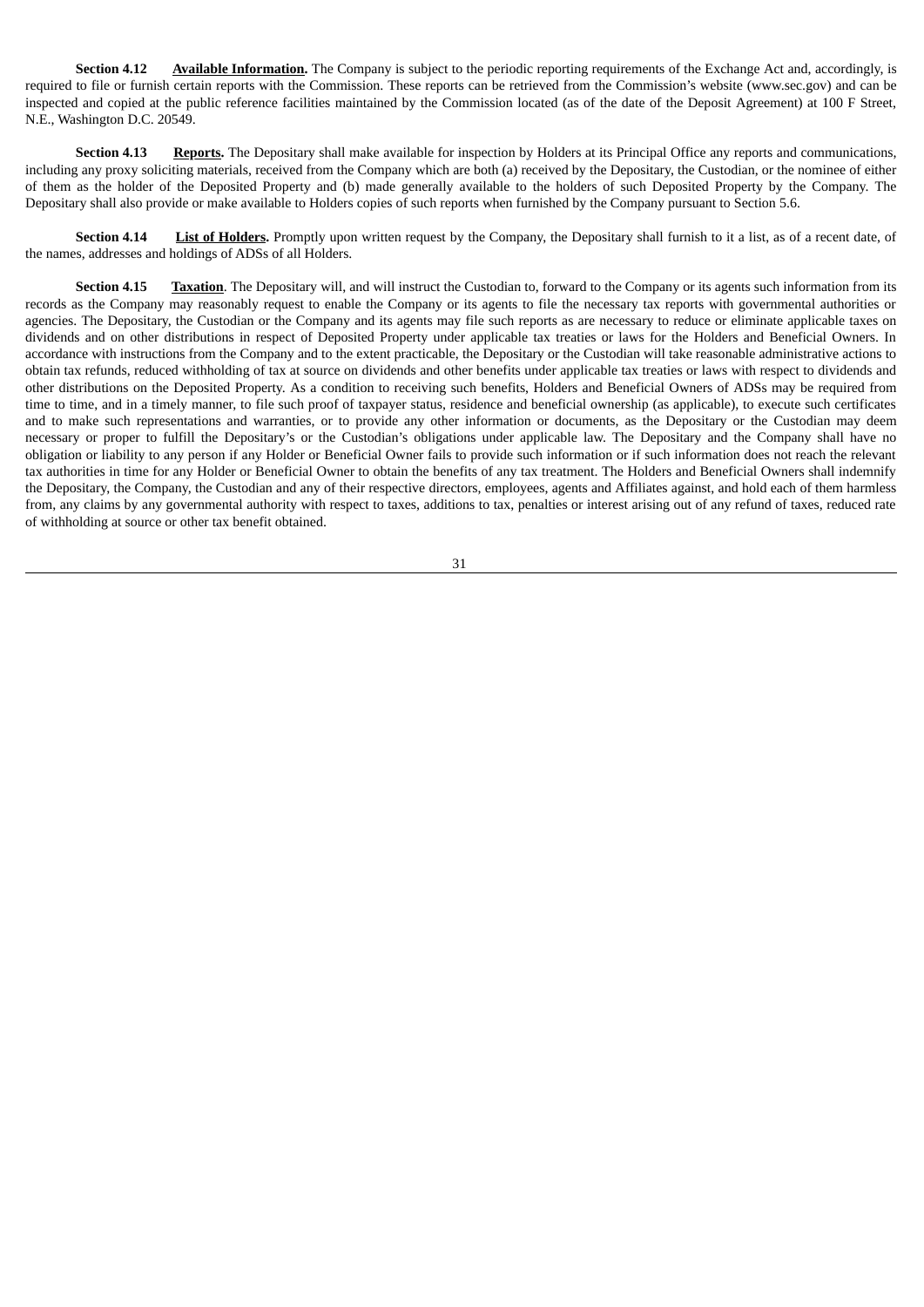If the Company (or any of its agents) withholds from any distribution any amount on account of taxes or governmental charges, or pays any other tax in respect of such distribution (*e.g.*, stamp duty tax, capital gains or other similar tax), the Company shall (and shall cause such agent to) remit promptly to the Depositary information about such taxes or governmental charges withheld or paid, and, if so requested, the tax receipt (or other proof of payment to the applicable governmental authority) therefor, in each case, in a form satisfactory to the Depositary. The Depositary shall, to the extent required by U.S. law, report to Holders any taxes withheld by it or the Custodian, and, if such information is provided to it by the Company, any taxes withheld by the Company. The Depositary and the Custodian shall not be required to provide the Holders with any evidence of the remittance by the Company (or its agents) of any taxes withheld, or of the payment of taxes by the Company, except to the extent the evidence is provided by the Company to the Depositary or the Custodian, as applicable. Neither the Depositary nor the Custodian shall be liable for the failure by any Holder or Beneficial Owner to obtain the benefits of credits on the basis of non-U.S. tax paid against such Holder's or Beneficial Owner's income tax liability.

The Depositary is under no obligation to provide the Holders and Beneficial Owners with any information about the tax status of the Company. The Depositary shall not incur any liability for any tax consequences that may be incurred by Holders and Beneficial Owners on account of their ownership of the ADSs, including without limitation, tax consequences resulting from the Company (or any of its subsidiaries) being treated as a "Passive Foreign Investment Company" (in each case as defined in the U.S. Internal Revenue Code and the regulations issued thereunder) or otherwise.

## **ARTICLE V**

# **THE DEPOSITARY, THE CUSTODIAN AND THE COMPANY**

**Section 5.1 Maintenance of Office and Transfer Books by the Registrar.** Until termination of the Deposit Agreement in accordance with its terms, the Registrar shall maintain in the Borough of Manhattan, the City of New York, an office and facilities for the issuance and delivery of ADSs, the acceptance for surrender of ADS(s) for the purpose of withdrawal of Deposited Securities, the registration of issuances, cancellations, transfers, combinations and split-ups of ADS(s) and, if applicable, to countersign ADRs evidencing the ADSs so issued, transferred, combined or split-up, in each case in accordance with the provisions of the Deposit Agreement.

The Registrar shall keep books for the registration of ADSs which at all reasonable times shall be open for inspection by the Company and by the Holders of such ADSs, provided that such inspection shall not be, to the Registrar's knowledge, for the purpose of communicating with Holders of such ADSs in the interest of a business or object other than the business of the Company or other than a matter related to the Deposit Agreement or the ADSs.

The Registrar may close the transfer books with respect to the ADSs, at any time or from time to time, when deemed necessary or advisable by it in good faith in connection with the performance of its duties hereunder, or at the reasonable written request of the Company subject, in all cases, to Section 7.8(a).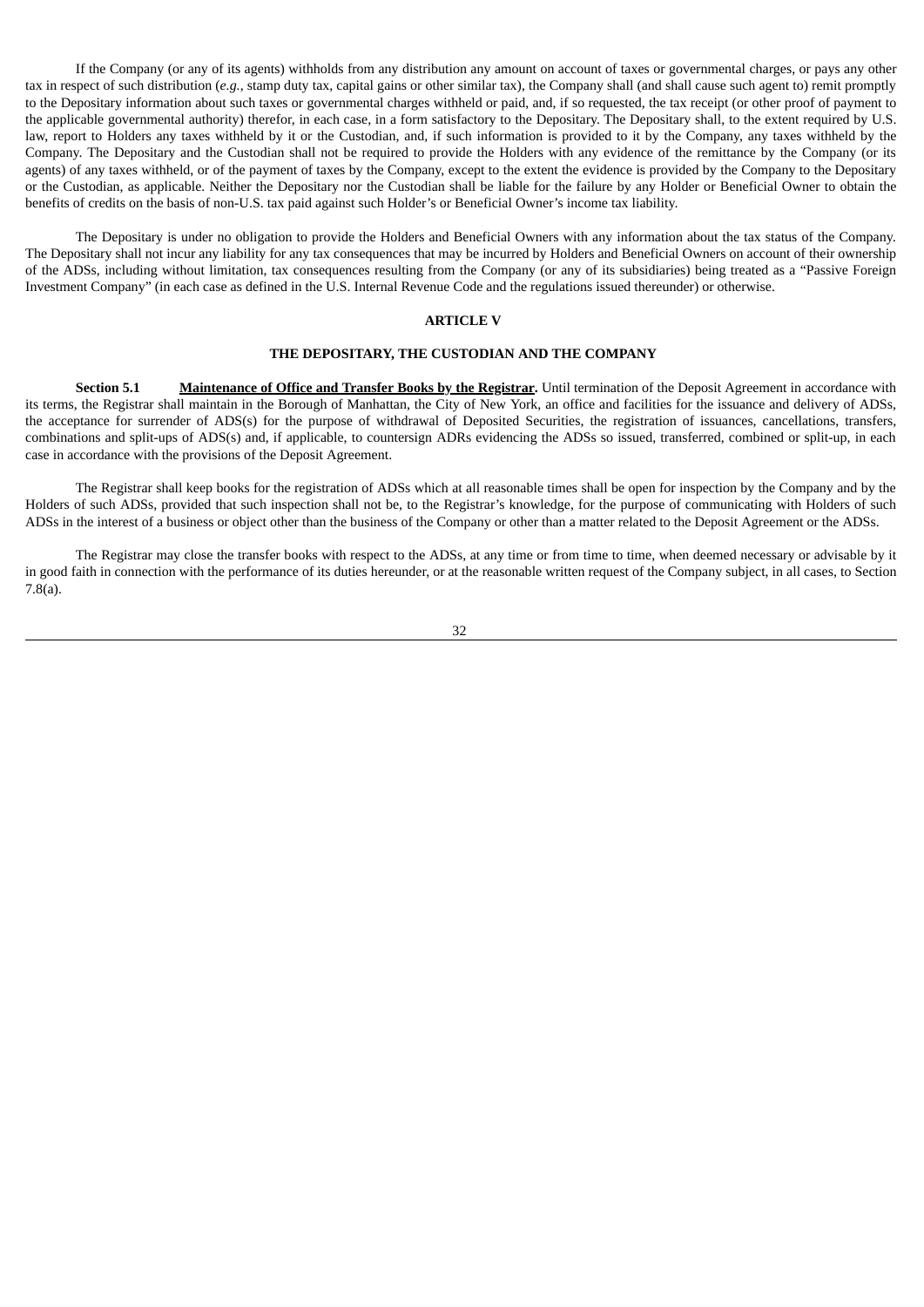If any ADSs are listed on one or more stock exchanges or automated quotation systems in the United States, the Depositary shall act as Registrar or appoint a Registrar or one or more co-registrars for registration of issuances, cancellations, transfers, combinations and split-ups of ADSs and, if applicable, to countersign ADRs evidencing the ADSs so issued, transferred, combined or split-up, in accordance with any requirements of such exchanges or systems. Such Registrar or co-registrars may be removed and a substitute or substitutes appointed by the Depositary.

**Section 5.2 Exoneration.** Notwithstanding anything contained in the Deposit Agreement or any ADR, neither the Depositary nor the Company shall be obligated to do or perform any act or thing which is inconsistent with the provisions of the Deposit Agreement or incur any liability (to the extent not limited by Section 7.8(b)) (i) if the Depositary, the Custodian, the Company or their respective agents shall be prevented or forbidden from, hindered or delayed in, doing or performing any act or thing required or contemplated by the terms of the Deposit Agreement, by reason of any provision of any present or future law or regulation of the United States, the Cayman Islands or any other country, or of any other governmental authority or regulatory authority or stock exchange, or on account of potential criminal or civil penalties or restraint, or by reason of any provision, present or future, of the Articles of Association or any provision of or governing any Deposited Securities, or by reason of any act of God or other event or circumstance beyond its control (including, without limitation, fire, flood, earthquake, tornado, hurricane, tsunami, explosion, or other natural disaster, nationalization, expropriation, currency restriction, work stoppage, strikes, civil unrest, act of war (whether declared or not) or terrorism, revolution, rebellion, embargo, computer failure, failure of public infrastructure (including communication or utility failure), failure of common carriers, nuclear, cyber or biochemical incident, any pandemic, epidemic or other prevalent disease or illness with an actual or probable threat to human life, any quarantine order or travel restriction imposed by a governmental authority or other competent public health authority, or the failure or unavailability of the United States Federal Reserve Bank (or other central banking system) or DTC (or other clearing system)), (ii) by reason of any exercise of, or failure to exercise, any discretion provided for in the Deposit Agreement or in the Articles of Association or provisions of or governing Deposited Securities, (iii) for any action or inaction in reliance upon the advice of or information from legal counsel, accountants, any person presenting Shares for deposit, any Holder, any Beneficial Owner or authorized representative thereof, or any other person believed by it in good faith to be competent to give such advice or information, (iv) for the inability by a Holder or Beneficial Owner to benefit from any distribution, offering, right or other benefit which is made available to holders of Deposited Securities but is not, under the terms of the Deposit Agreement, made available to Holders of ADSs, (v) for any action or inaction of any clearing or settlement system (and any participant thereof) for the Deposited Property or the ADSs, or (vi) for any consequential or punitive damages (including lost profits) for any breach of the terms of the Deposit Agreement.

The Depositary, its controlling persons, its agents, any Custodian and the Company, its controlling persons and its agents may rely and shall be protected in acting upon any written notice, request or other document believed by it to be genuine and to have been signed or presented by the proper party or parties.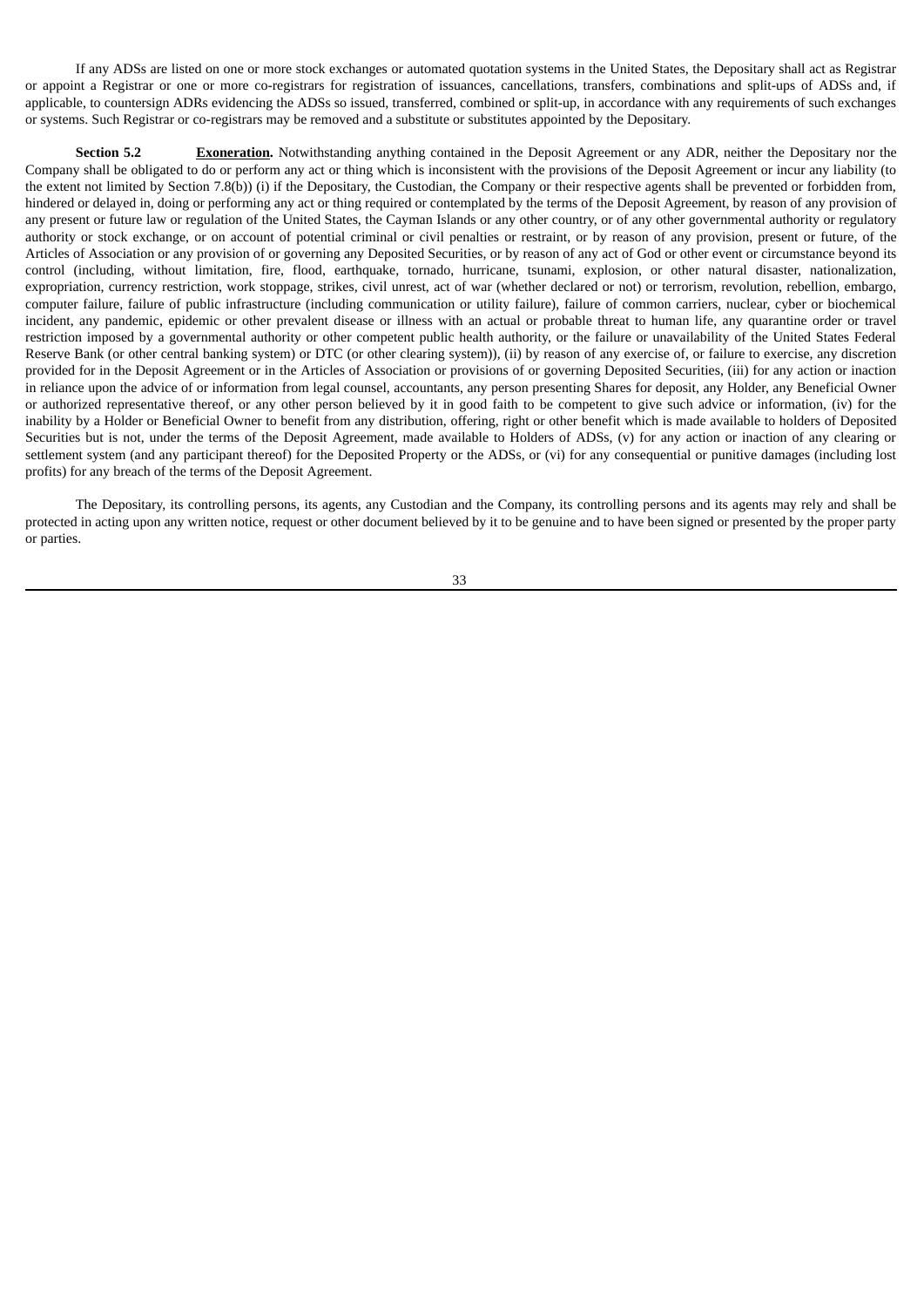**Section 5.3 Standard of Care.** The Company and the Depositary assume no obligation and shall not be subject to any liability under the Deposit Agreement or any ADRs to any Holder(s) or Beneficial Owner(s), except that the Company and the Depositary agree to perform their respective obligations specifically set forth in the Deposit Agreement or the applicable ADRs without negligence or bad faith.

Without limitation of the foregoing, neither the Depositary, nor the Company, nor any of their respective controlling persons, or agents, shall be under any obligation to appear in, prosecute or defend any action, suit or other proceeding in respect of any Deposited Property or in respect of the ADSs, which in its opinion may involve it in expense or liability, unless indemnity satisfactory to it against all expense (including fees and disbursements of counsel) and liability be furnished as often as may be required (and no Custodian shall be under any obligation whatsoever with respect to such proceedings, the responsibility of the Custodian being solely to the Depositary).

The Depositary and its agents shall not be liable for any failure to carry out any instructions to vote any of the Deposited Securities, or for the manner in which any vote is cast or the effect of any vote, provided that any such action or omission is in good faith and without negligence and in accordance with the terms of the Deposit Agreement. The Depositary shall not incur any liability for any failure to accurately determine that any distribution or action may be lawful or reasonably practicable, for the content of any information submitted to it by the Company for distribution to the Holders or for any inaccuracy of any translation thereof, for any investment risk associated with acquiring an interest in the Deposited Property, for the validity or worth of the Deposited Property, for the value of any Deposited Property or any distribution thereon, for any interest on Deposited Property, for any tax consequences that may result from the ownership of ADSs, Shares or other Deposited Property, for the credit-worthiness of any third party, for allowing any rights to lapse upon the terms of the Deposit Agreement, for the failure or timeliness of any notice from the Company, or for any action of or failure to act by, or any information provided or not provided by, DTC or any DTC Participant.

The Depositary shall not be liable for any acts or omissions made by a successor depositary whether in connection with a previous act or omission of the Depositary or in connection with any matter arising wholly after the removal or resignation of the Depositary, provided that in connection with the issue out of which such potential liability arises the Depositary performed its obligations without negligence or bad faith while it acted as Depositary.

The Depositary shall not be liable for any acts or omissions made by a predecessor depositary whether in connection with an act or omission of the Depositary or in connection with any matter arising wholly prior to the appointment of the Depositary or after the removal or resignation of the Depositary, provided that in connection with the issue out of which such potential liability arises the Depositary performed its obligations without negligence or bad faith while it acted as Depositary.

**Section 5.4 Resignation and Removal of the Depositary; Appointment of Successor Depositary.** The Depositary may at any time resign as Depositary hereunder by written notice of resignation delivered to the Company, such resignation to be effective on the earlier of (i) the 90th day after delivery thereof to the Company (whereupon the Depositary shall be entitled to take the actions contemplated in Section 6.2), or (ii) the appointment by the Company of a successor depositary and its acceptance of such appointment as hereinafter provided.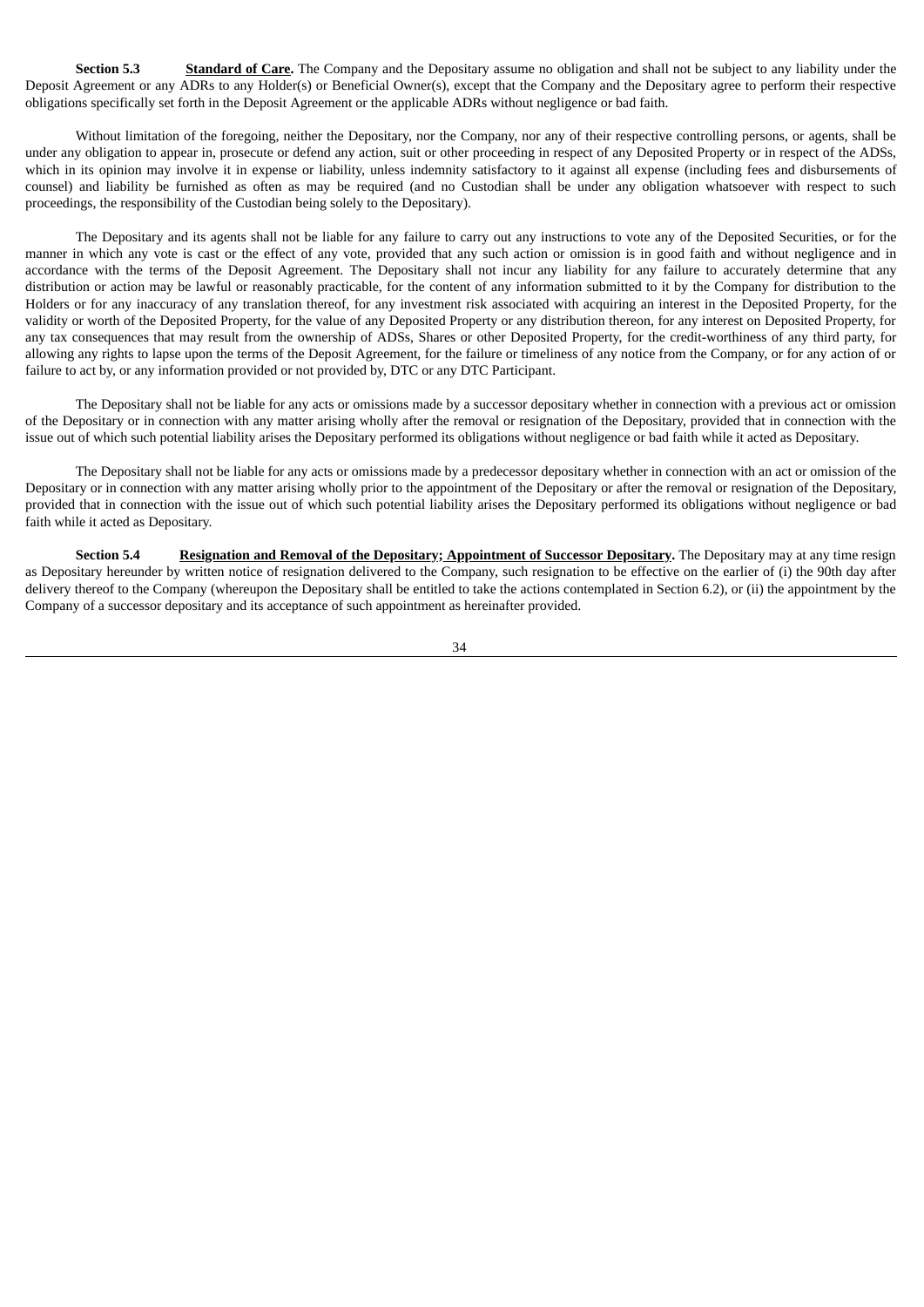The Depositary may at any time be removed by the Company by written notice of such removal, which removal shall be effective on the later of (i) the 90<sup>th</sup> day after delivery thereof to the Depositary (whereupon the Depositary shall be entitled to take the actions contemplated in Section 6.2), or (ii) upon the appointment by the Company of a successor depositary and its acceptance of such appointment as hereinafter provided.

In case at any time the Depositary acting hereunder shall resign or be removed, the Company shall use its commercially reasonable efforts to appoint a successor depositary, which shall be a bank or trust company having an office in the Borough of Manhattan, the City of New York. Every successor depositary shall be required by the Company to execute and deliver to its predecessor and to the Company an instrument in writing accepting its appointment hereunder, and thereupon such successor depositary, without any further act or deed (except as required by applicable law), shall become fully vested with all the rights, powers, duties and obligations of its predecessor (other than as contemplated in Sections 5.8 and 5.9). The predecessor depositary, upon payment of all sums due it and on the written request of the Company, shall, (i) execute and deliver an instrument transferring to such successor all rights and powers of such predecessor hereunder (other than as contemplated in Sections 5.8 and 5.9), (ii) duly assign, transfer and deliver all of the Depositary's right, title and interest to the Deposited Property to such successor, and (iii) deliver to such successor a list of the Holders of all outstanding ADSs and such other information relating to ADSs and Holders thereof as the successor may reasonably request. Any such successor depositary shall promptly provide notice of its appointment to such Holders.

Any entity into or with which the Depositary may be merged or consolidated shall be the successor of the Depositary without the execution or filing of any document or any further act.

**Section 5.5 The Custodian.** The Depositary has initially appointed Citibank, N.A. - Hong Kong as Custodian for the purpose of the Deposit Agreement. The Custodian or its successors in acting hereunder shall be authorized to act as custodian in the Cayman Islands and shall be subject at all times and in all respects to the direction of the Depositary for the Deposited Property for which the Custodian acts as custodian and shall be responsible solely to it. If any Custodian resigns or is discharged from its duties hereunder with respect to any Deposited Property and no other Custodian has previously been appointed hereunder, the Depositary shall promptly appoint a substitute custodian. The Depositary shall require such resigning or discharged Custodian to Deliver, or cause the Delivery of, the Deposited Property held by it, together with all such records maintained by it as Custodian with respect to such Deposited Property as the Depositary may request, to the Custodian designated by the Depositary. Whenever the Depositary determines, in its discretion, that it is appropriate to do so, it may appoint an additional custodian with respect to any Deposited Property, or discharge the Custodian with respect to any Deposited Property and appoint a substitute custodian, which shall thereafter be Custodian hereunder with respect to the Deposited Property. Immediately upon any such change, the Depositary shall give notice thereof in writing to all Holders of ADSs, each other Custodian and the Company.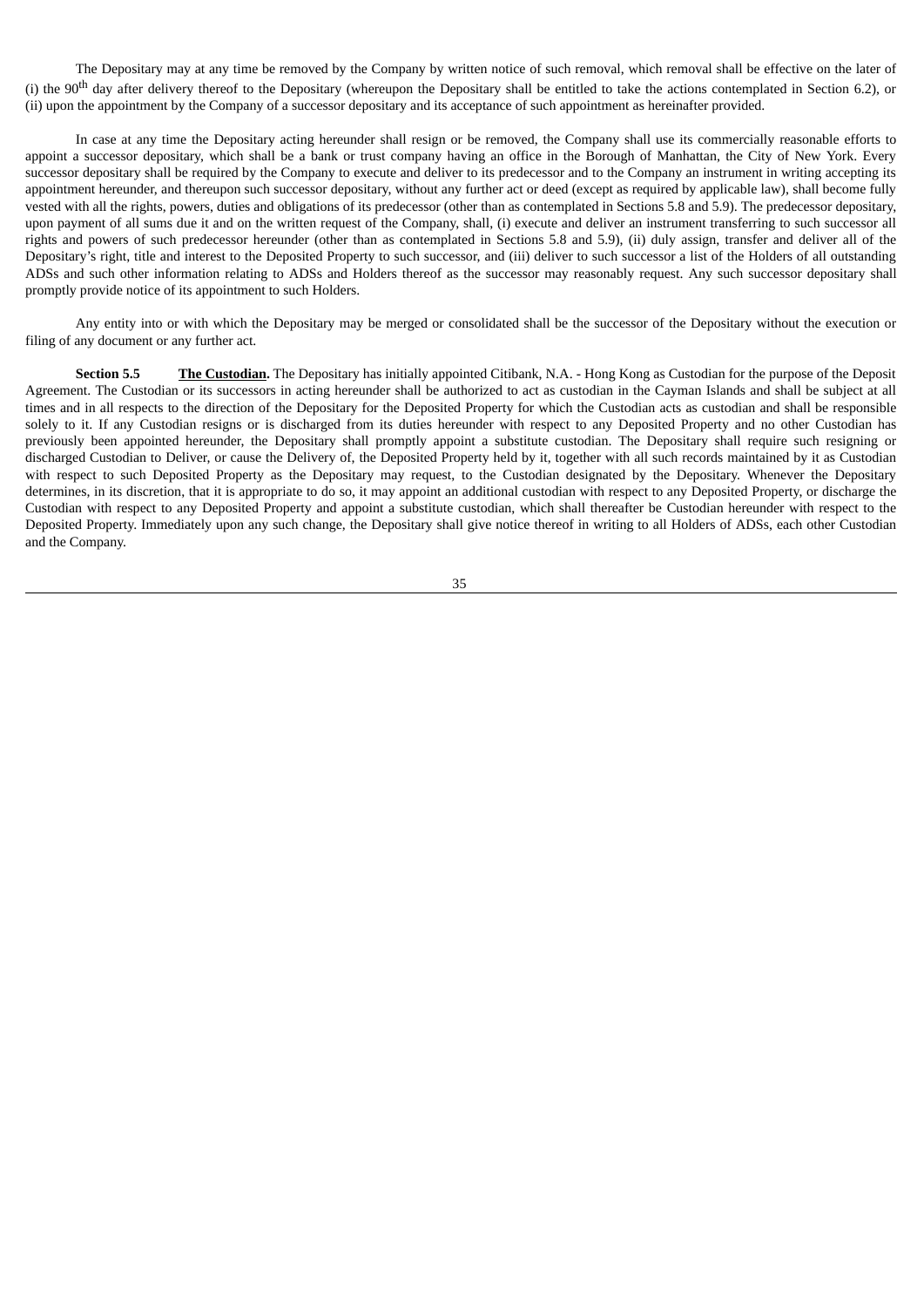Citibank may at any time act as Custodian of the Deposited Property pursuant to the Deposit Agreement, in which case any reference to Custodian shall mean Citibank solely in its capacity as Custodian pursuant to the Deposit Agreement. Notwithstanding anything contained in the Deposit Agreement or any ADR to the contrary, the Depositary shall not be obligated to give notice to the Company, any Holders of ADSs or any other Custodian of its acting as Custodian pursuant to the Deposit Agreement.

Upon the appointment of any successor depositary, any Custodian then acting hereunder shall, unless otherwise instructed by the Depositary, continue to be the Custodian of the Deposited Property without any further act or writing, and shall be subject to the direction of the successor depositary. The successor depositary so appointed shall, nevertheless, on the written request of any Custodian, execute and deliver to such Custodian all such instruments as may be proper to give to such Custodian full and complete power and authority to act on the direction of such successor depositary.

**Section <b>5.6 Notices and Reports.** On or before the first date on which the Company gives notice, by publication or otherwise, of any meeting of holders of Shares or other Deposited Securities, or of any adjourned meeting of such holders, or of the taking of any action by such holders other than at a meeting, or of the taking of any action in respect of any cash or other distributions or the offering of any rights in respect of Deposited Securities, the Company shall transmit to the Depositary and the Custodian a copy of the notice thereof in the English language but otherwise in the form given or to be given to holders of Shares or other Deposited Securities. The Company shall also furnish to the Custodian and the Depositary a summary, in English, of any applicable provisions or proposed provisions of the Articles of Association that may be relevant or pertain to such notice of meeting or be the subject of a vote thereat.

The Depositary shall arrange, at the request of the Company and at the Company's expense, to provide copies thereof to all Holders or make such notices, reports and other communications available to all Holders on a basis similar to that for holders of Shares or other Deposited Securities or on such other basis as the Company may advise the Depositary or as may be required by any applicable law, regulation or stock exchange requirement. The Company has delivered to the Depositary and the Custodian a copy of the Articles of Association along with the provisions of or governing the Shares and any other Deposited Securities issued by the Company in connection with such Shares, and promptly upon any amendment thereto or change therein, the Company shall notify the Depositary and the Custodian of such amendment or change and, to the extent such amendment or change is not available on the Company's website or is not otherwise publicly available, deliver to the Depositary and the Custodian a copy of such amendment thereto or change therein. The Depositary may rely upon such copy for all purposes of the Deposit Agreement.

The Depositary will, at the expense of the Company, make available a copy of any such notices, reports or communications issued by the Company and delivered to the Depositary for inspection by the Holders of the ADSs at the Depositary's Principal Office, at the office of the Custodian and at any other designated transfer office.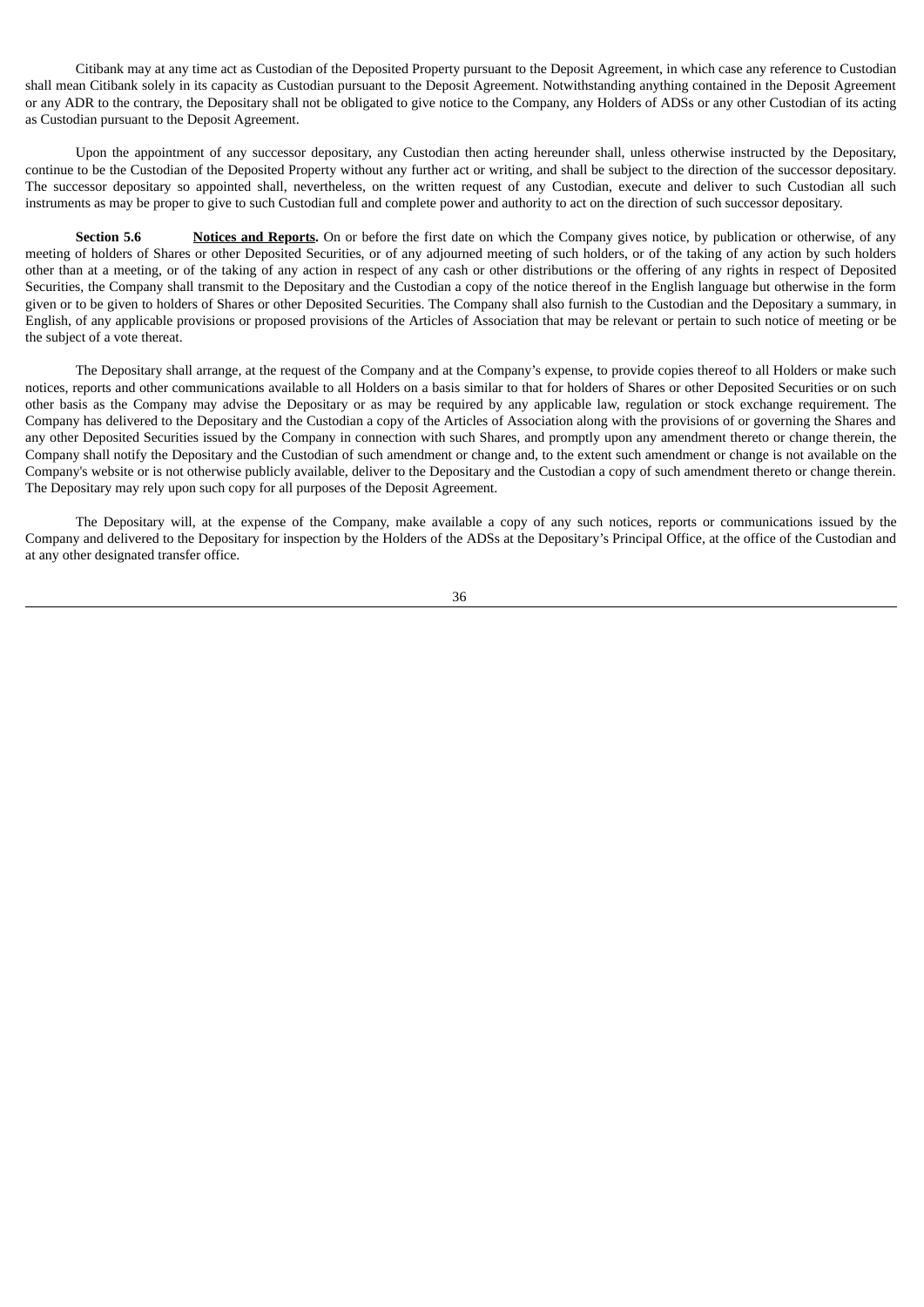**Section 5.7 Issuance of Additional Shares, ADSs etc.** The Company agrees that in the event it or any of its Affiliates proposes (i) an issuance, sale or distribution of additional Shares, (ii) an offering of rights to subscribe for Shares or other Deposited Securities, (iii) an issuance or assumption of securities convertible into or exchangeable for Shares, (iv) an issuance of rights to subscribe for securities convertible into or exchangeable for Shares, (v) an elective dividend of cash or Shares, (vi) a redemption of Deposited Securities, (vii) a meeting of holders of Deposited Securities, or solicitation of consents or proxies, relating to any reclassification of securities, merger or consolidation or transfer of assets, (viii) any assumption, reclassification, recapitalization, reorganization, merger, consolidation or sale of assets which affects the Deposited Securities, or (ix) a distribution of securities other than Shares, it will obtain U.S. legal advice and take all steps necessary to ensure that the application of the proposed transaction to Holders and Beneficial Owners does not violate the registration provisions of the Securities Act, or any other applicable laws (including, without limitation, the Investment Company Act of 1940, as amended, the Exchange Act and the securities laws of the states of the U.S.). In support of the foregoing, the Company will furnish to the Depositary (a) a written opinion of U.S. counsel (reasonably satisfactory to the Depositary) stating whether such transaction (1) requires a registration statement under the Securities Act to be in effect or (2) is exempt from the registration requirements of the Securities Act and (b) an opinion of the Cayman Islands counsel stating that (1) making the transaction available to Holders and Beneficial Owners does not violate the laws or regulations of the Cayman Islands and (2) all requisite regulatory consents and approvals have been obtained in the Cayman Islands. If the filing of a registration statement is required, the Depositary shall not have any obligation to proceed with the transaction unless it shall have received evidence reasonably satisfactory to it that such registration statement has been declared effective. If, being advised by counsel, the Company determines that a transaction is required to be registered under the Securities Act, the Company will either (i) register such transaction to the extent necessary, (ii) alter the terms of the transaction to avoid the registration requirements of the Securities Act or (iii) direct the Depositary to take specific measures, in each case as contemplated in the Deposit Agreement, to prevent such transaction from violating the registration requirements of the Securities Act. The Company agrees with the Depositary that neither the Company nor any of its Affiliates will at any time (i) deposit any Shares or other Deposited Securities, either upon original issuance or upon a sale of Shares or other Deposited Securities previously issued and reacquired by the Company or by any such Affiliate, or (ii) issue additional Shares, rights to subscribe for such Shares, securities convertible into or exchangeable for Shares or rights to subscribe for such securities or distribute securities other than Shares, unless such transaction and the securities issuable in such transaction do not violate the registration provisions of the Securities Act, or any other applicable laws (including, without limitation, the Investment Company Act of 1940, as amended, the Exchange Act and the securities laws of the states of the U.S.).

Notwithstanding anything else contained in the Deposit Agreement, nothing in the Deposit Agreement shall be deemed to obligate the Company to file any registration statement in respect of any proposed transaction.

**Section 5.8 Indemnification.** The Depositary agrees to indemnify the Company and its directors, officers, employees, agents and Affiliates against, and hold each of them harmless from, any direct loss, liability, tax, charge or expense of any kind whatsoever (including, but not limited to, the reasonable fees and expenses of counsel) which may arise out of acts performed or omitted by the Depositary and the Custodian (for so long as the Custodian is a branch of Citibank) under the terms hereof due to the negligence or bad faith of the Depositary and the Custodian (for so long as the Custodian is a branch of Citibank).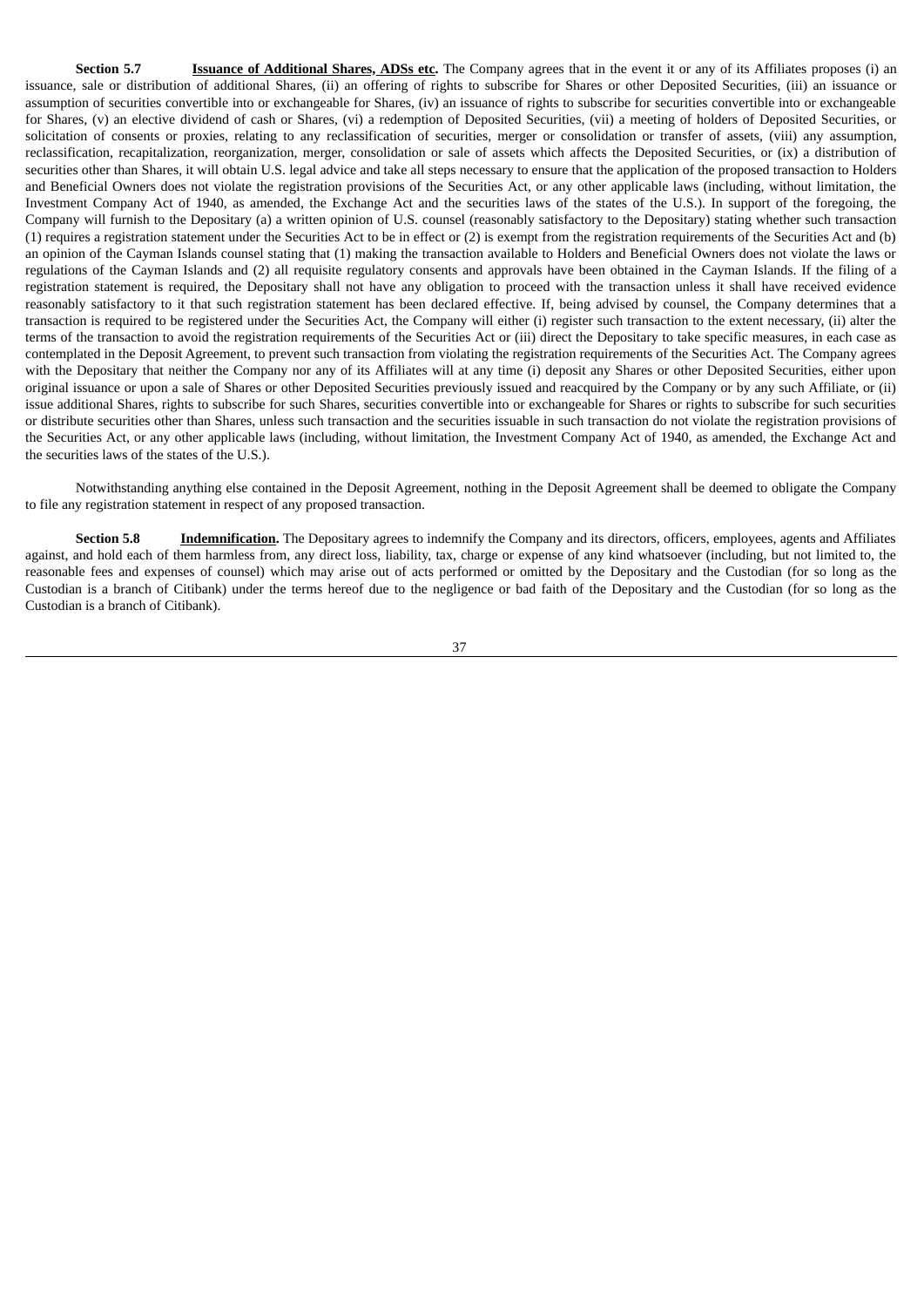The Company agrees to indemnify the Depositary, the Custodian and any of their respective directors, officers, employees, agents and Affiliates against, and hold each of them harmless from, any direct loss, liability, tax, charge or expense of any kind whatsoever (including, but not limited to, the reasonable fees and expenses of counsel) that may arise (a) out of, or in connection with, any offer, issuance, sale, resale, transfer, deposit or withdrawal of ADRs, ADSs, the Shares, or other Deposited Securities, as the case may be, (b) out of, or as a result of, any offering documents in respect thereof or (c) out of acts performed or omitted, including, but not limited to, any delivery by the Depositary on behalf of the Company of information regarding the Company, in connection with the Deposit Agreement, the ADRs, the ADSs, the Shares, or any Deposited Property, in any such case (i) by the Depositary, the Custodian or any of their respective directors, officers, employees, agents and Affiliates, except to the extent such loss, liability, tax, charge or expense is due to the negligence or bad faith of any of them, or (ii) by the Company or any of its directors, officers, employees, agents and Affiliates. The Company shall not indemnify any of the Depositary, the Custodian, or its or their respective directors, officers, employees, agents and Affiliates against any taxes imposed on net income of the Depositary or the Custodian or any liability or expense arising out of information relating to the Depositary or such Custodian, as the case may be, furnished in writing by the Depositary to the Company expressly for use in any registration statement, proxy statement, prospectus, preliminary prospectus or any other offering document relating to the ADRs, the ADSs or any Deposited Securities represented by the ADSs.

The obligations set forth in this Section shall survive the termination of the Deposit Agreement and the succession or substitution of any party hereto.

Any person seeking indemnification hereunder (an "indemnified person") shall notify the person from whom it is seeking indemnification (the "indemnifying person") of the commencement of any indemnifiable action or claim promptly after such indemnified person becomes aware of such commencement (provided that the failure to make such notification shall not affect such indemnified person's rights to seek indemnification except to the extent the indemnifying person is materially prejudiced by such failure) and shall consult in good faith with the indemnifying person as to the conduct of the defense of such action or claim that may give rise to an indemnity hereunder, which defense shall be reasonable in the circumstances. No indemnified person shall compromise or settle any action or claim that may give rise to an indemnity hereunder without the consent of the indemnifying person, which consent shall not be unreasonably withheld.

**Section 5.9 ADS Fees and Charges**. The Company, the Holders, the Beneficial Owners, persons depositing Shares or withdrawing Deposited Securities in connection with the issuance and cancellation of ADSs, and persons receiving ADSs upon issuance or whose ADSs are being cancelled shall be required to pay the Depositary's fees and related charges identified as payable by them respectively in the Fee Schedule attached hereto as Exhibit B. All ADS fees and charges so payable may be deducted from distributions or must be remitted to the Depositary, or its designee, and may, at any time and from time to time, be changed by agreement between the Depositary and the Company, but, in the case of ADS fees and charges payable by Holders and Beneficial Owners, any such change (excluding any changes to the waiver by the Depositary of fees and charges contemplated herein) may be made only in the manner contemplated in Section 6.1. The Depositary shall provide, without charge, a copy of its latest ADS fee schedule to anyone upon request.

38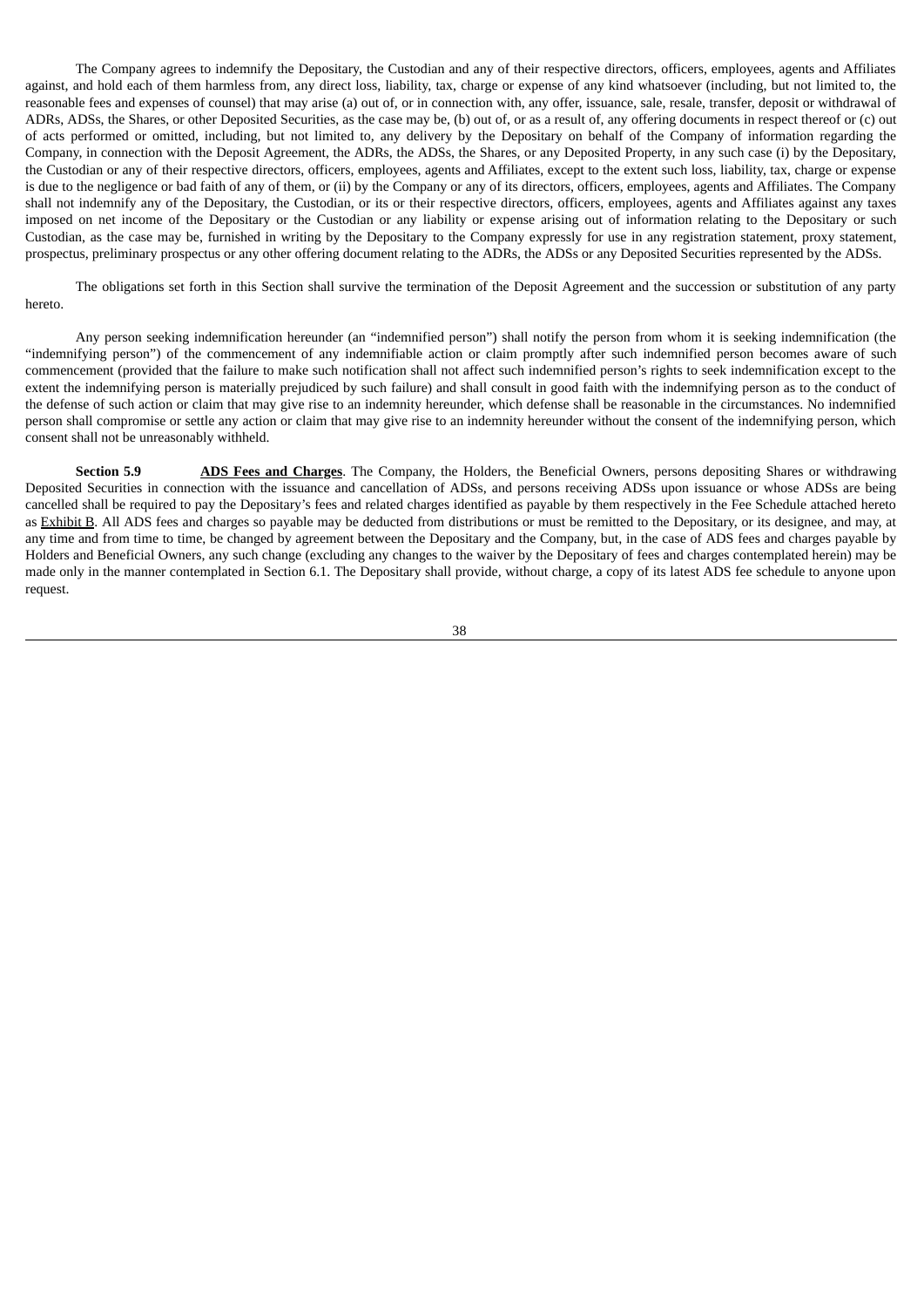ADS fees and charges for (i) the issuance of ADSs and (ii) the cancellation of ADSs will be payable by the person for whom the ADSs are so issued by the Depositary (in the case of ADS issuances) and by the person for whom ADSs are being cancelled (in the case of ADS cancellations). In the case of ADSs issued by the Depositary into DTC or presented to the Depositary via DTC, the ADS issuance and cancellation fees and charges will be payable by the DTC Participant(s) receiving the ADSs from the Depositary or the DTC Participant(s) holding the ADSs being cancelled, as the case may be, on behalf of the Beneficial Owner(s) and will be charged by the DTC Participant(s) to the account(s) of the applicable Beneficial Owner(s) in accordance with the procedures and practices of the DTC Participant(s) as in effect at the time. ADS fees and charges in respect of distributions and the ADS service fee are payable by Holders as of the applicable ADS Record Date established by the Depositary. In the case of distributions of cash, the amount of the applicable ADS fees and charges is deducted from the funds being distributed. In the case of (i) distributions other than cash and (ii) the ADS service fee, the applicable Holders as of the ADS Record Date established by the Depositary will be invoiced for the amount of the ADS fees and charges and such ADS fees may be deducted from distributions made to Holders. For ADSs held through DTC, the ADS fees and charges for distributions other than cash and the ADS service fee may be deducted from distributions made through DTC, and may be charged to the DTC Participants in accordance with the procedures and practices prescribed by DTC from time to time and the DTC Participants in turn charge the amount of such ADS fees and charges to the Beneficial Owners for whom they hold ADSs. In the case of (i) registration of ADS transfers, the ADS transfer fee will be payable by the ADS Holder whose ADSs are being transferred or by the person to whom the ADSs are transferred, and (ii) conversion of ADSs of one series for ADSs of another series, the ADS conversion fee will be payable by the Holder whose ADSs are converted or by the person to whom the converted ADSs are delivered.

The Depositary may reimburse the Company for certain expenses incurred by the Company in respect of the ADR program established pursuant to the Deposit Agreement, by making available a portion of the ADS fees charged in respect of the ADR program or otherwise, upon such terms and conditions as the Company and the Depositary agree from time to time. The Company shall pay to the Depositary such fees and charges, and reimburse the Depositary for such out-of-pocket expenses, as the Depositary and the Company may agree from time to time. Responsibility for payment of such fees, charges and reimbursements may from time to time be changed by agreement between the Company and the Depositary. Unless otherwise agreed, the Depositary shall present its statement for such fees, charges and reimbursements to the Company once every three months. The charges and expenses of the Custodian are for the sole account of the Depositary.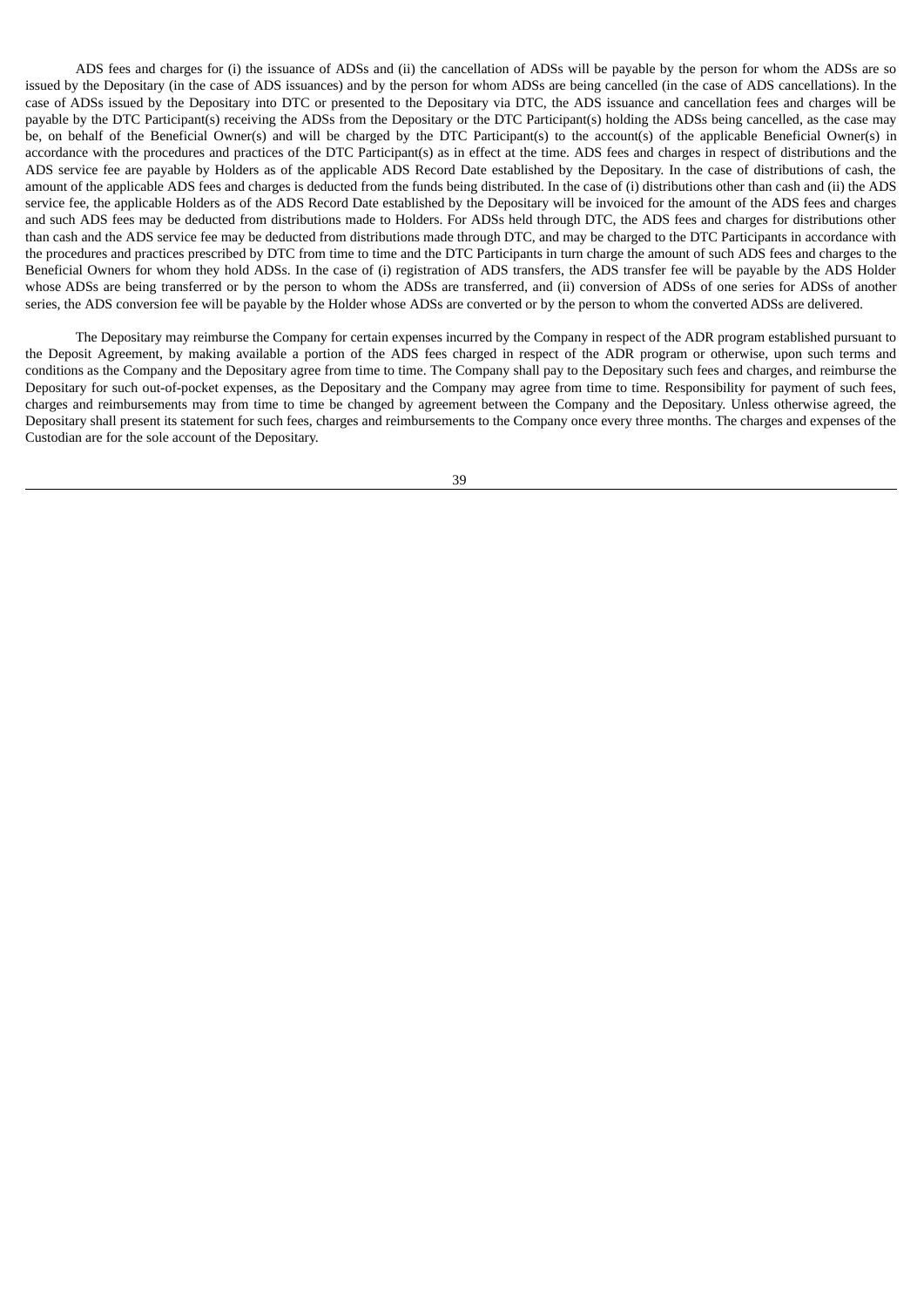The obligations of Holders and Beneficial Owners to pay ADS fees and charges shall survive the termination of the Deposit Agreement. As to any Depositary, upon the resignation or removal of such Depositary as described in Section 5.4, the right to collect ADS fees and charges shall extend for those ADS fees and charges incurred prior to the effectiveness of such resignation or removal.

**Section 5.10 Restricted Securities Owners.** The Company agrees to advise in writing each of the persons or entities who, to the knowledge of the Company, holds Restricted Securities that such Restricted Securities are ineligible for deposit hereunder (except under the circumstances contemplated in Section 2.14) and, to the extent practicable, shall require each of such persons to represent in writing that such person will not deposit Restricted Securities hereunder (except under the circumstances contemplated in Section 2.14).

# **ARTICLE VI**

#### **AMENDMENT AND TERMINATION**

**Section 6.1 Amendment/Supplement.** Subject to the terms and conditions of this Section 6.1 and applicable law, the ADRs outstanding at any time, the provisions of the Deposit Agreement and the form of ADR attached hereto and to be issued under the terms hereof may at any time and from time to time be amended or supplemented by written agreement between the Company and the Depositary in any respect which they may deem necessary or desirable without the prior written consent of the Holders or Beneficial Owners. Any amendment or supplement which shall impose or increase any fees or charges (other than charges in connection with foreign exchange control regulations, and taxes and other governmental charges, delivery and other such expenses), or which shall otherwise materially prejudice any substantial existing right of Holders or Beneficial Owners, shall not, however, become effective as to outstanding ADSs until the expiration of thirty (30) days after notice of such amendment or supplement shall have been given to the Holders of outstanding ADSs. Notice of any amendment to the Deposit Agreement or any ADR shall not need to describe in detail the specific amendments effectuated thereby, and failure to describe the specific amendments in any such notice shall not render such notice invalid, *provided, however*, that, in each such case, the notice given to the Holders identifies a means for Holders and Beneficial Owners to retrieve or receive the text of such amendment (*e.g.*, upon retrieval from the Commission's, the Depositary's or the Company's website or upon request from the Depositary). The parties hereto agree that any amendments or supplements which (i) are reasonably necessary (as agreed by the Company and the Depositary) in order for (a) the ADSs to be registered on Form F-6 under the Securities Act or (b) the ADSs to be settled solely in electronic book-entry form and (ii) do not in either such case impose or increase any fees or charges to be borne by Holders, shall be deemed not to materially prejudice any substantial existing rights of Holders or Beneficial Owners. Every Holder and Beneficial Owner at the time any amendment or supplement so becomes effective shall be deemed, by continuing to hold such ADSs, to consent and agree to such amendment or supplement and to be bound by the Deposit Agreement and the ADR, if applicable, as amended or supplemented thereby. In no event shall any amendment or supplement impair the right of the Holder to surrender such ADS and receive therefor the Deposited Securities represented thereby, except in order to comply with mandatory provisions of applicable law. Notwithstanding the foregoing, if any governmental body should adopt new laws, rules or regulations which would require an amendment of, or supplement to, the Deposit Agreement to ensure compliance therewith, the Company and the Depositary may amend or supplement the Deposit Agreement and any ADRs at any time in accordance with such changed laws, rules or regulations. Such amendment or supplement to the Deposit Agreement and any ADRs in such circumstances may become effective before a notice of such amendment or supplement is given to Holders or within any other period of time as required for compliance with such laws, rules or regulations.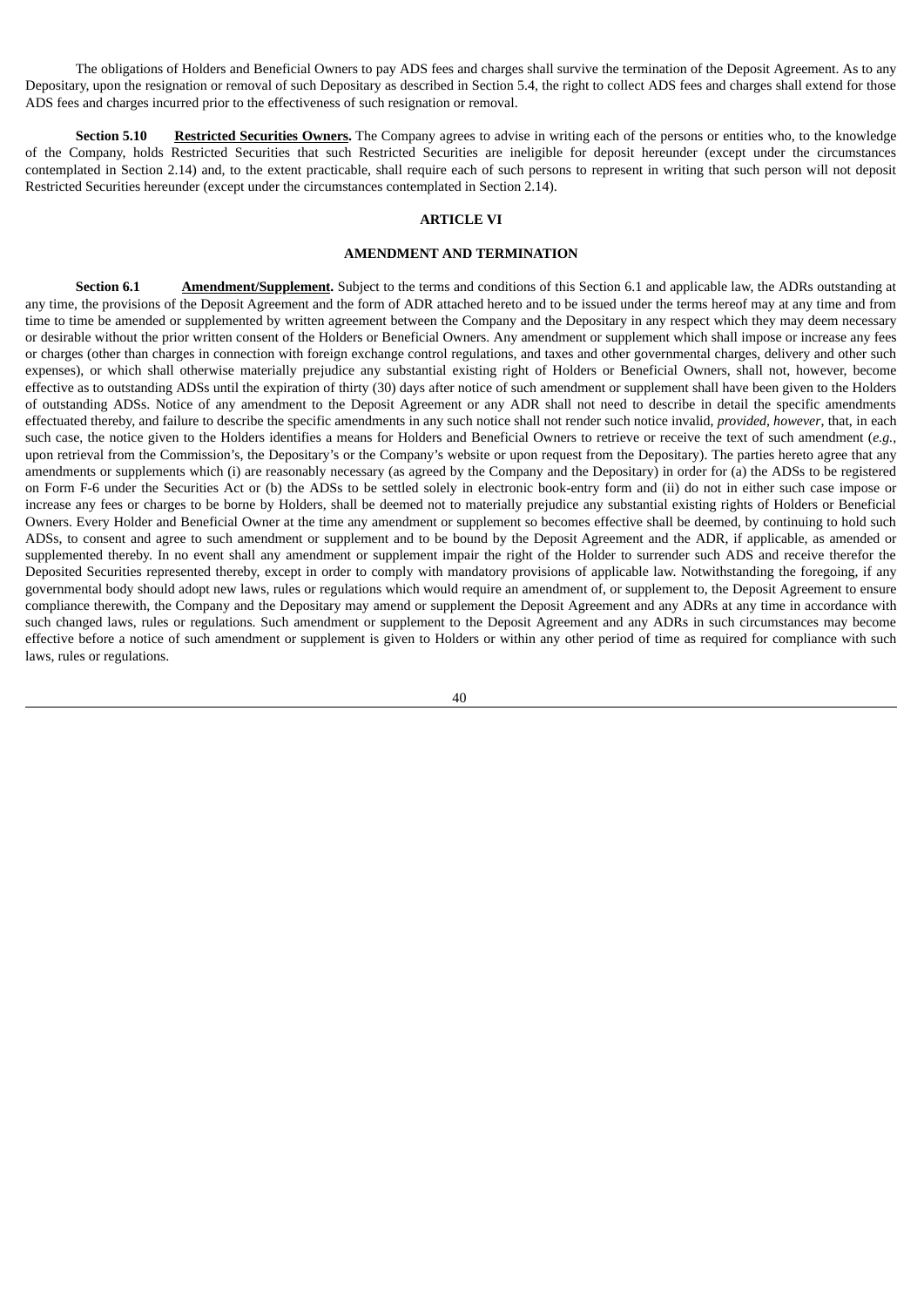**Section 6.2 Termination.** The Depositary shall, at any time at the written direction of the Company, terminate the Deposit Agreement by distributing notice of such termination to the Holders of all ADSs then outstanding at least thirty (30) days prior to the date fixed in such notice for such termination. If ninety (90) days shall have expired after (i) the Depositary shall have delivered to the Company a written notice of its election to resign, or (ii) the Company shall have delivered to the Depositary a written notice of the removal of the Depositary, and, in either case, a successor depositary shall not have been appointed and accepted its appointment as provided in Section 5.4 of the Deposit Agreement, the Depositary may terminate the Deposit Agreement by distributing notice of such termination to the Holders of all ADSs then outstanding at least thirty (30) days prior to the date fixed in such notice for such termination. The date so fixed for termination of the Deposit Agreement in any termination notice so distributed by the Depositary to the Holders of ADSs is referred to as the "Termination Date". Until the Termination Date, the Depositary shall continue to perform all of its obligations under the Deposit Agreement, and the Holders and Beneficial Owners will be entitled to all of their rights under the Deposit Agreement.

If any ADSs shall remain outstanding after the Termination Date, the Registrar and the Depositary shall not, after the Termination Date, have any obligation to perform any further acts under the Deposit Agreement, except that the Depositary shall, subject, in each case, to the terms and conditions of the Deposit Agreement, continue to (i) collect dividends and other distributions pertaining to Deposited Securities, (ii) sell Deposited Property received in respect of Deposited Securities, (iii) deliver Deposited Securities, together with any dividends or other distributions received with respect thereto and the net proceeds of the sale of any other Deposited Property, in exchange for ADSs surrendered to the Depositary (after deducting, or charging, as the case may be, in each case, the fees and charges of, and expenses incurred by, the Depositary, and all applicable taxes or governmental charges for the account of the Holders and Beneficial Owners, in each case upon the terms set forth in Section 5.9 of the Deposit Agreement), and (iv) take such actions as may be required under applicable law in connection with its role as Depositary under the Deposit Agreement.

At any time after the Termination Date, the Depositary may sell the Deposited Property then held under the Deposit Agreement and shall after such sale hold un-invested the net proceeds of such sale, together with any other cash then held by it under the Deposit Agreement, in an un-segregated account and without liability for interest, for the pro rata benefit of the Holders whose ADSs have not theretofore been surrendered. After making such sale, the Depositary shall be discharged from all obligations under the Deposit Agreement except (i) to account for such net proceeds and other cash (after deducting, or charging, as the case may be, in each case, the fees and charges of, and expenses incurred by, the Depositary, and all applicable taxes or governmental charges for the account of the Holders and Beneficial Owners, in each case upon the terms set forth in Section 5.9 of the Deposit Agreement), and (ii) as may be required at law in connection with the termination of the Deposit Agreement. After the Termination Date, the Company shall be discharged from all obligations under the Deposit Agreement, except for its obligations to the Depositary under Sections 5.8, 5.9 and 7.6 of the Deposit Agreement. The obligations under the terms of the Deposit Agreement of Holders and Beneficial Owners of ADSs outstanding as of the Termination Date shall survive the Termination Date and shall be discharged only when the applicable ADSs are presented by their Holders to the Depositary for cancellation under the terms of the Deposit Agreement (except as specifically provided in the Deposit Agreement).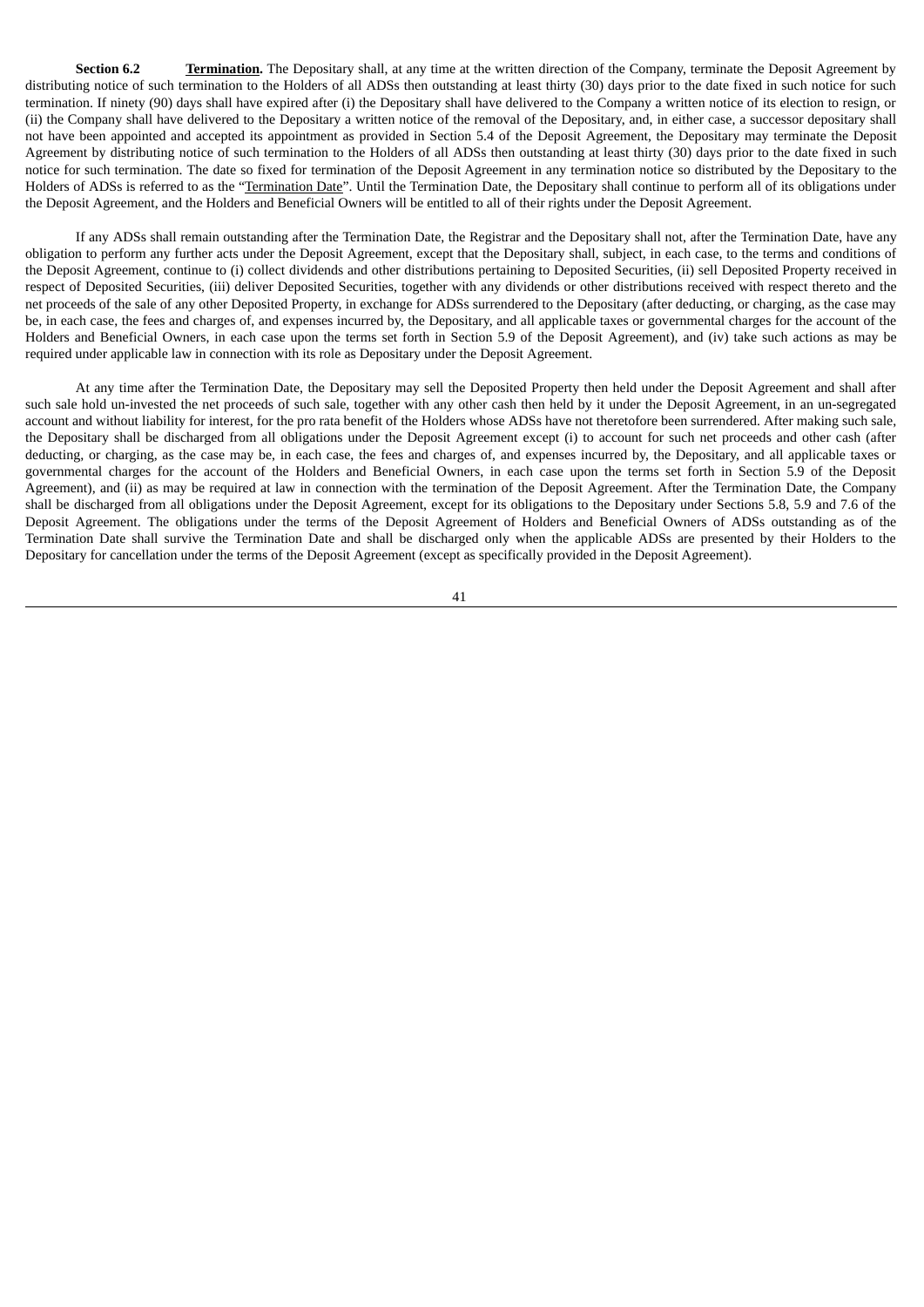Notwithstanding anything contained in the Deposit Agreement or any ADR, in connection with the termination of the Deposit Agreement, the Depositary may, independently and without the need for any action by the Company, make available to Holders of ADSs a means to withdraw the Deposited Securities represented by their ADSs and to direct the deposit of such Deposited Securities into an unsponsored American depositary shares program established by the Depositary, upon such terms and conditions as the Depositary may deem reasonably appropriate, subject however, in each case, to satisfaction of the applicable registration requirements by the unsponsored American depositary shares program under the Securities Act, and to receipt by the Depositary of payment of the applicable fees and charges of, and reimbursement of the applicable expenses incurred by, the Depositary.

#### **ARTICLE VII**

#### **MISCELLANEOUS**

**Section 7.1 Counterparts.** The Deposit Agreement may be executed in any number of counterparts, each of which shall be deemed an original and all of such counterparts together shall constitute one and the same agreement. Copies of the Deposit Agreement shall be maintained with the Depositary and shall be open to inspection by any Holder during business hours.

**Section 7.2 No Third-Party Beneficiaries/Acknowledgments.** The Deposit Agreement is for the exclusive benefit of the parties hereto (and their successors) and shall not be deemed to give any legal or equitable right, remedy or claim whatsoever to any other person, except to the extent specifically set forth in the Deposit Agreement. Nothing in the Deposit Agreement shall be deemed to give rise to a partnership or joint venture among the parties nor establish a fiduciary or similar relationship among the parties. The parties hereto acknowledge and agree that (i) Citibank and its Affiliates may at any time have multiple banking relationships with the Company, the Holders, the Beneficial Owners, and their respective Affiliates, (ii) Citibank and its Affiliates may own and deal in any class of securities of the Company and its Affiliates and in ADSs, and may be engaged at any time in transactions in which parties adverse to the Company, the Holders, the Beneficial Owners or their respective Affiliates may have interests, (iii) the Depositary and its Affiliates may from time to time have in their possession non-public information about the Company, the Holders, the Beneficial Owners, and their respective Affiliates, (iv) nothing contained in the Deposit Agreement shall (a) preclude Citibank or any of its Affiliates from engaging in such transactions or establishing or maintaining such relationships, or (b) obligate Citibank or any of its Affiliates to disclose such information, transactions or relationships, or to account for any profit made or payment received in such transactions or relationships, (v) the Depositary shall not be deemed to have knowledge of any information any other division of Citibank or any of its Affiliates may have about the Company, the Holders, the Beneficial Owners, or any of their respective Affiliates, and (vi) the Company, the Depositary, the Custodian and their respective agents and controlling persons may be subject to the laws and regulations of jurisdictions other than the U.S. and the Cayman Islands, and the authority of courts and regulatory authorities of such other jurisdictions, and, consequently, the requirements and the limitations of such other laws and regulations, and the decisions and orders of such other courts and regulatory authorities, may affect the rights and obligations of the parties to the Deposit Agreement.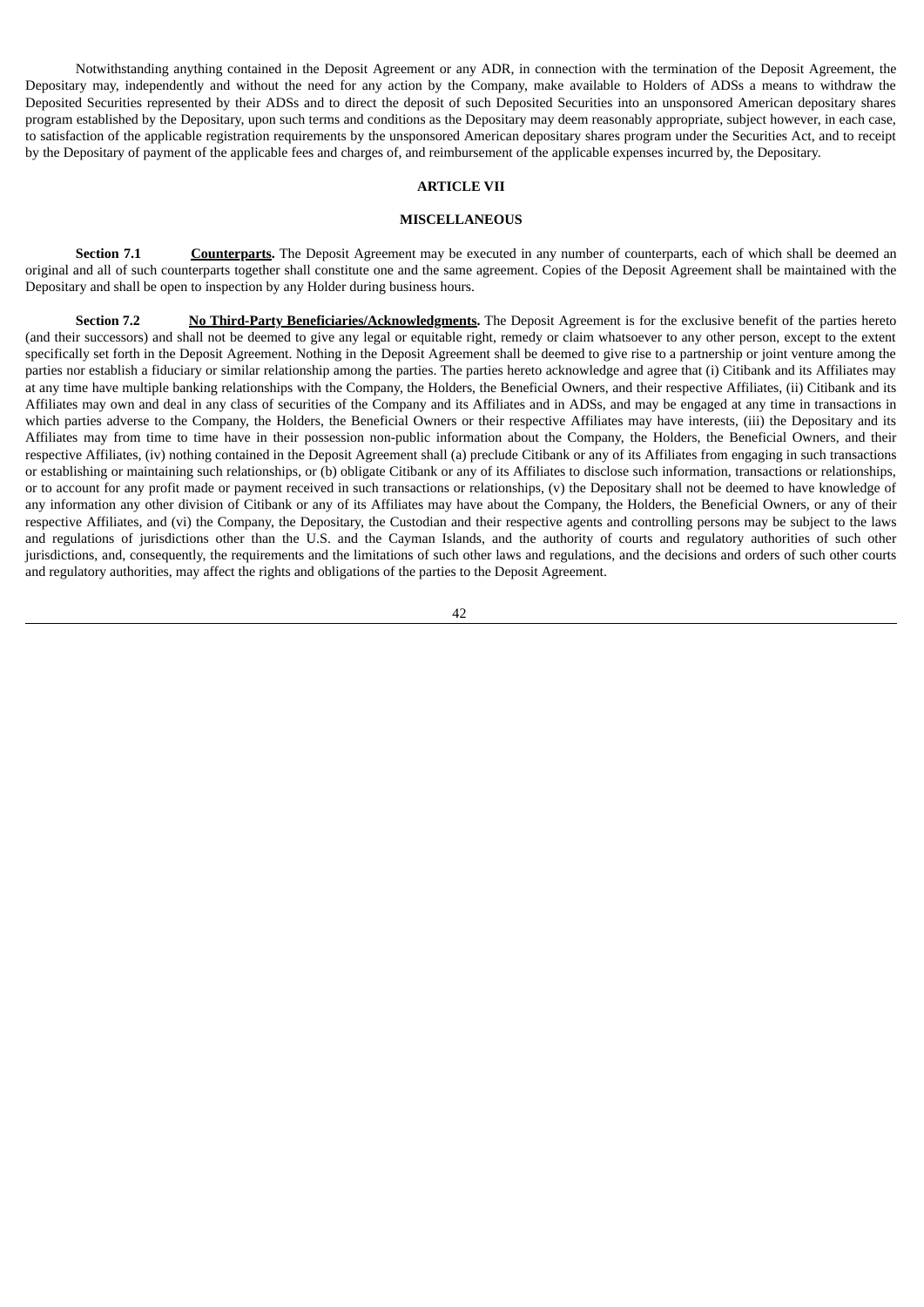**Section 7.3 Severability.** In case any one or more of the provisions contained in the Deposit Agreement or in the ADRs should be or become invalid, illegal or unenforceable in any respect, the validity, legality and enforceability of the remaining provisions contained herein or therein shall in no way be affected, prejudiced or disturbed thereby.

**Section 7.4 Holders and Beneficial Owners as Parties; Binding Effect.** The Holders and Beneficial Owners from time to time of ADSs issued hereunder shall be parties to the Deposit Agreement and shall be bound by all of the terms and conditions hereof and of any ADR evidencing their ADSs by acceptance thereof or any beneficial interest therein.

**Section 7.5 Notices.** Any and all notices to be given to the Company shall be deemed to have been duly given if personally delivered or sent by mail, air courier or cable, telex or facsimile transmission, confirmed by letter personally delivered or sent by mail or air courier, addressed to KANZHUN LIMITED, 18/F, GrandyVic Building, Taiyanggong Middle Road, Chaoyang District, Beijing 100020, People's Republic of China, Attention: Yu Zhang, Chief Financial Officer, or to any other address which the Company may specify in writing to the Depositary.

Any and all notices to be given to the Depositary shall be deemed to have been duly given if personally delivered or sent by mail, air courier or cable, telex or facsimile transmission, confirmed by letter personally delivered or sent by mail or air courier, addressed to Citibank, N.A., 388 Greenwich Street, New York, New York 10013, U.S.A., Attention: Depositary Receipts Department, or to any other address which the Depositary may specify in writing to the Company.

Any and all notices to be given to any Holder shall be deemed to have been duly given (a) if personally delivered or sent by mail or cable, telex or facsimile transmission, confirmed by letter, addressed to such Holder at the address of such Holder as it appears on the books of the Depositary or, if such Holder shall have filed with the Depositary a request that notices intended for such Holder be mailed to some other address, at the address specified in such request, or (b) if a Holder shall have designated such means of notification as an acceptable means of notification under the terms of the Deposit Agreement, by means of electronic messaging addressed for delivery to the e-mail address designated by the Holder for such purpose. Notice to Holders shall be deemed to be notice to Beneficial Owners for all purposes of the Deposit Agreement. Failure to notify a Holder or any defect in the notification to a Holder shall not affect the sufficiency of notification to other Holders or to the Beneficial Owners of ADSs held by such other Holders. Any notices given to DTC under the terms of the Deposit Agreement shall (unless otherwise specified by the Depositary) constitute notice to the DTC Participants who hold the ADSs in their DTC accounts and to the Beneficial Owners of such ADSs.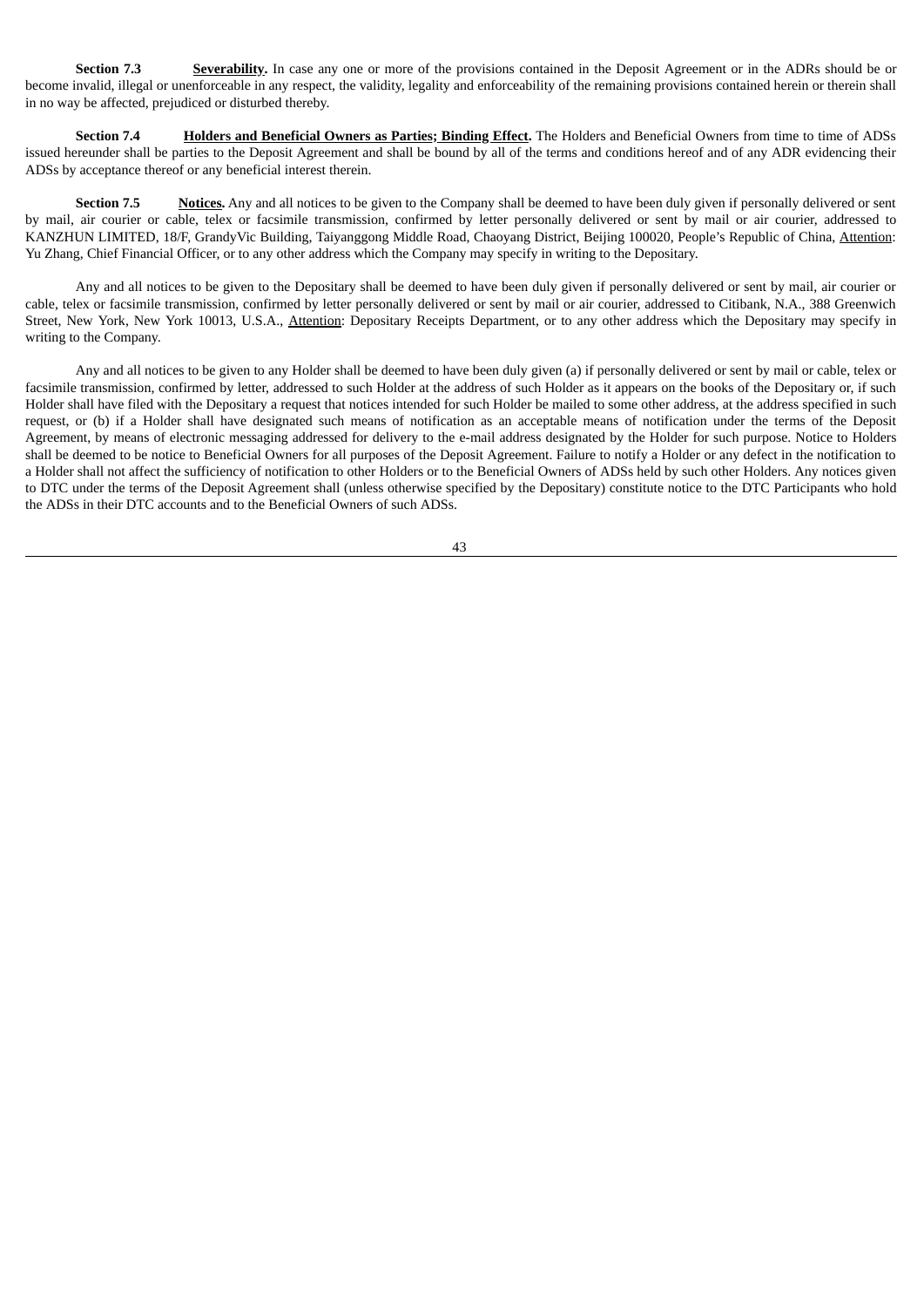Delivery of a notice sent by mail, air courier or cable, telex or facsimile transmission shall be deemed to be effective at the time when a duly addressed letter containing the same (or a confirmation thereof in the case of a cable, telex or facsimile transmission) is deposited, postage prepaid, in a post-office letter box or delivered to an air courier service, without regard for the actual receipt or time of actual receipt thereof by a Holder. The Depositary or the Company may, however, act upon any cable, telex or facsimile transmission received by it from any Holder, the Custodian, the Depositary, or the Company, notwithstanding that such cable, telex or facsimile transmission shall not be subsequently confirmed by letter.

Delivery of a notice by means of electronic messaging shall be deemed to be effective at the time of the initiation of the transmission by the sender (as shown on the sender's records), notwithstanding that the intended recipient retrieves the message at a later date, fails to retrieve such message, or fails to receive such notice on account of its failure to maintain the designated e-mail address, its failure to designate a substitute e-mail address or for any other reason.

**Section 7.6 Governing Law and Jurisdiction.** The Deposit Agreement, the ADRs and the ADSs shall be interpreted in accordance with, and all rights hereunder and thereunder and provisions hereof and thereof shall be governed by, the laws of the State of New York without reference to the principles of choice of law thereof. Notwithstanding anything contained in the Deposit Agreement to the contrary, any ADR or any present or future provisions of the laws of the State of New York, the rights of holders of Shares and of any other Deposited Securities and the obligations and duties of the Company in respect of the holders of Shares and other Deposited Securities, as such, shall be governed by the laws of the Cayman Islands (or, if applicable, such other laws as may govern the Deposited Securities).

Except as set forth in the fifth (5<sup>th</sup>) paragraph of this Section 7.6, the Company and the Depositary agree that the United States District Court for the Southern District of New York (or, if the United States District Court for the Southern District of New York lacks subject matter jurisdiction over a particular dispute, the state courts in New York County, New York) shall have exclusive jurisdiction to hear and determine any suit, action or proceeding and to settle any dispute between them that may arise out of or relate in any way to the Deposit Agreement, including without limitation claims under the Securities Act of 1933 arising out of or relating in any way to the Deposit Agreement, and, for such purposes, each irrevocably submits to the exclusive jurisdiction of such courts.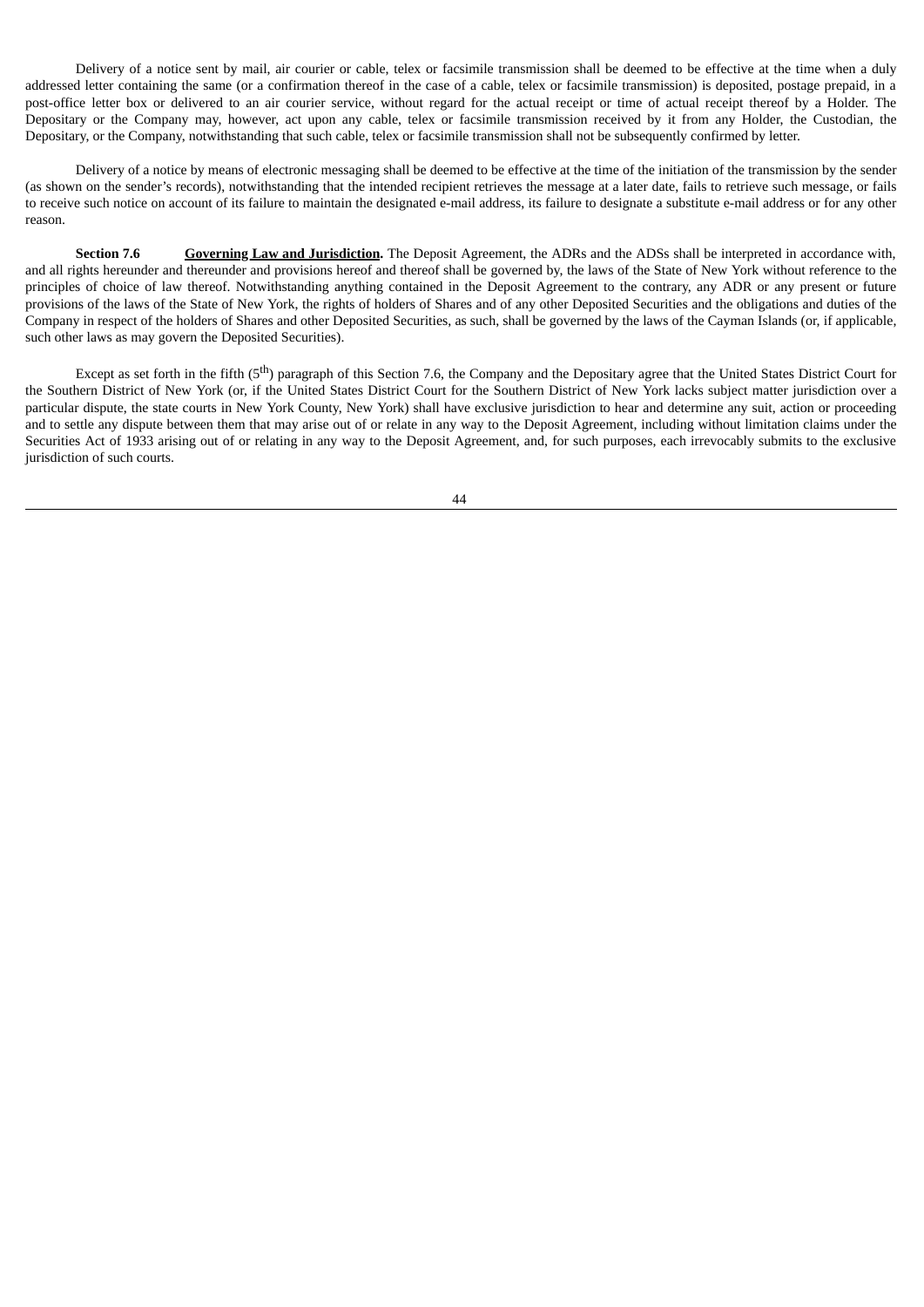Holders and Beneficial Owners understand, and by holding an American Depositary Share or an interest therein such Holders and Beneficial Owners each irrevocably agrees, that any legal suit, action or proceeding against or involving the Company or the Depositary, regardless of whether such legal suit, action or proceeding also involves parties other than the Company or the Depositary (including, but not limited to, any underwriters retained by the Company), arising out of or relating in any way to this Deposit Agreement, the American Depositary Shares or Receipts, or the transactions contemplated hereby or thereby or by virtue of ownership thereof, including without limitation claims under the Securities Act of 1933, may only be instituted in the United States District Court for the Southern District of New York (or, if the Southern District of New York lacks subject matter jurisdiction over a particular dispute, in the state courts of New York County, New York), and by holding an American Depositary Share or an interest therein each irrevocably waives any objection which it may now or hereafter have to the laying of venue of any such proceeding, and irrevocably submits to the exclusive jurisdiction of such courts in any such suit, action or proceeding. Holders and Beneficial Owners agree that the provisions of this paragraph shall survive such Holders' and Beneficial Owners' ownership of American Depositary Shares or interests therein.

The Company hereby irrevocably designates, appoints and empowers Cogency Global Inc. (the "Agent") now at 122 East 42nd Street, 18th Floor, New York, NY 10168 as its authorized agent to receive and accept for and on its behalf, and on behalf of its properties, assets and revenues, service by mail of any and all legal process, summons, notices and documents that may be served in any suit, action or proceeding brought against the Company in any federal or state court as described in the preceding sentence or in the next paragraph of this Section 7.6. If for any reason the Agent shall cease to be available to act as such, the Company agrees to designate a new agent in New York on the terms and for the purposes of this Section 7.6 reasonably satisfactory to the Depositary. The Company further hereby irrevocably consents and agrees to the service of any and all legal process, summons, notices and documents in any suit, action or proceeding against the Company, by service by mail of a copy thereof upon the Agent (whether or not the appointment of such Agent shall for any reason prove to be ineffective or such Agent shall fail to accept or acknowledge such service), with a copy mailed to the Company by registered or certified air mail, postage prepaid, to its address provided in Section 7.5. The Company agrees that the failure of the Agent to give any notice of such service to it shall not impair or affect in any way the validity of such service or any judgment rendered in any action or proceeding based thereon.

Notwithstanding the foregoing, the Depositary and the Company unconditionally agree that in the event of any suit, action or proceeding in any state or federal court of the United States (i) that is against (a) the Company, (b) the Depositary in its capacity as Depositary under the Deposit Agreement or (c) both the Company and the Depositary, in any such case, and (ii) in which the Depositary or the Company have any claim, for indemnification or otherwise, against each other arising out of the subject matter of such suit, action or proceeding, then the Company and the Depositary may pursue such claim against each other in the state or federal court in the United States in which such suit, action, or proceeding is pending and, for such purposes, the Company and the Depositary irrevocably submit to the non-exclusive jurisdiction of such courts with respect to any such claim. The Company agrees that service of process upon the Agent in the manner set forth in the preceding paragraph shall be effective service upon it for any suit, action or proceeding brought against it as described in this paragraph. For the avoidance of doubt, the provisions of this paragraph are for the sole benefit of the Company and the Depositary, and shall not inure to the benefit of any Holder, Beneficial Owner, or any third party.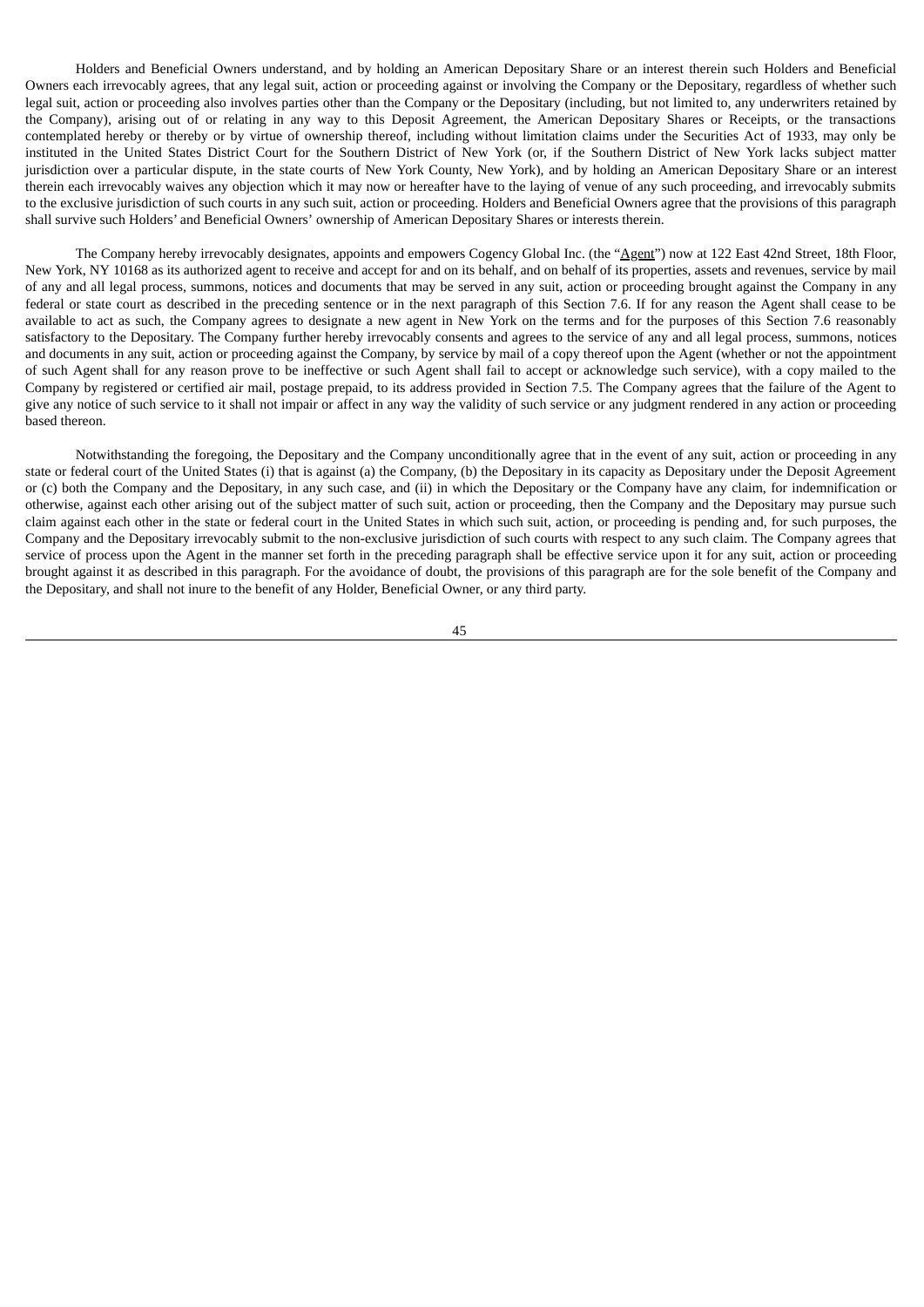The Company irrevocably and unconditionally waives, to the fullest extent permitted by law, any objection that it may now or hereafter have to the laying of venue of any actions, suits or proceedings brought in any court as provided in this Section 7.6, and hereby further irrevocably and unconditionally waives and agrees not to plead or claim in any such court that any such action, suit or proceeding brought in any such court has been brought in an inconvenient forum.

The Company irrevocably and unconditionally waives, to the fullest extent permitted by law, and agrees not to plead or claim, any right of immunity from legal action, suit or proceeding, from setoff or counterclaim, from the jurisdiction of any court, from service of process, from attachment upon or prior to judgment, from attachment in aid of execution or judgment, from execution of judgment, or from any other legal process or proceeding for the giving of any relief or for the enforcement of any judgment, and consents to such relief and enforcement against it, its assets and its revenues in any jurisdiction, in each case with respect to any matter arising out of, or in connection with, the Deposit Agreement, any ADR or the Deposited Property.

# **EACH OF THE PARTIES TO THE DEPOSIT AGREEMENT (INCLUDING, WITHOUT LIMITATION, EACH HOLDER AND BENEFICIAL OWNER) IRREVOCABLY WAIVES, TO THE FULLEST EXTENT PERMITTED BY APPLICABLE LAW, ANY AND ALL** RIGHT TO TRIAL BY JURY IN ANY LEGAL PROCEEDING AGAINST THE COMPANY AND/OR THE DEPOSITARY ARISING OUT OF, **OR RELATING TO, THE DEPOSIT AGREEMENT, ANY ADR AND ANY TRANSACTIONS CONTEMPLATED THEREIN (WHETHER BASED ON CONTRACT, TORT, COMMON LAW OR OTHERWISE).**

The provisions of this Section 7.6 shall survive any termination of the Deposit Agreement, in whole or in part.

**Section 7.7 Assignment.** Subject to the provisions of Section 5.4, the Deposit Agreement may not be assigned by either the Company or the Depositary.

#### **Section 7.8 Compliance with, and No Disclaimer under, U.S. Securities Laws.**

**(a)** Notwithstanding anything in the Deposit Agreement to the contrary, the withdrawal or delivery of Deposited Securities will not be suspended by the Company or the Depositary except as would be permitted by Instruction I.A.(1) of the General Instructions to Form F-6 Registration Statement, as amended from time to time, under the Securities Act.

**(b)** Each of the parties to the Deposit Agreement (including, without limitation, each Holder and Beneficial Owner) acknowledges and agrees that no provision of the Deposit Agreement or any ADR shall, or shall be deemed to, disclaim any liability under the Securities Act or the Exchange Act, in each case to the extent established under applicable U.S. laws.

**Section 7.9 Cayman Islands Law References.** Any summary of the Cayman Islands laws and regulations and of the terms of the Articles of Association set forth in the Deposit Agreement have been provided by the Company solely for the convenience of Holders, Beneficial Owners and the Depositary. While such summaries are believed by the Company to be accurate as of the date of the Deposit Agreement, (i) they are summaries and as such may not include all aspects of the materials summarized applicable to a Holder or Beneficial Owner, and (ii) these laws and regulations and the Articles of Association may change after the date of the Deposit Agreement. Neither the Depositary nor the Company has any obligation under the terms of the Deposit Agreement to update any such summaries.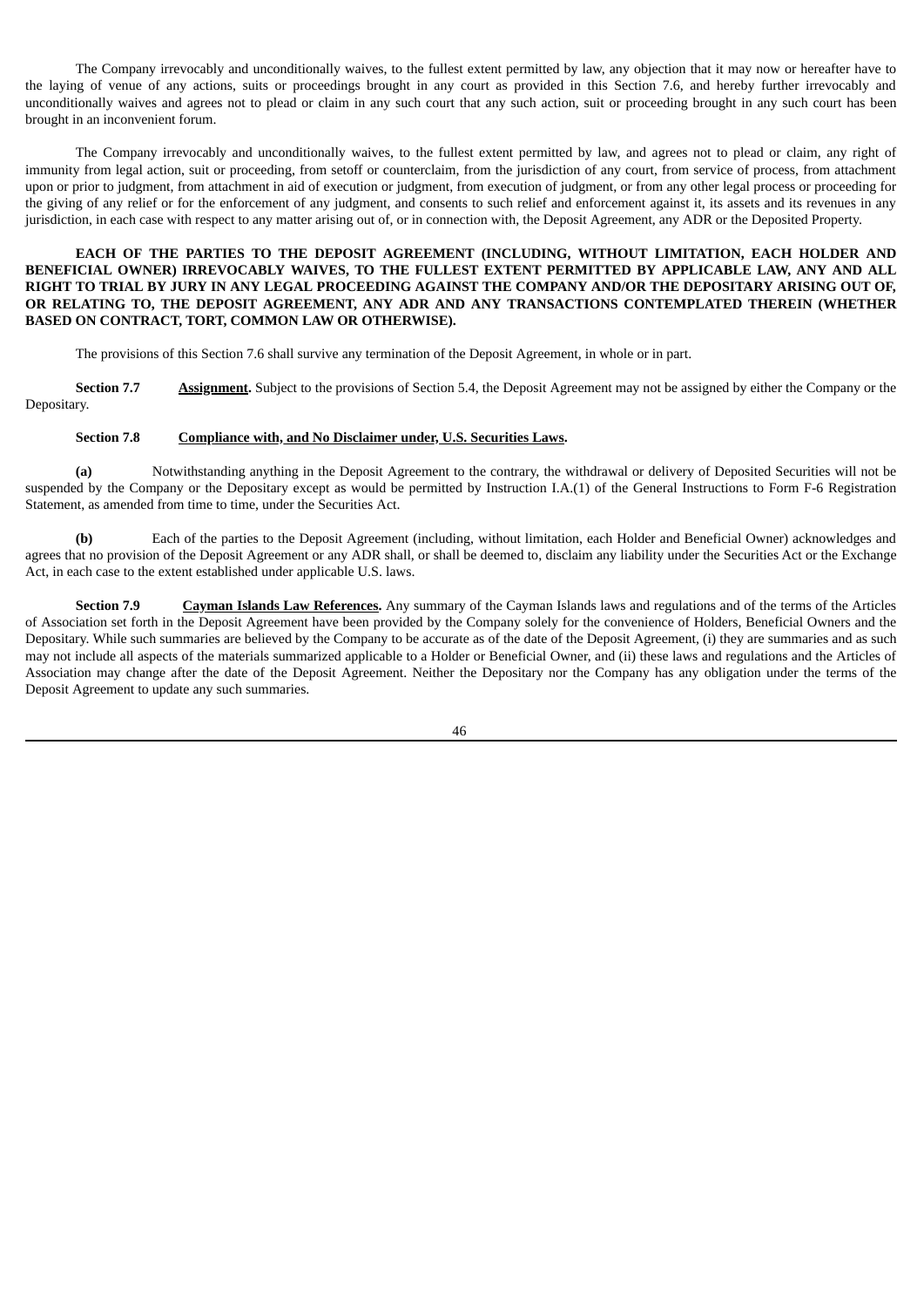## **Section 7.10 Titles and References.**

**(a) Deposit Agreement.** All references in the Deposit Agreement to exhibits, articles, sections, subsections, and other subdivisions refer to the exhibits, articles, sections, subsections and other subdivisions of the Deposit Agreement unless expressly provided otherwise. The words "the Deposit Agreement", "herein", "hereof", "hereby", "hereunder", and words of similar import refer to the Deposit Agreement as a whole as in effect at the relevant time between the Company, the Depositary and the Holders and Beneficial Owners of ADSs and not to any particular subdivision unless expressly so limited. Pronouns in masculine, feminine and neuter gender shall be construed to include any other gender, and words in the singular form shall be construed to include the plural and *vice versa* unless the context otherwise requires. Titles to sections of the Deposit Agreement are included for convenience only and shall be disregarded in construing the language contained in the Deposit Agreement. References to "applicable laws and regulations" shall refer to laws and regulations applicable to ADRs, ADSs or Deposited Property as in effect at the relevant time of determination, unless otherwise required by law or regulation.

**(b) ADRs.** All references in any ADR(s) to paragraphs, exhibits, articles, sections, subsections, and other subdivisions refer to the paragraphs, exhibits, articles, sections, subsections and other subdivisions of the ADR(s) in question unless expressly provided otherwise. The words "the Receipt", "the ADR", "herein", "hereof", "hereby", "hereunder", and words of similar import used in any ADR refer to the ADR as a whole and as in effect at the relevant time, and not to any particular subdivision unless expressly so limited. Pronouns in masculine, feminine and neuter gender in any ADR shall be construed to include any other gender, and words in the singular form shall be construed to include the plural and *vice versa* unless the context otherwise requires. Titles to paragraphs of any ADR are included for convenience only and shall be disregarded in construing the language contained in the ADR. References to "applicable laws and regulations" shall refer to laws and regulations applicable to the Company, the Depositary, the Custodian, their agents and controlling persons, the ADRs, the ADSs and the Deposited Property as in effect at the relevant time of determination, unless otherwise required by law or regulation.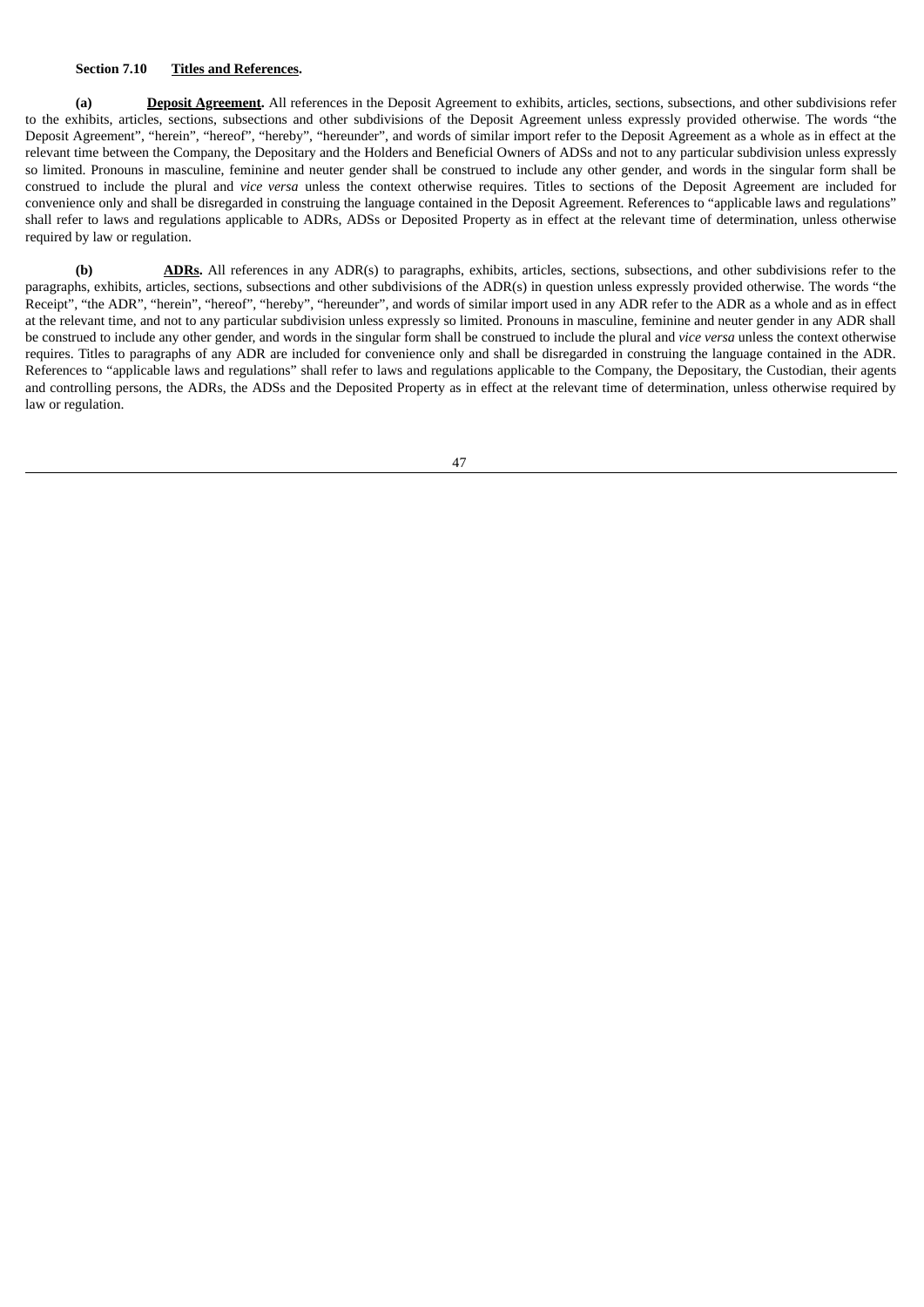IN WITNESS WHEREOF, KANZHUN LIMITED and CITIBANK, N.A. have duly executed the Deposit Agreement as of the day and year first above set forth and all Holders and Beneficial Owners shall become parties hereto upon acceptance by them of ADSs issued in accordance with the terms hereof, or upon acquisition of any beneficial interest therein.

# **KANZHUN LIMITED**

| By: |        |  |  |  |
|-----|--------|--|--|--|
|     | Name:  |  |  |  |
|     | Title: |  |  |  |
|     |        |  |  |  |

# **CITIBANK, N.A.**

By: \_\_\_\_\_\_\_\_\_\_\_\_\_\_\_\_\_\_\_\_\_\_\_\_\_\_\_\_\_\_\_

Name: Title: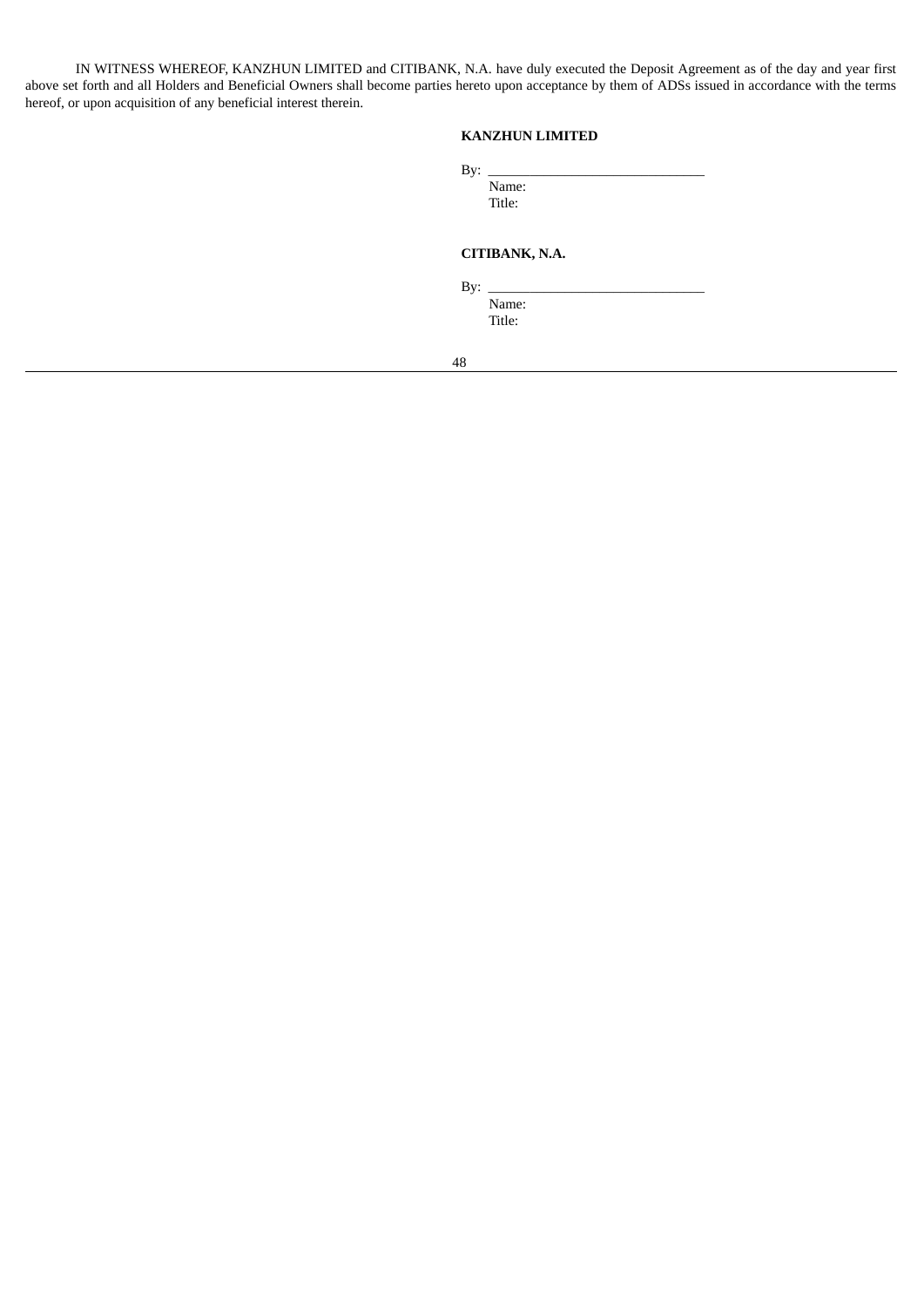# **[FORM OF ADR]**

 $\overline{\phantom{a}}$  , where  $\overline{\phantom{a}}$ 

Number CUSIP NUMBER:

American Depositary Shares (each [·] ([·]) American Depositary Share[s] representing the right to receive [·] fully paid Class A ordinary share[s])

## AMERICAN DEPOSITARY RECEIPT

for

#### AMERICAN DEPOSITARY SHARES

#### representing

# DEPOSITED CLASS A ORDINARY SHARES

of

### KANZHUN LIMITED

# (Incorporated under the laws of the Cayman Islands)

CITIBANK, N.A., a national banking association organized and existing under the laws of the United States of America, as depositary (the is the owner of **EXECUTE:** American Depositary Shares (hereinafter "ADS") representing deposited Class A ordinary shares, including evidence of rights to receive such Class A ordinary shares (the "Shares"), of KANZHUN LIMITED, an exempted company with limited liability incorporated and existing under the laws of the Cayman Islands, and its successors (the "Company"). As of the date of issuance of this ADR, each [·] ADS[s] represent[s] the right to receive [·] Share[**s**] deposited under the Deposit Agreement (as hereinafter defined) with the Custodian, which at the date of issuance of this ADR is Citibank, N.A. - Hong Kong (the "Custodian"). The ADS(s)-to-Share(s) ratio is subject to amendment as provided in Articles IV and VI of the Deposit Agreement. The Depositary's Principal Office is located at 388 Greenwich Street, New York, New York 10013, U.S.A.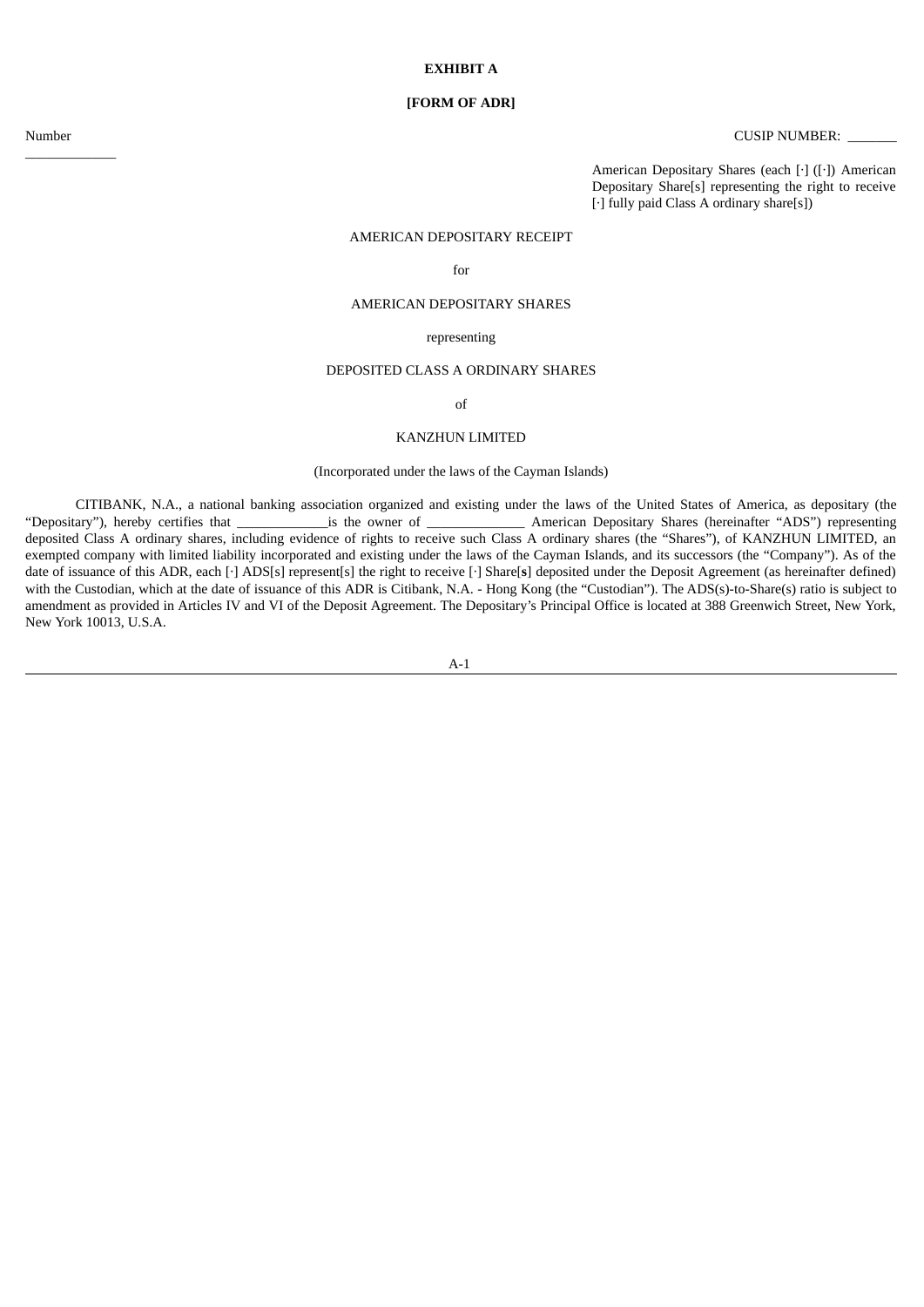**(1) The Deposit Agreement.** This American Depositary Receipt is one of an issue of American Depositary Receipts ("ADRs"), all issued and to be issued upon the terms and conditions set forth in the Deposit Agreement, dated as of [\_\_\_\_\_\_\_] 2021 (as amended and supplemented from time to time, the "Deposit Agreement"), by and among the Company, the Depositary, and all Holders and Beneficial Owners from time to time of ADSs issued thereunder. The Deposit Agreement sets forth the rights and obligations of Holders and Beneficial Owners of ADSs and the rights and duties of the Depositary in respect of the Shares deposited thereunder and any and all other Deposited Property (as defined in the Deposit Agreement) from time to time received and held on deposit in respect of the ADSs. Copies of the Deposit Agreement are on file at the Principal Office of the Depositary and with the Custodian. Each Holder and each Beneficial Owner, upon acceptance of any ADSs (or any interest therein) issued in accordance with the terms and conditions of the Deposit Agreement, shall be deemed for all purposes to (a) be a party to and bound by the terms of the Deposit Agreement and the applicable ADR(s), and (b) appoint the Depositary its attorney-in-fact, with full power to delegate, to act on its behalf and to take any and all actions contemplated in the Deposit Agreement and the applicable ADR(s), to adopt any and all procedures necessary to comply with applicable law and to take such action as the Depositary in its sole discretion may deem necessary or appropriate to carry out the purposes of the Deposit Agreement and the applicable ADR(s), the taking of such actions to be the conclusive determinant of the necessity and appropriateness thereof. The manner in which a Beneficial Owner holds ADSs (e.g., in a brokerage account vs. as registered holder) may affect the rights and obligations of, the manner in which, and the extent to which, services are made available to, Beneficial Owners pursuant to the terms of the Deposit Agreement.

The statements made on the face and reverse of this ADR are summaries of certain provisions of the Deposit Agreement and the Articles of Association (as in effect on the date of the signing of the Deposit Agreement) and are qualified by and subject to the detailed provisions of the Deposit Agreement and the Articles of Association, to which reference is hereby made.

All capitalized terms not defined herein shall have the meanings ascribed thereto in the Deposit Agreement.

The Depositary makes no representation or warranty as to the validity or worth of the Deposited Property. The Depositary has made arrangements for the acceptance of the ADSs into DTC. Each Beneficial Owner of ADSs held through DTC must rely on the procedures of DTC and the DTC Participants to exercise and be entitled to any rights attributable to such ADSs. The Depositary may issue Uncertificated ADSs subject, however, to the terms and conditions of Section 2.13 of the Deposit Agreement.

**(2) Surrender of ADSs and Withdrawal of Deposited Securities.** The Holder of this ADR (and of the ADSs evidenced hereby) shall be entitled to Delivery (at the Custodian's designated office) of the Deposited Securities at the time represented by the ADSs evidenced hereby upon satisfaction of each of the following conditions: (i) the Holder (or a duly-authorized attorney of the Holder) has duly Delivered ADSs to the Depositary at its Principal Office the ADSs evidenced hereby (and, if applicable, this ADR evidencing such ADSs) for the purpose of withdrawal of the Deposited Securities represented thereby, (ii) if applicable and so required by the Depositary, this ADR Delivered to the Depositary for such purpose has been properly endorsed in blank or is accompanied by proper instruments of transfer in blank (including signature guarantees in accordance with standard securities industry practice), (iii) if so required by the Depositary, the Holder of the ADSs has executed and delivered to the Depositary a written order directing the Depositary to cause the Deposited Securities being withdrawn to be Delivered to or upon the written order of the person(s) designated in such order, and (iv) all applicable fees and charges of, and expenses incurred by, the Depositary and all applicable taxes and governmental charges (as are set forth in Section 5.9 of, and Exhibit B to, the Deposit Agreement) have been paid, *subject, however, in each case*, to the terms and conditions of this ADR evidencing the surrendered ADSs, of the Deposit Agreement, of the Articles of Association and of any applicable laws and the rules of the applicable bookentry settlement entity, and to any provisions of or governing the Deposited Securities, in each case as in effect at the time thereof.

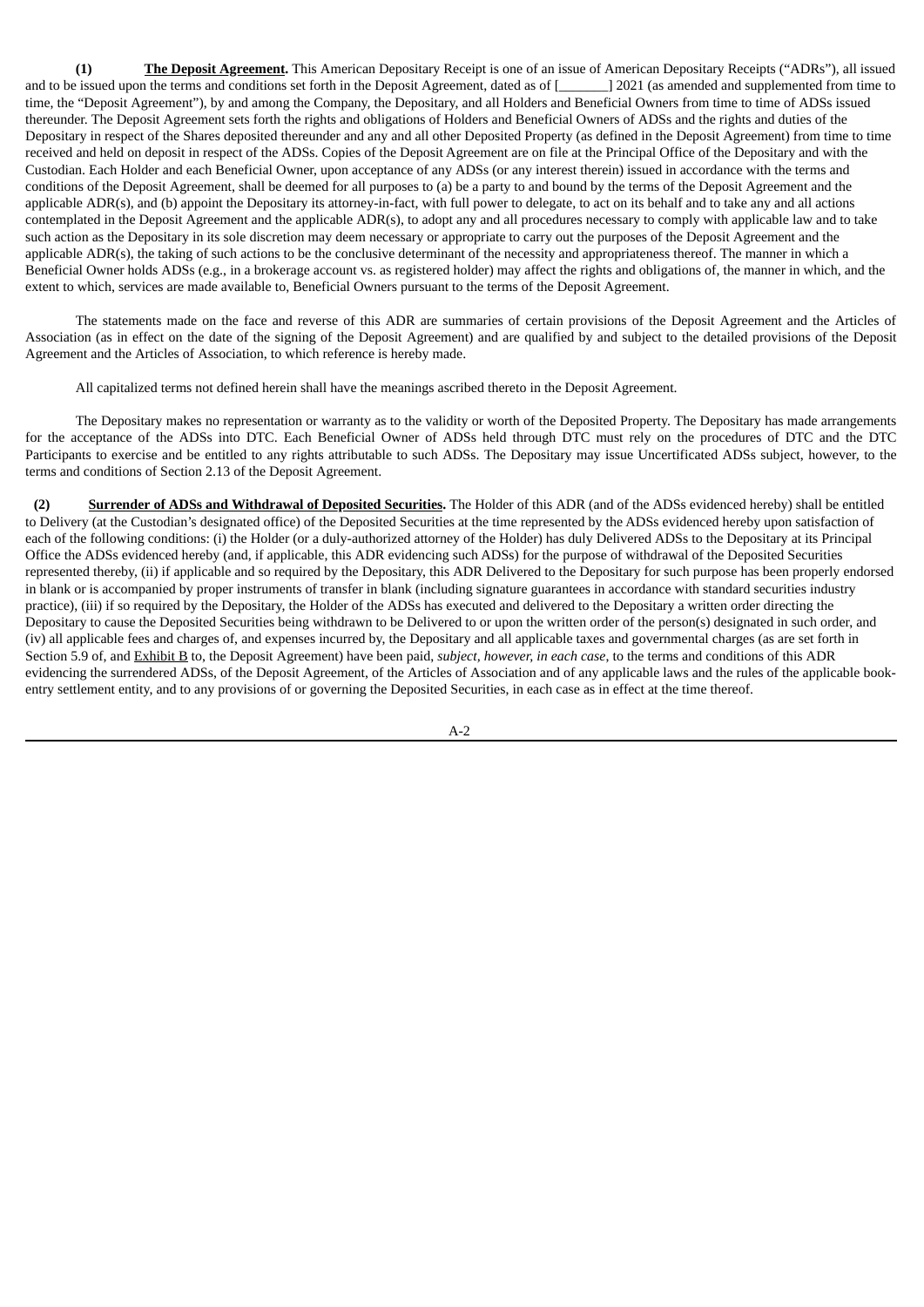Upon satisfaction of each of the conditions specified above, the Depositary (i) shall cancel the ADSs Delivered to it (and, if applicable, this ADR(s) evidencing the ADSs so Delivered), (ii) shall direct the Registrar to record the cancellation of the ADSs so Delivered on the books maintained for such purpose, and (iii) shall direct the Custodian to Deliver, or cause the Delivery of, in each case, without unreasonable delay, the Deposited Securities represented by the ADSs so canceled together with any certificate or other document of title for the Deposited Securities, or evidence of the electronic transfer thereof (if available), as the case may be, to or upon the written order of the person(s) designated in the order delivered to the Depositary for such purpose, *subject however, in each case*, to the terms and conditions of the Deposit Agreement, of this ADR evidencing the ADS so canceled, of the Articles of Association, of any applicable laws and of the rules of the applicable book-entry settlement entity, and to the terms and conditions of or governing the Deposited Securities, in each case as in effect at the time thereof.

The Depositary shall not accept for surrender ADSs representing less than one (1) Share. In the case of Delivery to it of ADSs representing a number other than a whole number of Shares, the Depositary shall cause ownership of the appropriate whole number of Shares to be Delivered in accordance with the terms hereof, and shall, at the discretion of the Depositary, either (i) return to the person surrendering such ADSs the number of ADSs representing any remaining fractional Share, or (ii) sell or cause to be sold the fractional Share represented by the ADSs so surrendered and remit the proceeds of such sale (net of (a) applicable fees and charges of, and expenses incurred by, the Depositary and (b) taxes withheld) to the person surrendering the ADSs.

Notwithstanding anything else contained in this ADR or the Deposit Agreement, the Depositary may make delivery at the Principal Office of the Depositary of Deposited Property consisting of (i) any cash dividends or cash distributions, or (ii) any proceeds from the sale of any non-cash distributions, which are at the time held by the Depositary in respect of the Deposited Securities represented by the ADSs surrendered for cancellation and withdrawal. At the request, risk and expense of any Holder so surrendering ADSs represented by this ADR, and for the account of such Holder, the Depositary shall direct the Custodian to forward (to the extent permitted by law) any Deposited Property (other than Deposited Securities) held by the Custodian in respect of such ADSs to the Depositary for delivery at the Principal Office of the Depositary. Such direction shall be given by letter or, at the request, risk and expense of such Holder, by cable, telex or facsimile transmission.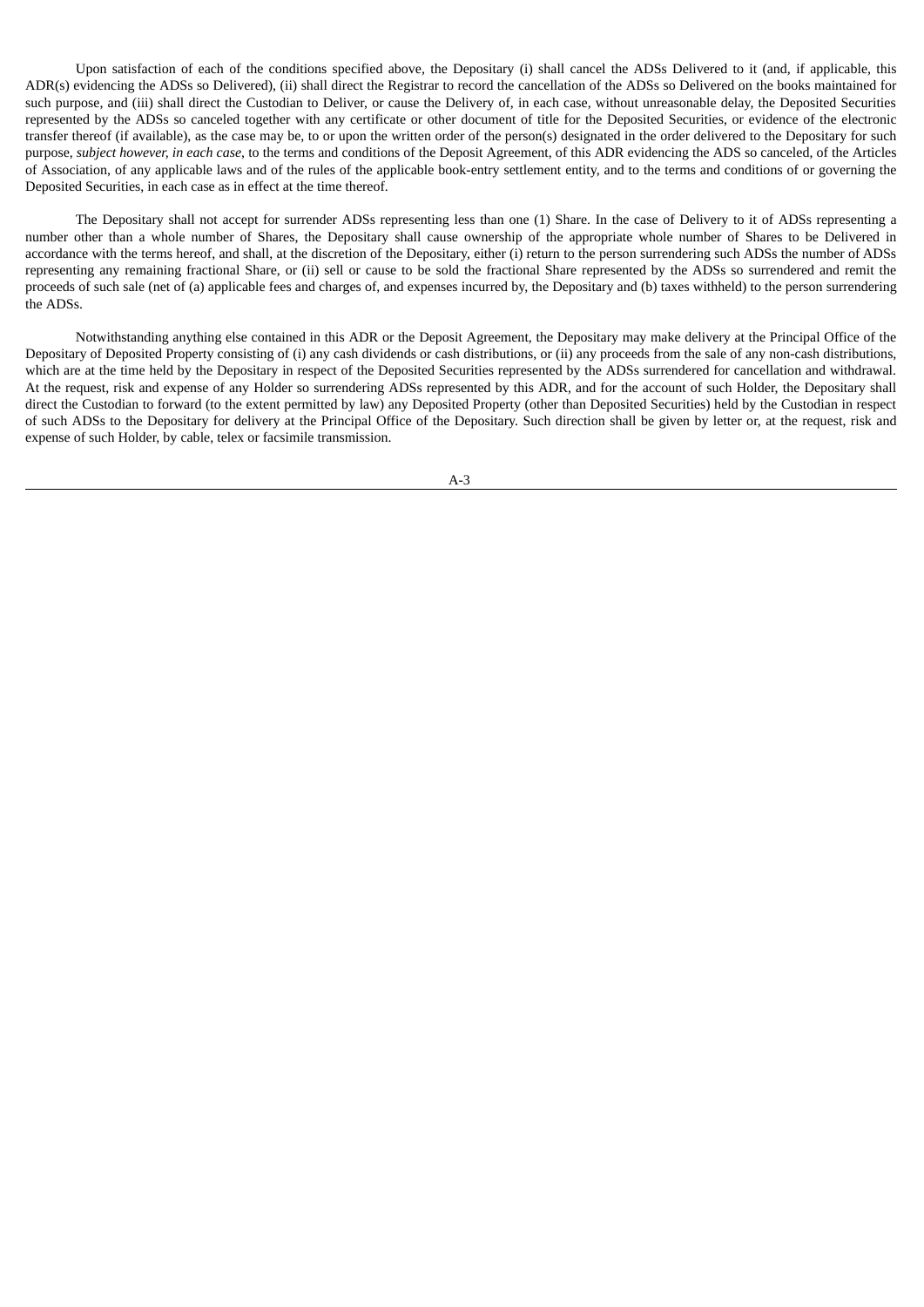**(3) Transfer, Combination and Split-up of ADRs.** The Registrar shall register the transfer of this ADR (and of the ADSs represented hereby) on the books maintained for such purpose and the Depositary shall (x) cancel this ADR and execute new ADRs evidencing the same aggregate number of ADSs as those evidenced by this ADR canceled by the Depositary, (y) cause the Registrar to countersign such new ADRs, and (z) Deliver such new ADRs to or upon the order of the person entitled thereto, if each of the following conditions has been satisfied: (i) this ADR has been duly Delivered by the Holder (or by a duly authorized attorney of the Holder) to the Depositary at its Principal Office for the purpose of effecting a transfer thereof, (ii) this surrendered ADR has been properly endorsed or is accompanied by proper instruments of transfer (including signature guarantees in accordance with standard securities industry practice), (iii) this surrendered ADR has been duly stamped (if required by the laws of the State of New York or of the United States), and (iv) all applicable fees and charges of, and expenses incurred by, the Depositary and all applicable taxes and governmental charges (as are set forth in Section 5.9 of, and Exhibit B to, the Deposit Agreement) have been paid, *subject, however, in each case,* to the terms and conditions of this ADR, of the Deposit Agreement and of applicable law, in each case as in effect at the time thereof.

The Registrar shall register the split-up or combination of this ADR (and of the ADSs represented hereby) on the books maintained for such purpose and the Depositary shall (x) cancel this ADR and execute new ADRs for the number of ADSs requested, but in the aggregate not exceeding the number of ADSs evidenced by this ADR canceled by the Depositary, (y) cause the Registrar to countersign such new ADRs, and (z) Deliver such new ADRs to or upon the order of the Holder thereof, if each of the following conditions has been satisfied: (i) this ADR has been duly Delivered by the Holder (or by a duly authorized attorney of the Holder) to the Depositary at its Principal Office for the purpose of effecting a split-up or combination hereof, and (ii) all applicable fees and charges of, and expenses incurred by, the Depositary and all applicable taxes and governmental charges (as are set forth in Section 5.9 of, and Exhibit B to, the Deposit Agreement) have been paid, *subject, however, in each case*, to the terms and conditions of this ADR, of the Deposit Agreement and of applicable law, in each case as in effect at the time thereof.

**(4) Pre-Conditions to Registration, Transfer, Etc.** As a condition precedent to the execution and Delivery, the registration of issuance, transfer, split-up, combination or surrender, of any ADS, the delivery of any distribution thereon, or the withdrawal of any Deposited Property, the Depositary or the Custodian may require (i) payment from the depositor of Shares or presenter of ADSs or of this ADR of a sum sufficient to reimburse it for any tax or other governmental charge and any stock transfer or registration fee with respect thereto (including any such tax or charge and fee with respect to Shares being deposited or withdrawn) and payment of any applicable fees and charges of the Depositary as provided in Section 5.9 and Exhibit B to the Deposit Agreement and in this ADR, (ii) the production of proof satisfactory to it as to the identity and genuineness of any signature or any other matter contemplated by Section 3.1 of the Deposit Agreement, and (iii) compliance with (A) any laws or governmental regulations relating to the execution and Delivery of this ADR or ADSs or to the withdrawal of Deposited Securities and (B) such reasonable regulations as the Depositary and the Company may establish consistent with the provisions of this ADR, if applicable, the Deposit Agreement and applicable law.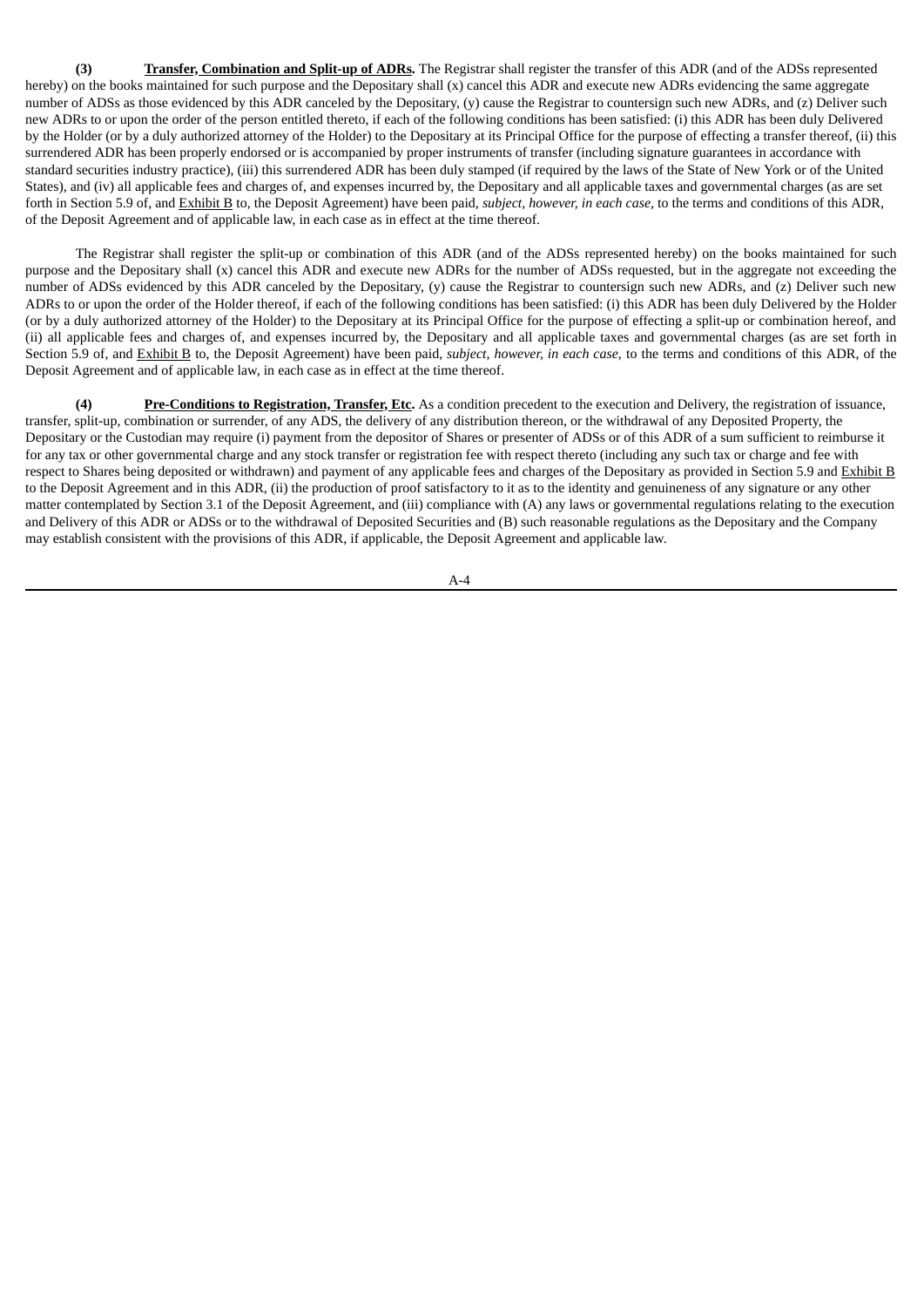The issuance of ADSs against deposits of Shares generally or against deposits of particular Shares may be suspended, or the deposit of particular Shares may be refused, or the registration of transfer of ADSs in particular instances may be refused, or the registration of transfer of ADSs generally may be suspended, during any period when the transfer books of the Company, the Depositary, a Registrar or the Share Registrar are closed or if any such action is deemed necessary or advisable by the Depositary or the Company, in good faith, at any time or from time to time because of any requirement of law or regulation, any government or governmental body or commission or any securities exchange on which the ADSs or Shares are listed, or under any provision of the Deposit Agreement or this ADR, if applicable, or under any provision of, or governing, the Deposited Securities, or because of a meeting of shareholders of the Company or for any other reason, subject, in all cases to Section 7.8(a) of the Deposit Agreement and paragraph (25) of this ADR. Notwithstanding any provision of the Deposit Agreement or this ADR to the contrary, Holders are entitled to surrender outstanding ADSs to withdraw the Deposited Securities associated therewith at any time subject only to (i) temporary delays caused by closing the transfer books of the Depositary or the Company or the deposit of Shares in connection with voting at a shareholders' meeting or the payment of dividends, (ii) the payment of fees, taxes and similar charges, (iii) compliance with any U.S. or foreign laws or governmental regulations relating to the ADSs or to the withdrawal of the Deposited Securities, and (iv) other circumstances specifically contemplated by Instruction I.A.(l) of the General Instructions to Form F-6 (as such General Instructions may be amended from time to time) under the Securities Act.

**(5) Compliance With Information Requests.** Notwithstanding any other provision of the Deposit Agreement or this ADR, each Holder and Beneficial Owner of the ADSs represented hereby agrees to comply with requests from the Company pursuant to applicable law, the rules and requirements of any stock exchange on which the Shares or ADSs are, or will be, registered, traded or listed, or the Articles of Association, which are made to provide information, *inter alia*, as to the capacity in which such Holder or Beneficial Owner owns ADSs (and the Shares represented by such ADSs, as the case may be) and regarding the identity of any other person(s) interested in such ADSs (and the Shares represented by such ADSs, as the case may be) and the nature of such interest and various other matters, whether or not they are Holders and/or Beneficial Owners at the time of such request. The Depositary agrees to use its reasonable efforts to forward, upon the request of the Company and at the Company's expense, any such request from the Company to the Holders and to forward to the Company any such responses to such requests received by the Depositary.

**(6) Ownership Restrictions.** Notwithstanding any other provision contained in this ADR or of the Deposit Agreement to the contrary, the Company may restrict transfers of the Shares where such transfer might result in ownership of Shares exceeding limits imposed by applicable law or the Articles of Association. The Company may also restrict, in such manner as it deems appropriate, transfers of the ADSs where such transfer may result in the total number of Shares represented by the ADSs owned by a single Holder or Beneficial Owner to exceed any such limits. The Company may, in its sole discretion but subject to applicable law, instruct the Depositary to take action with respect to the ownership interest of any Holder or Beneficial Owner in excess of the limits set forth in the preceding sentence, including but not limited to, the imposition of restrictions on the transfer of ADSs, the removal or limitation of voting rights or the mandatory sale or disposition on behalf of a Holder or Beneficial Owner of the Shares represented by the ADSs held by such Holder or Beneficial Owner in excess of such limitations, if and to the extent such disposition is permitted by applicable law and the Articles of Association. Nothing herein or in the Deposit Agreement shall be interpreted as obligating the Depositary or the Company to ensure compliance with the ownership restrictions described herein or in Section 3.5 of the Deposit Agreement.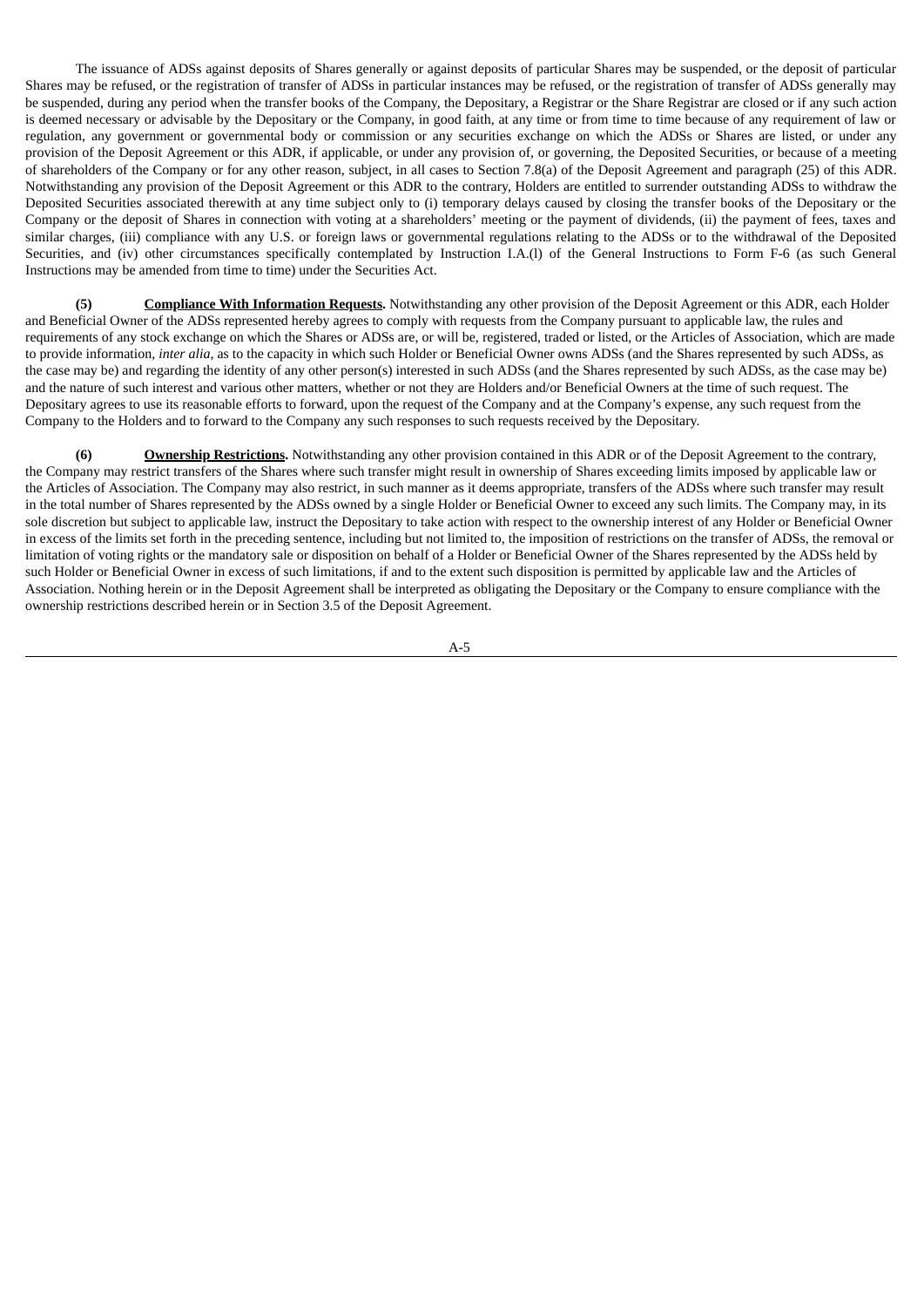**(7) Reporting Obligations and Regulatory Approvals.** Applicable laws and regulations may require holders and beneficial owners of Shares, including the Holders and Beneficial Owners of ADSs, to satisfy reporting requirements and obtain regulatory approvals in certain circumstances. Holders and Beneficial Owners of ADSs are solely responsible for determining and complying with such reporting requirements and obtaining such approvals. Each Holder and each Beneficial Owner hereby agrees to make such determination, file such reports, and obtain such approvals to the extent and in the form required by applicable laws and regulations as in effect from time to time. Neither the Depositary, the Custodian, the Company or any of their respective agents or affiliates shall be required to take any actions whatsoever on behalf of Holders or Beneficial Owners to determine or satisfy such reporting requirements or obtain such regulatory approvals under applicable laws and regulations.

**(8) Liability for Taxes and Other Charges.** Any tax or other governmental charge payable by the Custodian or by the Depositary with respect to any Deposited Property, ADSs or this ADR shall be payable by the Holders and Beneficial Owners to the Depositary. The Company, the Custodian and/or the Depositary may withhold or deduct from any distributions made in respect of Deposited Property held on behalf of such Holder and/or Beneficial Owner, and may sell for the account of a Holder and/or Beneficial Owner any or all of such Deposited Property and apply such distributions and sale proceeds in payment of, any taxes (including applicable interest and penalties) or charges that are or may be payable by Holders or Beneficial Owners in respect of the ADSs, Deposited Property and this ADR, the Holder and the Beneficial Owner hereof remaining liable for any deficiency. The Custodian may refuse the deposit of Shares and the Depositary may refuse to issue ADSs, to deliver ADRs, register the transfer of ADSs, register the split-up or combination of ADRs and (subject to paragraph (25) of this ADR and Section 7.8(a) of the Deposit Agreement) the withdrawal of Deposited Property until payment in full of such tax, charge, penalty or interest is received. Every Holder and Beneficial Owner agrees to indemnify the Depositary, the Company, the Custodian, and any of their agents, directors, officers, employees and Affiliates for, and to hold each of them harmless from, any claims with respect to taxes (including applicable interest and penalties thereon) arising from (i) any ADS held by such Holder and/or owned by such Beneficial Owner, (ii) the Deposited Property represented by the ADSs, and (iii) any transaction entered into by such Holder and/or Beneficial Owner in respect of the ADSs and/or the Deposited Property represented thereby. Notwithstanding anything to the contrary contained in the Deposit Agreement or this ADR, the obligations of Holders and Beneficial Owners under paragraph (8) and Section 3.2 of the Deposit Agreement shall survive any transfer of ADSs, any cancellation of ADSs and withdrawal of Deposited Securities, and the termination of the Deposit Agreement.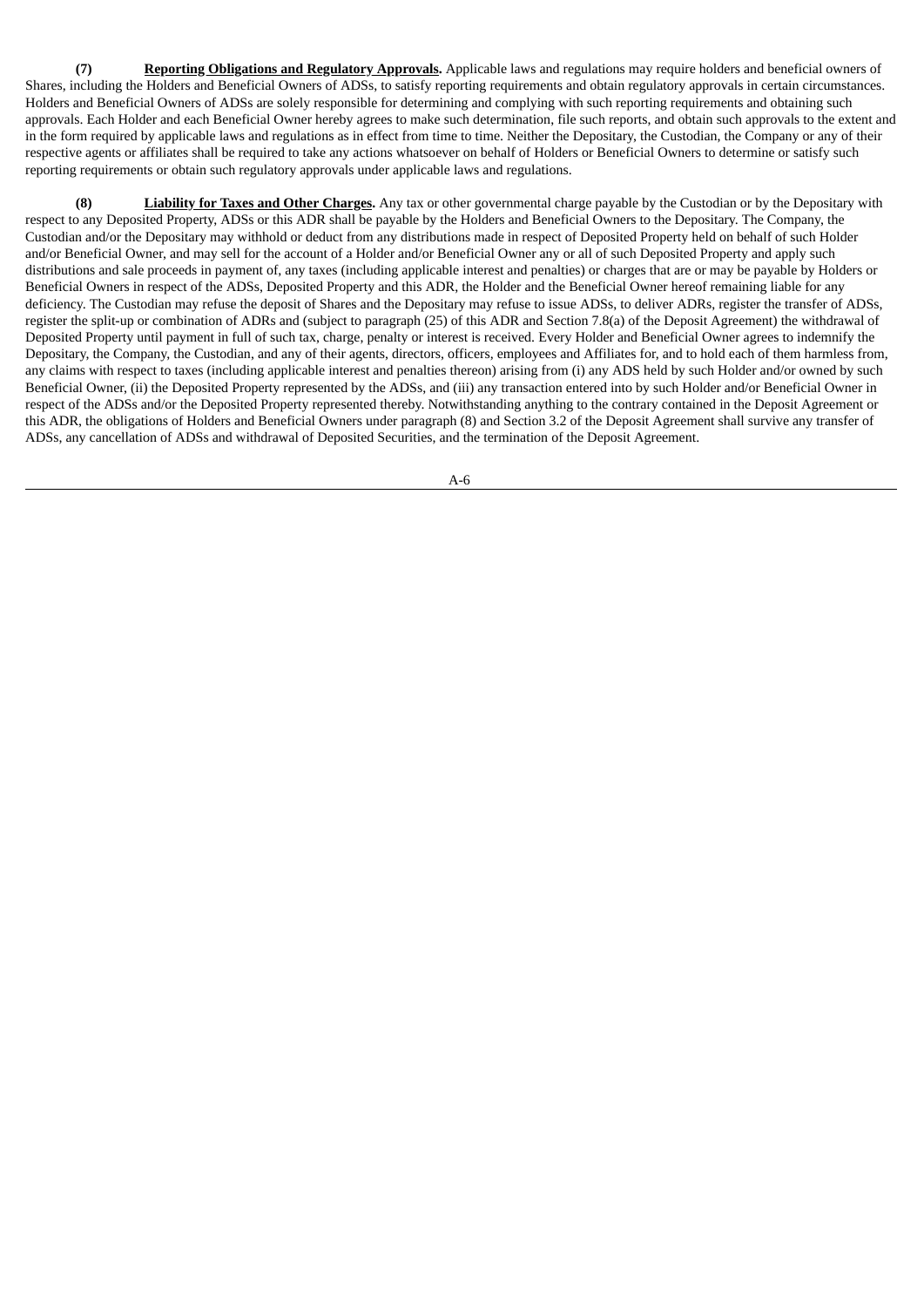**(9) Representations and Warranties on Deposit of Shares.** Each person depositing Shares under the Deposit Agreement shall be deemed thereby to represent and warrant that (i) such Shares and the certificates therefor are duly authorized, validly issued, fully paid, non-assessable and legally obtained by such person, (ii) all preemptive (and similar) rights, if any, with respect to such Shares have been validly waived or exercised, (iii) the person making such deposit is duly authorized so to do, (iv) the Shares presented for deposit are free and clear of any lien, encumbrance, security interest, charge, mortgage or adverse claim, (v) the Shares presented for deposit are not, and the ADSs issuable upon such deposit will not be, Restricted Securities (except as contemplated in Section 2.14 of the Deposit Agreement), and (vi) the Shares presented for deposit have not been stripped of any rights or entitlements. Such representations and warranties shall survive the deposit and withdrawal of Shares, the issuance and cancellation of ADSs in respect thereof and the transfer of such ADSs. If any such representations or warranties are false in any way, the Company and the Depositary shall be authorized, at the cost and expense of the person depositing Shares, to take any and all actions necessary to correct the consequences thereof.

**(10) Proofs, Certificates and Other Information.** Any person presenting Shares for deposit, any Holder and any Beneficial Owner may be required, and every Holder and Beneficial Owner agrees, from time to time to provide to the Depositary and the Custodian such proof of citizenship or residence, taxpayer status, payment of all applicable taxes or other governmental charges, exchange control approval, legal or beneficial ownership of ADSs and Deposited Property, compliance with applicable laws, the terms of the Deposit Agreement or this ADR evidencing the ADSs and the provisions of, or governing, the Deposited Property, to execute such certifications and to make such representations and warranties, and to provide such other information and documentation (or, in the case of Shares in registered form presented for deposit, such information relating to the registration on the books of the Company or of the Share Registrar) as the Depositary or the Custodian may deem necessary or proper or as the Company may reasonably require by written request to the Depositary consistent with its obligations under the Deposit Agreement and this ADR. The Depositary and the Registrar, as applicable, may withhold the execution or delivery or registration of transfer of any ADR or ADS or the distribution or sale of any dividend or distribution of rights or of the proceeds thereof or, to the extent not limited by the terms of paragraph (25) and Section 7.8(a) of the Deposit Agreement, the delivery of any Deposited Property until such proof or other information is filed or such certifications are executed, or such representations and warranties are made or such other documentation or information are provided, in each case to the Depositary's, the Registrar's and the Company's satisfaction. The Depositary shall provide the Company, in a timely manner, with copies or originals if necessary and appropriate of (i) any such proofs of citizenship or residence, taxpayer status, or exchange control approval or copies of written representations and warranties which it receives from Holders and Beneficial Owners, and (ii) any other information or documents which the Company may reasonably request and which the Depositary shall request and receive from any Holder or Beneficial Owner or any person presenting Shares for deposit or ADSs for cancellation, transfer or withdrawal. Nothing contained in this paragraph (10) or Section 3.1 of the Deposit Agreement shall obligate the Depositary to (i) obtain any information for the Company if not provided by the Holders or Beneficial Owners, or (ii) verify or vouch for the accuracy of the information so provided by the Holders or Beneficial Owners.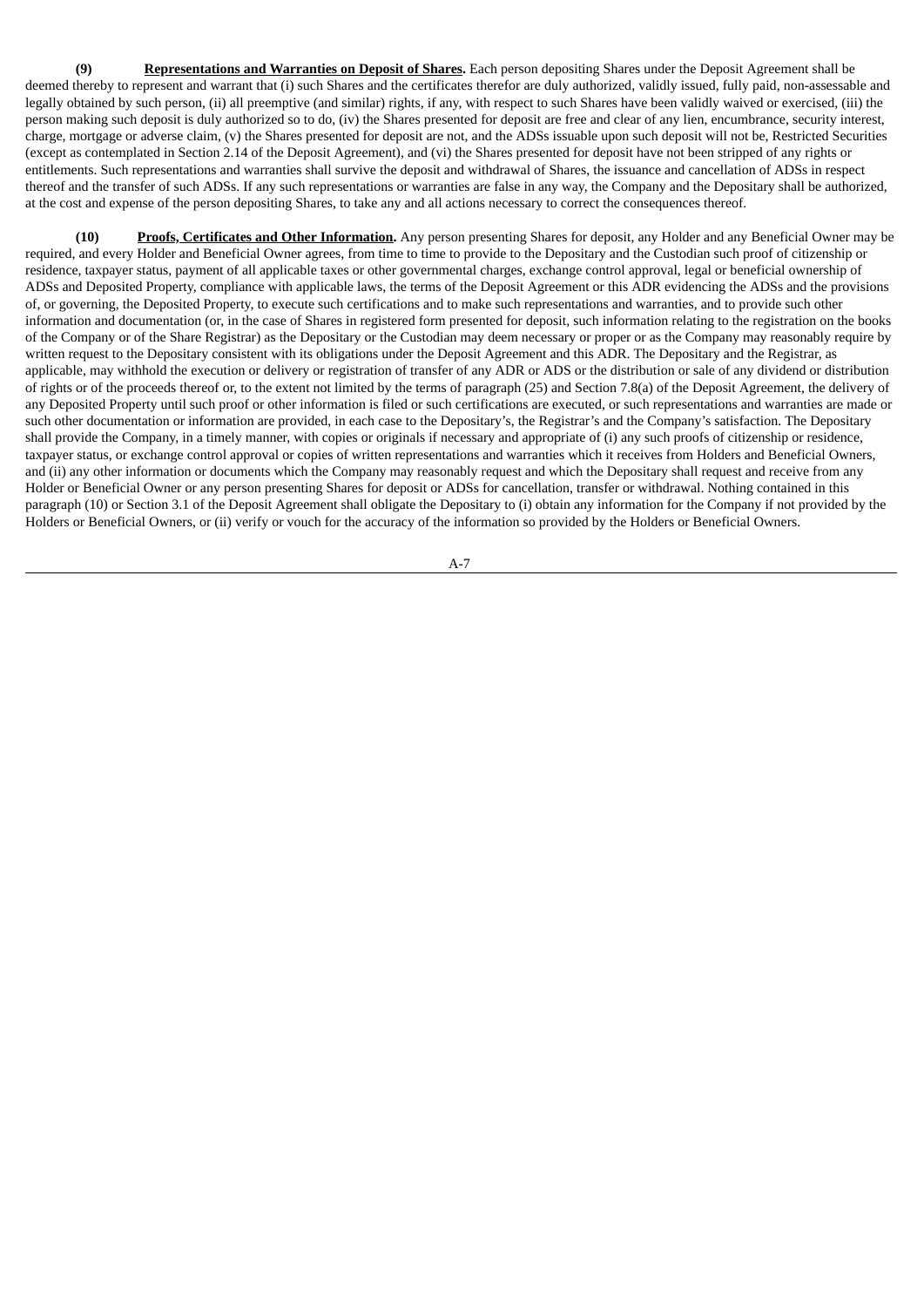- **(11) ADS Fees and Charges.** The following ADS fees are payable under the terms of the Deposit Agreement:
	- **(i)** ADS Issuance Fee: by any person for whom ADSs are issued (*e.g.*, an issuance upon a deposit of Shares, upon a change in the ADS(s)-to-Share(s) ratio, or for any other reason), excluding issuances as a result of distributions described in paragraph (iv) below, a fee not in excess of U.S. \$5.00 per 100 ADSs (or fraction thereof) issued under the terms of the Deposit Agreement;
	- **(ii)** ADS Cancellation Fee: by any person for whom ADSs are being cancelled (*e.g.*, a cancellation of ADSs for Delivery of deposited Shares, upon a change in the ADS(s)-to-Share(s) ratio, or for any other reason), a fee not in excess of U.S. \$5.00 per 100 ADSs (or fraction thereof) cancelled;
	- **(iii)** Cash Distribution Fee: by any Holder of ADSs, a fee not in excess of U.S. \$5.00 per 100 ADSs (or fraction thereof) held for the distribution of cash dividends or other cash distributions (*e.g.*, upon a sale of rights and other entitlements);
	- **(iv)** Stock Distribution /Rights Exercise Fee: by any Holder of ADS(s), a fee not in excess of U.S. \$5.00 per 100 ADSs (or fraction thereof) held for the distribution of ADSs pursuant to (a) stock dividends or other free stock distributions, or (b) an exercise of rights to purchase additional ADSs;
	- **(v)** Other Distribution Fee: by any Holder of ADS(s), a fee not in excess of U.S. \$5.00 per 100 ADSs (or fraction thereof) held for the distribution of securities other than ADSs or rights to purchase additional ADSs (*e.g.*, spin-off shares);
	- **(vi)** Depositary Services Fee: by any Holder of ADS(s), a fee not in excess of U.S. \$5.00 per 100 ADSs (or fraction thereof) held on the applicable record date(s) established by the Depositary;
	- **(vii)** Registration of ADS Transfer Fee: by any Holder of ADS(s) being transferred or by any person to whom ADSs are transferred, a fee not in excess of U.S. \$5.00 per 100 ADSs (or fraction thereof) transferred (e.g., upon a registration of the transfer of registered ownership of ADSs, upon a transfer of ADSs into DTC and *vice versa*, or for any other reason); and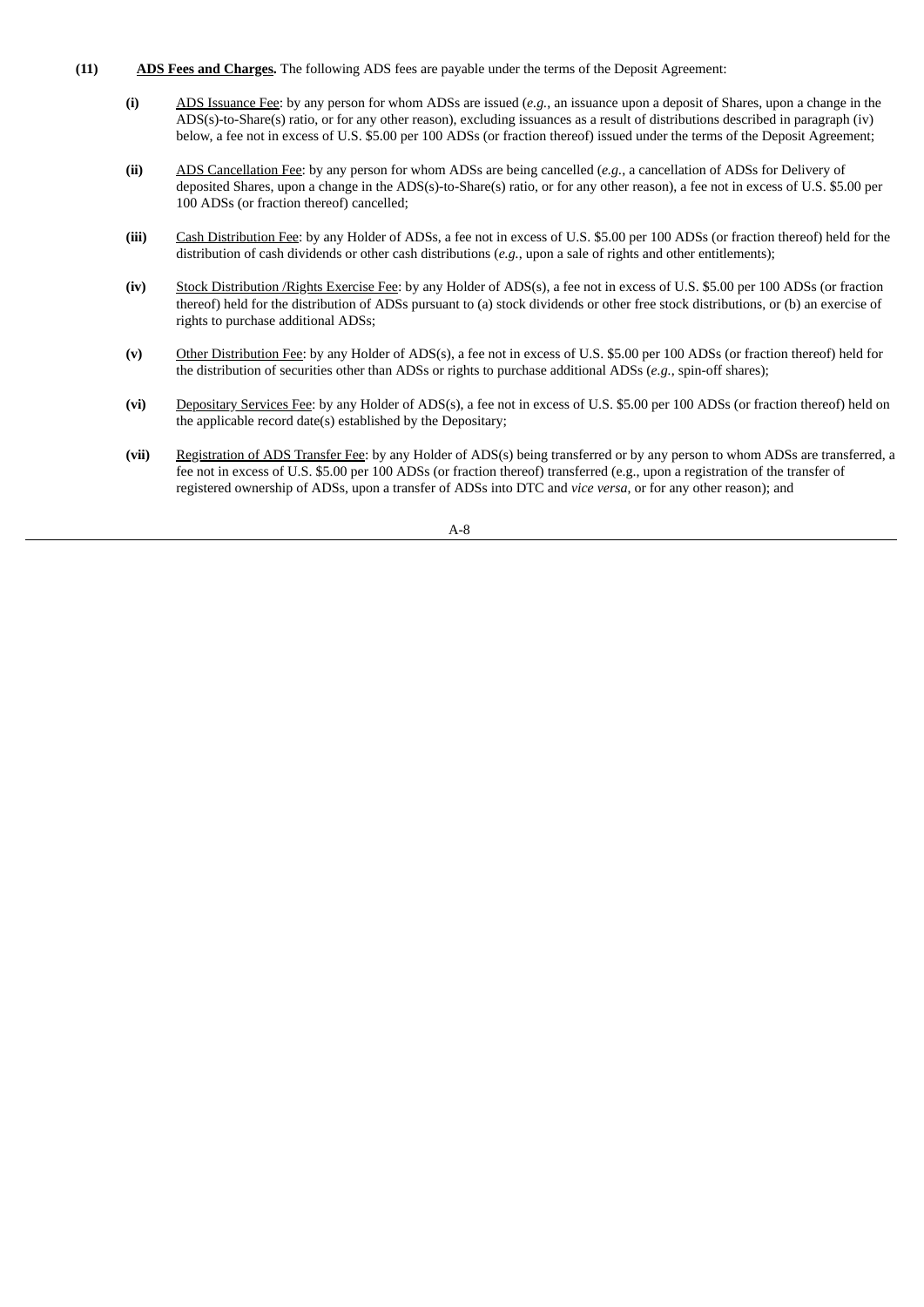**(viii)** ADS Conversion Fee: by any Holder of ADS(s) being converted or by any person to whom the converted ADSs are delivered, a fee not in excess of U.S. \$5.00 per 100 ADSs (or fraction thereof) converted from one ADS series to another ADS series (*e.g.*, upon conversion of Partial Entitlement ADSs for Full Entitlement ADSs, or upon conversion of Restricted ADSs into freely transferrable ADSs, and *vice versa*).

The Company, Holders, Beneficial Owners, persons depositing Shares or withdrawing Deposited Securities in connection with ADS issuances and cancellations, and persons for whom ADSs are issued or cancelled shall be responsible for the following ADS charges under the terms of the Deposit Agreement:

- (a) taxes (including applicable interest and penalties) and other governmental charges;
- (b) such registration fees as may from time to time be in effect for the registration of Shares or other Deposited Securities on the share register and applicable to transfers of Shares or other Deposited Securities to or from the name of the Custodian, the Depositary or any nominees upon the making of deposits and withdrawals, respectively;
- (c) such cable, telex and facsimile transmission and delivery expenses as are expressly provided in the Deposit Agreement to be at the expense of the person depositing Shares or withdrawing Deposited Property or of the Holders and Beneficial Owners of ADSs;
- (d) in connection with the conversion of Foreign Currency, the fees, expenses, spreads, taxes and other charges of the Depositary and/or conversion service providers (which may be a division, branch or Affiliate of the Depositary). Such fees, expenses, spreads, taxes and other charges shall be deducted from the Foreign Currency;
- (e) any reasonable and customary out-of-pocket expenses incurred in such conversion and/or on behalf of the Holders and Beneficial Owners in complying with currency exchange control or other governmental requirements; and
- (f) the fees, charges, costs and expenses incurred by the Depositary, the Custodian, or any nominee in connection with the ADR program.

All ADS fees and charges so payable may be deducted from distributions or must be remitted to the Depositary, or its designee, and may, at any time and from time to time, be changed by agreement between the Depositary and Company but, in the case of ADS fees and charges payable by Holders and Beneficial Owners, any such change (excluding any changes to the waiver by the Depositary of fees and charges contemplated in the Deposit Agreement) may be made only in the manner contemplated by paragraph (23) of this ADR and as contemplated in Section 6.1 of the Deposit Agreement. The Depositary shall provide, without charge, a copy of its latest ADS fee schedule to anyone upon request.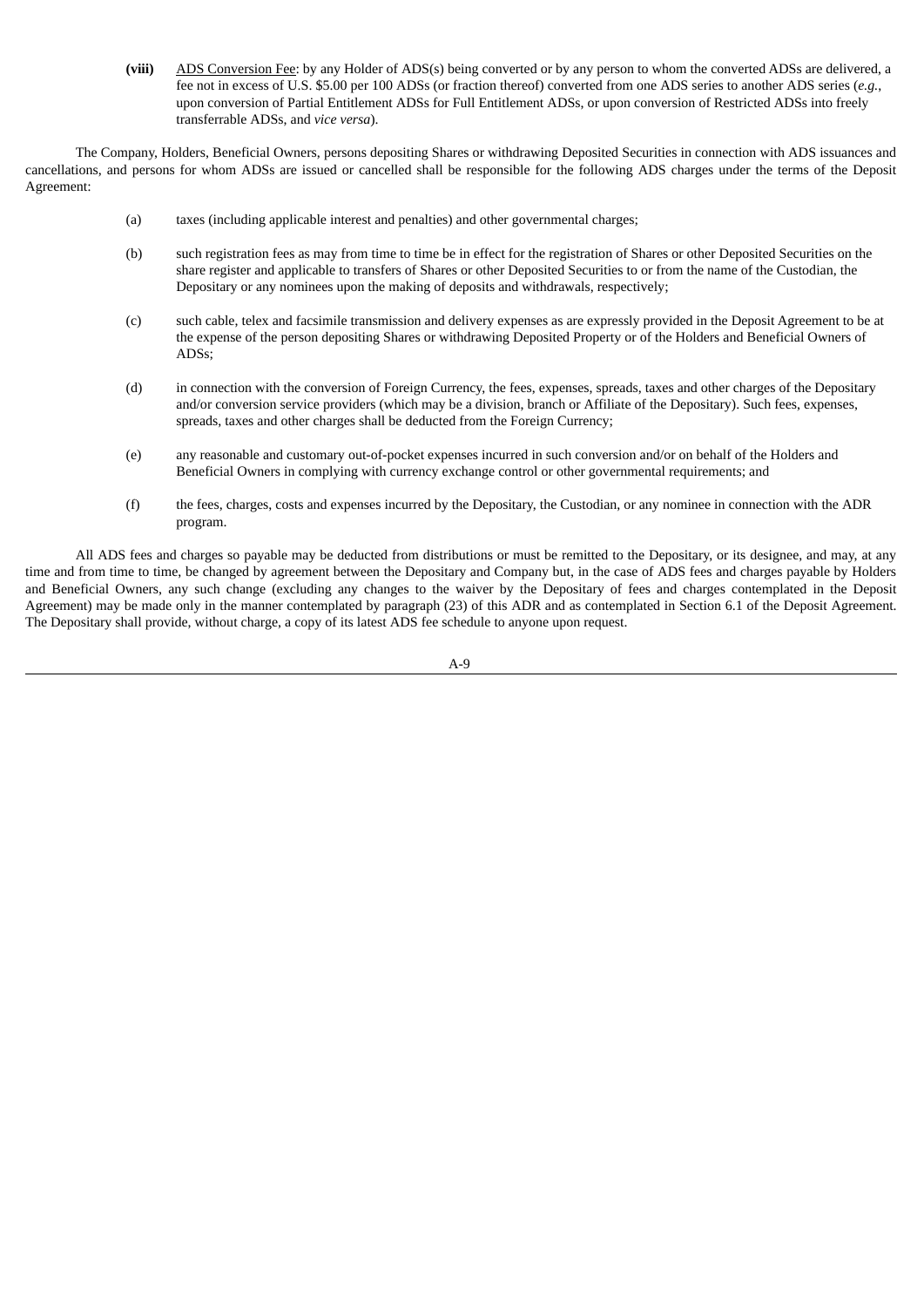ADS fees and charges for (i) the issuance of ADSs and (ii) the cancellation of ADSs will be payable by the person for whom the ADSs are so issued by the Depositary (in the case of ADS issuances) and by the person for whom ADSs are being cancelled (in the case of ADS cancellations). In the case of ADSs issued by the Depositary into DTC or presented to the Depositary via DTC, the ADS issuance and cancellation fees and charges will be payable by the DTC Participant(s) receiving the ADSs from the Depositary or the DTC Participant(s) holding the ADSs being cancelled, as the case may be, on behalf of the Beneficial Owner(s) and will be charged by the DTC Participant(s) to the account(s) of the applicable Beneficial Owner(s) in accordance with the procedures and practices of the DTC Participant(s) as in effect at the time. ADS fees and charges in respect of distributions and the ADS service fee are payable by Holders as of the applicable ADS Record Date established by the Depositary. In the case of distributions of cash, the amount of the applicable ADS fees and charges is deducted from the funds being distributed. In the case of (i) distributions other than cash and (ii) the ADS service fee, the applicable Holders as of the ADS Record Date established by the Depositary will be invoiced for the amount of the ADS fees and charges and such ADS fees may be deducted from distributions made to Holders. For ADSs held through DTC, the ADS fees and charges for distributions other than cash and the ADS service fee may be deducted from distributions made through DTC, and may be charged to the DTC Participants in accordance with the procedures and practices prescribed by DTC from time to time and the DTC Participants in turn charge the amount of such ADS fees and charges to the Beneficial Owners for whom they hold ADSs. In the case of (i) registration of ADS transfers, the ADS transfer fee will be payable by the ADS Holder whose ADSs are being transferred or by the person to whom the ADSs are transferred, and (ii) conversion of ADSs of one series for ADSs of another series, the ADS conversion fee will be payable by the Holder whose ADSs are converted or by the person to whom the converted ADSs are delivered.

The Depositary may reimburse the Company for certain expenses incurred by the Company in respect of the ADR program established pursuant to the Deposit Agreement, by making available a portion of the ADS fees charged in respect of the ADR program or otherwise, upon such terms and conditions as the Company and the Depositary agree from time to time. The Company shall pay to the Depositary such fees and charges, and reimburse the Depositary for such out-of-pocket expenses, as the Depositary and the Company may agree from time to time. Responsibility for payment of such fees, charges and reimbursements may from time to time be changed by agreement between the Company and the Depositary. Unless otherwise agreed, the Depositary shall present its statement for such fees, charges and reimbursements to the Company once every three months. The charges and expenses of the Custodian are for the sole account of the Depositary.

The obligations of Holders and Beneficial Owners to pay ADS fees and charges shall survive the termination of the Deposit Agreement. As to any Depositary, upon the resignation or removal of such Depositary as described in Section 5.4 of the Deposit Agreement, the right to collect ADS fees and charges shall extend for those ADS fees and charges incurred prior to the effectiveness of such resignation or removal.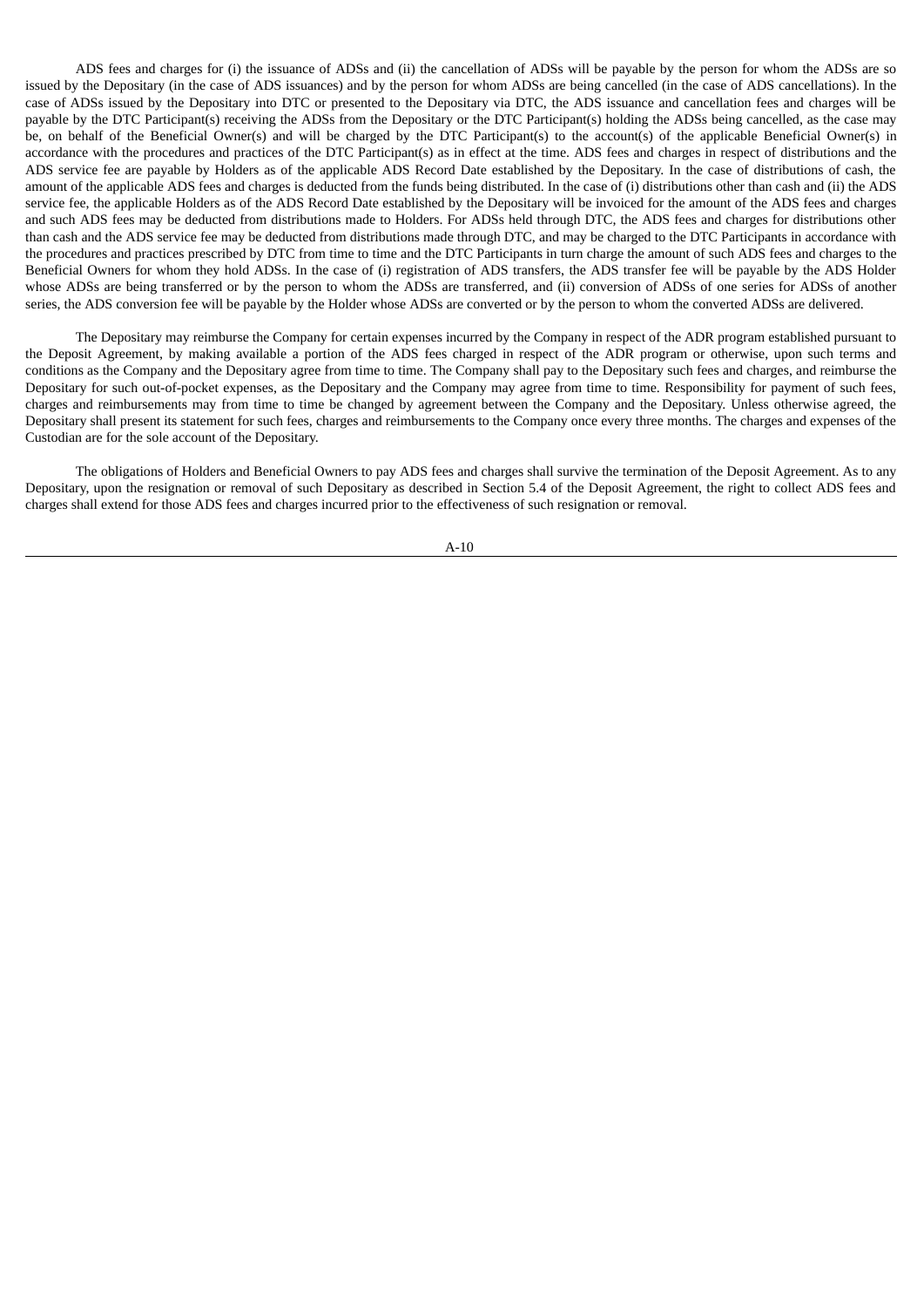**(12) Title to ADRs.** Subject to the limitations contained in the Deposit Agreement and in this ADR, it is a condition of this ADR, and every successive Holder of this ADR by accepting or holding the same consents and agrees, that title to this ADR (and to each Certificated ADS evidenced hereby) shall be transferable upon the same terms as a certificated security under the laws of the State of New York, provided that, in the case of Certificated ADSs, this ADR has been properly endorsed or is accompanied by proper instruments of transfer. Notwithstanding any notice to the contrary, the Depositary and the Company may deem and treat the Holder of this ADR (that is, the person in whose name this ADR is registered on the books of the Depositary) as the absolute owner thereof for all purposes. Neither the Depositary nor the Company shall have any obligation nor be subject to any liability under the Deposit Agreement or this ADR to any holder of this ADR or any Beneficial Owner unless, in the case of a holder of ADSs, such holder is the Holder of this ADR registered on the books of the Depositary or, in the case of a Beneficial Owner, such Beneficial Owner, or the Beneficial Owner's representative, is the Holder registered on the books of the Depositary.

**(13) Validity of ADR.** The Holder(s) of this ADR (and the ADSs represented hereby) shall not be entitled to any benefits under the Deposit Agreement or be valid or enforceable for any purpose against the Depositary or the Company unless this ADR has been (i) dated, (ii) signed by the manual or facsimile signature of a duly-authorized signatory of the Depositary, (iii) countersigned by the manual or facsimile signature of a duly-authorized signatory of the Registrar, and (iv) registered in the books maintained by the Registrar for the registration of issuances and transfers of ADRs. An ADR bearing the facsimile signature of a duly-authorized signatory of the Depositary or the Registrar, who at the time of signature was a duly authorized signatory of the Depositary or the Registrar, as the case may be, shall bind the Depositary, notwithstanding the fact that such signatory has ceased to be so authorized prior to the delivery of such ADR by the Depositary.

#### **(14) Available Information; Reports; Inspection of Transfer Books.**

The Company is subject to the periodic reporting requirements of the Exchange Act and, accordingly, is required to file or furnish certain reports with the Commission. These reports can be retrieved from the Commission's website (www.sec.gov) and can be inspected and copied at the public reference facilities maintained by the Commission located (as of the date of the Deposit Agreement) at 100 F Street, N.E., Washington D.C. 20549. The Depositary shall make available for inspection by Holders at its Principal Office any reports and communications, including any proxy soliciting materials, received from the Company which are both (a) received by the Depositary, the Custodian, or the nominee of either of them as the holder of the Deposited Property and (b) made generally available to the holders of such Deposited Property by the Company. The Depositary shall also provide or make available to Holders copies of such reports when furnished by the Company pursuant to Section 5.6 of the Deposit Agreement.

The Registrar shall keep books for the registration of ADSs which at all reasonable times shall be open for inspection by the Company and by the Holders of such ADSs, provided that such inspection shall not be, to the Registrar's knowledge, for the purpose of communicating with Holders of such ADSs in the interest of a business or object other than the business of the Company or other than a matter related to the Deposit Agreement or the ADSs.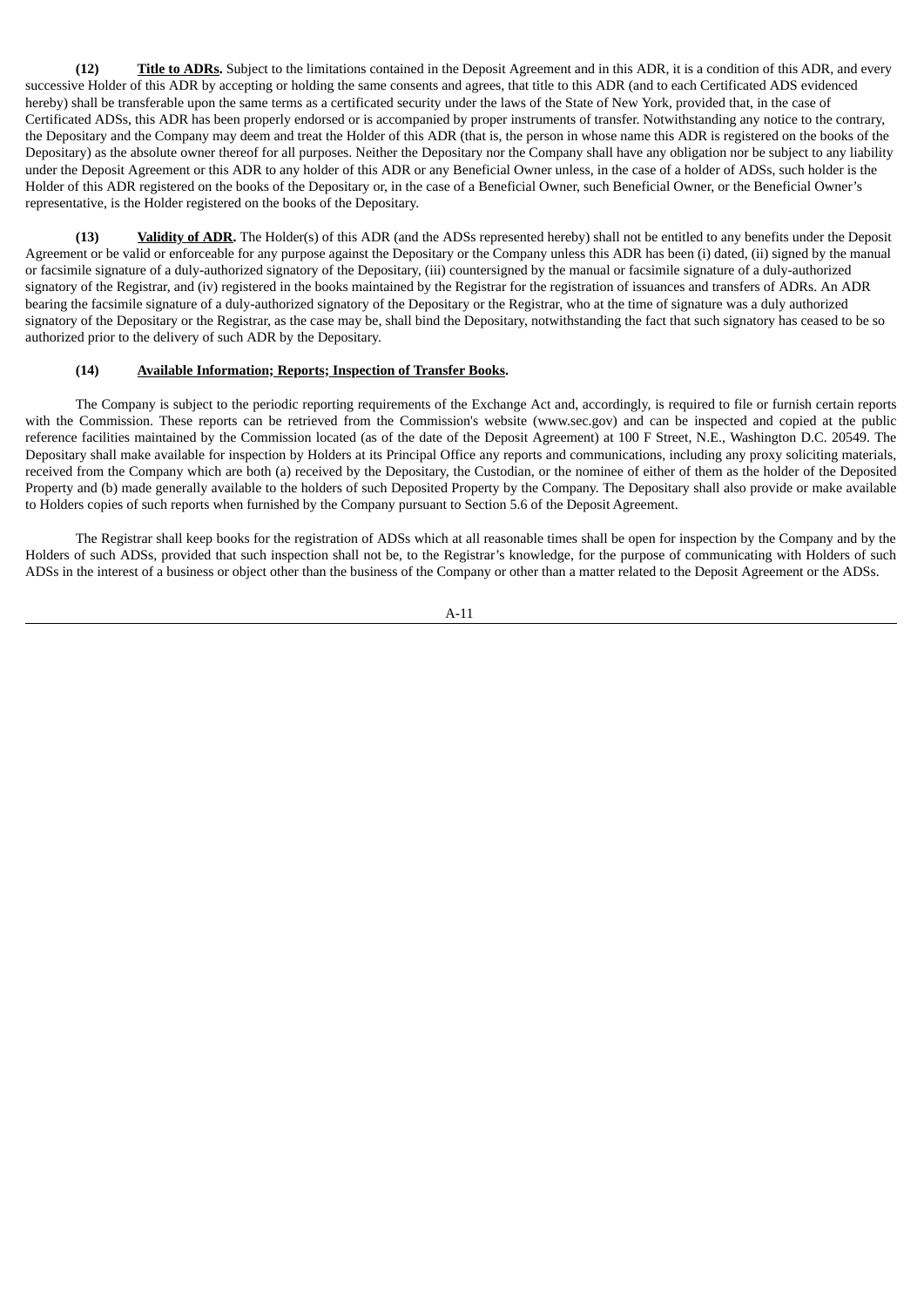The Registrar may close the transfer books with respect to the ADSs, at any time or from time to time, when deemed necessary or advisable by it in good faith in connection with the performance of its duties hereunder, or at the reasonable written request of the Company subject, in all cases, to paragraph (25) and Section 7.8(a) of the Deposit Agreement.

Dated:

CITIBANK, N.A. Transfer Agent and Registrar

CITIBANK, N.A. as Depositary

 $\text{By:}\_\_\_\_\_\_\_$ Authorized Signatory **Authorized Signatory** Authorized Signatory

The address of the Principal Office of the Depositary is 388 Greenwich Street, New York, New York 10013, U.S.A.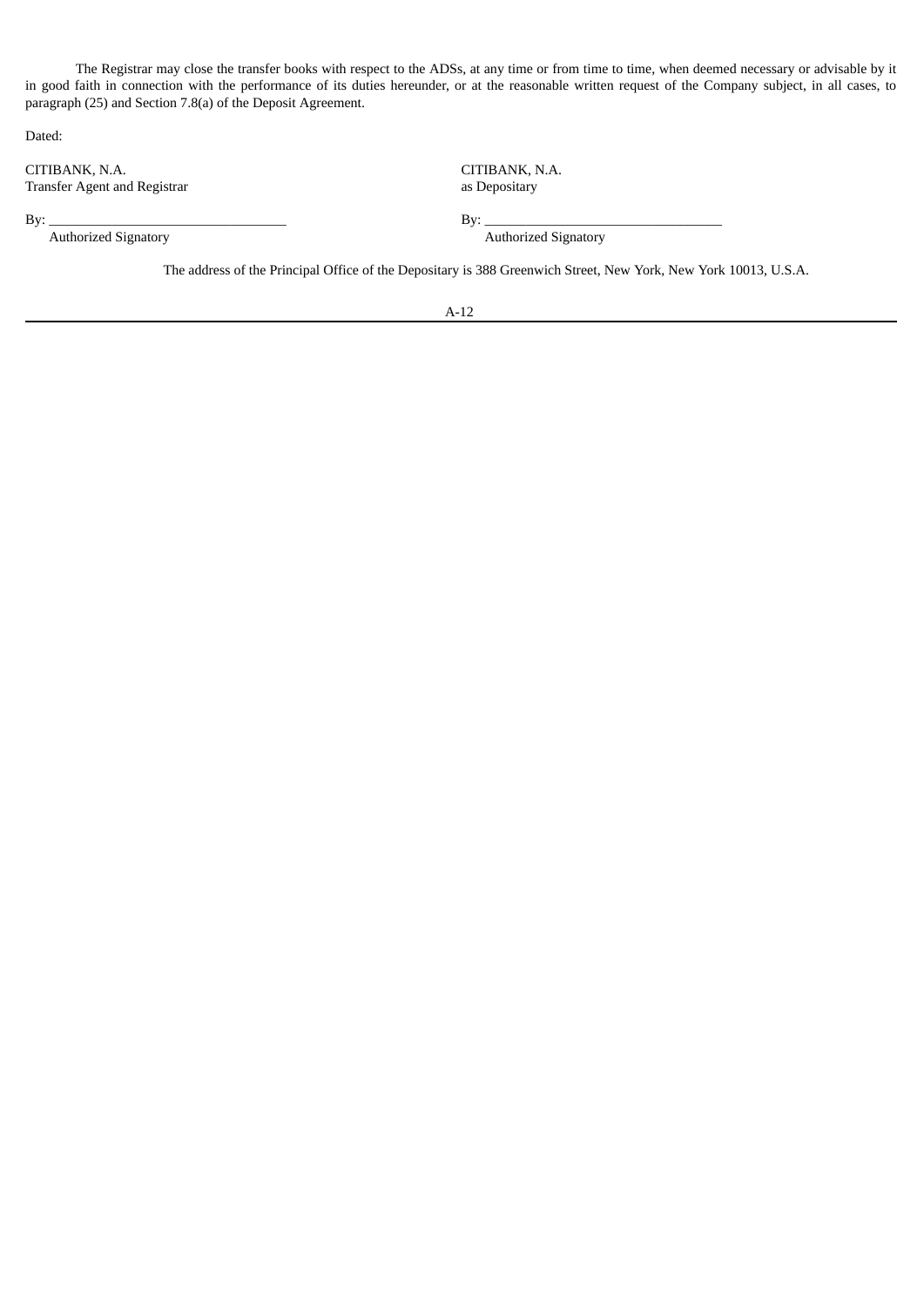#### **[FORM OF REVERSE OF ADR]**

#### SUMMARY OF CERTAIN ADDITIONAL PROVISIONS

## OF THE DEPOSIT AGREEMENT

**(15) Dividends and Distributions in Cash, Shares, etc.** (a) *Cash Distributions*: Upon the timely receipt by the Depositary of a notice from the Company that it intends to make a distribution of a cash dividend or other cash distribution, the Depositary shall establish the ADS Record Date upon the terms described in Section 4.9 of the Deposit Agreement. Upon confirmation of the receipt of (x) any cash dividend or other cash distribution in respect of any Deposited Property (whether from the Company or otherwise), or (y) proceeds from the sale of any Deposited Property held in respect of the ADSs under the terms of the Deposit Agreement, the Depositary will (i) if any amounts are received in a Foreign Currency, promptly convert or cause to be converted such cash dividend, distribution or proceeds into Dollars (subject to the terms and conditions of Section 4.8 of the Deposit Agreement), (ii) if applicable and unless previously established, establish the ADS Record Date upon the terms described in Section 4.9 of the Deposit Agreement, and (iii) distribute promptly the amount thus received (net of (a) the applicable fees and charges set forth in the Fee Schedule attached as Exhibit B to the Deposit Agreement and (b) applicable taxes withheld) to the Holders entitled thereto as of the ADS Record Date in proportion to the number of ADSs held as of the ADS Record Date. The Depositary shall distribute only such amount, however, as can be distributed without attributing to any Holder a fraction of one cent, and any balance not so distributed shall be held by the Depositary (without liability for interest thereon) and shall be added to and become part of the next sum received by the Depositary for distribution to Holders of ADSs outstanding at the time of the next distribution. If the Company, the Custodian or the Depositary is required to withhold and does withhold from any cash dividend or other cash distribution in respect of any Deposited Securities, or from any cash proceeds from the sales of Deposited Property, an amount on account of taxes, duties or other governmental charges, the amount distributed to Holders on the ADSs shall be reduced accordingly. Such withheld amounts shall be forwarded by the Company, the Custodian or the Depositary to the relevant governmental authority. Evidence of payment thereof by the Company shall be forwarded by the Company to the Depositary upon request. The Depositary will hold any cash amounts it is unable to distribute in a non-interest bearing account for the benefit of the applicable Holders and Beneficial Owners of ADSs until the distribution can be effected or the funds that the Depositary holds must be escheated as unclaimed property in accordance with the laws of the relevant states of the United States. Notwithstanding anything contained in the Deposit Agreement to the contrary, in the event the Company fails to give the Depositary timely notice of the proposed distribution provided for in Section 4.1 of the Deposit Agreement, the Depositary agrees to use commercially reasonable efforts to perform the actions contemplated in Section 4.1 of the Deposit Agreement, and the Company, the Holders and the Beneficial Owners acknowledge that the Depositary shall have no liability for the Depositary's failure to perform the actions contemplated in Section 4.1 of the Deposit Agreement where such notice has not been so timely given, other than its failure to use commercially reasonable efforts, as provided herein.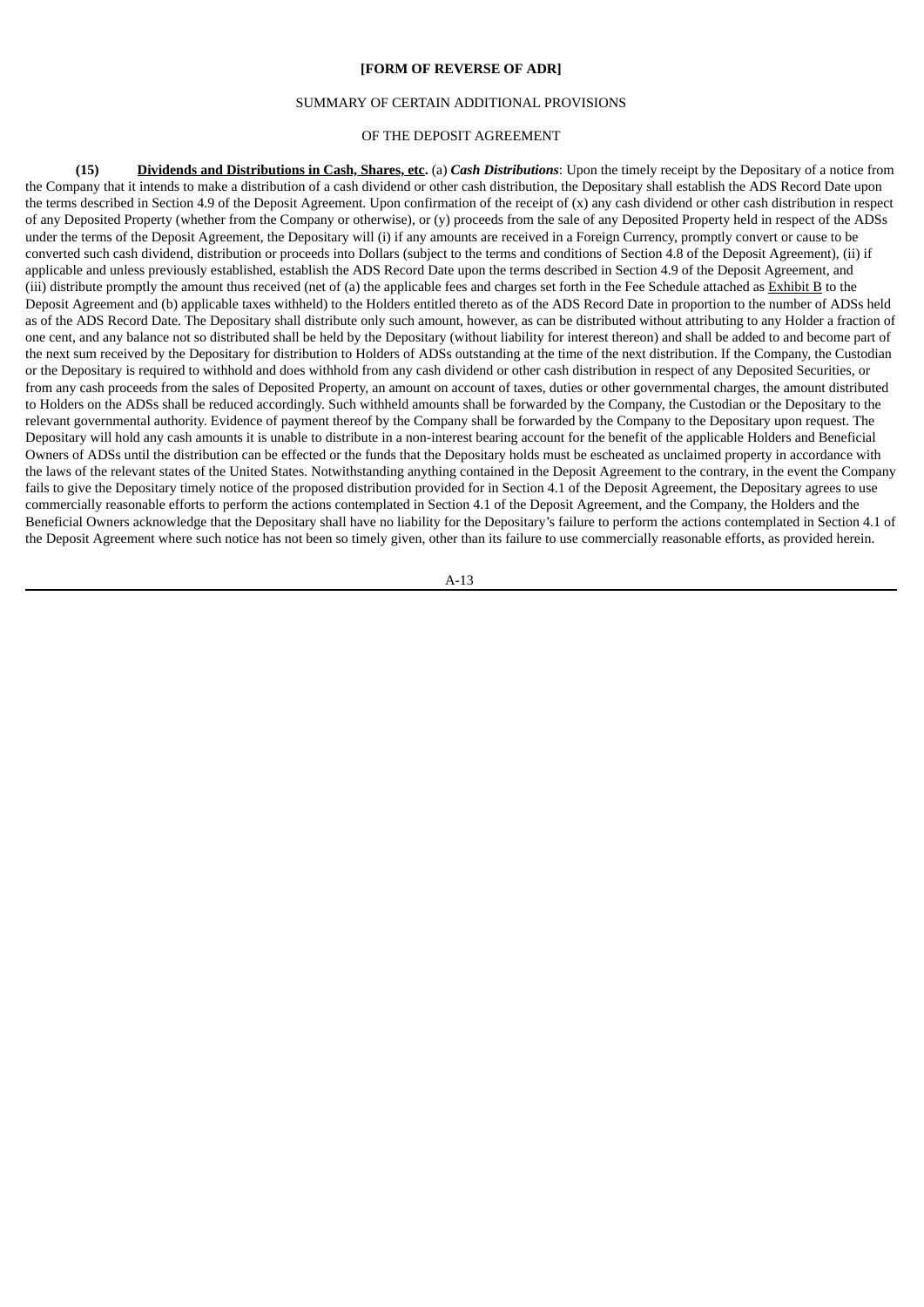(b) *Share Distributions*: Upon the timely receipt by the Depositary of a notice from the Company that it intends to make a distribution that consists of a dividend in, or free distribution of Shares, the Depositary shall establish the ADS Record Date upon the terms described in Section 4.9 of the Deposit Agreement. Upon receipt of confirmation from the Custodian of the receipt of the Shares so distributed by the Company, the Depositary shall either (i) subject to Section 5.9 of the Deposit Agreement, distribute to the Holders as of the ADS Record Date in proportion to the number of ADSs held as of the ADS Record Date, additional ADSs, which represent in the aggregate the number of Shares received as such dividend, or free distribution, subject to the other terms of the Deposit Agreement (including, without limitation, (a) the applicable fees and charges of, and expenses incurred by, the Depositary and (b) taxes), or (ii) if additional ADSs are not so distributed, take all actions necessary so that each ADS issued and outstanding after the ADS Record Date shall, to the extent permissible by law, thenceforth also represent rights and interests in the additional integral number of Shares distributed upon the Deposited Securities represented thereby (net of (a) the applicable fees and charges of, and expenses incurred by, the Depositary, and (b) taxes). In lieu of delivering fractional ADSs, the Depositary shall sell the number of Shares or ADSs, as the case may be, represented by the aggregate of such fractions and distribute the net proceeds upon the terms described in Section 4.1 of the Deposit Agreement.

In the event that the Depositary determines that any distribution in property (including Shares) is subject to any tax or other governmental charges which the Depositary is obligated to withhold, or, if the Company in the fulfillment of its obligations under Section 5.7 of the Deposit Agreement, has furnished an opinion of U.S. counsel determining that Shares must be registered under the Securities Act or other laws in order to be distributed to Holders (and no such registration statement has been declared effective), the Depositary may dispose of all or a portion of such property (including Shares and rights to subscribe therefor) in such amounts and in such manner, including by public or private sale, as the Depositary deems necessary and practicable, and the Depositary shall distribute the net proceeds of any such sale (after deduction of (a) taxes and (b) fees and charges of, and the expenses incurred by, the Depositary) to Holders entitled thereto upon the terms of Section 4.1 of the Deposit Agreement. The Depositary shall hold and/or distribute any unsold balance of such property in accordance with the provisions of the Deposit Agreement. Notwithstanding anything contained in the Deposit Agreement to the contrary, in the event the Company fails to give the Depositary timely notice of the proposed distribution provided for in Section 4.2 of the Deposit Agreement, the Depositary agrees to use commercially reasonable efforts to perform the actions contemplated in Section 4.2 of the Deposit Agreement, and the Company, the Holders and the Beneficial Owners acknowledge that the Depositary shall have no liability for the Depositary's failure to perform the actions contemplated in Section 4.2 of the Deposit Agreement where such notice has not been so timely given, other than its failure to use commercially reasonable efforts, as provided herein.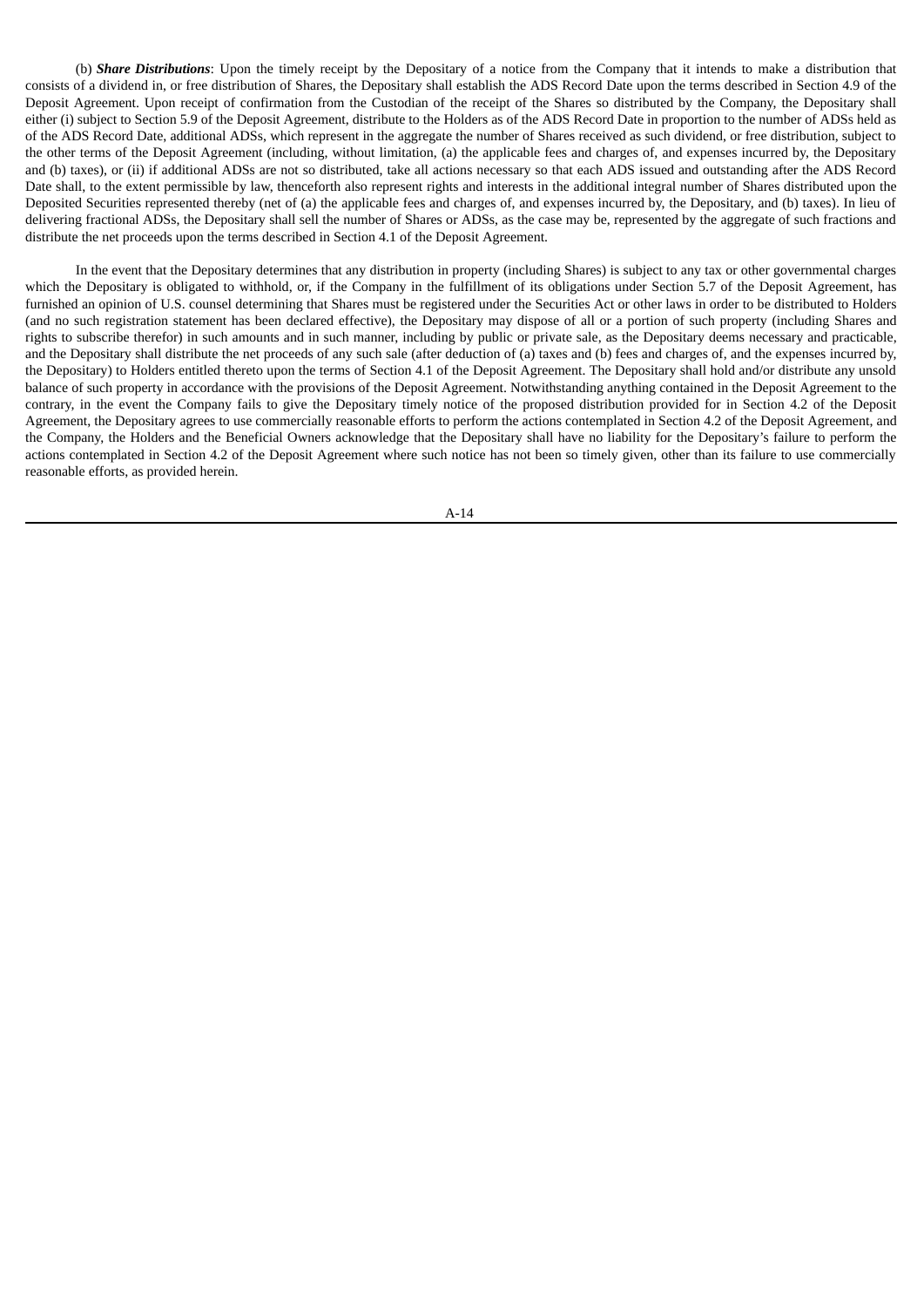(c) *Elective Distributions in Cash or Shares*: Upon the timely receipt of a notice indicating that the Company wishes an elective distribution in cash or Shares to be made available to Holders of ADSs upon the terms described in the Deposit Agreement, the Depositary shall consult with the Company to determine, and the Company shall assist the Depositary in its determination, whether it is lawful and reasonably practicable to make such elective distribution available to the Holders of ADSs. The Depositary shall make such elective distribution available to Holders only if (i) the Company shall have timely requested that the elective distribution be made available to Holders, (ii) the Depositary shall have determined that such distribution is reasonably practicable and (iii) the Depositary shall have received satisfactory documentation within the terms of Section 5.7 of the Deposit Agreement. If the above conditions are satisfied, the Depositary shall, subject to the terms and conditions of the Deposit Agreement, establish the ADS Record Date on the terms described in paragraph (17) and Section 4.9 of the Deposit Agreement and establish procedures to enable the Holder hereof to elect the receipt of the proposed distribution in cash or in additional ADSs. The Company shall assist the Depositary in establishing such procedures to the extent necessary. If a Holder elects to receive the distribution in cash, the distribution shall be made as in the case of a distribution in cash. If the Holder hereof elects to receive the distribution in additional ADSs, the distribution shall be made as in the case of a distribution in Shares upon the terms described in the Deposit Agreement. If such elective distribution is not reasonably practicable or if the Depositary did not receive satisfactory documentation as set forth in the Deposit Agreement, the Depositary shall establish an ADS Record Date upon the terms of Section 4.9 of the Deposit Agreement and, to the extent permitted by law, distribute to Holders, on the basis of the same determination as is made in the Cayman Islands in respect of the Shares for which no election is made, either  $(x)$  cash upon the terms described in Section 4.1 of the Deposit Agreement, or  $(y)$  additional ADSs representing such additional Shares, upon the terms described in Section 4.2 of the Deposit Agreement. Nothing herein or in the Deposit Agreement shall obligate the Depositary to make available to the Holder hereof a method to receive the elective distribution in Shares (rather than ADSs). There can be no assurance that the Holder hereof, or Holders generally, will be given the opportunity to receive elective distributions on the same terms and conditions as the holders of Shares. Notwithstanding anything contained in the Deposit Agreement to the contrary, in the event the Company fails to give the Depositary timely notice of the proposed distribution provided for in Section 4.3 of the Deposit Agreement, the Depositary agrees to use commercially reasonable efforts to perform the actions contemplated in Section 4.3 of the Deposit Agreement, and the Company, the Holders and the Beneficial Owners acknowledge that the Depositary shall have no liability for the Depositary's failure to perform the actions contemplated in Section 4.3 of the Deposit Agreement where such notice has not been so timely given, other than its failure to use commercially reasonable efforts, as provided herein.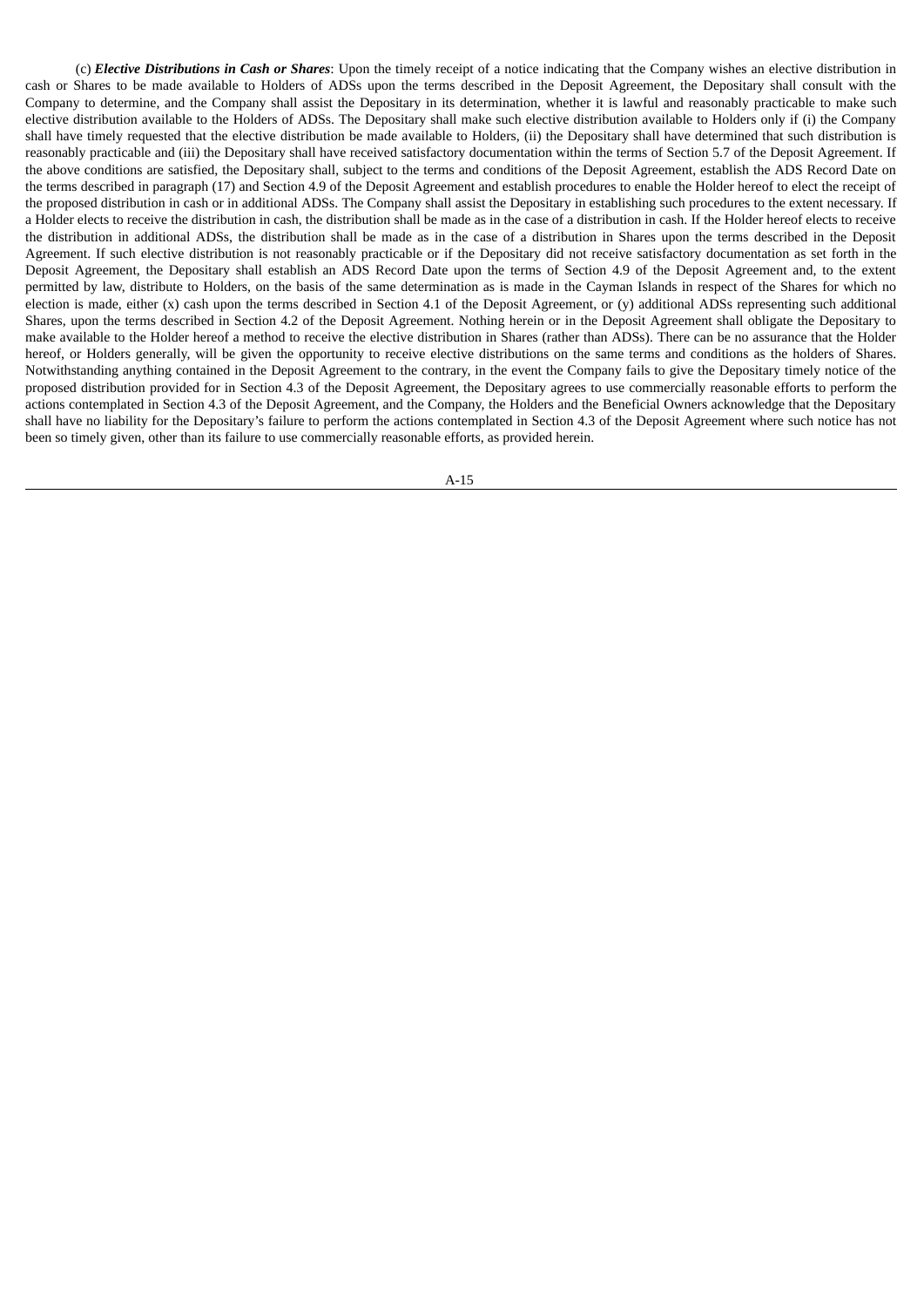(d) *Distribution of Rights to Purchase Additional ADSs*: Upon the timely receipt by the Depositary of a notice indicating that the Company wishes rights to subscribe for additional Shares to be made available to Holders of ADSs, the Depositary shall consult with the Company, to determine, and the Company shall assist the Depositary in its determination, whether it is lawful and reasonably practicable to make such rights available to the Holders. The Depositary shall make such rights available to Holders only if (i) the Company shall have timely requested that such rights be made available to Holders, (ii) the Depositary shall have received satisfactory documentation within the terms of Section 5.7 of the Deposit Agreement, and (iii) the Depositary shall have determined that such distribution of rights is reasonably practicable. In the event any of the conditions set forth above are not satisfied or if the Company requests that the rights not be made available to Holders of ADSs, the Depositary shall proceed with the sale of the rights as contemplated in Section 4.4(b) of the Deposit Agreement. In the event all conditions set forth above are satisfied, the Depositary shall establish the ADS Record Date (upon the terms described in Section 4.9 of the Deposit Agreement) and establish procedures to (x) distribute rights to purchase additional ADSs (by means of warrants or otherwise), (y) enable the Holders to exercise such rights (upon payment of the subscription price and of the applicable (a) fees and charges of, and expenses incurred by, the Depositary and (b) taxes), and (z) deliver ADSs upon the valid exercise of such rights. The Company shall assist the Depositary to the extent necessary in establishing such procedures. Nothing herein or in the Deposit Agreement shall obligate the Depositary to make available to the Holders a method to exercise rights to subscribe for Shares (rather than ADSs). If (i) the Company does not timely request the Depositary to make the rights available to Holders or requests that the rights not be made available to Holders, (ii) the Depositary fails to receive satisfactory documentation within the terms of Section 5.7 of the Deposit Agreement or determines it is not reasonably practicable to make the rights available to Holders, or (iii) any rights made available are not exercised and appear to be about to lapse, the Depositary shall determine whether it is lawful and reasonably practicable to sell such rights, in a riskless principal capacity, at such place and upon such terms (including public and private sale) as it may deem practicable. The Company shall assist the Depositary to the extent necessary to determine such legality and practicability. The Depositary shall, upon such sale, convert and distribute proceeds of such sale (net of applicable (a) fees and charges of, and expenses incurred by, the Depositary and (b) taxes) upon the terms hereof and of Section 4.1 of the Deposit Agreement. If the Depositary is unable to make any rights available to Holders upon the terms described in Section 4.4(a) of the Deposit Agreement or to arrange for the sale of the rights upon the terms described in Section 4.4(b) of the Deposit Agreement, the Depositary shall allow such rights to lapse. The Depositary shall not be liable for (i) any failure to accurately determine whether it may be lawful or practicable to make such rights available to Holders in general or any Holders in particular, (ii) any foreign exchange exposure or loss incurred in connection with such sale or exercise, or (iii) the content of any materials forwarded to the Holders on behalf of the Company in connection with the rights distribution.

Notwithstanding anything herein or in the Deposit Agreement to the contrary, if registration (under the Securities Act or any other applicable law) of the rights or the securities to which any rights relate may be required in order for the Company to offer such rights or such securities to Holders and to sell the securities represented by such rights, the Depositary will not distribute such rights to the Holders (i) unless and until a registration statement under the Securities Act (or other applicable law) covering such offering is in effect or (ii) unless the Company furnishes the Depositary opinion(s) of counsel for the Company in the United States and counsel to the Company in any other applicable country in which rights would be distributed, in each case satisfactory to the Depositary, to the effect that the offering and sale of such securities to Holders and Beneficial Owners are exempt from, or do not require registration under, the provisions of the Securities Act or any other applicable laws. In the event that the Company, the Depositary or the Custodian shall be required to withhold and does withhold from any distribution of Deposited Property (including rights) an amount on account of taxes or other governmental charges, the amount distributed to the Holders of ADSs shall be reduced accordingly. In the event that the Depositary determines that any distribution of Deposited Property (including Shares and rights to subscribe therefor) is subject to any tax or other governmental charges which the Depositary is obligated to withhold, the Depositary may dispose of all or a portion of such Deposited Property (including Shares and rights to subscribe therefor) in such amounts and in such manner, including by public or private sale, as the Depositary deems necessary and practicable to pay any such taxes or charges.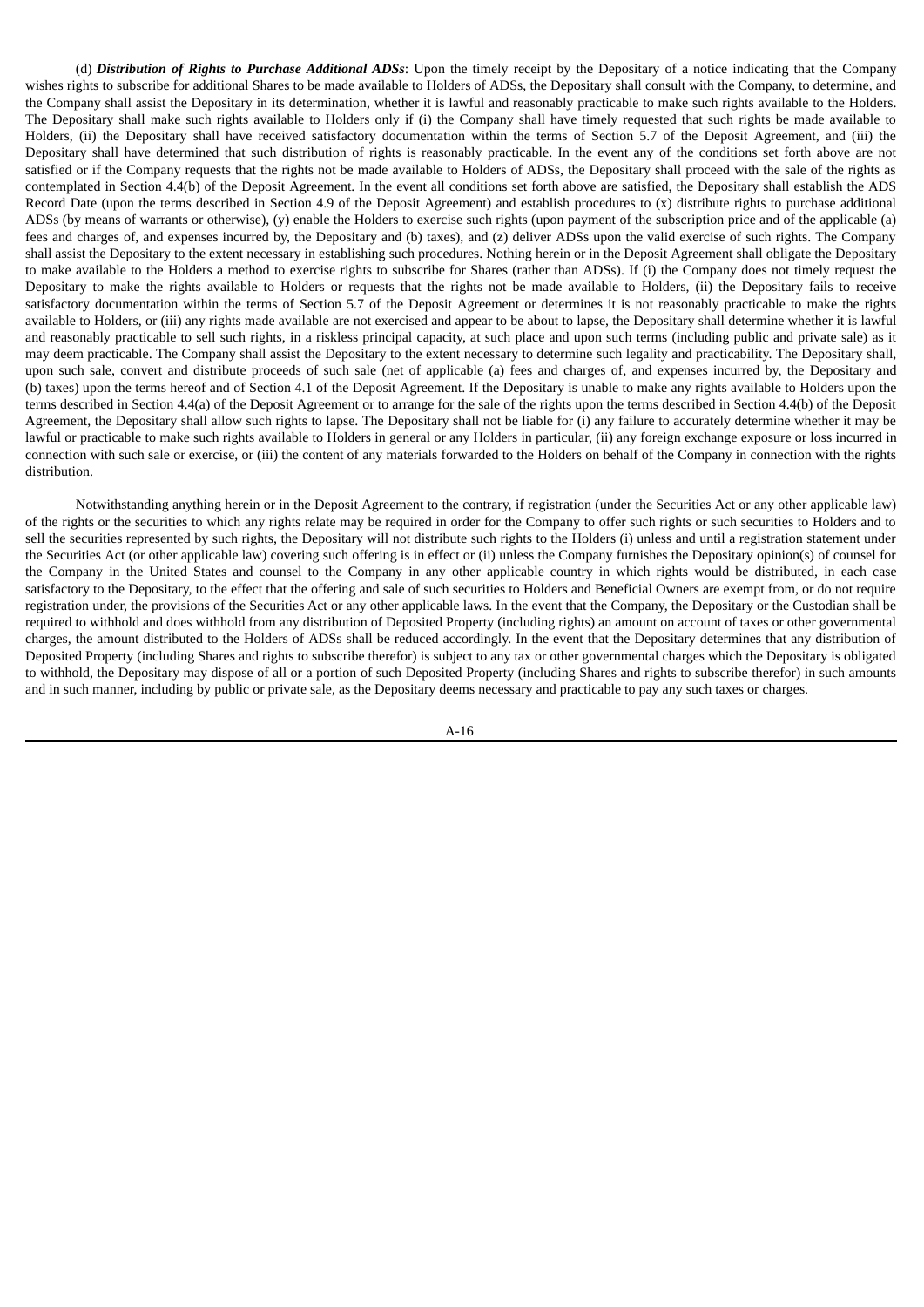There can be no assurance that Holders generally, or any Holder in particular, will be given the opportunity to receive or exercise rights on the same terms and conditions as the holders of Shares or be able to exercise such rights. Nothing herein or in the Deposit Agreement shall obligate the Company to file any registration statement in respect of any rights or Shares or other securities to be acquired upon the exercise of such rights.

(e) *Distributions other than Cash, Shares or Rights to Purchase Shares*: Upon receipt of a notice indicating that the Company wishes property other than cash, Shares or rights to purchase additional Shares to be made to Holders of ADSs, the Depositary shall determine whether such distribution to Holders is lawful and reasonably practicable. The Depositary shall not make such distribution unless (i) the Company shall have requested the Depositary to make such distribution to Holders, (ii) the Depositary shall have received satisfactory documentation within the terms of Section 5.7 of the Deposit Agreement, and (iii) the Depositary shall have determined that such distribution is reasonably practicable. Upon satisfaction of such conditions, the Depositary shall distribute the property so received to the Holders of record, as of the ADS Record Date, in proportion to the number of ADSs held by them respectively and in such manner as the Depositary may deem practicable for accomplishing such distribution (i) upon receipt of payment or net of the applicable fees and charges of, and expenses incurred by, the Depositary, and (ii) net of any taxes withheld. The Depositary may dispose of all or a portion of the property so distributed and deposited, in such amounts and in such manner (including public or private sale) as the Depositary may deem practicable or necessary to satisfy any taxes (including applicable interest and penalties) or other governmental charges applicable to the distribution.

If the conditions above are not satisfied, the Depositary shall sell or cause such property to be sold in a public or private sale, at such place or places and upon such terms as it may deem practicable and shall (i) cause the proceeds of such sale, if any, to be converted into Dollars and (ii) distribute the proceeds of such conversion received by the Depositary (net of applicable (a) fees and charges of, and expenses incurred by, the Depositary and (b) taxes) to the Holders as of the ADS Record Date upon the terms hereof and Section 4.1 of the Deposit Agreement. If the Depositary is unable to sell such property, the Depositary may dispose of such property for the account of the Holders in any way it deems reasonably practicable under the circumstances.

Neither the Depositary nor the Company shall be responsible for (i) any failure to determine whether it is lawful or practicable to make the property described in Section 4.5 of the Deposit Agreement available to Holders in general or any Holders in particular, nor (ii) any loss incurred in connection with the sale or disposal of such property.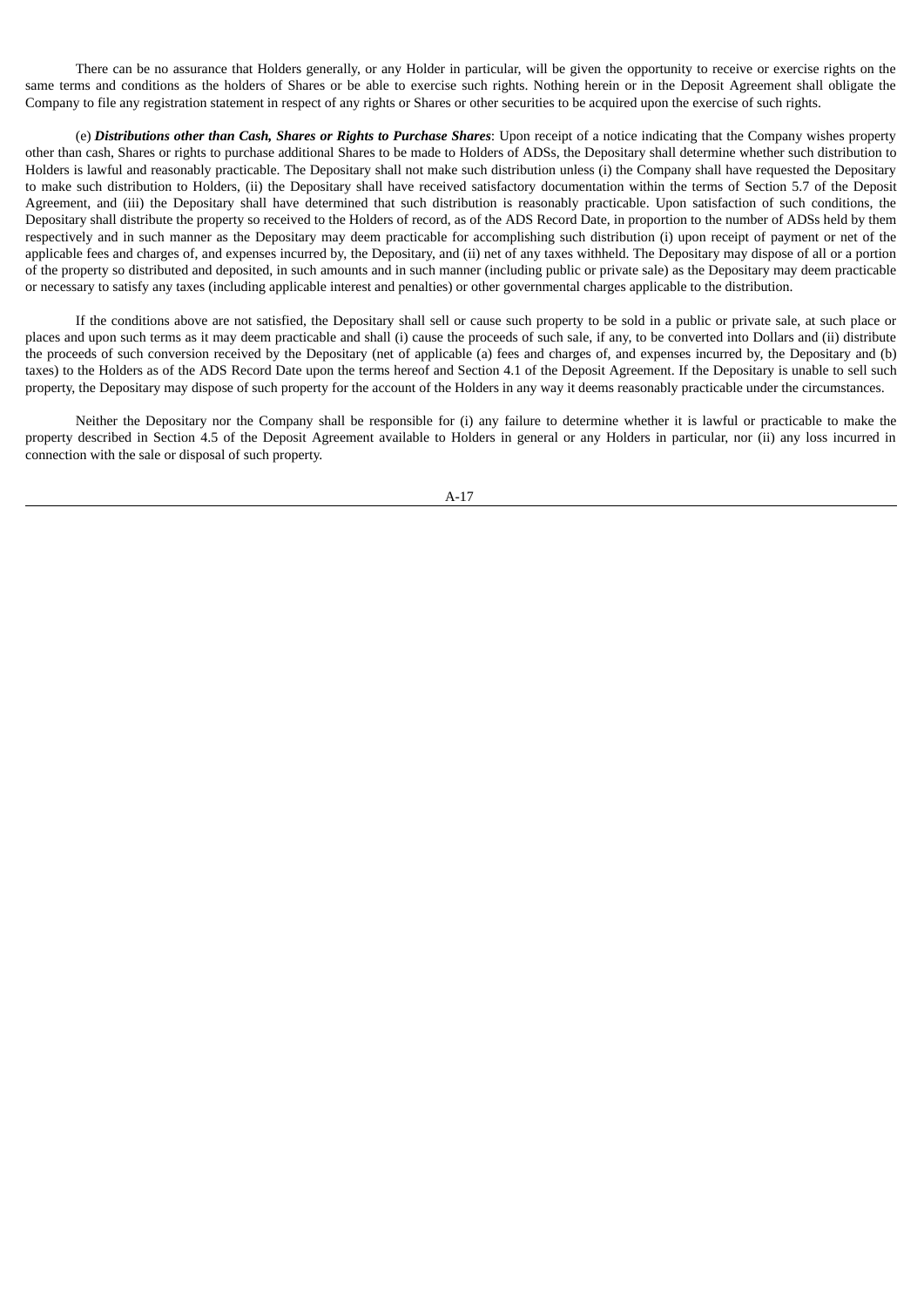**(16) Redemption.** Upon timely receipt of notice from the Company that it intends to exercise its right of redemption in respect of any of the Deposited Securities, and satisfactory documentation, and only if the Depositary shall have determined that such proposed redemption is practicable, the Depositary shall provide to each Holder a notice setting forth the intended exercise by the Company of the redemption rights and any other particulars set forth in the Company's notice to the Depositary. The Depositary shall instruct the Custodian to present to the Company the Deposited Securities in respect of which redemption rights are being exercised against payment of the applicable redemption price. Upon receipt of confirmation from the Custodian that the redemption has taken place and that funds representing the redemption price have been received, the Depositary shall convert, transfer, and distribute the proceeds (net of applicable (a) fees and charges of, and the expenses incurred by, the Depositary, and (b) taxes), retire ADSs and cancel ADRs, if applicable, upon delivery of such ADSs by Holders thereof and the terms set forth in Sections 4.1 and 6.2 of the Deposit Agreement. If less than all outstanding Deposited Securities are redeemed, the ADSs to be retired will be selected by lot or on a pro rata basis, as may be determined by the Depositary. The redemption price per ADS shall be the dollar equivalent of the per share amount received by the Depositary (adjusted to reflect the ADS(s)-to-Share(s) ratio) upon the redemption of the Deposited Securities represented by ADSs (subject to the terms of Section 4.8 of the Deposit Agreement and the applicable fees and charges of, and expenses incurred by, the Depositary, and taxes) multiplied by the number of Deposited Securities represented by each ADS redeemed. Notwithstanding anything contained in the Deposit Agreement to the contrary, in the event the Company fails to give the Depositary timely notice of the proposed redemption provided for in Section 4.7 of the Deposit Agreement, the Depositary agrees to use commercially reasonable efforts to perform the actions contemplated in Section 4.7 of the Deposit Agreement, and the Company, the Holders and the Beneficial Owners acknowledge that the Depositary shall have no liability for the Depositary's failure to perform the actions contemplated in Section 4.7 of the Deposit Agreement where such notice has not been so timely given, other than its failure to use commercially reasonable efforts, as provided herein.

**(17) Fixing of ADS Record Date.** Whenever (a) the Depositary shall receive notice of the fixing of a record date by the Company for the determination of holders of Deposited Securities entitled to receive any distribution (whether in cash, Shares, rights or other distribution), (b) for any reason the Depositary causes a change in the number of Shares that are represented by each ADS, (c) the Depositary shall receive notice of any meeting of, or solicitation of consents or proxies of, holders of Shares or other Deposited Securities, or (d) the Depositary shall find it necessary or convenient in connection with the giving of any notice, solicitation of any consent or any other matter, the Depositary shall fix the record date (the "ADS Record Date") for the determination of the Holders of ADS(s) who shall be entitled to receive such distribution, to give instructions for the exercise of voting rights at any such meeting, to give or withhold such consent, to receive such notice or solicitation or to otherwise take action, or to exercise the rights of Holders with respect to such changed number of Shares represented by each ADS. The Depositary shall make reasonable efforts to establish the ADS Record Date as closely as practicable to the applicable record date for the Deposited Securities (if any) set by the Company in the Cayman Islands and shall not announce the establishment of any ADS Record Date prior to the relevant corporate action having been made public by the Company (if such corporate action affects the Deposited Securities). Subject to applicable law, the terms and conditions of this ADR and Sections 4.1 through 4.8 and the other terms and conditions of the Deposit Agreement, only the Holders of ADSs at the close of business in New York on such ADS Record Date shall be entitled to receive such distribution, to give such voting instructions, to receive such notice or solicitation, or otherwise take action.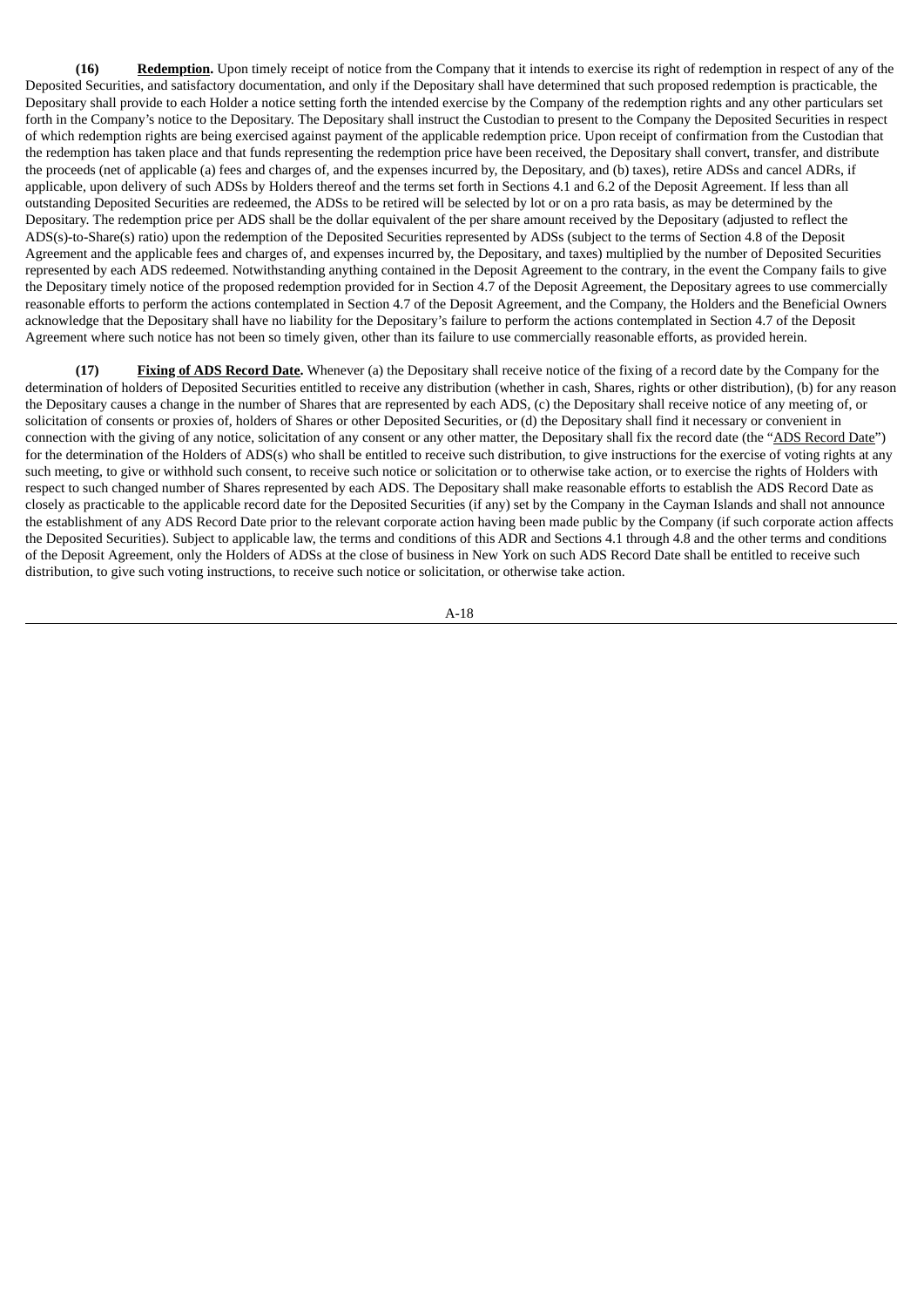**(18) Voting of Deposited Securities.** As soon as practicable after receipt of notice of any meeting at which the holders of Deposited Securities are entitled to vote, or of solicitation of consents or proxies from holders of Deposited Securities, the Depositary shall fix the ADS Record Date in respect of such meeting or solicitation of consent or proxy in accordance with Section 4.9 of the Deposit Agreement. The Depositary shall, if requested by the Company in writing in a timely manner (the Depositary having no obligation to take any further action if the request shall not have been received by the Depositary at least thirty (30) days prior to the date of such vote or meeting), at the Company's expense and provided no U.S. legal prohibitions exist, distribute to Holders as of the ADS Record Date: (a) such notice of meeting or solicitation of consent or proxy, (b) a statement that the Holders at the close of business on the ADS Record Date will be entitled, subject to any applicable law, the provisions of the Deposit Agreement, the Articles of Association and the provisions of or governing the Deposited Securities (which provisions, if any, shall be summarized in pertinent part by the Company), to instruct the Depositary as to the exercise of the voting rights, if any, pertaining to the Deposited Securities represented by such Holder's ADSs, and (c) a brief statement as to the manner in which such voting instructions may be given or deemed to have been given in accordance with Section 4.10 of the Deposit Agreement if no instructions are received prior to the deadline for such purposes to the Depositary to give a discretionary proxy to a person designated by the Company. Notwithstanding anything contained in the Deposit Agreement to the contrary, in the event the Company fails to timely request that the Depositary distribute the information as provided for in Section 4.10 of the Deposit Agreement, the Depositary agrees, following receipt of notice of the applicable meeting or solicitation of consents or proxies and, if the Depositary requests, reasonable and prompt consultation between the Company and the Depositary, to use commercially reasonable efforts to perform the actions contemplated in Section 4.10 of the Deposit Agreement, and the Company, the Holders and the Beneficial Owners acknowledge that the Depositary shall have no liability for the Depositary's failure to perform the actions contemplated in Section 4.10 of the Deposit Agreement where such notice has not been so timely given, other than its failure to use commercially reasonable efforts, if required, as provided herein.

Notwithstanding anything contained in the Deposit Agreement or this ADR, the Depositary may, to the extent not prohibited by law or regulations, or by the requirements of the stock exchange on which the ADSs are listed, in lieu of distribution of the materials provided to the Depositary in connection with any meeting of, or solicitation of consents or proxies from, holders of Deposited Securities, distribute to the Holders a notice that provides Holders with, or otherwise publicizes to Holders, instructions on how to retrieve such materials or receive such materials upon request (*e.g.*, by reference to a website containing the materials for retrieval or a contact for requesting copies of the materials).

The Depositary has been advised by the Company that under the Articles of Association of the Company as in effect on the date of the Deposit Agreement, voting at any meeting of shareholders of the Company is by show of hands unless (before or on the declaration of the result of the show of hands) a poll is demanded. The Depositary will not join in demanding a poll, whether or not requested to do so by Holders of ADSs. Under the Articles of Association as in effect on the date of the Deposit Agreement, a poll may be demanded by the chairman of the meeting or any shareholder present in person or by proxy.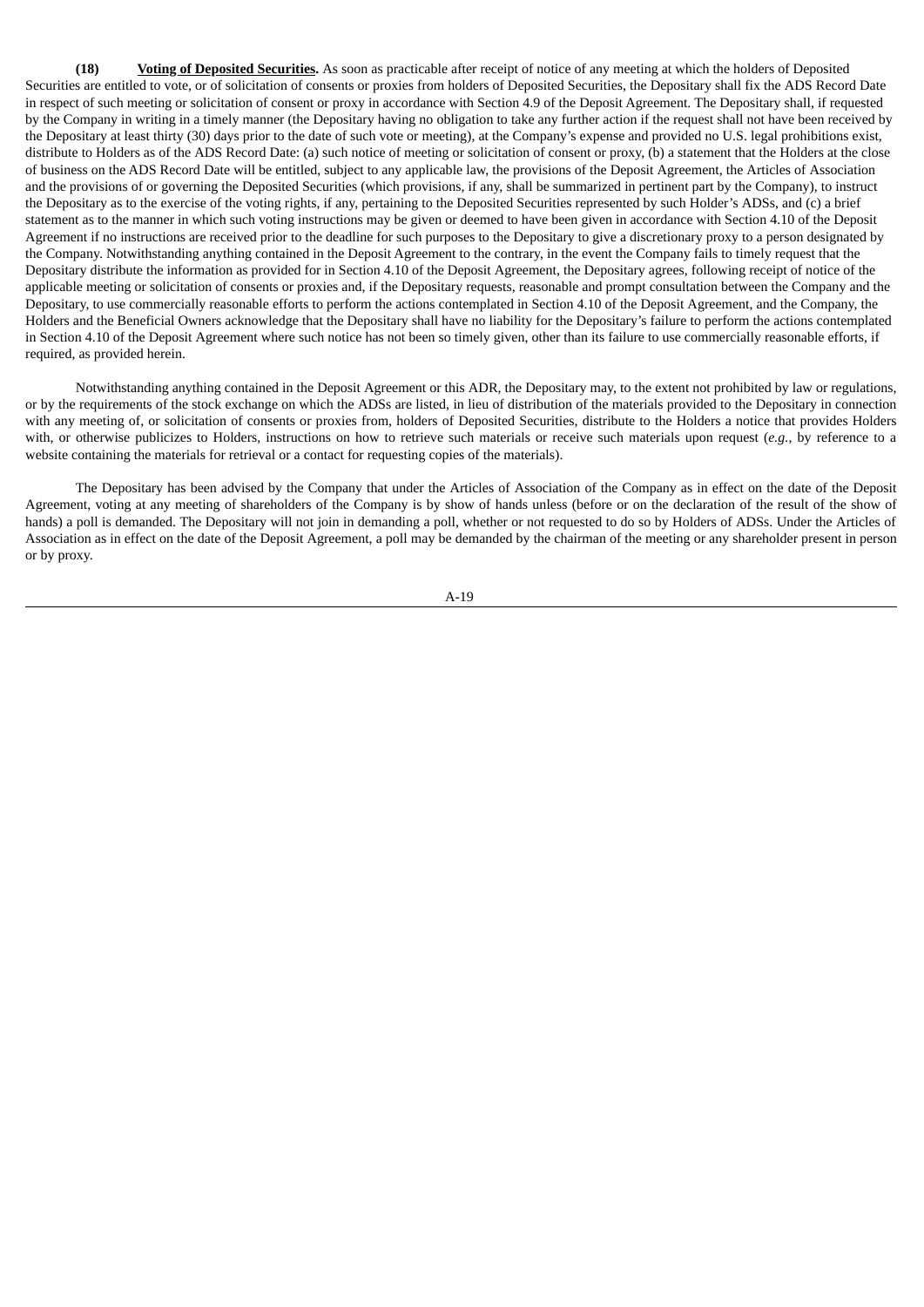Voting instructions may be given only in respect of a number of ADSs representing an integral number of Deposited Securities. Upon the timely receipt from a Holder of ADSs as of the ADS Record Date of voting instructions in the manner specified by the Depositary, the Depositary shall endeavor, insofar as practicable and permitted under applicable law, the provisions of the Deposit Agreement, the Articles of Association of the Company and the provisions of the Deposited Securities, to vote, or cause the Custodian to vote, the Deposited Securities (in person or by proxy) represented by such Holder's ADSs as follows: (a) in the event voting takes place at a shareholders' meeting by a show of hands, the Depositary will instruct the Custodian to vote all Deposited Securities in accordance with the voting instructions received timely from a majority of Holders of ADSs who provided voting instructions, and (b) in the event voting takes place at a shareholders' meeting by poll, the Depositary will instruct the Custodian to vote the Deposited Securities in accordance with the voting instructions timely received from the Holders of ADSs. If voting is by poll and the Depositary does not receive voting instructions from a Holder as of the ADS Record Date on or before the date established by the Depositary for such purpose, such Holder shall be deemed, and the Depositary shall deem such Holder, to have instructed the Depositary to give a discretionary proxy to a person designated by the Company to vote the Deposited Securities; provided, however, that no such discretionary proxy shall be given by the Depositary with respect to any matter to be voted upon as to which the Company informs the Depositary that (a) the Company does not wish such proxy to be given, (b) substantial opposition exists, or (c) the rights of holders of Deposited Securities may be adversely affected

Deposited Securities represented by ADSs for which no timely voting instructions are received by the Depositary from the Holder shall not be voted (except (a) in the case voting is by show of hands, in which case the Depositary will instruct the Custodian to vote all Deposited Securities in accordance with the voting instructions received from a majority of Holders of ADSs who provided timely voting instructions, and (b) as contemplated in Section 4.10 of the Deposit Agreement). Neither the Depositary nor the Custodian shall under any circumstances exercise any discretion as to voting and neither the Depositary nor the Custodian shall vote, attempt to exercise the right to vote, or in any way make use of, for purposes of establishing a quorum or otherwise, the Deposited Securities represented by ADSs, except pursuant to and in accordance with the voting instructions timely received from Holders or as otherwise contemplated in the Deposit Agreement or herein. If the Depositary timely receives voting instructions from a Holder which fail to specify the manner in which the Depositary is to vote the Deposited Securities represented by such Holder's ADSs, the Depositary will deem such Holder (unless otherwise specified in the notice distributed to Holders) to have instructed the Depositary to vote in favor of the items set forth in such voting instructions.

Notwithstanding anything else contained herein or in the Deposit Agreement, the Depositary shall, if so requested in writing by the Company, represent all Deposited Securities (whether or not voting instructions have been received in respect of such Deposited Securities from Holders as of the ADS Record Date) for the sole purpose of establishing quorum at a meeting of shareholders.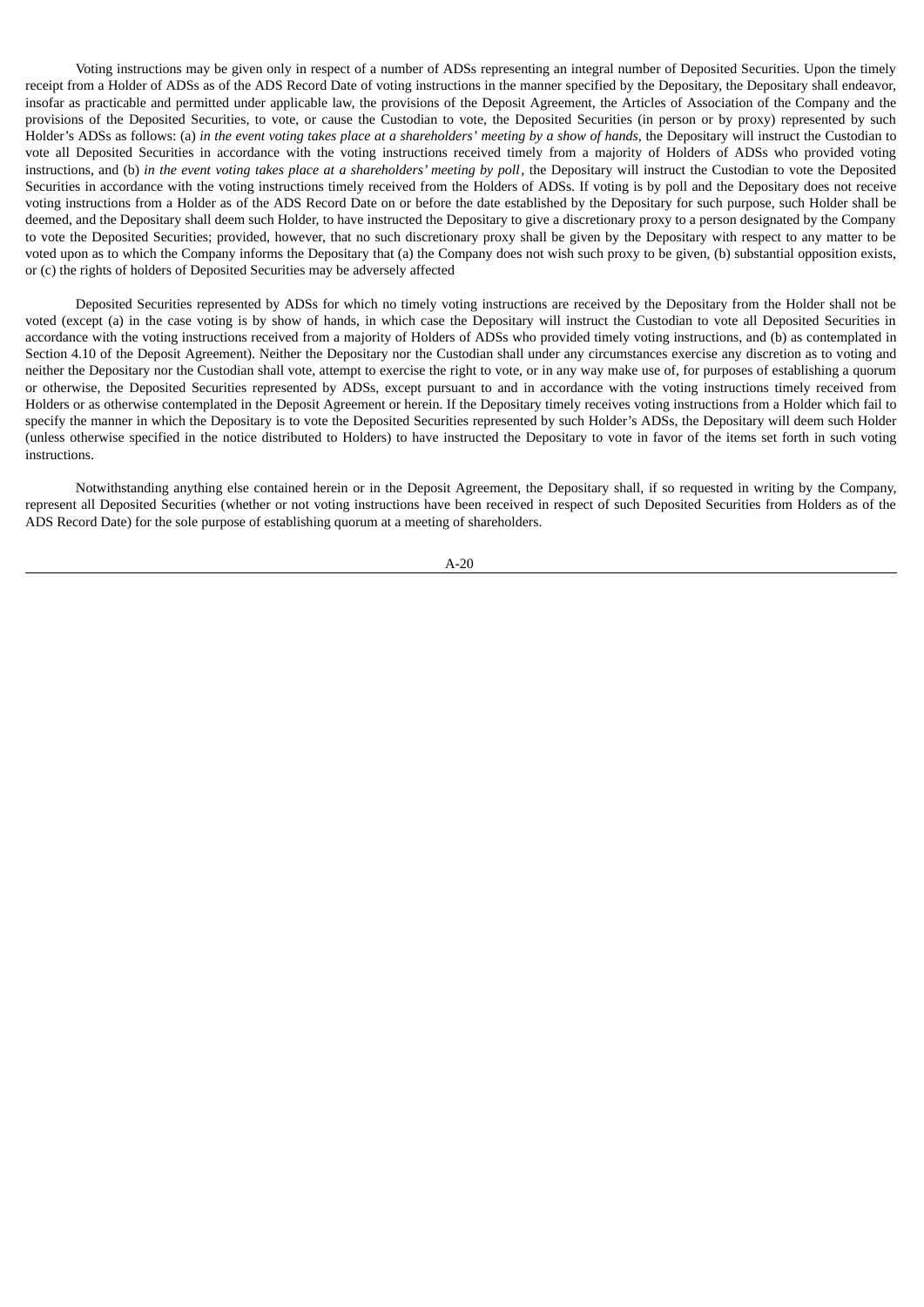Notwithstanding anything else contained in the Deposit Agreement or this ADR, the Depositary shall not have any obligation to take any action with respect to any meeting, or solicitation of consents or proxies, of holders of Deposited Securities if the taking of such action would violate U.S. laws. The Company agrees to take any and all actions reasonably necessary to enable Holders and Beneficial Owners to exercise the voting rights accruing to the Deposited Securities and to deliver to the Depositary an opinion of U.S. counsel addressing any actions requested to be taken if so requested by the Depositary.

There can be no assurance that Holders generally or any Holder in particular will receive the notice described above with sufficient time to enable the Holder to return voting instructions to the Depositary in a timely manner.

**(19) Changes Affecting Deposited Securities.** Upon any change in nominal or par value, split-up, cancellation, consolidation or any other reclassification of Deposited Securities, or upon any recapitalization, reorganization, merger, consolidation or sale of assets affecting the Company or to which it is a party, any property which shall be received by the Depositary or the Custodian in exchange for, or in conversion of, or replacement of, or otherwise in respect of, such Deposited Securities shall, to the extent permitted by law, be treated as new Deposited Property under the Deposit Agreement, and this ADR shall, subject to the provisions of the Deposit Agreement, this ADR evidencing such ADSs and applicable law, represent the right to receive such additional or replacement Deposited Property. In giving effect to such change, split-up, cancellation, consolidation or other reclassification of Deposited Securities, recapitalization, reorganization, merger, consolidation or sale of assets, the Depositary may, with the Company's approval, and shall, if the Company shall so request, subject to the terms of the Deposit Agreement (including, without limitation, (a) the applicable fees and charges of, and expenses incurred by, the Depositary, and (b) taxes) and receipt of an opinion of counsel to the Company satisfactory to the Depositary that such actions are not in violation of any applicable laws or regulations, (i) issue and deliver additional ADSs as in the case of a stock dividend on the Shares, (ii) amend the Deposit Agreement and the applicable ADRs, (iii) amend the applicable Registration Statement(s) on Form F-6 as filed with the Commission in respect of the ADSs, (iv) call for the surrender of outstanding ADRs to be exchanged for new ADRs, and (v) take such other actions as are appropriate to reflect the transaction with respect to the ADSs. The Company agrees to, jointly with the Depositary, amend the Registration Statement on Form F-6 as filed with the Commission to permit the issuance of such new form of ADRs. Notwithstanding the foregoing, in the event that any Deposited Property so received may not be lawfully distributed to some or all Holders, the Depositary may, with the Company's approval, and shall, if the Company requests, subject to receipt of an opinion of Company's counsel satisfactory to the Depositary that such action is not in violation of any applicable laws or regulations, sell such Deposited Property at public or private sale, at such place or places and upon such terms as it may deem proper and may allocate the net proceeds of such sales (net of (a) fees and charges of, and expenses incurred by, the Depositary and (b) taxes) for the account of the Holders otherwise entitled to such Deposited Property upon an averaged or other practicable basis without regard to any distinctions among such Holders and distribute the net proceeds so allocated to the extent practicable as in the case of a distribution received in cash pursuant to Section 4.1 of the Deposit Agreement. The Depositary shall not be responsible for (i) any failure to determine that it may be lawful or practicable to make such Deposited Property available to Holders in general or to any Holder in particular, (ii) any foreign exchange exposure or loss incurred in connection with such sale, or (iii) any liability to the purchaser of such Deposited Property.

$$
A-21
$$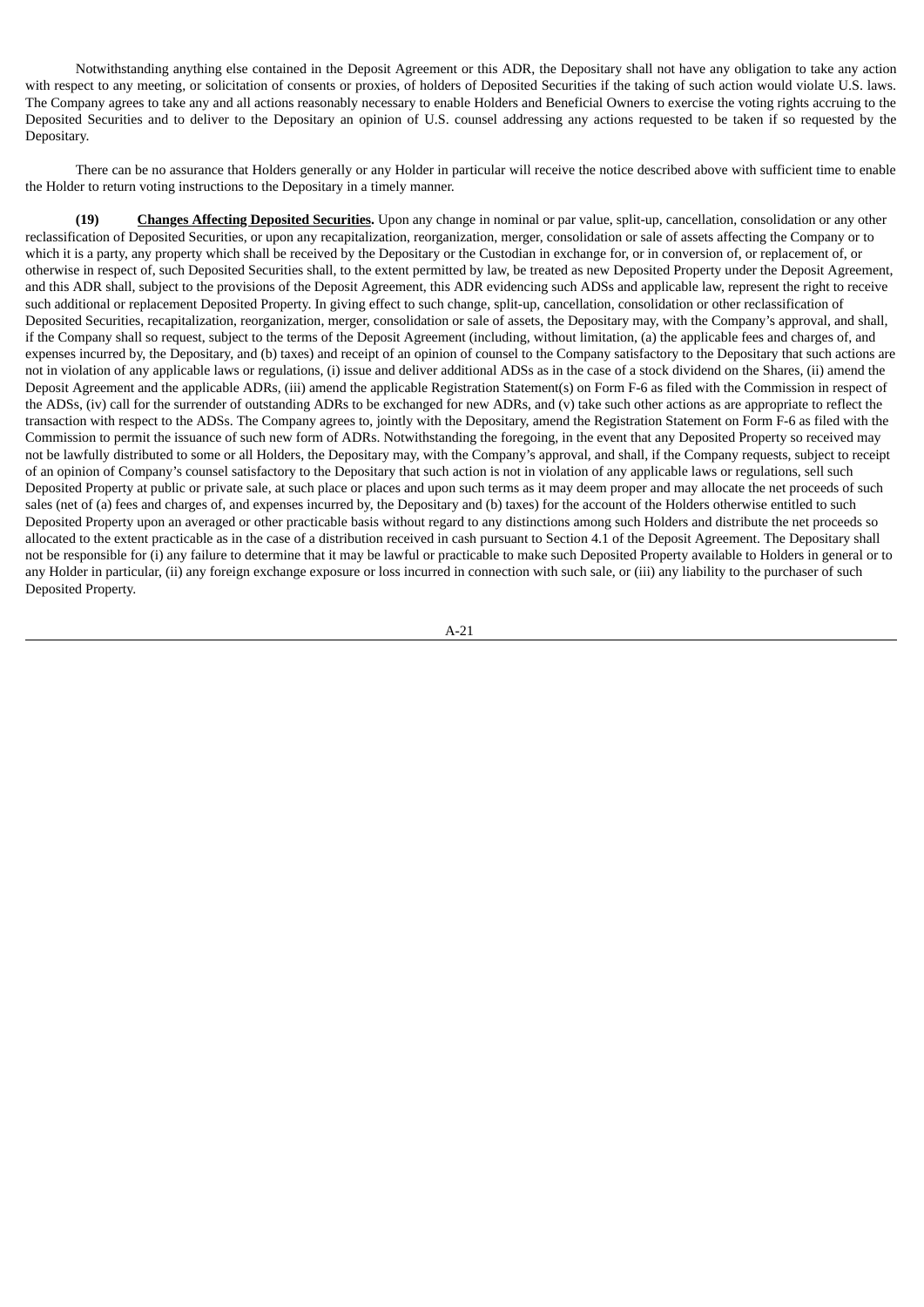**(20) Exoneration.** Notwithstanding anything contained in the Deposit Agreement or this ADR, neither the Depositary nor the Company shall be obligated to do or perform any act or thing which is inconsistent with the provisions of the Deposit Agreement or incur any liability (to the extent not limited by paragraph (25) hereof and Section 7.8(b) of the Deposit Agreement) (i) if the Depositary, the Custodian, the Company or their respective agents shall be prevented or forbidden from, hindered or delayed in, doing or performing any act or thing required or contemplated by the terms of the Deposit Agreement and this ADR, by reason of any provision of any present or future law or regulation of the United States, the Cayman Islands or any other country, or of any other governmental authority or regulatory authority or stock exchange, or on account of potential criminal or civil penalties or restraint, or by reason of any provision, present or future, of the Articles of Association or any provision of or governing any Deposited Securities, or by reason of any act of God or other event or circumstances beyond its control (including, without limitation, fire, flood, earthquake, tornado, hurricane, tsunami, explosion, or other natural disaster, nationalization, expropriation, currency restriction, work stoppage, strikes, civil unrest, act of war (whether declared or not) or terrorism, revolution, rebellion, embargo, computer failure, failure of public infrastructure (including communication or utility failure), failure of common carriers, nuclear, cyber or biochemical incident, any pandemic, epidemic or other prevalent disease or illness with an actual or probable threat to human life, any quarantine order or travel restriction imposed by a governmental authority or other competent public health authority, or the failure or unavailability of the United States Federal Reserve Bank (or other central banking system) or DTC (or other clearing system)), (ii) by reason of any exercise of, or failure to exercise, any discretion provided for in the Deposit Agreement or in the Articles of Association or provisions of or governing Deposited Securities, (iii) for any action or inaction in reliance upon the advice of or information from legal counsel, accountants, any person presenting Shares for deposit, any Holder, any Beneficial Owner or authorized representative thereof, or any other person believed by it in good faith to be competent to give such advice or information, (iv) for the inability by a Holder or Beneficial Owner to benefit from any distribution, offering, right or other benefit which is made available to holders of Deposited Securities but is not, under the terms of the Deposit Agreement, made available to Holders of ADSs, (v) for any action or inaction of any clearing or settlement system (and any participant thereof) for the Deposited Property or the ADSs, or (vi) for any consequential or punitive damages (including lost profits) for any breach of the terms of the Deposit Agreement. The Depositary, its controlling persons, its agents, any Custodian and the Company, its controlling persons and its agents may rely and shall be protected in acting upon any written notice, request or other document believed by it to be genuine and to have been signed or presented by the proper party or parties.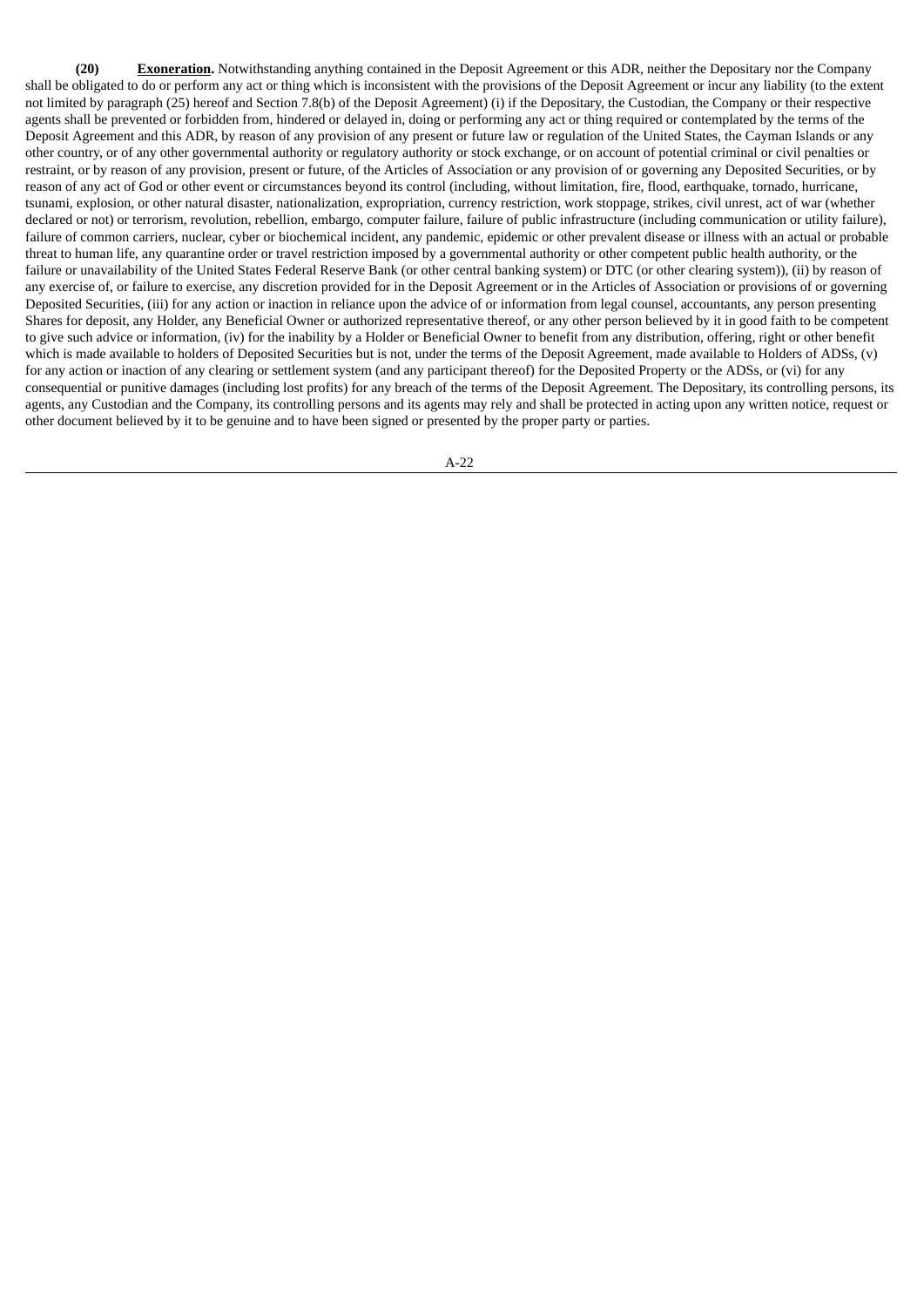**(21) Standard of Care.** The Company and the Depositary assume no obligation and shall not be subject to any liability under the Deposit Agreement or this ADR to any Holder(s) or Beneficial Owner(s), except that the Company and the Depositary agree to perform their respective obligations specifically set forth in the Deposit Agreement or this ADR without negligence or bad faith. Without limitation of the foregoing, neither the Depositary, nor the Company, nor any of their respective controlling persons, or agents, shall be under any obligation to appear in, prosecute or defend any action, suit or other proceeding in respect of any Deposited Property or in respect of the ADSs, which in its opinion may involve it in expense or liability, unless indemnity satisfactory to it against all expense (including fees and disbursements of counsel) and liability be furnished as often as may be required (and no Custodian shall be under any obligation whatsoever with respect to such proceedings, the responsibility of the Custodian being solely to the Depositary).

The Depositary and its agents shall not be liable for any failure to carry out any instructions to vote any of the Deposited Securities, or for the manner in which any vote is cast or the effect of any vote, provided that any such action or omission is in good faith and without negligence and in accordance with the terms of the Deposit Agreement. The Depositary shall not incur any liability for any failure to accurately determine that any distribution or action may be lawful or reasonably practicable, for the content of any information submitted to it by the Company for distribution to the Holders or for any inaccuracy of any translation thereof, for any investment risk associated with acquiring an interest in the Deposited Property, for the validity or worth of the Deposited Property, for the value of any Deposited Property or any distribution thereon, for any interest on Deposited Property, for any tax consequences that may result from the ownership of ADSs, Shares or other Deposited Property, for the credit-worthiness of any third party, for allowing any rights to lapse upon the terms of the Deposit Agreement, for the failure or timeliness of any notice from the Company, or for any action of or failure to act by, or any information provided or not provided by, DTC or any DTC Participant.

The Depositary shall not be liable for any acts or omissions made by a successor depositary whether in connection with a previous act or omission of the Depositary or in connection with any matter arising wholly after the removal or resignation of the Depositary, provided that in connection with the issue out of which such potential liability arises the Depositary performed its obligations without negligence or bad faith while it acted as Depositary.

The Depositary shall not be liable for any acts or omissions made by a predecessor depositary whether in connection with an act or omission of the Depositary or in connection with any matter arising wholly prior to the appointment of the Depositary or after the removal or resignation of the Depositary, provided that in connection with the issue out of which such potential liability arises the Depositary performed its obligations without negligence or bad faith while it acted as Depositary.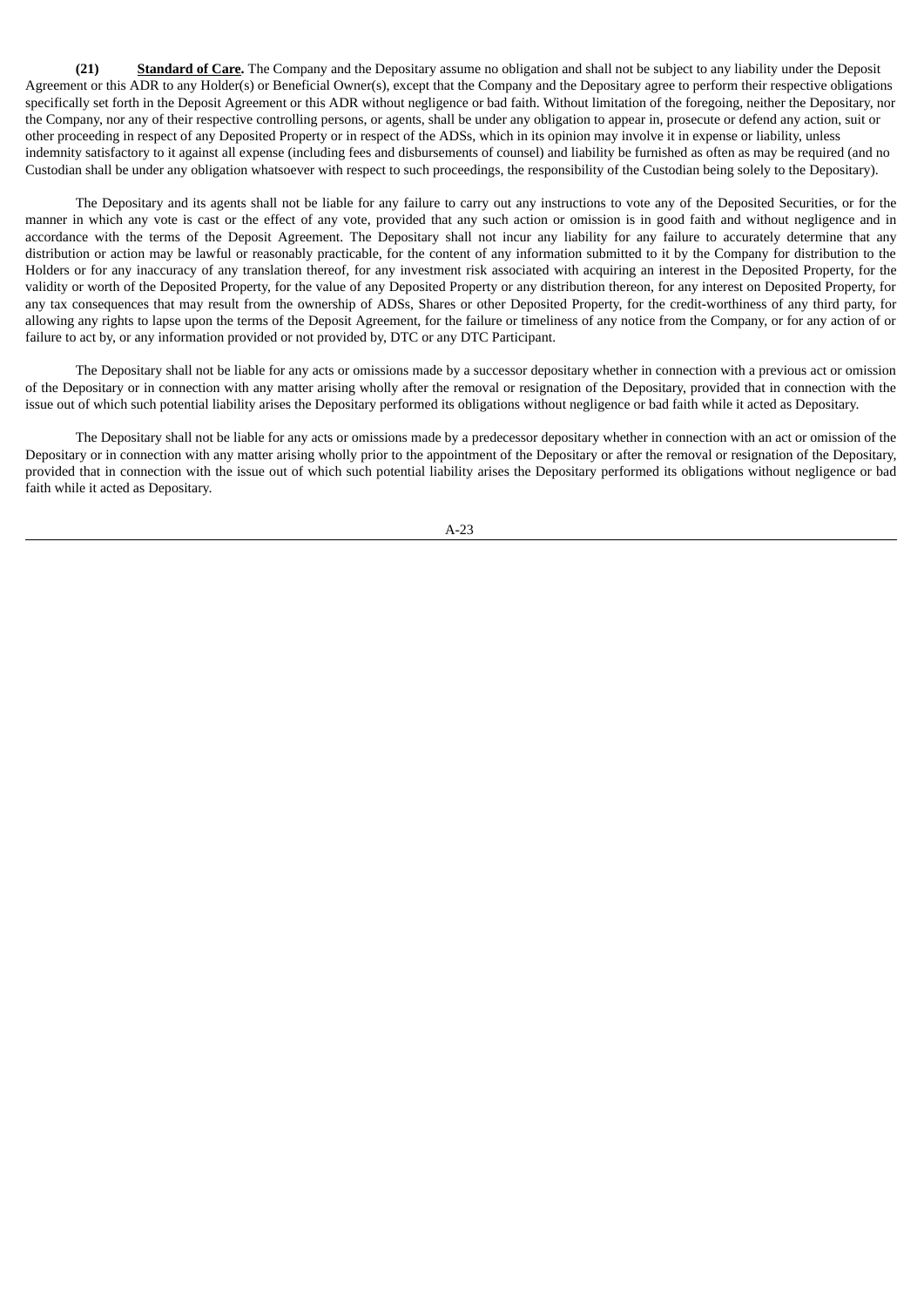**(22) Resignation and Removal of the Depositary; Appointment of Successor Depositary.** The Depositary may at any time resign as Depositary under the Deposit Agreement by written notice of resignation delivered to the Company, such resignation to be effective on the earlier of (i) the 90th day after delivery thereof to the Company (whereupon the Depositary shall be entitled to take the actions contemplated in Section 6.2 of the Deposit Agreement), or (ii) the appointment by the Company of a successor depositary and its acceptance of such appointment as provided in the Deposit Agreement. The Depositary may at any time be removed by the Company by written notice of such removal, which removal shall be effective on the later of (i) the 90th day after delivery thereof to the Depositary (whereupon the Depositary shall be entitled to take the actions contemplated in Section 6.2 of the Deposit Agreement), or (ii) upon the appointment by the Company of a successor depositary and its acceptance of such appointment as provided in the Deposit Agreement. In case at any time the Depositary acting hereunder shall resign or be removed, the Company shall use its commercially reasonable efforts to appoint a successor depositary, which shall be a bank or trust company having an office in the Borough of Manhattan, the City of New York. Every successor depositary shall be required by the Company to execute and deliver to its predecessor and to the Company an instrument in writing accepting its appointment hereunder, and thereupon such successor depositary, without any further act or deed (except as required by applicable law), shall become fully vested with all the rights, powers, duties and obligations of its predecessor (other than as contemplated in Sections 5.8 and 5.9 of the Deposit Agreement). The predecessor depositary, upon payment of all sums due it and on the written request of the Company, shall, (i) execute and deliver an instrument transferring to such successor all rights and powers of such predecessor hereunder (other than as contemplated in Sections 5.8 and 5.9 of the Deposit Agreement), (ii) duly assign, transfer and deliver all of the Depositary's right, title and interest to the Deposited Property to such successor, and (iii) deliver to such successor a list of the Holders of all outstanding ADSs and such other information relating to ADSs and Holders thereof as the successor may reasonably request. Any such successor depositary shall promptly provide notice of its appointment to such Holders. Any entity into or with which the Depositary may be merged or consolidated shall be the successor of the Depositary without the execution or filing of any document or any further act.

**(23) Amendment/Supplement.** Subject to the terms and conditions of this paragraph 23, and Section 6.1 of the Deposit Agreement and applicable law, this ADR and any provisions of the Deposit Agreement may at any time and from time to time be amended or supplemented by written agreement between the Company and the Depositary in any respect which they may deem necessary or desirable without the prior written consent of the Holders or Beneficial Owners. Any amendment or supplement which shall impose or increase any fees or charges (other than charges in connection with foreign exchange control regulations, and taxes and other governmental charges, delivery and other such expenses), or which shall otherwise materially prejudice any substantial existing right of Holders or Beneficial Owners, shall not, however, become effective as to outstanding ADSs until the expiration of thirty (30) days after notice of such amendment or supplement shall have been given to the Holders of outstanding ADSs. Notice of any amendment to the Deposit Agreement or any ADR shall not need to describe in detail the specific amendments effectuated thereby, and failure to describe the specific amendments in any such notice shall not render such notice invalid, provided, however, that, in each such case, the notice given to the Holders identifies a means for Holders and Beneficial Owners to retrieve or receive the text of such amendment (*e.g.*, upon retrieval from the Commission's, the Depositary's or the Company's website or upon request from the Depositary). The parties hereto agree that any amendments or supplements which (i) are reasonably necessary (as agreed by the Company and the Depositary) in order for (a) the ADSs to be registered on Form F-6 under the Securities Act or (b) the ADSs to be settled solely in electronic book-entry form and (ii) do not in either such case impose or increase any fees or charges to be borne by Holders, shall be deemed not to materially prejudice any substantial existing rights of Holders or Beneficial Owners. Every Holder and Beneficial Owner at the time any amendment or supplement so becomes effective shall be deemed, by continuing to hold such ADSs, to consent and agree to such amendment or supplement and to be bound by the Deposit Agreement and this ADR, if applicable, as amended or supplemented thereby. In no event shall any amendment or supplement impair the right of the Holder to surrender such ADS and receive therefor the Deposited Securities represented thereby, except in order to comply with mandatory provisions of applicable law. Notwithstanding the foregoing, if any governmental body should adopt new laws, rules or regulations which would require an amendment of, or supplement to, the Deposit Agreement to ensure compliance therewith, the Company and the Depositary may amend or supplement the Deposit Agreement and this ADR at any time in accordance with such changed laws, rules or regulations. Such amendment or supplement to the Deposit Agreement and this ADR in such circumstances may become effective before a notice of such amendment or supplement is given to Holders or within any other period of time as required for compliance with such laws, rules or regulations.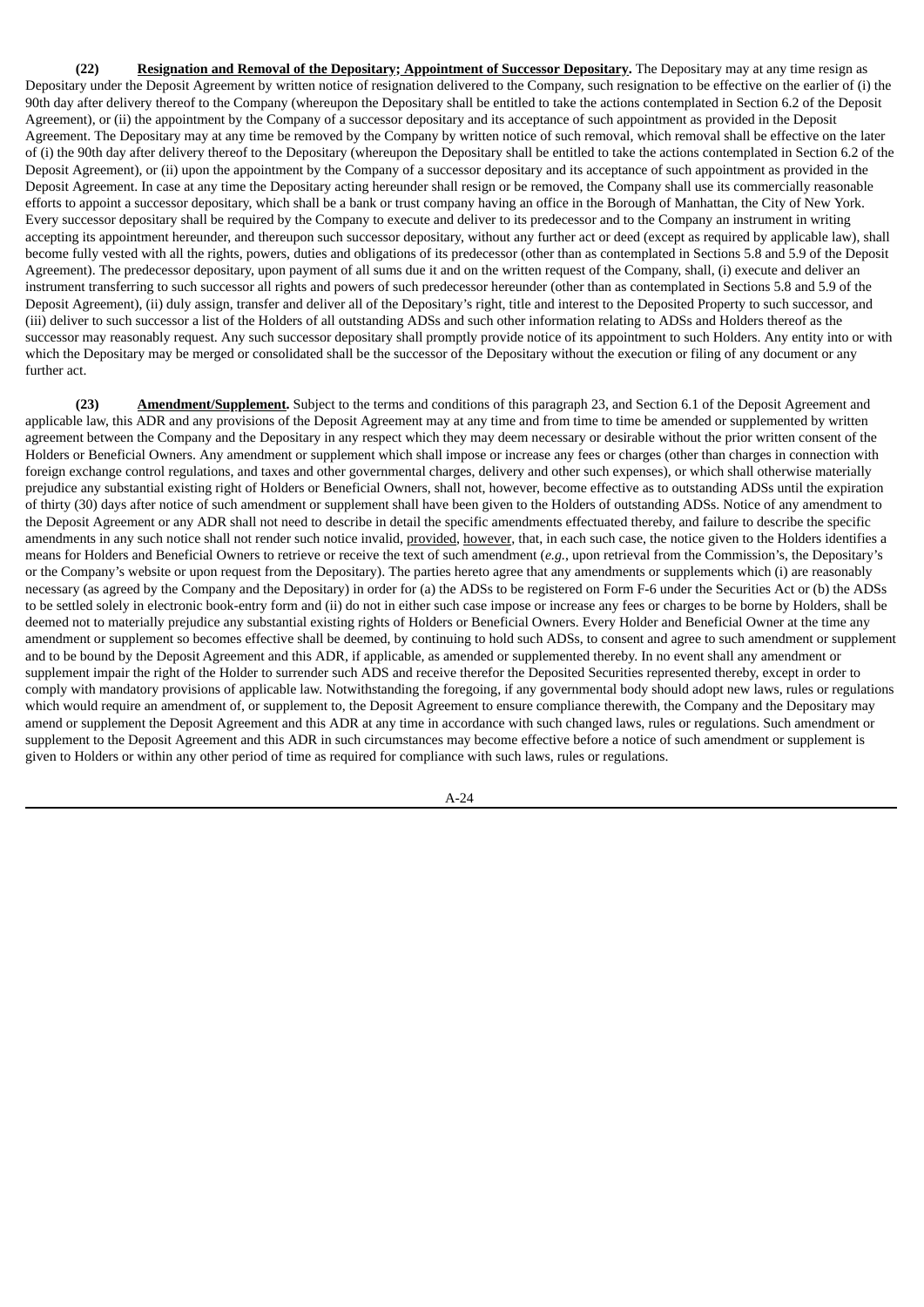**(24) Termination.** The Depositary shall, at any time at the written direction of the Company, terminate the Deposit Agreement by distributing notice of such termination to the Holders of all ADSs then outstanding at least thirty (30) days prior to the date fixed in such notice for such termination. If ninety (90) days shall have expired after (i) the Depositary shall have delivered to the Company a written notice of its election to resign, or (ii) the Company shall have delivered to the Depositary a written notice of the removal of the Depositary, and, in either case, a successor depositary shall not have been appointed and accepted its appointment as provided in Section 5.4 of the Deposit Agreement, the Depositary may terminate the Deposit Agreement by distributing notice of such termination to the Holders of all ADSs then outstanding at least thirty (30) days prior to the date fixed in such notice for such termination. The date so fixed for termination of the Deposit Agreement in any termination notice so distributed by the Depositary to the Holders of ADSs is referred to as the "Termination Date". Until the Termination Date, the Depositary shall continue to perform all of its obligations under the Deposit Agreement, and the Holders and Beneficial Owners will be entitled to all of their rights under the Deposit Agreement. If any ADSs shall remain outstanding after the Termination Date, the Registrar and the Depositary shall not, after the Termination Date, have any obligation to perform any further acts under the Deposit Agreement, except that the Depositary shall, subject, in each case, to the terms and conditions of the Deposit Agreement, continue to (i) collect dividends and other distributions pertaining to Deposited Securities, (ii) sell Deposited Property received in respect of Deposited Securities, (iii) deliver Deposited Securities, together with any dividends or other distributions received with respect thereto and the net proceeds of the sale of any other Deposited Property, in exchange for ADSs surrendered to the Depositary (after deducting, or charging, as the case may be, in each case, the fees and charges of, and expenses incurred by, the Depositary, and all applicable taxes or governmental charges for the account of the Holders and Beneficial Owners, in each case upon the terms set forth in Section 5.9 of the Deposit Agreement), and (iv) take such actions as may be required under applicable law in connection with its role as Depositary under the Deposit Agreement. At any time after the Termination Date, the Depositary may sell the Deposited Property then held under the Deposit Agreement and shall after such sale hold un-invested the net proceeds of such sale, together with any other cash then held by it under the Deposit Agreement, in an un-segregated account and without liability for interest, for the pro rata benefit of the Holders whose ADSs have not theretofore been surrendered. After making such sale, the Depositary shall be discharged from all obligations under the Deposit Agreement except (i) to account for such net proceeds and other cash (after deducting, or charging, as the case may be, in each case, the fees and charges of, and expenses incurred by, the Depositary, and all applicable taxes or governmental charges for the account of the Holders and Beneficial Owners, in each case upon the terms set forth in Section 5.9 of the Deposit Agreement), and (ii) as may be required at law in connection with the termination of the Deposit Agreement. After the Termination Date, the Company shall be discharged from all obligations under the Deposit Agreement, except for its obligations to the Depositary under Sections 5.8, 5.9 and 7.6 of the Deposit Agreement. The obligations under the terms of the Deposit Agreement of Holders and Beneficial Owners of ADSs outstanding as of the Termination Date shall survive the Termination Date and shall be discharged only when the applicable ADSs are presented by their Holders to the Depositary for cancellation under the terms of the Deposit Agreement (except as specifically provided in the Deposit Agreement).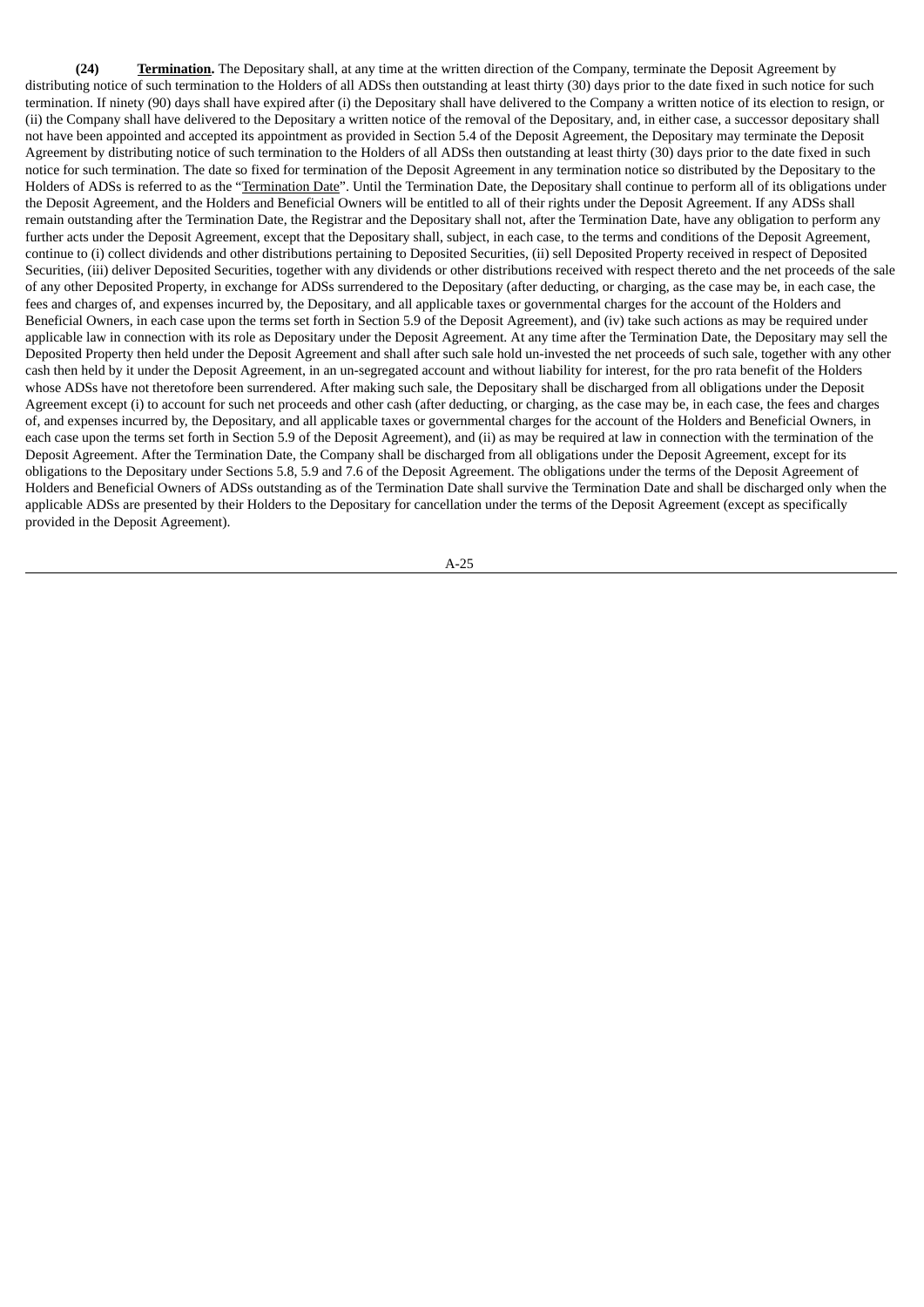Notwithstanding anything contained in the Deposit Agreement or any ADR, in connection with the termination of the Deposit Agreement, the Depositary may, independently and without the need for any action by the Company, make available to Holders of ADSs a means to withdraw the Deposited Securities represented by their ADSs and to direct the deposit of such Deposited Securities into an unsponsored American depositary shares program established by the Depositary, upon such terms and conditions as the Depositary may deem reasonably appropriate, subject however, in each case, to satisfaction of the applicable registration requirements by the unsponsored American depositary shares program under the Securities Act, and to receipt by the Depositary of payment of the applicable fees and charges of, and reimbursement of the applicable expenses incurred by, the Depositary.

**(25) Compliance with, and No Disclaimer under, U.S. Securities Laws.** (a) Notwithstanding any provisions in this ADR or the Deposit Agreement to the contrary, the withdrawal or delivery of Deposited Securities will not be suspended by the Company or the Depositary except as would be permitted by Instruction I.A.(1) of the General Instructions to the Form F-6 Registration Statement, as amended from time to time, under the Securities Act.

(b) Each of the parties to the Deposit Agreement (including, without limitation, each Holder and Beneficial Owner) acknowledges and agrees that no provision of the Deposit Agreement or any ADR shall, or shall be deemed to, disclaim any liability under the Securities Act or the Exchange Act, in each case to the extent established under applicable U.S. laws.

**(26) No Third Party Beneficiaries/Acknowledgements**. The Deposit Agreement is for the exclusive benefit of the parties hereto (and their successors) and shall not be deemed to give any legal or equitable right, remedy or claim whatsoever to any other person, except to the extent specifically set forth in the Deposit Agreement. Nothing in the Deposit Agreement shall be deemed to give rise to a partnership or joint venture among the parties nor establish a fiduciary or similar relationship among the parties. The parties hereto acknowledge and agree that (i) Citibank and its Affiliates may at any time have multiple banking relationships with the Company, the Holders, the Beneficial Owners, and their respective Affiliates, (ii) Citibank and its Affiliates may own and deal in any class of securities of the Company and its Affiliates and in ADSs, and may be engaged at any time in transactions in which parties adverse to the Company, the Holders, the Beneficial Owners or their respective Affiliates may have interests, (iii) the Depositary and its Affiliates may from time to time have in their possession non-public information about the Company, the Holders, the Beneficial Owners, and their respective Affiliates, (iv) nothing contained in the Deposit Agreement shall (a) preclude Citibank or any of its Affiliates from engaging in such transactions or establishing or maintaining such relationships, or (b) obligate Citibank or any of its Affiliates to disclose such information, transactions or relationships, or to account for any profit made or payment received in such transactions or relationships, (v) the Depositary shall not be deemed to have knowledge of any information any other division of Citibank or any of its Affiliates may have about the Company, the Holders, the Beneficial Owners, or any of their respective Affiliates, and (vi) the Company, the Depositary, the Custodian and their respective agents and controlling persons may be subject to the laws and regulations of jurisdictions other than the U.S. and the Cayman Islands, and the authority of courts and regulatory authorities of such other jurisdictions, and, consequently, the requirements and the limitations of such other laws and regulations, and the decisions and orders of such other courts and regulatory authorities, may affect the rights and obligations of the parties to the Deposit Agreement.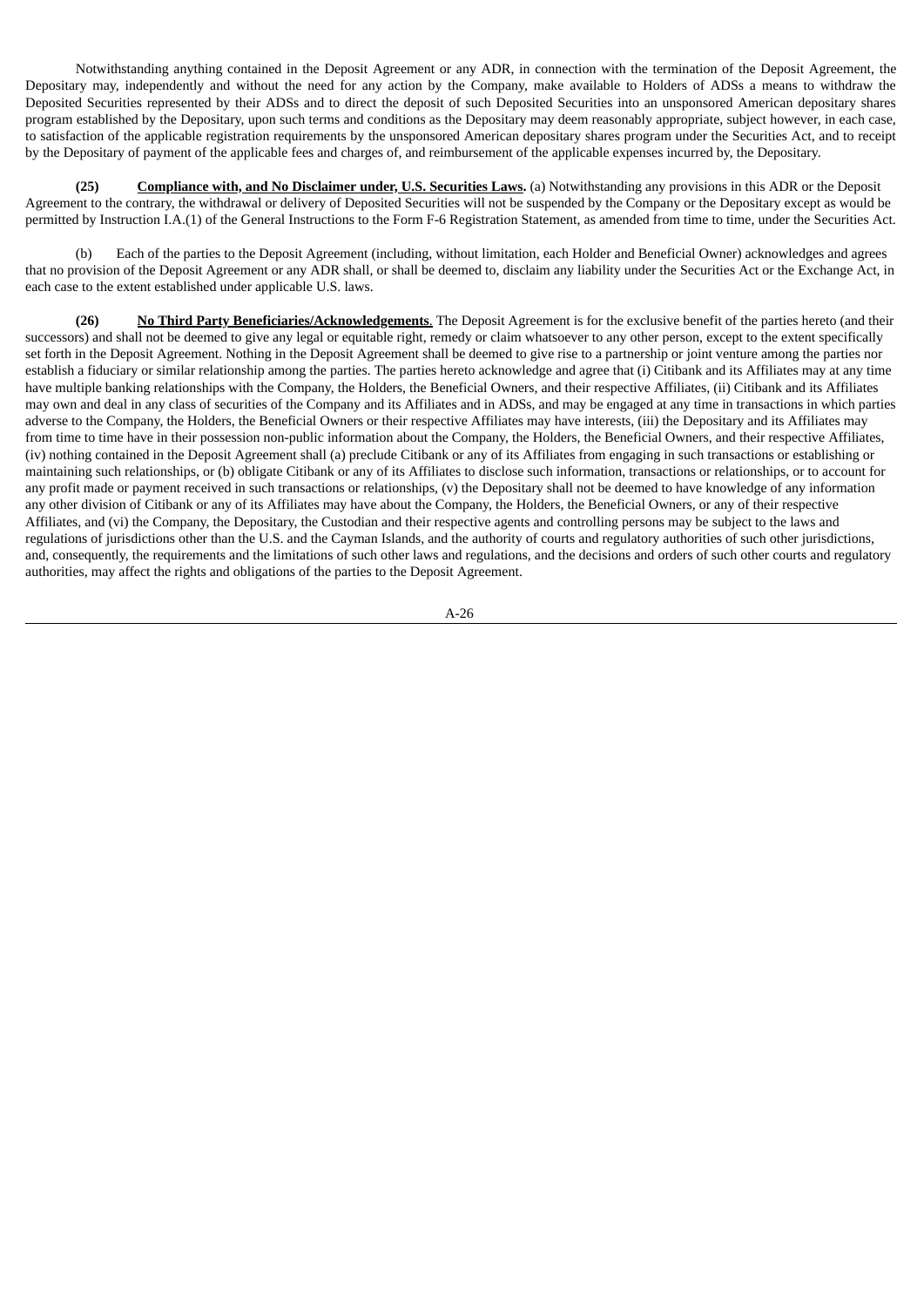**(27) Governing Law / Waiver of Jury Trial**. The Deposit Agreement, the ADRs and the ADSs shall be interpreted in accordance with, and all rights hereunder and thereunder and provisions hereof and thereof shall be governed by, the laws of the State of New York without reference to the principles of choice of law thereof. Notwithstanding anything contained in the Deposit Agreement to the contrary, any ADR or any present or future provisions of the laws of the State of New York, the rights of holders of Shares and of any other Deposited Securities and the obligations and duties of the Company in respect of the holders of Shares and other Deposited Securities, as such, shall be governed by the laws of the Cayman Islands (or, if applicable, such other laws as may govern the Deposited Securities).

Holders and Beneficial Owners understand, and by holding an American Depositary Share or an interest therein such Holders and Beneficial Owners each irrevocably agrees, that any legal suit, action or proceeding against or involving the Company or the Depositary, regardless of whether such legal suit, action or proceeding also involves parties other than the Company or the Depositary (including, but not limited to, any underwriters retained by the Company), arising out of or relating in any way to the Deposit Agreement, the American Depositary Shares or Receipts, or the transactions contemplated hereby or thereby or by virtue of ownership thereof, including without limitation claims under the Securities Act of 1933, may only be instituted in the United States District Court for the Southern District of New York (or, if the Southern District of New York lacks subject matter jurisdiction over a particular dispute, in the state courts of New York County, New York), and by holding an American Depositary Share or an interest therein each irrevocably waives any objection which it may now or hereafter have to the laying of venue of any such proceeding, and irrevocably submits to the exclusive jurisdiction of such courts in any such suit, action or proceeding. Holders and Beneficial Owners agree that the provisions of this paragraph shall survive such Holders' and Beneficial Owners' ownership of American Depositary Shares or interests therein.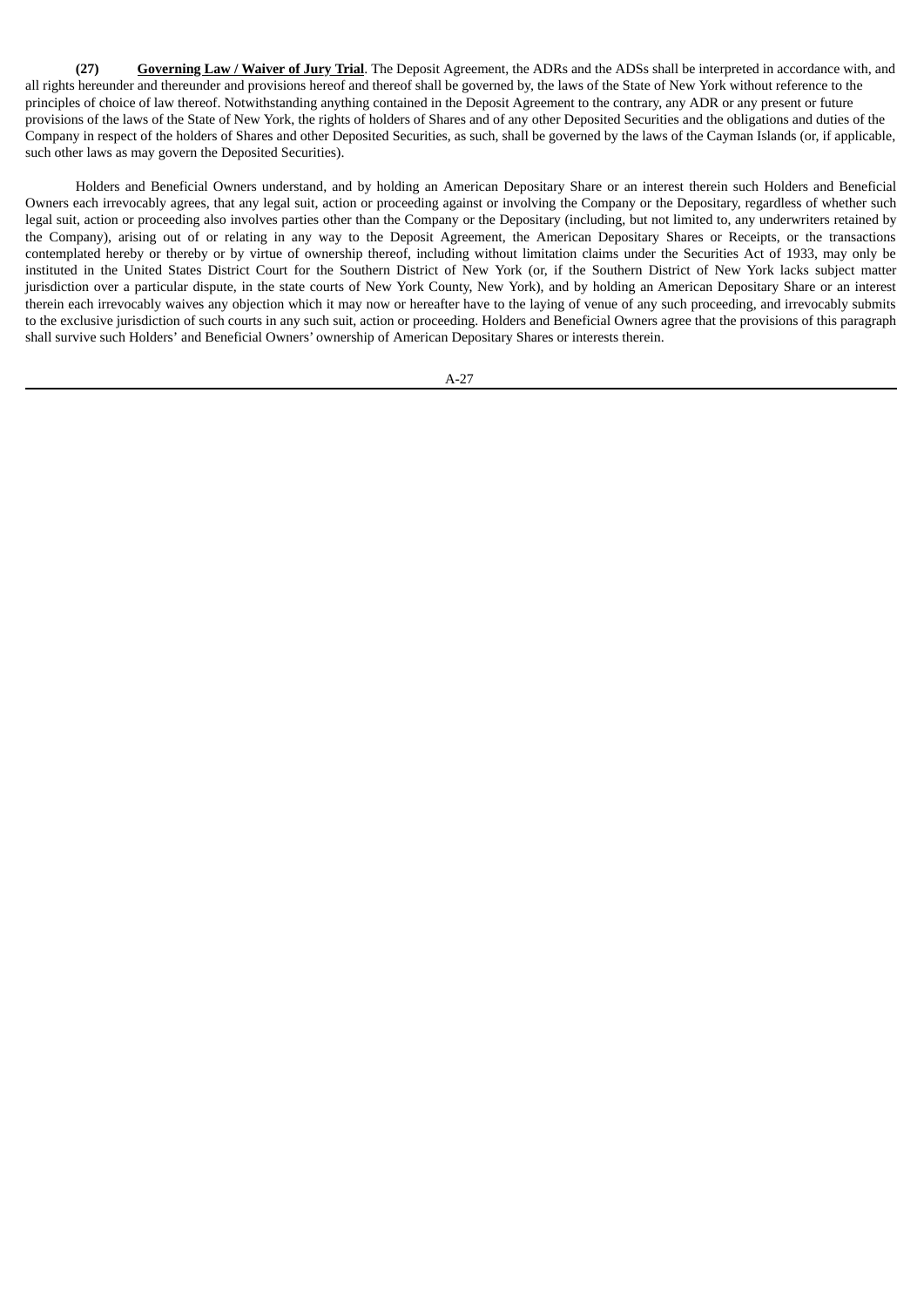**EACH OF THE PARTIES TO THE DEPOSIT AGREEMENT (INCLUDING, WITHOUT LIMITATION, EACH HOLDER AND BENEFICIAL OWNER) IRREVOCABLY WAIVES, TO THE FULLEST EXTENT PERMITTED BY APPLICABLE LAW, ANY AND ALL** RIGHT TO TRIAL BY JURY IN ANY LEGAL PROCEEDING AGAINST THE COMPANY AND/OR THE DEPOSITARY ARISING OUT OF, **OR RELATING TO, THE DEPOSIT AGREEMENT, ANY ADR AND ANY TRANSACTIONS CONTEMPLATED THEREIN (WHETHER BASED ON CONTRACT, TORT, COMMON LAW OR OTHERWISE).**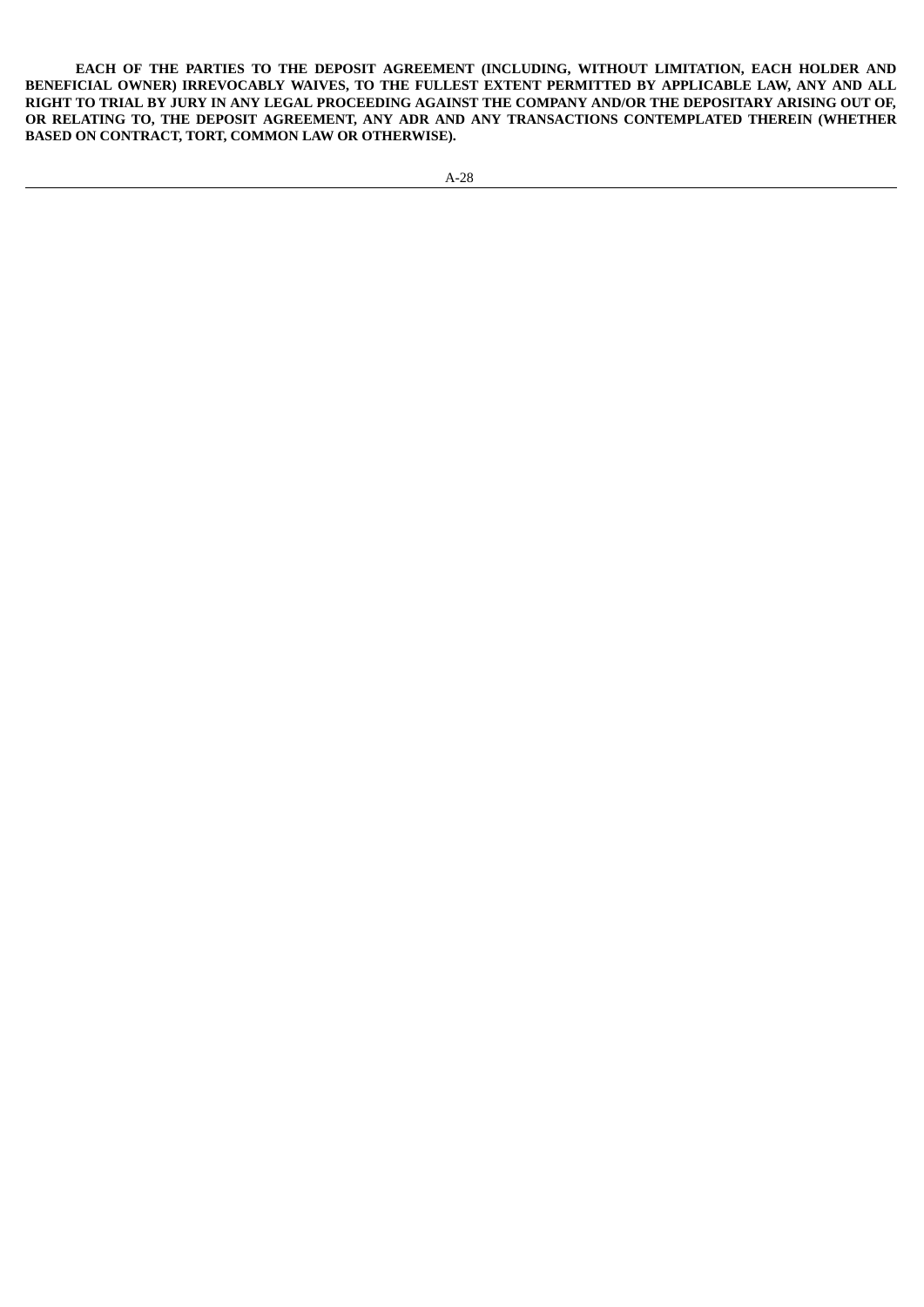#### **(ASSIGNMENT AND TRANSFER SIGNATURE LINES)**

| FOR VALUE RECEIVED, the undersigned Holder hereby sell(s), assign(s) and transfer(s) unto |                                                |  | whose taxpayer                                            |
|-------------------------------------------------------------------------------------------|------------------------------------------------|--|-----------------------------------------------------------|
| identification number is                                                                  | and whose address including postal zip code is |  | the within ADR and all rights                             |
| thereunder, hereby irrevocably constituting and appointing                                |                                                |  | attorney-in-fact to transfer said ADR on the books of the |
| Depositary with full power of substitution in the premises.                               |                                                |  |                                                           |
|                                                                                           |                                                |  |                                                           |

 $\_$ SIGNATURE GUARANTEED

| Dater<br>---- | 'Name.<br>______ |
|---------------|------------------|
|               |                  |

By: Title:

NOTICE: The signature of the Holder to this assignment must correspond with the name as written upon the face of the within instrument in every particular, without alteration or enlargement or any change whatsoever.

If the endorsement be executed by an attorney, executor, administrator, trustee or guardian, the person executing the endorsement must give his/her full title in such capacity and proper evidence of authority to act in such capacity, if not on file with the Depositary, must be forwarded with this ADR.

All endorsements or assignments of ADRs must be guaranteed by a member of a Medallion Signature Program approved by the Securities Transfer Association, Inc.

**Legends**

[The ADRs issued in respect of Partial Entitlement American Depositary Shares shall bear the following legend on the face of the ADR: "This ADR evidences ADSs representing 'partial entitlement' Shares of the Company and as such do not entitle the holders thereof to the same pershare entitlement as other Shares (which are 'full entitlement' Shares) issued and outstanding at such time. The ADSs represented by this ADR shall entitle holders to distributions and entitlements identical to other ADSs when the Shares represented by such ADSs become 'full entitlement' **Shares."]**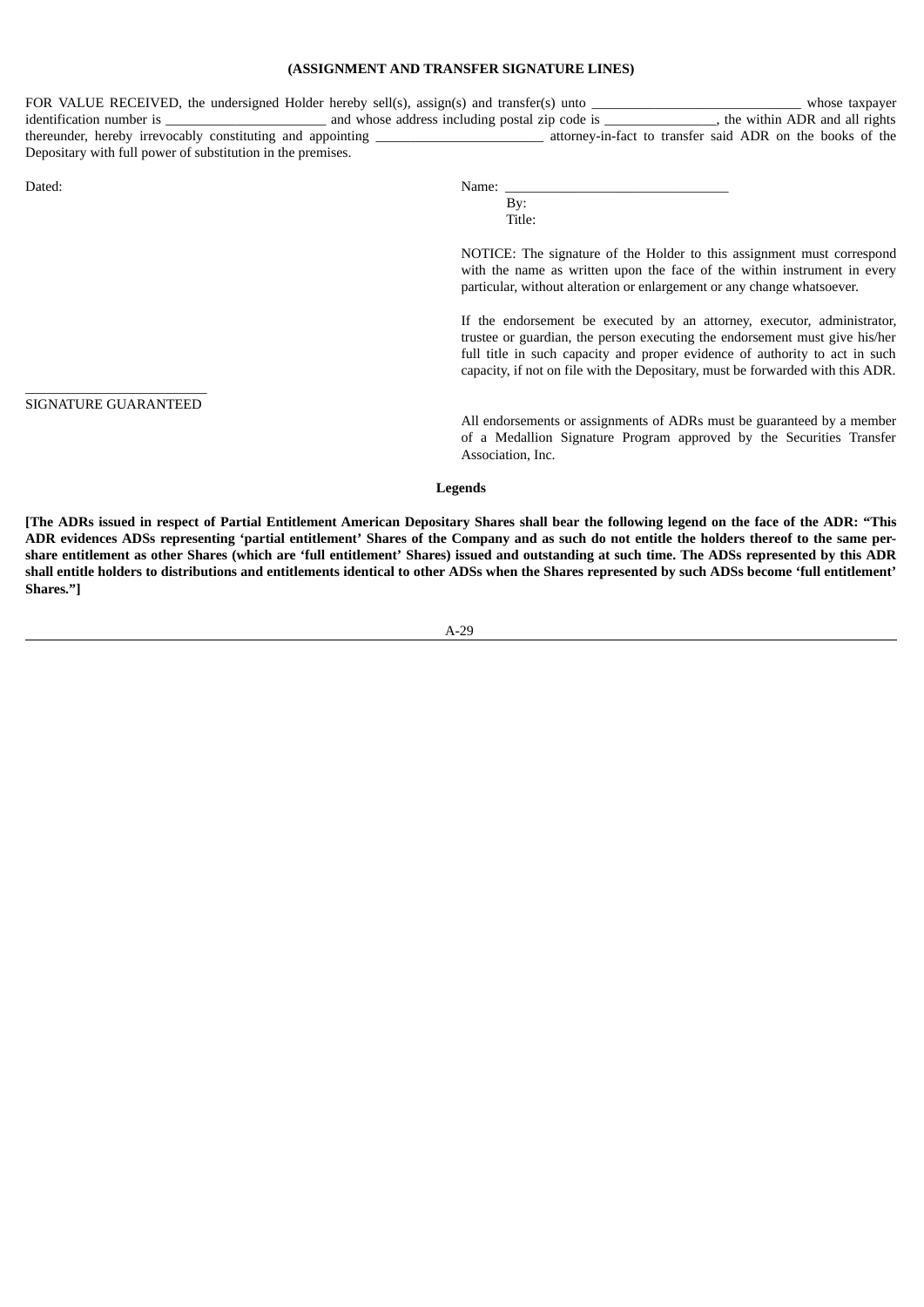#### **EXHIBIT B**

#### **FEE SCHEDULE**

## **ADS FEES AND RELATED CHARGES**

All capitalized terms used but not otherwise defined herein shall have the meaning given to such terms in the Deposit Agreement. Except as otherwise specified herein, any reference to ADSs herein includes Partial Entitlement ADSs, Full Entitlement ADSs, Certificated ADSs, Uncertificated ADSs, and Restricted ADSs.

## **I. ADS Fees**

The following ADS fees are payable under the terms of the Deposit Agreement:

| <b>Service</b>                                                                                                                                                                                                                                    | Rate                                                                                                                            | <b>By Whom Paid</b>                                                                                                            |
|---------------------------------------------------------------------------------------------------------------------------------------------------------------------------------------------------------------------------------------------------|---------------------------------------------------------------------------------------------------------------------------------|--------------------------------------------------------------------------------------------------------------------------------|
| (1) Issuance of ADSs $(e.g.,$ an issuance upon a<br>deposit of Shares, upon a change in the ADS(s)-to-<br>Share(s) ratio, or for any other reason), excluding<br>issuances as a result of distributions described in<br>paragraph (4) below.      | Up to U.S. \$5.00 per 100 ADSs (or fraction<br>thereof) issued.                                                                 | Person for whom ADSs are issued.                                                                                               |
| (2) Cancellation of ADSs $(e.g., a \ncancellation of$<br>ADSs for Delivery of deposited Shares, upon a<br>change in the ADS(s)-to-Share(s) ratio, or for any<br>other reason).                                                                    | Up to U.S. \$5.00 per 100 ADSs (or fraction<br>thereof) cancelled.                                                              | Person for whom ADSs are being cancelled.                                                                                      |
| (3) Distribution of cash dividends or other cash<br>distributions $(e.g.,$ upon a sale of rights and other<br>entitlements).                                                                                                                      | Up to U.S. \$5.00 per 100 ADSs (or fraction<br>thereof) held.                                                                   | Person to whom the distribution is made.                                                                                       |
| (4) Distribution of ADSs pursuant to (i) stock<br>dividends or other free stock distributions, or (ii) an<br>exercise of rights to purchase additional ADSs.                                                                                      | Up to U.S. \$5.00 per 100 ADSs (or fraction<br>thereof) held.                                                                   | Person to whom the distribution is made.                                                                                       |
| (5) Distribution of securities other than ADSs or<br>rights to purchase additional ADSs (e.g., spin-off<br>shares).                                                                                                                               | Up to U.S. \$5.00 per 100 ADSs (or fraction<br>thereof) held.                                                                   | Person to whom the distribution is made.                                                                                       |
| (6) ADS Services.                                                                                                                                                                                                                                 | Up to U.S. \$5.00 per 100 ADSs (or fraction<br>thereof) held on the applicable record date(s)<br>established by the Depositary. | Person holding ADSs on the applicable record<br>date(s) established by the Depositary.                                         |
| (7) Registration of ADS Transfers (e.g., upon a<br>registration of the transfer of registered ownership<br>of ADSs, upon a transfer of ADSs into DTC and<br>vice versa, or for any other reason).                                                 | Up to U.S. \$5.00 per 100 ADSs (or fraction Person for whom or to whom ADSs are<br>thereof) transferred.                        | transferred.                                                                                                                   |
| (8) Conversion of ADSs of one series for ADSs of<br>another series $(e.g.,$ upon conversion of Partial<br>Entitlement ADSs for Full Entitlement ADSs, or<br>upon conversion of Restricted ADSs into freely<br>transferable ADSs, and vice versa). | thereof) converted.                                                                                                             | Up to U.S. \$5.00 per 100 ADSs (or fraction Person for whom ADSs are converted or to<br>whom the converted ADSs are delivered. |

B-1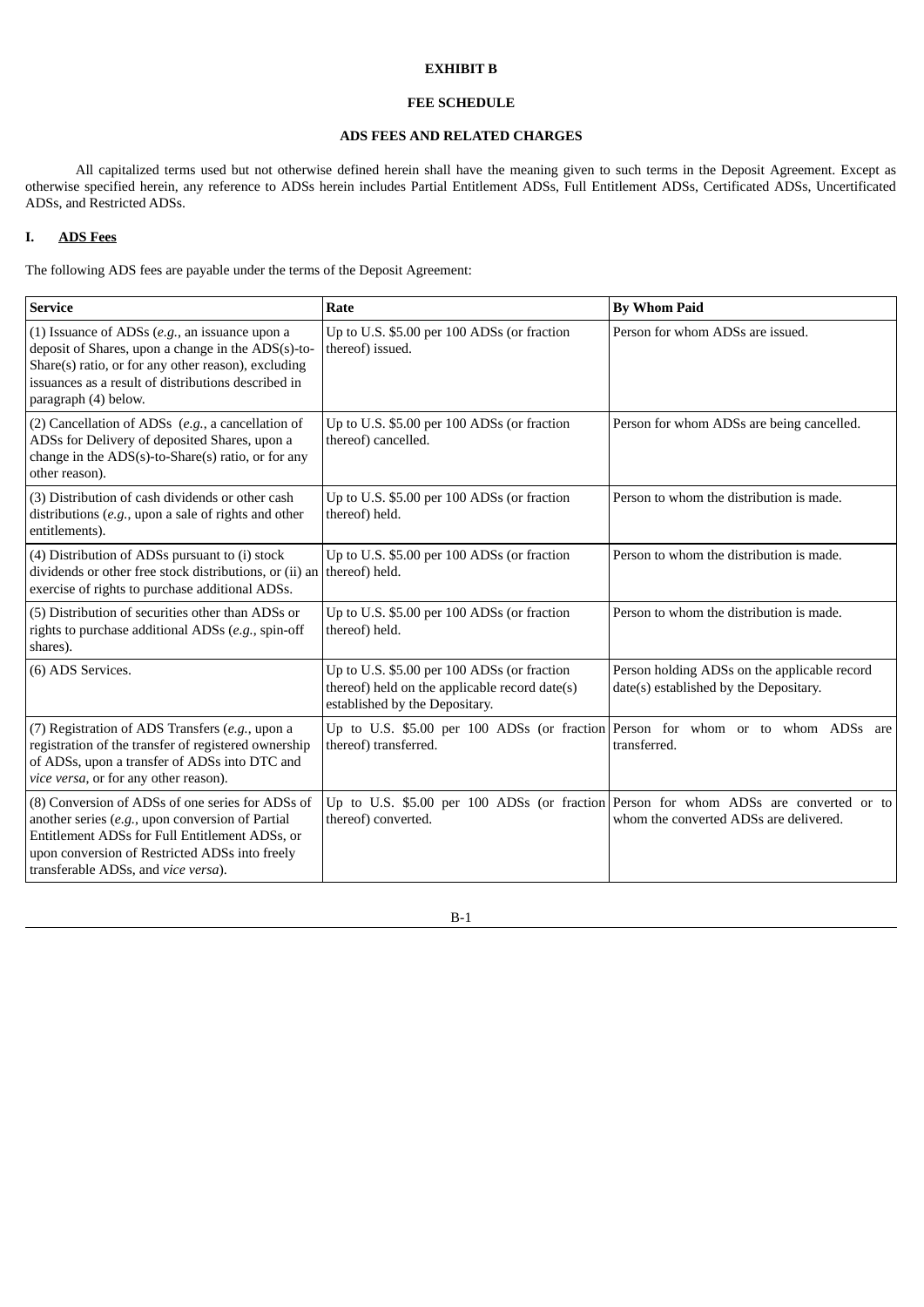## **II. Charges**

The Company, Holders, Beneficial Owners, persons depositing Shares or withdrawing Deposited Securities in connection with ADS issuances and cancellations, and persons for whom ADSs are issued or cancelled shall be responsible for the following ADS charges under the terms of the Deposit Agreement:

- (i) taxes (including applicable interest and penalties) and other governmental charges;
- (ii) such registration fees as may from time to time be in effect for the registration of Shares or other Deposited Securities on the share register and applicable to transfers of Shares or other Deposited Securities to or from the name of the Custodian, the Depositary or any nominees upon the making of deposits and withdrawals, respectively;
- (iii) such cable, telex and facsimile transmission and delivery expenses as are expressly provided in the Deposit Agreement to be at the expense of the person depositing Shares or withdrawing Deposited Property or of the Holders and Beneficial Owners of ADSs;
- (iv) in connection with the conversion of Foreign Currency, the fees, expenses, spreads, taxes and other charges of the Depositary and/or conversion service providers (which may be a division, branch or Affiliate of the Depositary). Such fees, expenses, spreads, taxes, and other charges shall be deducted from the Foreign Currency;
- (v) any reasonable and customary out-of-pocket expenses incurred in such conversion and/or on behalf of the Holders and Beneficial Owners in complying with currency exchange control or other governmental requirements; and
- (vi) the fees, charges, costs and expenses incurred by the Depositary, the Custodian, or any nominee in connection with the ADR program.

The above fees and charges may at any time and from time to time be changed by agreement between the Company and the Depositary.

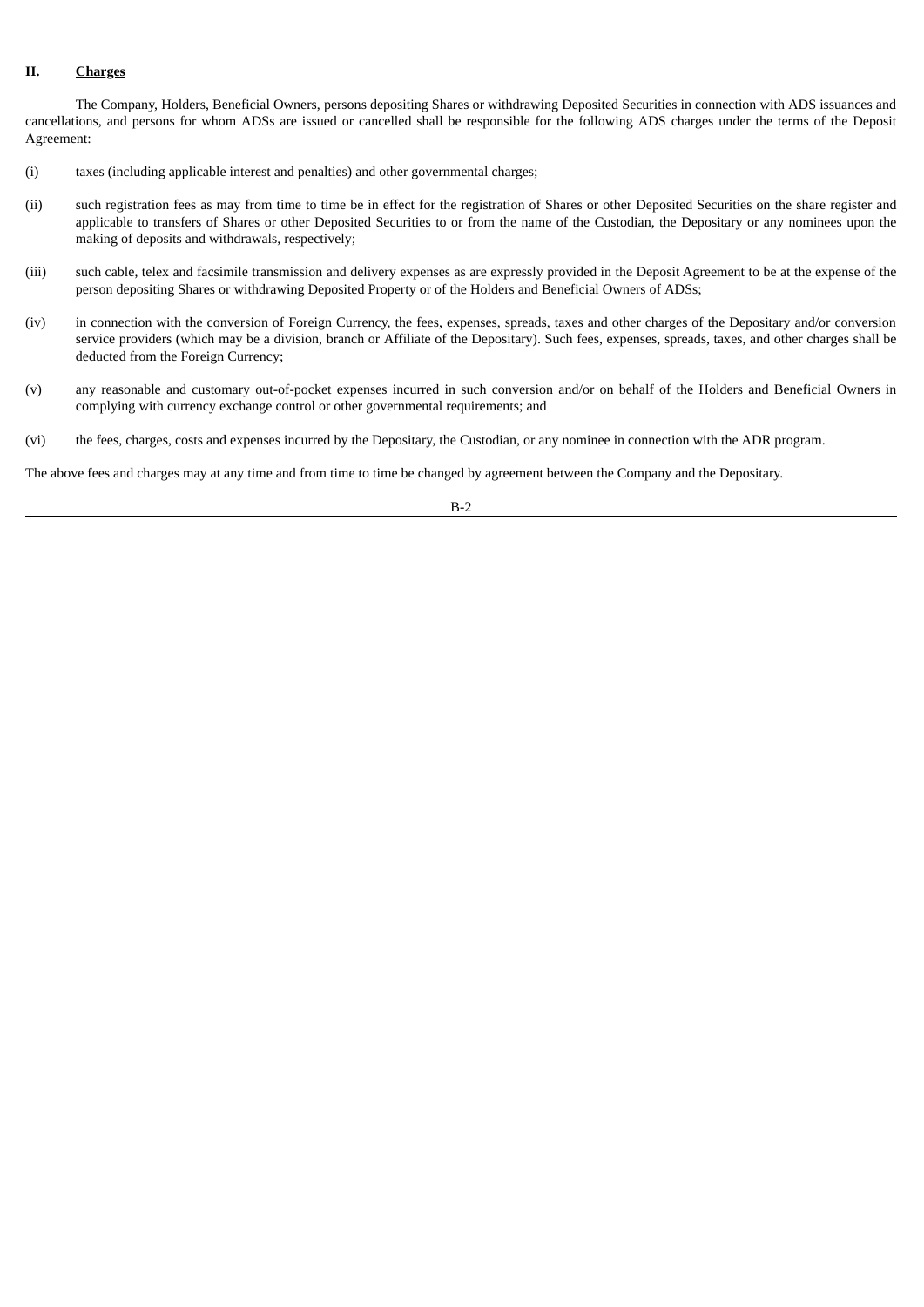**Exhibit (d)**

# **Patterson Belknap Webb & Tyler up**

1133 Avenue of the Americas New York, NY 10036-6710 212.336.2000 fax 212.336.2222 www.pbwt.com

June 2, 2021

Citibank, N.A. – ADR Department 388 Greenwich Street New York, New York 10013

#### Ladies and Gentlemen:

We refer to the Registration Statement on Form F-6 (the "Registration Statement") to be filed with the Securities and Exchange Commission (the "SEC") by the legal entity created by the Deposit Agreement (as hereinafter defined) for the purpose of registering under the United States Securities Act of 1933, as amended (the "Securities Act"), 500,000,000 American Depositary Shares (the "ADSs") to be issued under the Deposit Agreement, by and among Citibank, N.A., as Depositary, Kanzhun Limited, an exempted company with limited liability incorporated under the laws of the Cayman Islands (the "Company"), and all Holders and Beneficial Owners (each as defined in the Deposit Agreement and hereinafter used as so defined) from time to time of ADSs issued thereunder, a draft copy of which is being filed as Exhibit (a) to the Registration Statement (the "Deposit Agreement"). Each ADS will represent the right to receive, subject to the terms and conditions of the Deposit Agreement, Cayman Islands law and, if applicable, the American Depositary Receipt ("ADR") evidencing such ADS, a specified number of Class A ordinary shares, par value US\$0.0001 per share, of the Company (the "Shares").

Nothing contained herein or in any document referred to herein is intended by this firm to be used, and the addressees hereof cannot use anything contained herein or in any document referred to herein, as tax advice.

Assuming that, at the time of their issuance, the Registration Statement will have been declared effective by the SEC, the Deposit Agreement will have been duly executed and delivered, and the Shares will have been legally issued, we are of the opinion that the ADSs, when issued in accordance with the terms of the Deposit Agreement and the Registration Statement, will be legally issued and will entitle the Holders to the rights specified in the Deposit Agreement and, if applicable, the ADR(s) evidencing the ADS(s).

This opinion is limited to the laws of the State of New York and the Federal laws of the United States. Without admitting that we are within the category of persons whose consent is required under Section 7 of the Securities Act, we hereby consent to the use of this opinion as Exhibit (d) to the Registration Statement.